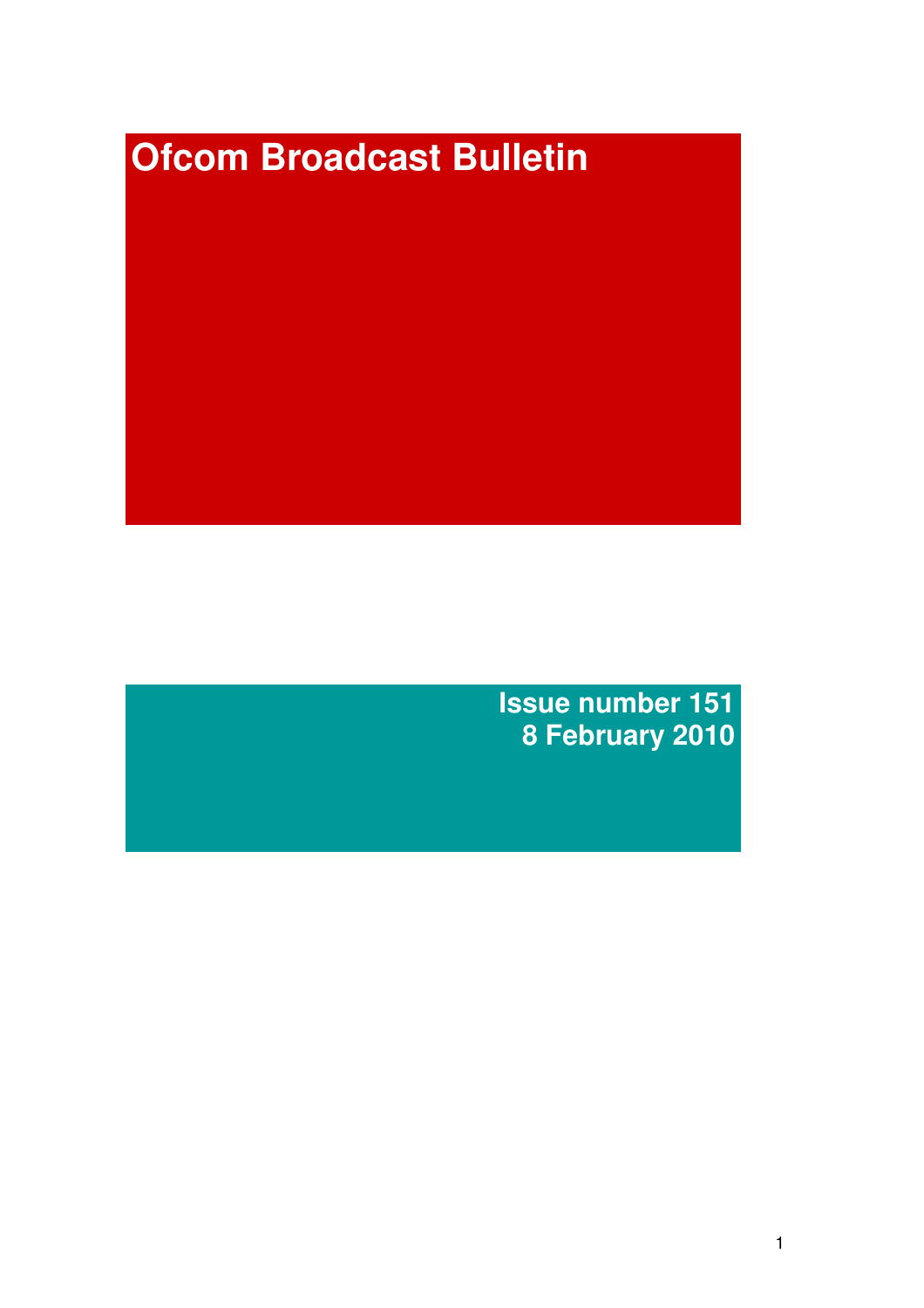# **Contents**

| <b>Standards cases</b>                                                                                                                                                                                                                  |                     |
|-----------------------------------------------------------------------------------------------------------------------------------------------------------------------------------------------------------------------------------------|---------------------|
| <b>In Breach</b>                                                                                                                                                                                                                        |                     |
| <b>Sponsorship of Perfect Bride</b><br>STAR Plus, 11 November 2009 to 22 December 2009,<br>various dates and times<br><b>Associated Note to Broadcasters</b>                                                                            | 5<br>$\overline{7}$ |
| <b>Bang Babes</b><br>Tease Me, 20 June 2009, 01:15 to 02:45;<br>21 June 2009, 00:00 to 01:15; 21 June 2009, 01:15<br>and 22 June 2009, 01:00 to 02:00                                                                                   | 9                   |
| <b>Elite Days</b><br>Elite, 4 November 2009, 19:45<br>and 25 November 2009, 14:00<br><b>Elite Nights</b><br>Elite TV, 2 October 2009, 22:00<br><b>Elite Days</b><br>Elite TV, 12 November 2009 09:00 and 12:59<br>and 6 December, 15:30 | 17                  |
| <b>Party People</b><br>Get Lucky TV, 29 November 2009, 17:25                                                                                                                                                                            | 22                  |
| <b>Failure to provide Licensee Transmission</b><br>and Revenue Return<br><b>DM Digital</b><br><b>Associated Note to Broadcasters</b>                                                                                                    | 24<br>25            |
| <b>Euro Digital Corporation Limited</b><br>The Dating Channel, 17 October 2009, 20:30 to 21:30                                                                                                                                          | 26                  |
| <b>Resolved</b>                                                                                                                                                                                                                         |                     |
| <b>Jingle Bell Ball Competition</b><br>95.8 Capital FM (Greater London), 2 November 2009<br>to 4 December 2009, various times                                                                                                           | 28                  |
| <b>Heart Breakfast</b><br>Heart 97.6 FM, 28 October 2009, 08:55                                                                                                                                                                         | 31                  |

**Introduction** 4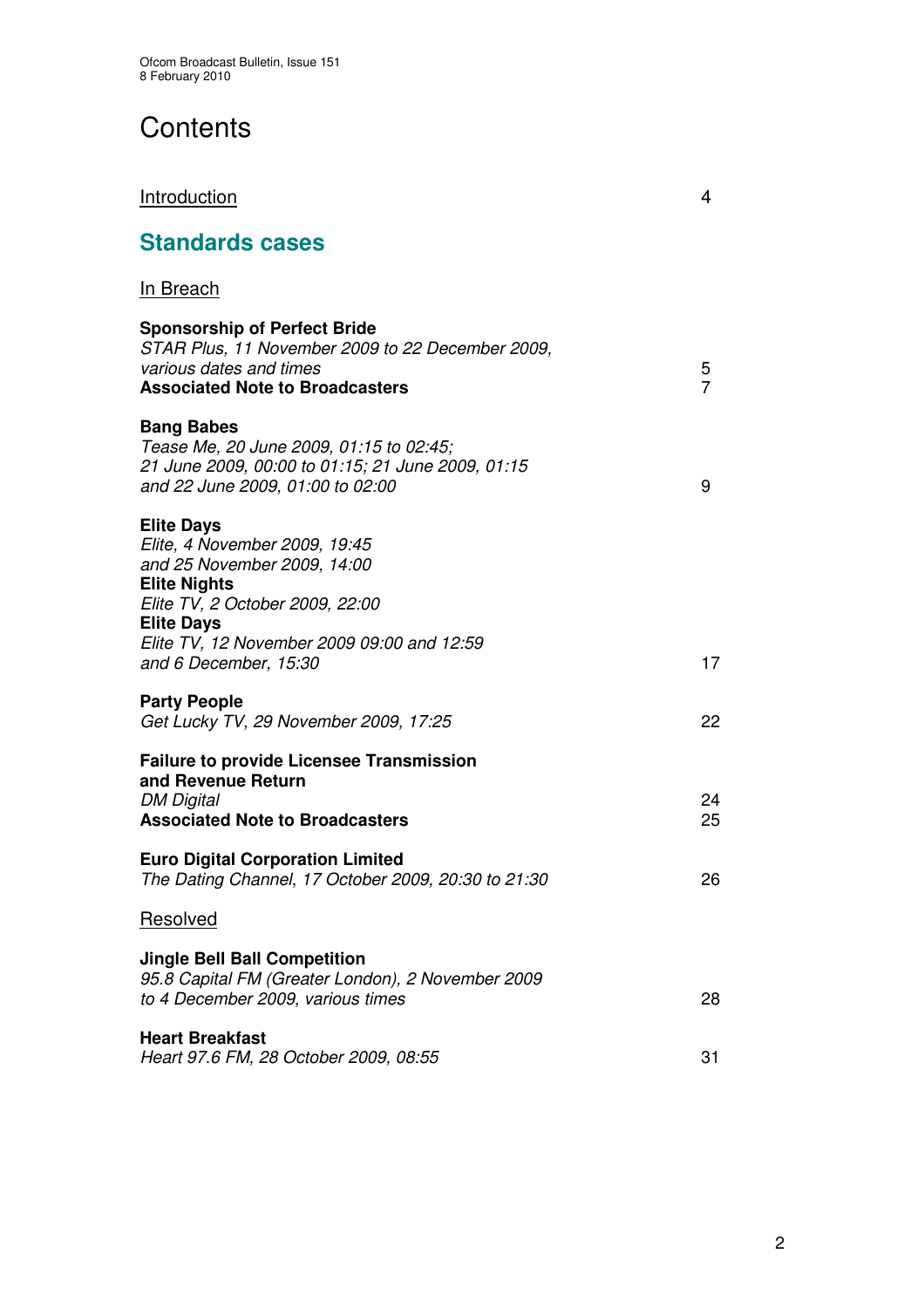## **Other cases**

## In Breach

| <b>Breach of Licence Condition</b><br>Sunshine Radio (Hereford & Worcester)                                                                                | 32 |
|------------------------------------------------------------------------------------------------------------------------------------------------------------|----|
| <b>Fairness &amp; Privacy cases</b>                                                                                                                        |    |
| Upheld                                                                                                                                                     |    |
| Complaint by Mr E made on behalf of F (his son)<br>Send in the Dogs, ITV1, 28 July 2009                                                                    | 34 |
| <b>Not Upheld</b>                                                                                                                                          |    |
| <b>Complaint by Mr Ric Hilton and Mrs Maggie Hilton</b><br>on their own behalf and on behalf of Ms Gillian Stockman<br>Four Weddings, Living, 13 July 2009 | 38 |
| <b>Complaint by Mr Ranes Kumar Sanyal</b><br>Tonight: Undercover Pets, ITV1, 16 March 2009                                                                 | 49 |
| <b>Complaint by Miss M</b><br>Tonight: Country Road 999, ITV1, 15 June 2009                                                                                | 59 |
| <b>Complaint by Mr Leslie Hemming</b><br>Watchdog, BBC1, 13 April 2009                                                                                     | 68 |
| <b>Complaint by Mr Alan McKay and Mrs Rosemary McKay</b><br>Tonight: Mediterranean Nightmares, ITV1, 5 June 2009                                           | 76 |
| Other programmes not in breach                                                                                                                             | 81 |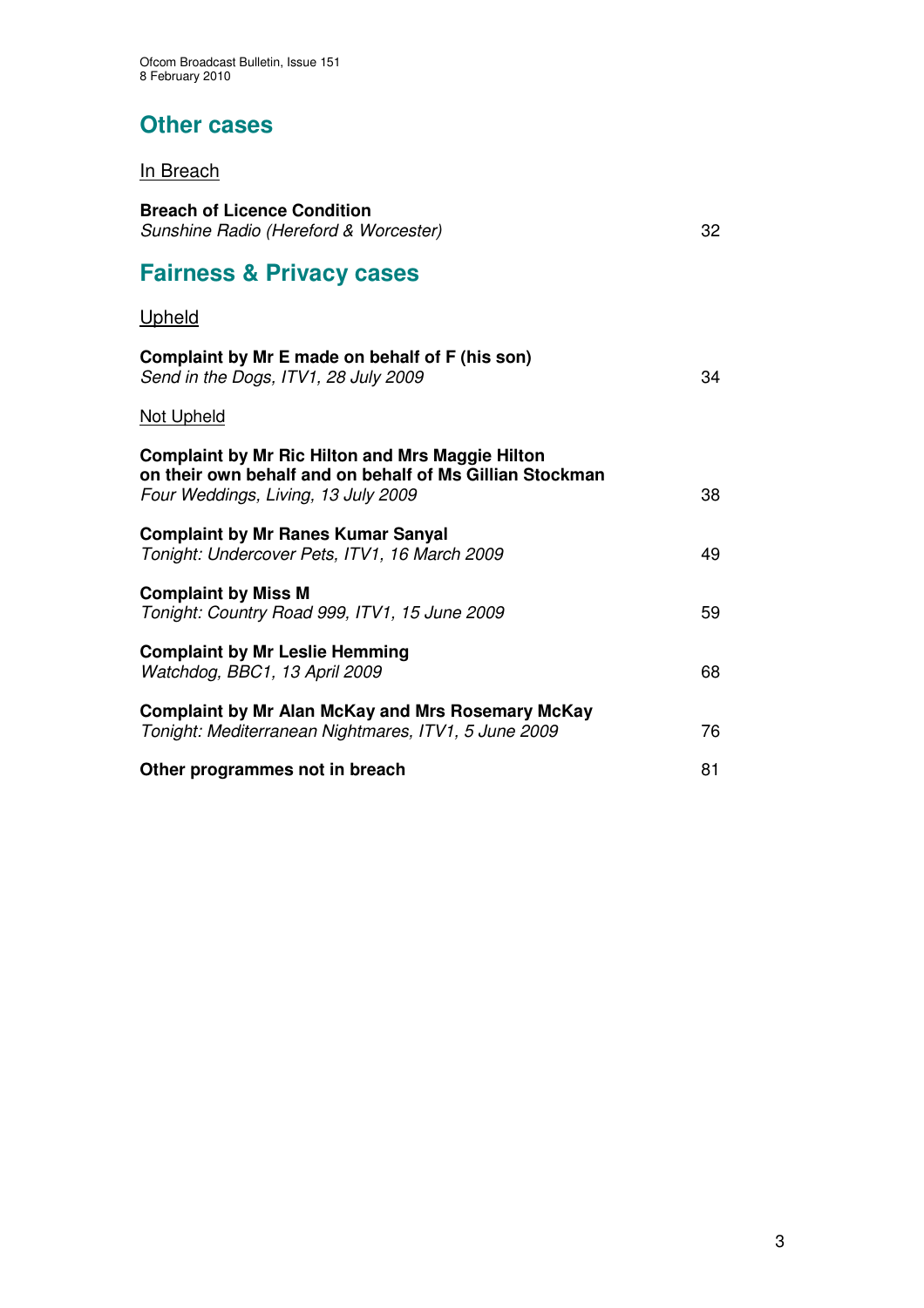# Introduction

The Broadcast Bulletin reports on the outcome of investigations into alleged breaches of those Ofcom codes which broadcasting licensees are required to comply. These include:

a) Ofcom's Broadcasting Code ("the Code") which took effect on 16 December 2009 and covers all programmes broadcast on or after 16 December 2009. The Broadcasting Code can be found at http://www.ofcom.org.uk/tv/ifi/codes/bcode/.

Note: Programmes broadcast prior to 16 December 2009 are covered by the 2005 Code which came into effect on 25 July 2005 (with the exception of Rule 10.17 which came into effect on 1 July 2005). The 2005 Code can be found at http://www.ofcom.org.uk/tv/ifi/codes/bcode\_2005/.

- b) the Code on the Scheduling of Television Advertising ("COSTA") which came into effect on 1 September 2008 and contains rules on how much advertising and teleshopping may be scheduled in programmes, how many breaks are allowed and when they may be taken. COSTA can be found at http://www.ofcom.org.uk/tv/ifi/codes/code\_adv/tacode.pdf.
- c) other codes and requirements that may also apply to broadcasters, depending on their circumstances. These include the Code on Television Access Services (which sets out how much subtitling, signing and audio description relevant licensees must provide), the Code on Electronic Programme Guides, the Code on Listed Events, and the Cross Promotion Code. Links to all these codes can be found at http://www.ofcom.org.uk/tv/ifi/codes/

From time to time adjudications relating to advertising content may appear in the Bulletin in relation to areas of advertising regulation which remain with Ofcom (including the application of statutory sanctions by Ofcom).

It is Ofcom policy to state the full language used on air by broadcasters who are the subject of a complaint where it is relevant to the case. Some of the language used in Ofcom Broadcast Bulletins may therefore cause offence.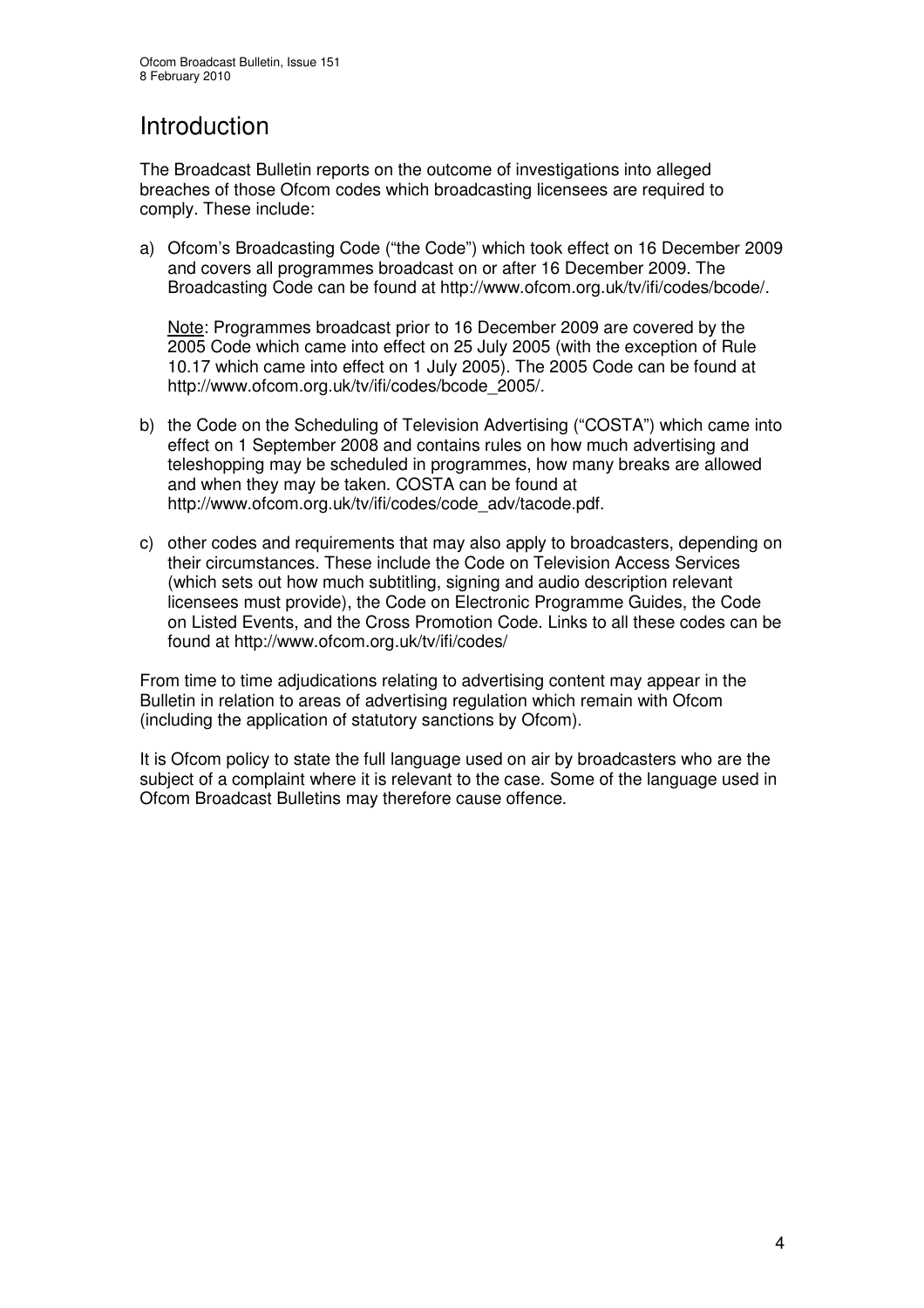# **Standards cases**

## **In Breach**

## **Sponsorship of Perfect Bride**

*STAR Plus, 11 November 2009 to 22 December 2009, various dates and times*

#### **Introduction**

STAR Plus is a Hindi general entertainment channel. The programme *Perfect Bride* was sponsored by three companies: Yatra.com (an online airline ticket reservation booking service), Sanjeev Jewellers and Clay Oven restaurant.

Before the programme was broadcast, a voiceover stated *"Perfect Bride sponsored by…".* The following sponsorship credits were then broadcast consecutively:

Yatra.com credit

Visual/text: An image of the website at which users can book flights, as well as the text *"Fly to India. Fares starting £284"*.

> The final frame of the credit consisted of the Yatra.com logo and the text: *"Smarter way to travel"* and *"Call now* [telephone number]*"*.

Voiceover: *"Fly to India with great value air fares from Yatra.com. The smarter way to travel to India".*

# Sanjeev Jewellers<br>Visual/text: "Sa

- "Sanjeev *Jewellers. Specialist in gold buying*" and addresses and telephone numbers of two different branches of the jewellers.
- Voiceover: *"Sanjeev Jewellers, a relationship of trust"*.

# Clay Oven<br>Visual/text:

The first frame of the credit consisted of a table upon which food and candles were laid out and the caption *"From 7:30pm. For Booking and Enquiries* [telephone number]*"*.

> The final frame of the credit stated *"The perfect setting for any occasion"* and included the name, telephone number and website address of the restaurant.

Voiceover: *"Clay Oven banqueting. Enjoy festive dinner and dance only at Clay Oven".*

A viewer was concerned that the sponsorship credits contained calls to action.

Ofcom asked the broadcaster for its comments with regards to Rule 9.13 of the Code which states:

"Sponsorship must be clearly separated from advertising. Sponsor credits must not contain advertising messages or calls to action. In particular, credits must not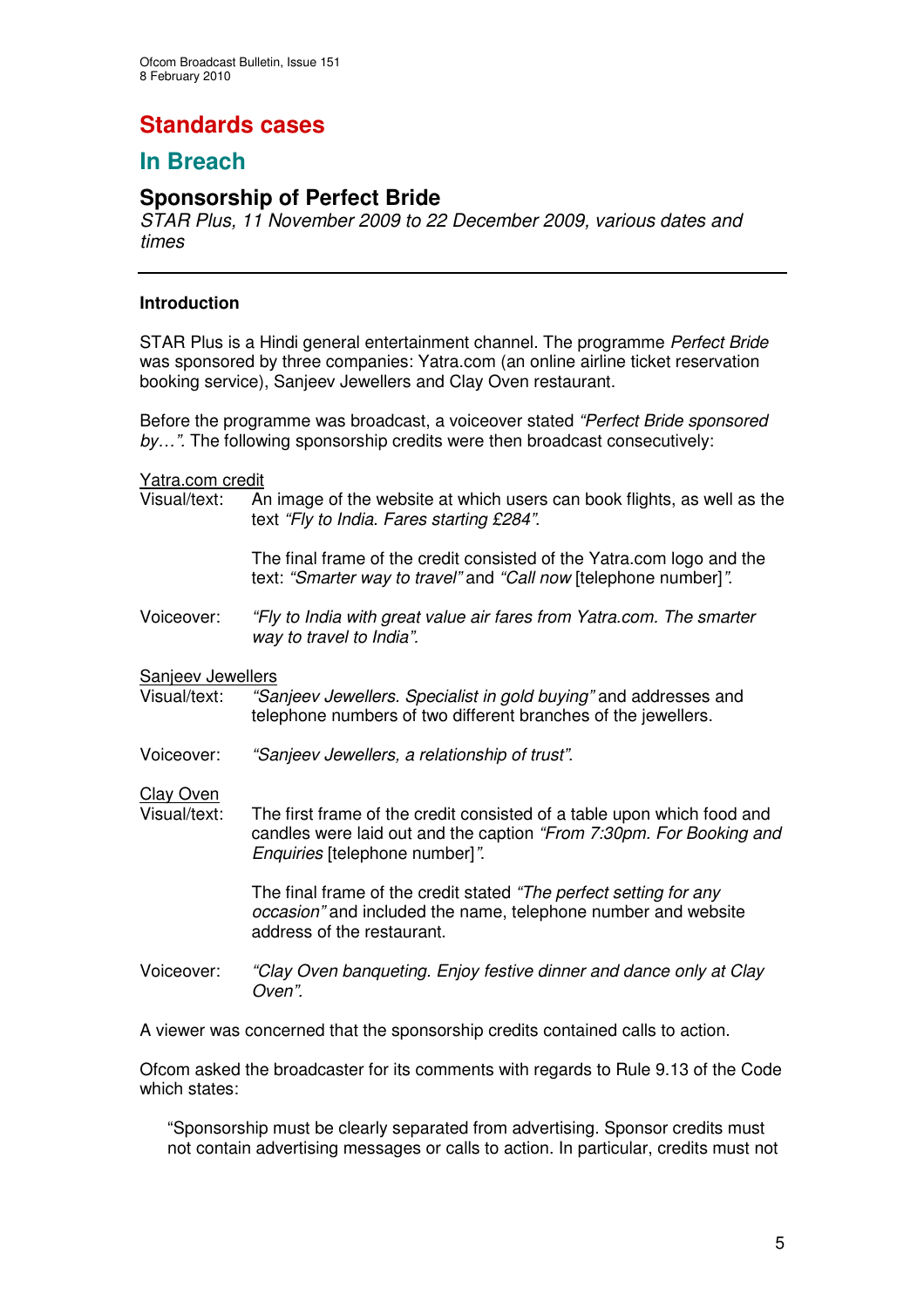encourage the purchase or rental of products or services of the sponsor or a third party."

This rule implements the requirements of European legislation, the Audiovisual Media Services (AVMS) Directive. The AVMS Directive states that broadcasters can only transmit a set amount of advertising per hour. Sponsorship credits are exempt from this limit and are treated as part of the sponsored programme. Therefore, to ensure that sponsorship credits are distinct from advertising, the Directive requires that sponsored programmes "shall not directly encourage the purchase or rental of goods or services, in particular by making special promotional references to those products or services".

Guidance issued by the European Commission on the interpretation of this requirement states that there should be "no explicit reference to the products or services of the sponsor during the [sponsored] programme, except where the reference serves the sole purpose of identifying the sponsor or making explicit the link between the programme and the sponsor".

Rule 9.13 prevents credits effectively becoming advertisements and therefore increasing the amount of advertising transmitted.

#### **Response**

Star TV said that following Ofcom's request for comments under Rule 9.13 of the Code, it had reviewed the sponsorship credits and removed them from transmission because it considered them to be "clearly in breach of Rule 9.13" and therefore "should not have been run as sponsorship credits".

The broadcaster continued that its staff are trained in all aspects of the Code and were aware of Ofcom's recent findings in relation to Rule 9.13. It explained that the reason these credits were broadcast was because they arrived with little time to spare before transmission, and a junior member of the 'Traffic team' "presumed they had been cleared" by the 'Sales Team'.

Star TV said that it takes compliance very seriously and the relevant staff have been informed that further serious compliance errors will result in disciplinary action. The broadcaster will also ensure that all future sponsorship credits are cleared for broadcast by its external consultant.

#### **Decision**

Previous Broadcast Bulletins<sup>1</sup> have stated that the purpose of a sponsorship credit is to inform the audience when a programme is sponsored and by whom. Credits are not permitted to be advertisements and should focus on the sponsorship arrangement and not the sponsor or its goods or services.

Rule 9.13 permits a limited amount of information about the sponsor, including references to its products and services, in credits on the basis that this can help identify the sponsor or help associate the sponsor with the sponsored content. However, credits must be distinct from advertising and not contain advertising

<sup>1</sup> See http://www.ofcom.org.uk/tv/obb/prog\_cb/obb130/ and http://www.ofcom.org.uk/tv/obb/prog\_cb/obb146/.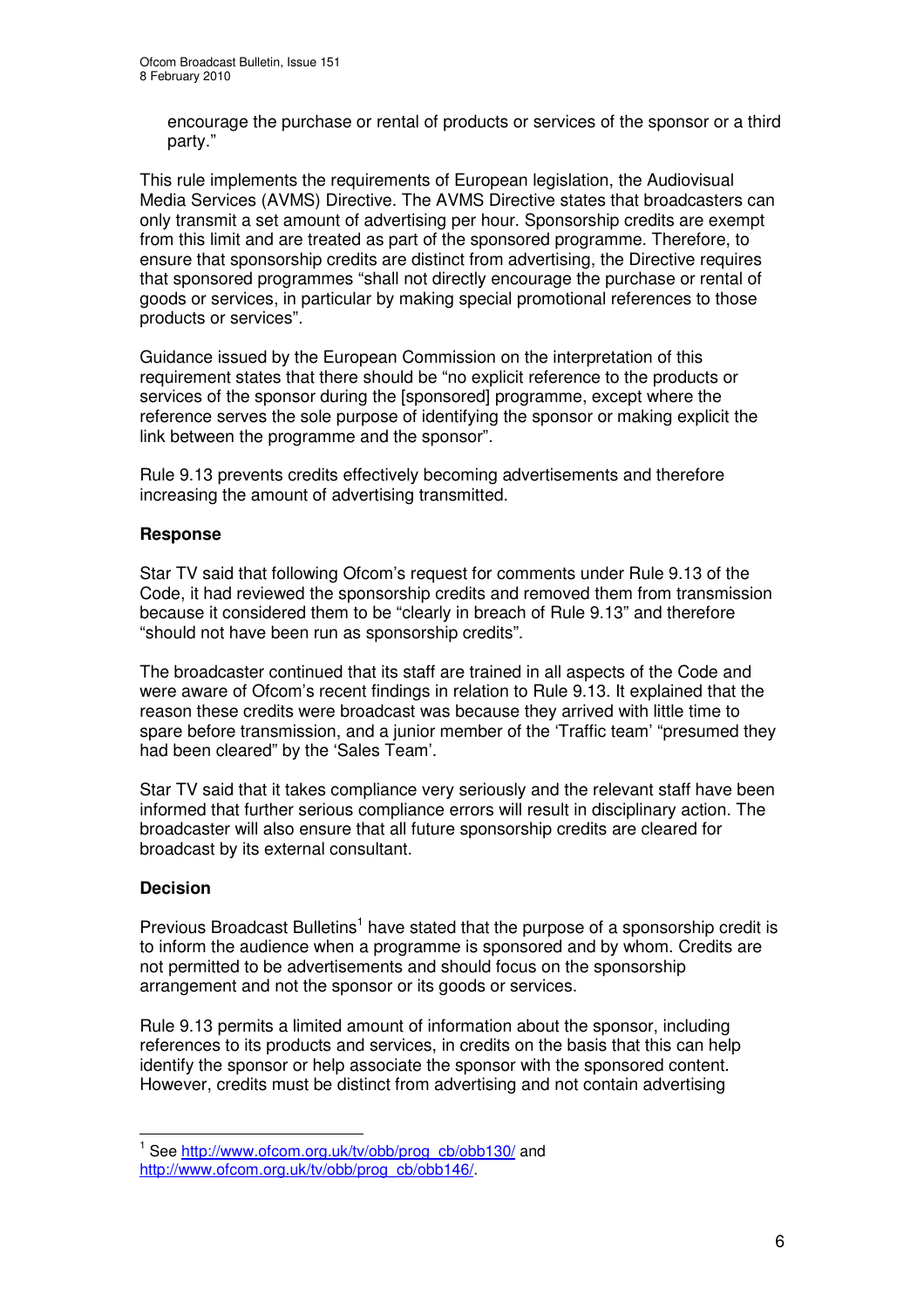messages such as promotional statements about the sponsor or the products or services it offers.

#### Yatra.com credit

Ofcom noted that text *"Fly to India. Fares starting £284"* contained pricing information and was a clear advertising message.

Furthermore, the text *"Smarter way to travel"*, and the voiceover *"Fly to India with great value air fares from Yatra.com. The smarter way to travel to India"* promoted the positive attributes of the sponsor's service.

These promotional references combined with the call to action for the viewer to contact the sponsor (i.e. *"Call now* [telephone number]*"*) resulted in the credit breaching Rule 9.13 of the Code.

#### Sanjeev Jewellers

Ofcom's published guidance on Rule 9.13 states "If sponsor credits contain contact details, these should include the minimum information necessary to allow viewers to make initial contact with the sponsor should they so wish."

In this case, Ofcom considered that providing the addresses and telephone numbers of two of the sponsor's branches in the credit, exceeded the minimum information necessary to allow viewers to make initial contact with the sponsor.

Furthermore, while in isolation, *"Sanjeev Jewellers. Specialist in gold buying"*, could be considered to be a factual statement about the sponsor, when viewed in combination with the voiceover *"a relationship of trust"* and the excessive contact information, Ofcom considered that the overall effect of the credit was to promote the sponsor's service, in breach of Rule 9.13 of the Code.

#### Clay Oven

Ofcom considered the caption *"The perfect setting for any occasion"* and *"Enjoy festive dinner and dance only at Clay Oven"* promoted the positive attributes of the sponsor's service.

These promotional references combined with the call to action *"For Booking and Enquiries* [telephone number]*"* resulted in the credits breaching Rule 9.13 of the Code.

We note the measures the broadcaster has taken to improve its compliance procedures in relation to sponsorship credits. Ofcom does not expect further recurrences.

#### **Breaches of Rule 9.13**

#### **Note to Broadcasters**

As stated in previous Broadcast Bulletins, Ofcom recognises that when judging whether the various components of a sponsorship credit amount to the credit being sufficiently distinct from advertising, fine editorial judgements are often required.

In light of Ofcom's recent monitoring exercises in this area, and recent guidance on this issue, Ofcom urges broadcasters to exercise caution when making such judgements.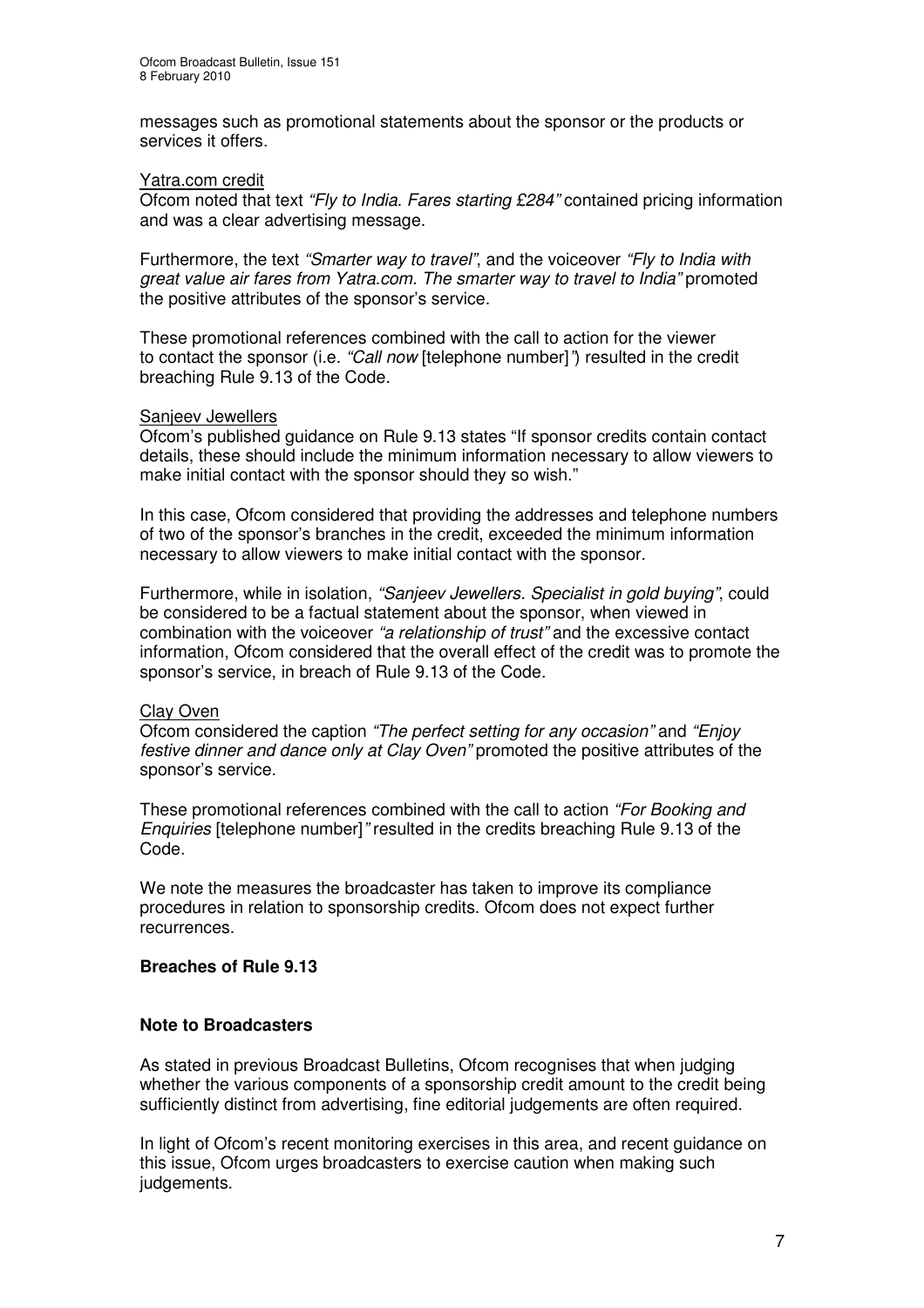Broadcasters should also be reminded that the European Commission has recently been taking a very active interest in this issue and is known to be monitoring the compliance of sponsorship credits in some Member States. Ofcom will continue to conduct ad hoc monitoring of sponsorship credits to assess compliance with Rule 9.13.

As reported in Broadcast Bulletin 148. Ofcom has recently incorporated its latest guidance on Rule 9.13 within the guidance to Section Nine of the Code, which can be accessed here: http://www.ofcom.org.uk/tv/ifi/guidance/bguidance/guidance9.pdf.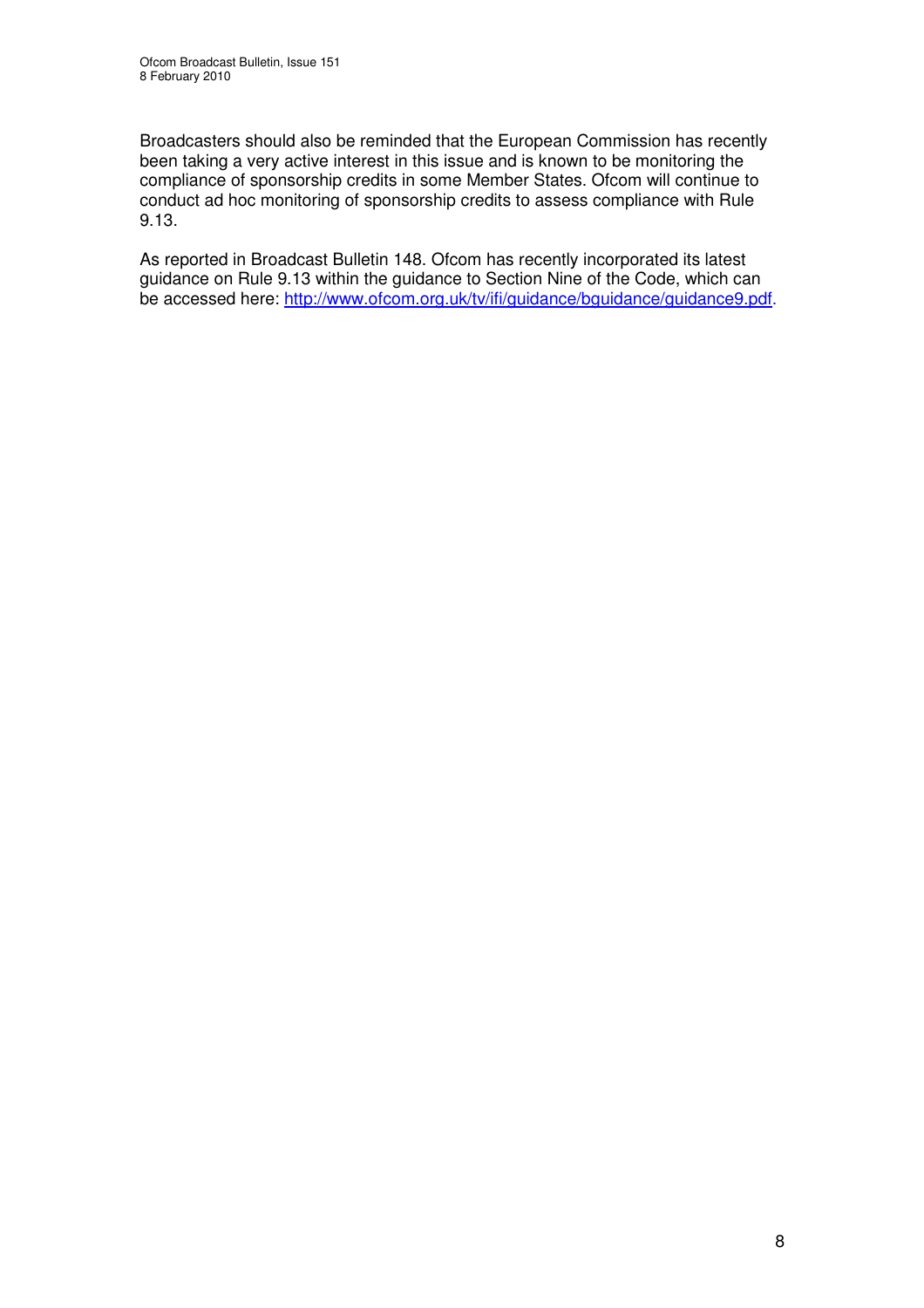# **In Breach**

### **Bang Babes**

*Tease Me, 20 June 2009, 01:15 to 02:45 approximately; 21 June 2009, 00:00 to 01:15 approximately; 21 June 2009, 01:15 and 22 June 2009, 01:00 to 02:00 approximately*

#### **Introduction**

*Bang Babes* is an adult sex chat service, owned and operated by Bang Channels Limited, and available freely without mandatory restricted access on the channel *Tease Me* (Sky channel number 912). It is situated in the 'adult' section of the Sky electronic programme guide ("EPG"). The channel broadcasts programmes after the 21:00 watershed based on interactive 'adult' sex chat services: viewers are invited to contact on-screen female presenters via premium rate telephony services ("PRS"). The female presenters dress and behave in a sexually provocative way while encouraging viewers to call the PRS telephone line.

*Bang Babes,* Tease Me, 20 June 2009, 01:15 to 02:45 approximately Ofcom received a complaint about material broadcast on the dates and service detailed above.

Ofcom noted that the programme contained a range of strong sexual material including some graphic images of a sexual nature that were broadcast without mandatory restricted access. Between 01:15 and 02:10 the broadcast featured three female presenters. Two of the presenters were wearing only thongs and the other presenter was wearing a thong and a bra, however her breasts were exposed as she pulled her bra down below her breasts. At various times during this broadcast the three presenters were shown carrying out or participating in a number of sexual acts. These included: close up shots of three presenters licking each other's breasts; touching and licking each other's genital and anal areas; and one presenter was shown simulating in a realistic way the insertion of her fingers into a co-presenter's anus. Anal and genital detail of the various presenters was also featured on a number of occasions.

At 02:10 two of the presenters left and were replaced by a further presenter who was wearing a skimpy black thong and black fishnet stockings. The two presenters in shot were shown carrying out or participating in a number of sexual acts. These included: one presenter bunching her thong around her genitals while the other licked around her genital area; simulating oral sex on each other; sucking and licking each other's breasts; spitting on their own and each other's breasts; and spitting near each other's genital and anal areas. Anal and genital detail of the various presenters was also featured on a number of occasions.

Ofcom also noted that at 02:34 two new presenters joined, so there were four presenters in shot. One of the new presenters was wearing a skimpy black thong and a black vest top, with her breasts exposed. The other was wearing a black thong and bra with her breasts exposed also. The four presenters split into pairs and were shown simulating masturbation and oral sex on each other in a realistic way. This was followed by four presenters simultaneously opening their legs to camera and simulating masturbation (touching their genital area). One presenter then appeared to lick the genital area of all the other presenters in turn.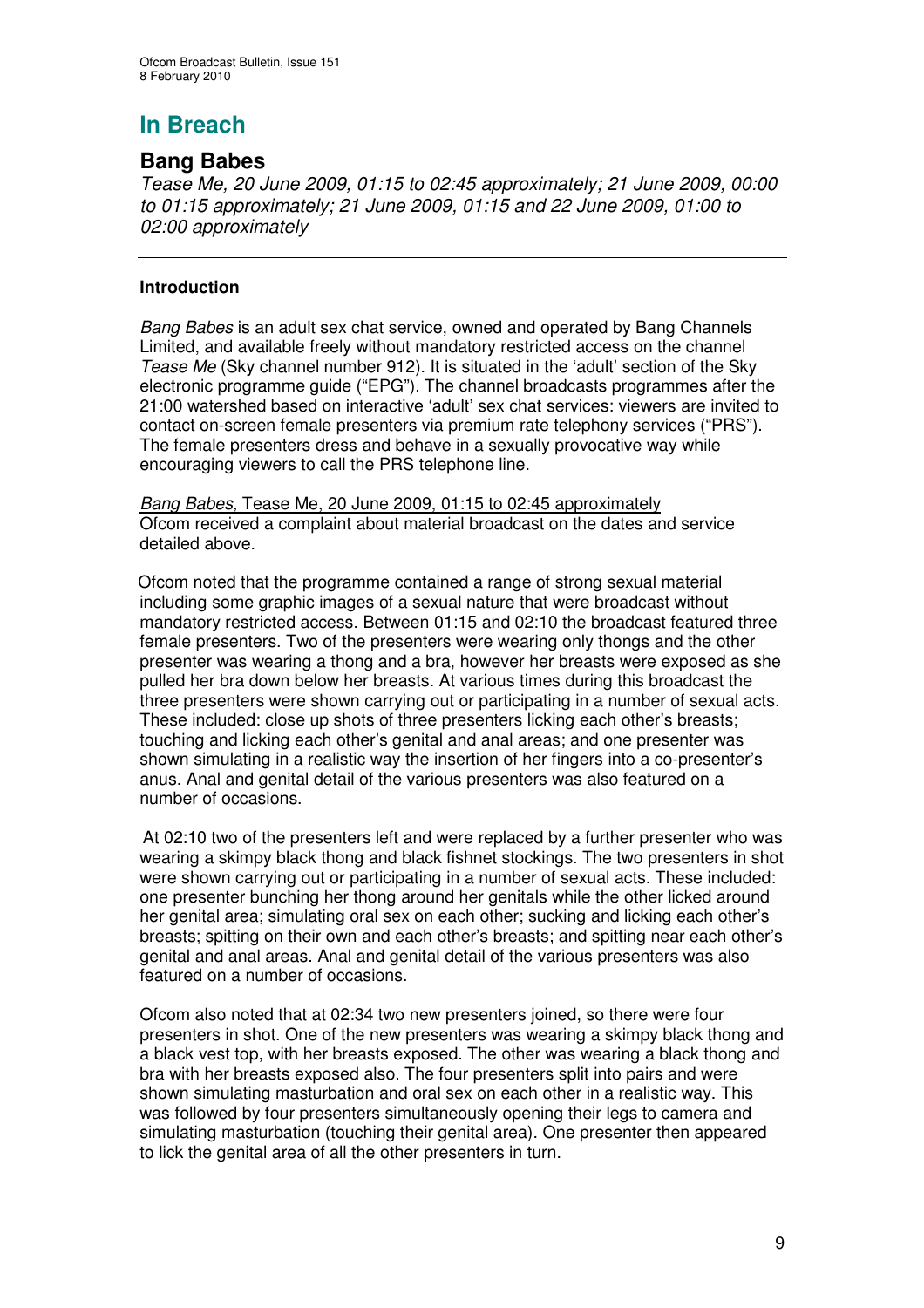#### *Bang Babes,* Tease Me, 21 June 2009, 00:00 to 01:15 approximately and 21 June 2009, 01:15

Ofcom received two complaints about material broadcast on the dates and service detailed above. It should be noted that Ofcom considered these two cases together as they both relate to the same broadcast.

Ofcom noted that the programme contained a range of strong sexual material including some graphic images of a sexual nature that were broadcast without mandatory restricted access. Up to three female presenters were shown at any one time undertaking or participating in a number of sexual acts, including: licking and sucking co-presenters' breasts and nipples; simulating oral sex and masturbation in a realistic way on each other (for example by placing their heads between others' legs, and licking and touching other presenters' genital areas); spanking each other; licking each other's anal area; and massaging cream into each other's breasts and buttocks. The presenters also showed anal and genital detail on a number of occasions and some of the presenters are shown simulating in a realistic way the insertion of fingers into the anus of co-presenters.

*Bang Babes,* Tease Me, 22 June 2009, 01:00 to 02:00 approximately A copy of this material was also sent to Ofcom by the broadcaster. After viewing this material Ofcom considered that the contents also raised potential issues under the Code.

Ofcom noted that the programme contained a range of strong sexual material including some explicit images of a sexual nature that were broadcast without mandatory restricted access. During the broadcast the presenter (dressed only in a pair of red knickers) was shown lying on her back with her legs apart. Viewers were shown a close up shot between the presenter's legs, while she bunched up her knickers to reveal genital and anal detail, and simulated masturbation. At various intervals the presenter touched her anal and genital area and pulled her buttocks apart to reveal more anal detail. The presenter also said:

*"…if you want to talk about dirty things with me all you need to do is to call me. I would love to hear what your sexy fantasies are and what are you up to tonight. If you have been on the phone to me and have been disconnected why don't you try me again. I would love to finish you off tonight… I'm feeling horny."*

Ofcom asked Bang Channels Limited for its comments on all the above broadcasts in respect of Rules 1.24<sup>1</sup> ('adult-sex' material is restricted to overnight services with mandatory restricted access); 2.1 (generally accepted standards) and 2.3 (material which may cause offence must be justified by context) of the Code.

#### **Response**

*Bang Babes,* Tease Me, 20 June 2009, 01:15 to 02:45 approximately

The broadcaster stated that presenters spitting on each other's breasts "is a violation of [its] internal guidelines and the presenters in question have been warned that such actions are not acceptable". However, it stated that it did not consider that any of the material broadcast during this programme constituted 'adult-sex' material, exceeded viewer expectations or caused offence.

<sup>&</sup>lt;sup>1</sup> Please note that on 16 December 2009, a revised version of the Code was issued. For programmes broadcast on or after 16 December 2009, Rule 1.18 is relevant.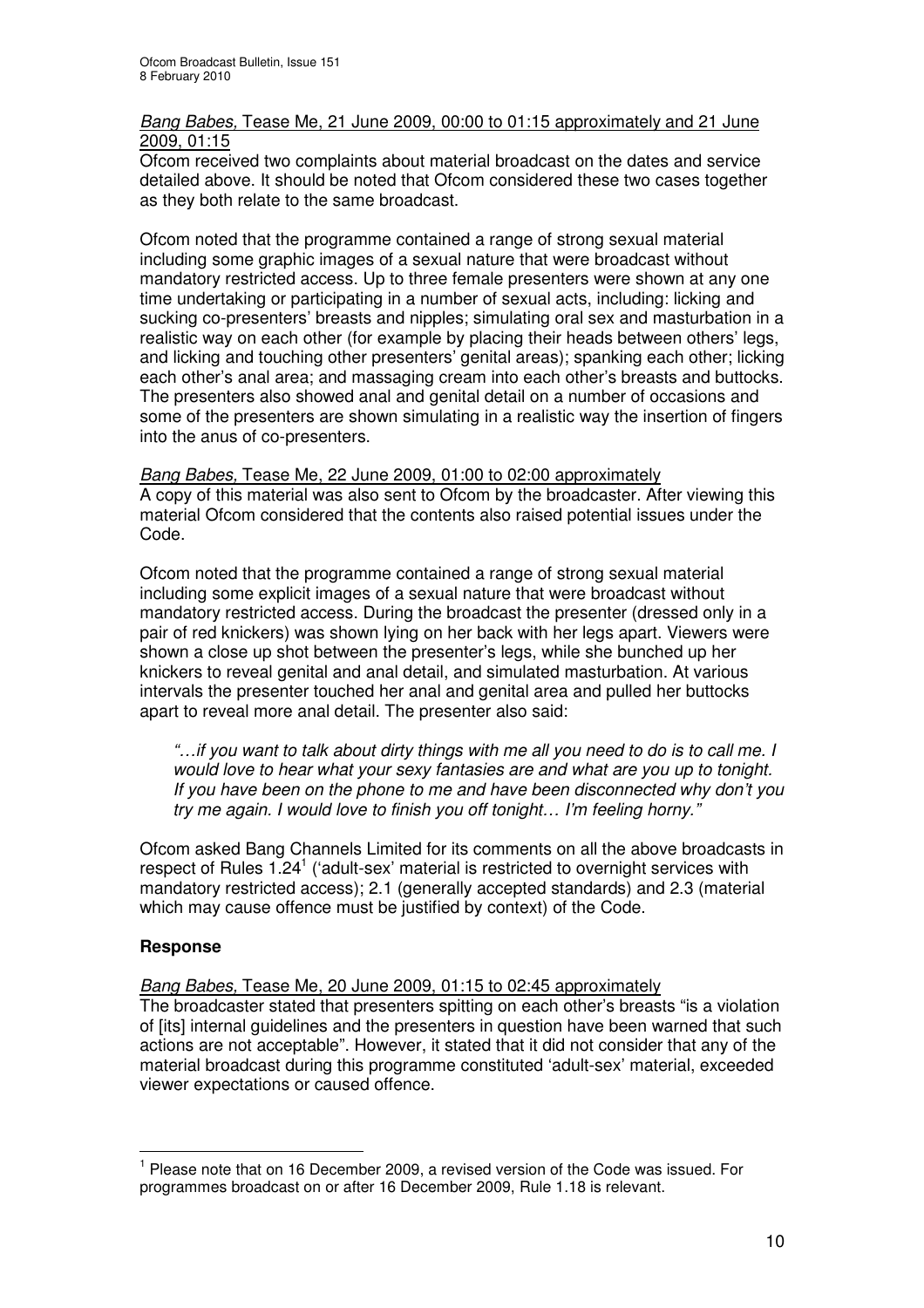The broadcaster also stated that it considered an Ofcom published decision regarding 'Bang Babes, Tease Me 2, 17 March 2008; 21:00–22:00' (published in Ofcom's Broadcast Bulletin Issue number 120, 27 October 2008) implied that genital detail and simulated masturbation are acceptable to broadcast after 22:00. This is because Ofcom's decision stated that these actions are not acceptable before 22:00. It continued that since the publication of this decision it has found no other published documentation which suggests Ofcom has changed its position.

#### *Bang Babes,* Tease Me, 21 June 2009, 00:00 to 01:15 approximately and 21 June 2009, 01:15

Bang Channels stated that "at times the actions may have exceeded [its] own internal guidelines". However it stated that it does "not accept that the broadcast was contrary to generally accepted standards and did not exceed viewer expectation for the genre and time of broadcast". Further, it considers a distinction should be made between mime and simulation and that it does "not believe that miming an action has the ability to cause offense [sic] in this context". The broadcaster said that it "take[s] umbrage at the suggestion that the broadcast might cause offense [sic]" and "categorically refute[s] the suggestion that the material broadcast could in any way be defined as 'adult sex' material" as "the primary purpose of the broadcast was to promote interaction, not to sexually arouse".

With regard to the broadcast of *Bang Babes,* Tease Me, 21 June 2009*,* 01:15, the broadcaster said that "the broadcast occurred long after the watershed, in a clearly signposted adult section in the adult section of the Sky EPG and therefore [it] believe[s] that the material broadcast did not exceed viewer expectation for a channel of this nature at this time of night".

#### *Bang Babes,* Tease Me, 22 June 2009, 01:00 to 02:00 approximately

The broadcaster stated that it considered the language used was "crude and does not serve to project the correct image for [its] channel" and that the presenter in question has been spoken to and advised to tone down her comments in future. However, it also stated that:"given the nature and position of the channel and the time at which it was broadcast [it] does not believe that the comments had the potential to cause offense [sic]". With regard to the other elements of the broadcast, it said it was "satisfied that the actions of the presenters conform to previous guidance issued by Ofcom for material broadcast at this time of night, did not exceed generally accepted standards and did not have the potential to cause offense [sic]".

#### **Decision**

Ofcom has a duty to ensure that *generally accepted standards* are applied to the content of radio and television services so as to provide adequate protection from the inclusion of harmful or offensive material. In relation to generally accepted standards, including those in relation to sexual material, Ofcom recognises that what is and isn't generally accepted is subject to change over time. When deciding whether or not particular broadcast content is likely to fall within generally accepted standards it is necessary to assess the character of the content itself and the context in which it is provided.

In relation to the broadcast of material of a sexual nature this normally involves assessing the strength or explicitness of the content and balancing it against the particular editorial or contextual justification for broadcasting the content. Ofcom seeks to ensure that material of a sexual nature, when broadcast, is editorially justified, appropriately scheduled and where necessary access is restricted to adults.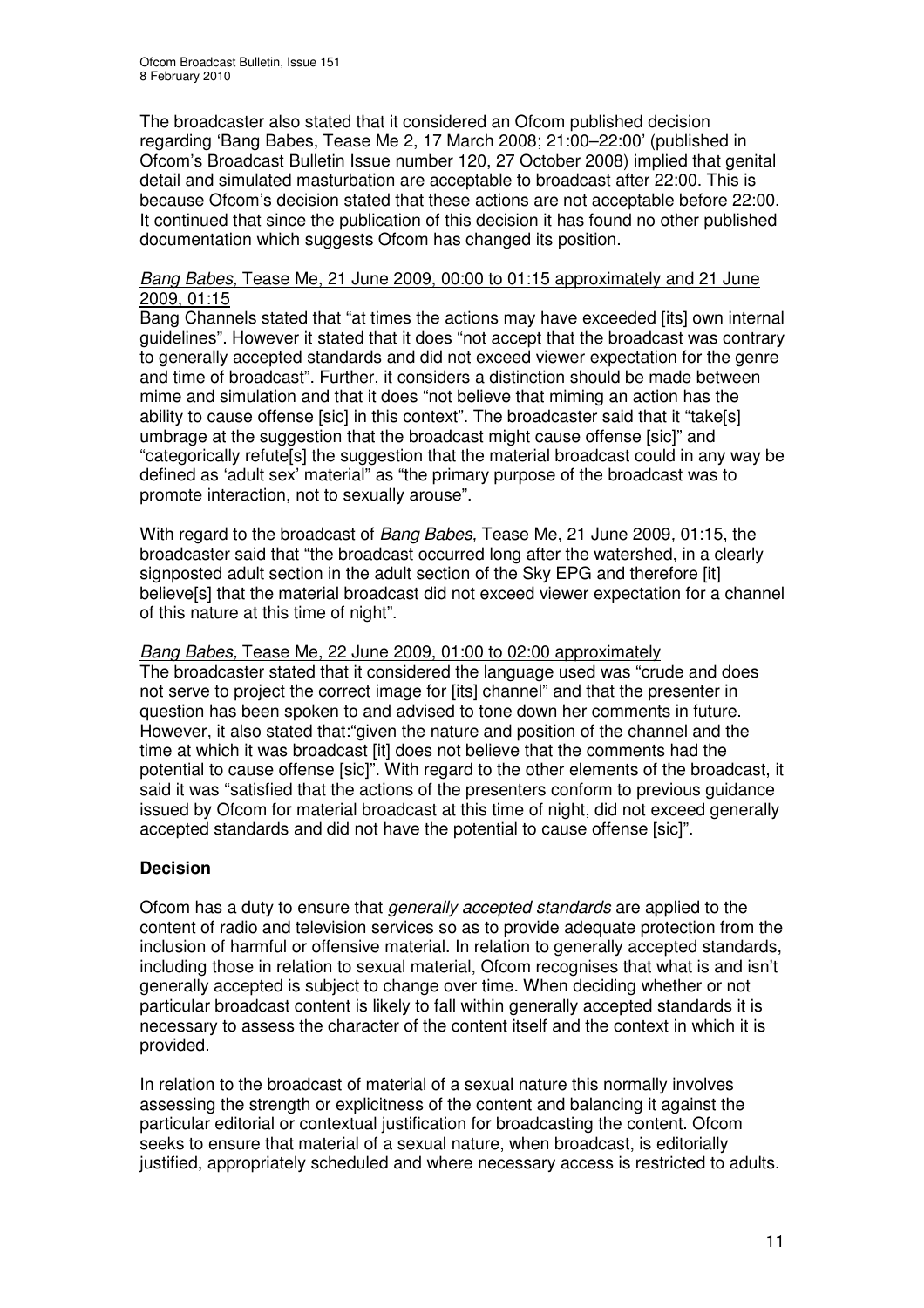Broadcasters are allowed to broadcast after the watershed (and without other access restrictions) material which of a strong sexual nature as long as it is justified by the context. However, this material must not be considered to be adult sex material (i.e. it is not strong sexual images which are broadcast for the primary purpose of sexual arousal or stimulation).

Rule 1.24 of the Code requires 'adult-sex' material to be broadcast only between 22:00 and 05:30, and then only if mandatory restricted access is in place. Through a series of published findings, and published decisions of the Content Sanctions Committee, Ofcom has made clear what constitutes 'adult-sex' material<sup>2</sup>.

In considering the contents of each of these programmes Ofcom asked itself two questions:

- was the content of the programme 'adult-sex' material; and,
- did the broadcaster take appropriate steps to ensure that it was provided with sufficient contextual justification so as to ensure that it fell within generally accepted standards.

#### *Bang Babes,* Tease Me, 20 June 2009, 01:15 to 02:45 approximately

In relation to Rule 1.24, Ofcom examined the content of this broadcast and considered that it was of a very strong sexual nature and on some occasions explicit images of genital and anal detail. For example, the broadcast showed a presenter simulating in a realistic way the insertion of her fingers into a co-presenter's anus; images of presenters licking each other's genital areas; presenters spitting between and on each other's breasts and spitting on or near each other's genital and anal areas. Ofcom took account of the fact that the sequences were several minutes each in duration, and in some cases, were repeated. In Ofcom's view, the primary purpose of broadcasting this material was clearly sexual arousal. Having assessed the programme's content and purpose, Ofcom considered that the material broadcast constituted 'adult-sex' material. Its broadcast, without mandatory restricted access, was therefore in breach of Rule 1.24.

Ofcom is concerned that the Licensee considers material, such as genital detail and simulated masturbation, to be acceptable to broadcast after 22:00. Ofcom is also particularly concerned that the Licensee appears to have formed this view based on Ofcom's published decision regarding 'Bang Babes, Tease Me 2, 17 March 2008; 21:00–22:00' (Broadcast Bulletin Issue number 120, 27 October 2008), which states that such content in that particular broadcast was not suitable before 22:00. In Ofcom's opinion by stating content is not suitable before a particular time does not therefore suggest it is automatically acceptable to broadcast later. Ofcom considers broadcast content on a case by case basis as contextual factors may differ, particularly regarding the nature of the content. Ofcom has previously and repeatedly

http://www.ofcom.org.uk/tv/obb/prog\_cb/obb115/; Breach Finding on SportxxxBabes, Ofcom Broadcast Bulletin 119, dated 13 October 2008;

<sup>&</sup>lt;sup>2</sup> Sanctions decision against Square 1 Management Limited concerning its channel Smile TV, dated 10 July 2008, http://www.ofcom.org.uk/tv/obb/ocsc\_adjud/SmileTV.pdf; Breach Finding on SportxxxBabes, Ofcom Broadcast Bulletin 115, dated 11 August 2008;

http://www.ofcom.org.uk/tv/obb/prog\_cb/obb119/; Sanctions decision against Satellite Entertainment Limited concerning its channel SportxxxBabes, dated 26 August 2008, http://www.ofcom.org.uk/tv/obb/ocsc\_adjud/sportxxxbabes.pdf; and Sanctions decision against Satellite Entertainment Limited concerning its channel SportxxxBabes, dated 26 August 2008, http://www.ofcom.org.uk/ty/obb/ocsc\_adjud/sportxxxbabes.pdf.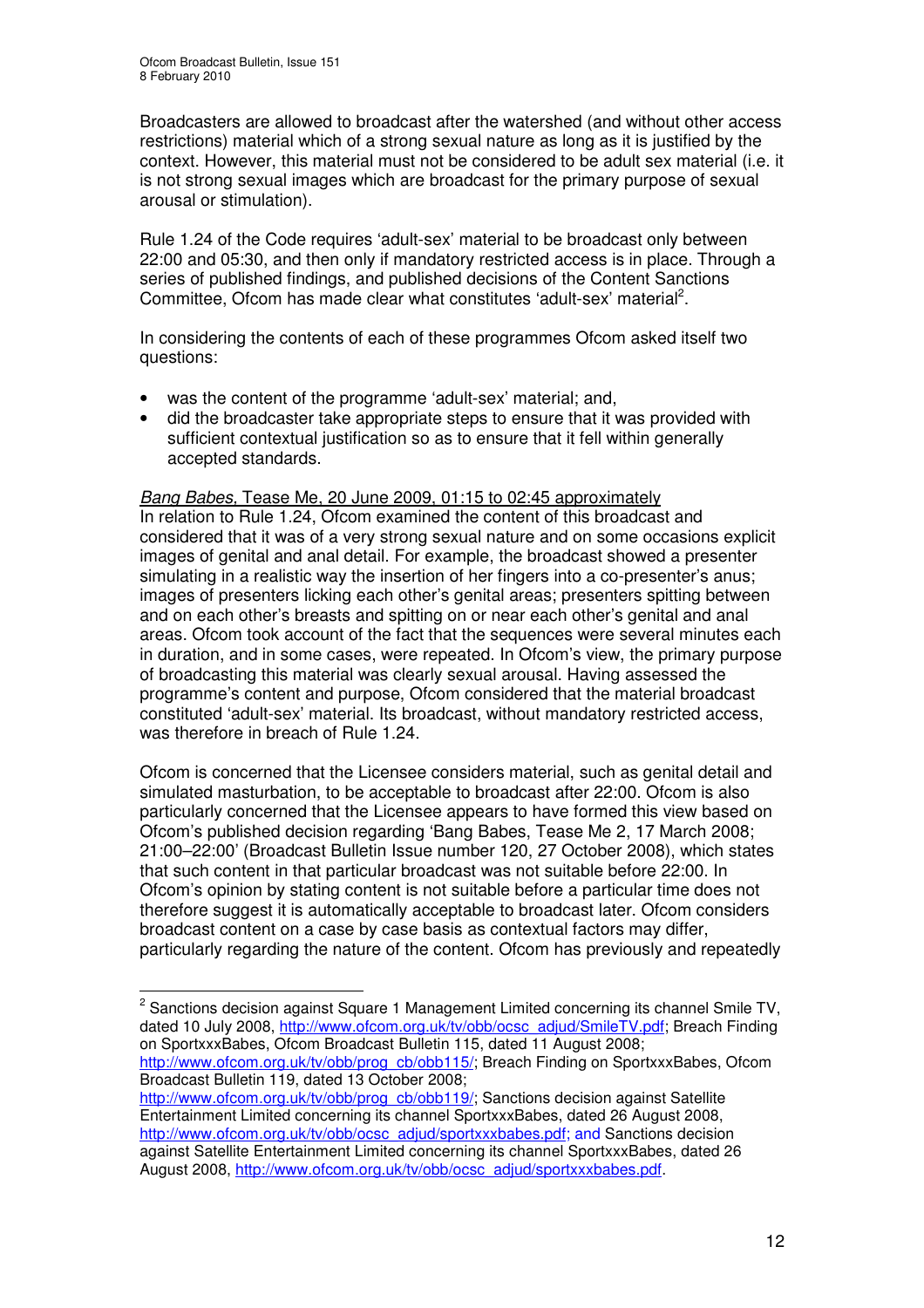published clear guidance regarding content broadcast on both the 'adult' and 'adult' sex chat sector, where the material is free-to-view and broadcast without mandatory restricted access. This guidance has stated that material of a sexual nature broadcast after the 21:00 watershed must be appropriately limited and justified by the context to ensure compliance with generally accepted standards<sup>3</sup>.

This broadcast was therefore in breach of Rule 1.24 of the Code.

Ofcom then went on to consider whether the broadcast was also in breach of Rules 2.1 and 2.3 of the Code. In light of Ofcom's view that this material constituted 'adultsex' material and therefore unsuitable for broadcast without mandatory restricted access, the broadcast was clearly capable of causing considerable offence. Ofcom therefore examined the extent to which there were any particular editorial or contextual factors that might have limited the potential for offence. Ofcom noted that the programme was broadcast along time after the watershed and that viewers tend to expect stronger sexual material to be shown later at night. Ofcom also took account of the fact that the channel was positioned in the 'adult' section of the Sky EPG and that viewers tend to expect the broadcast of stronger sexual material on channels in this section of the EPG than would be expected to be included on other channels

However, in this case, given the prolonged and frequent scenes of a very strong sexual nature and the inclusion of explicit images of genital and anal details (provided for the purpose of sexual arousal) the time of broadcast and location of the channel were not sufficient to justify the broadcast of the material. The material

Bulletin 137, http://www.ofcom.org.uk/tv/obb/prog\_cb/obb137/; Breach Finding against LivexxxBabes,

http://www.ofcom.org.uk/tv/obb/prog\_cb/obb118/; Sanctions decision against Square 1 Management

 $^3$  The 6 July 2009 Note to Broadcasters; Breach finding on Bang Babes, Tease Me, Ofcom Broadcast

Ofcom Broadcast Bulletin 118, dated 29 September 2008,

Limited concerning its channel Smile TV, dated 10 July 2008,

http://www.ofcom.org.uk/tv/obb/ocsc\_adjud/SmileTV.pdf; The 6 July 2009 Note to Broadcasters; Breach Finding on SportxxxBabes, Ofcom Broadcast Bulletin 119, dated 13 October 2008, http://www.ofcom.org.uk/tv/obb/prog\_cb/obb119/; Sanctions decision against Satellite Entertainment Limited concerning its channel SportxxxBabes, dated 26 August 2008, http://www.ofcom.org.uk/tv/obb/ocsc\_adjud/sportxxxbabes.pdf Sanctions decision against Satellite Entertainment Limited concerning its channel SportxxxBabes, dated 26 August 2008, http://www.ofcom.org.uk/tv/obb/ocsc\_adjud/sportxxxbabes.pdf;

Breach Finding against Sex Station on Lucky Star, Ofcom Broadcast Bulletin 115, 11 August 2008,

http://www.ofcom.org.uk/tv/obb/prog\_cb/obb115/; Sanctions decision against Square 1 Management

Limited concerning its channel Smile TV, dated 10 July 2008,

http://www.ofcom.org.uk/tv/obb/ocsc\_adjud/SmileTV.pdf: Sanctions decision against Connection Makers Limited dated 30 November 2007,

http://www.ofcom.org.uk/tv/obb/ocsc\_adjud/babeworld.pdf; The 6 July 2009 Note to Broadcasters; Breach Finding on Bang Babes on Tease Me 2, in Ofcom Broadcast Bulletin 120, 27 October 2008,

http://www.ofcom.org.uk/tv/obb/prog\_cb/obb120/; RHF sanctions decision, dated 18 May 2008, http://www.ofcom.org.uk/tv/obb/ocsc\_adjud/rhfportland.pdf; Sex Station, Lucky Star, Broadcast Bulletin, 20 July 2009, http://www.ofcom.org.uk/tv/obb/prog\_cb/obb138/; Playboy TV sanctions case dated 2 April 2009,

http://www.ofcom.org.uk/tv/obb/ocsc\_adjud/playboytv.pdf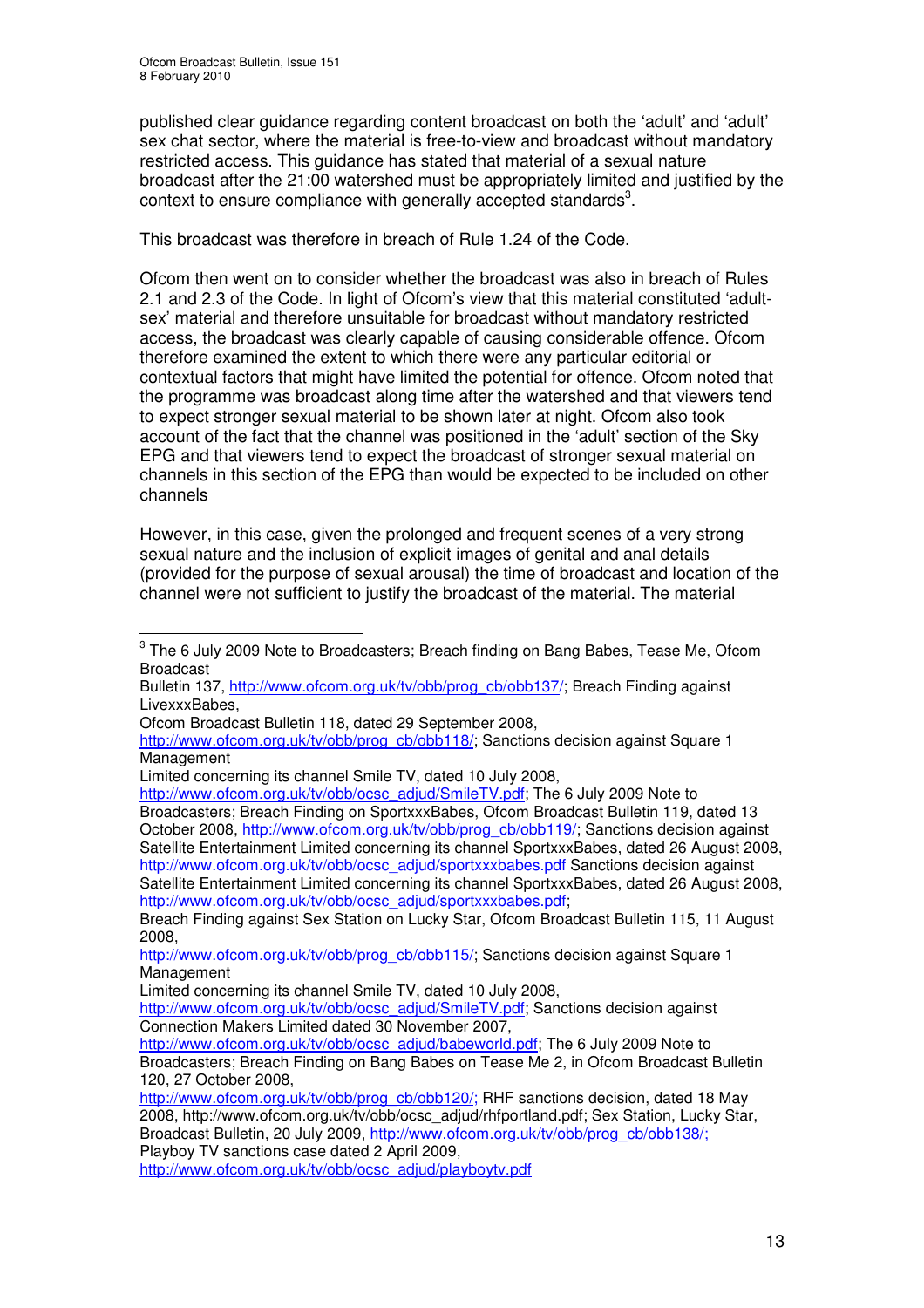shown was so strongly sexual that it would have exceeded the likely expectation of the vast majority of the audience. Ofcom concluded that this content was clearly not justified by the context and was in breach of generally accepted standards.

This broadcast was also therefore in breach of Rules 2.1 and 2.3 of the Code.

#### *Bang Babes,* Tease Me, 21 June 2009, 00:00 to 01:15 approximately and 21 June 2009, 01:15

In relation to Rule 1.24, Ofcom examined the content of this broadcast and considered that it was of a very strong sexual nature and on some occasions explicit images of genital and anal detail. Ofcom was particularly concerned with presenters licking each other's anal areas and simulating in a realistic way the insertion of their fingers into each other's anuses. It was also concerned by the presenters simulating oral sex and masturbation on each other (head between legs, licking and touching other presenters' genital area), and revealing genital and anal detail. In Ofcom's opinion, a viewer could reasonably have concluded that some of these sexual acts were real. As with the previous broadcast (above) Ofcom took account of the fact that the sequences were prolonged, and in some cases, were repeated. In Ofcom's view, the primary purpose of broadcasting this material was clearly sexual arousal. Having assessed the programme's content and purpose, Ofcom considered that the material broadcast constituted 'adult-sex' material. Its broadcast, without mandatory restricted access, was therefore in breach of Rule 1.24.

This broadcast was therefore a breach of Rule 1.24 of the Code.

Ofcom then went on to consider whether the broadcast was also in breach of Rules 2.1 and 2.3 of the Code. In light of Ofcom's view that this material constituted 'adultsex' material and therefore unsuitable for broadcast without mandatory restricted access, the broadcast was clearly capable of causing considerable offence. Ofcom therefore examined the extent to which there were any particular editorial or contextual factors that might have limited the potential for offence. Ofcom noted that the programme was broadcast a long time after the watershed and that viewers tend to expect stronger sexual material to be shown later at night. Ofcom also took account of the fact that the channel was positioned in the 'adult' section of the Sky EPG and that viewers tend to expect the broadcast of stronger sexual material on channels in this section of the EPG than would be expected to be included on other channels

The Licensee's response states that it "take[s] umbrage at the suggestion that the broadcast might cause offense [sic]" and that because the material was broadcast in the adult section of the Sky EPG it "believe[s] that the material broadcast did not exceed viewer expectation for a channel of this nature at this time of night".

However, in this case, given the prolonged and frequent scenes of a very strong sexual nature and the inclusion of explicit images of genital and anal details (provided for the purpose of sexual arousal) the time of broadcast and location of the channel were not sufficient to justify the broadcast of the material. The material shown was so strongly sexual that it would have exceeded the likely expectation of the vast majority of the audience. Ofcom concluded that this content was clearly not justified by the context and was in breach of generally accepted standards.

It is important to note that Ofcom has repeatedly made clear, however, that the broadcast of such strongly sexual material (unsuitable for showing unless there are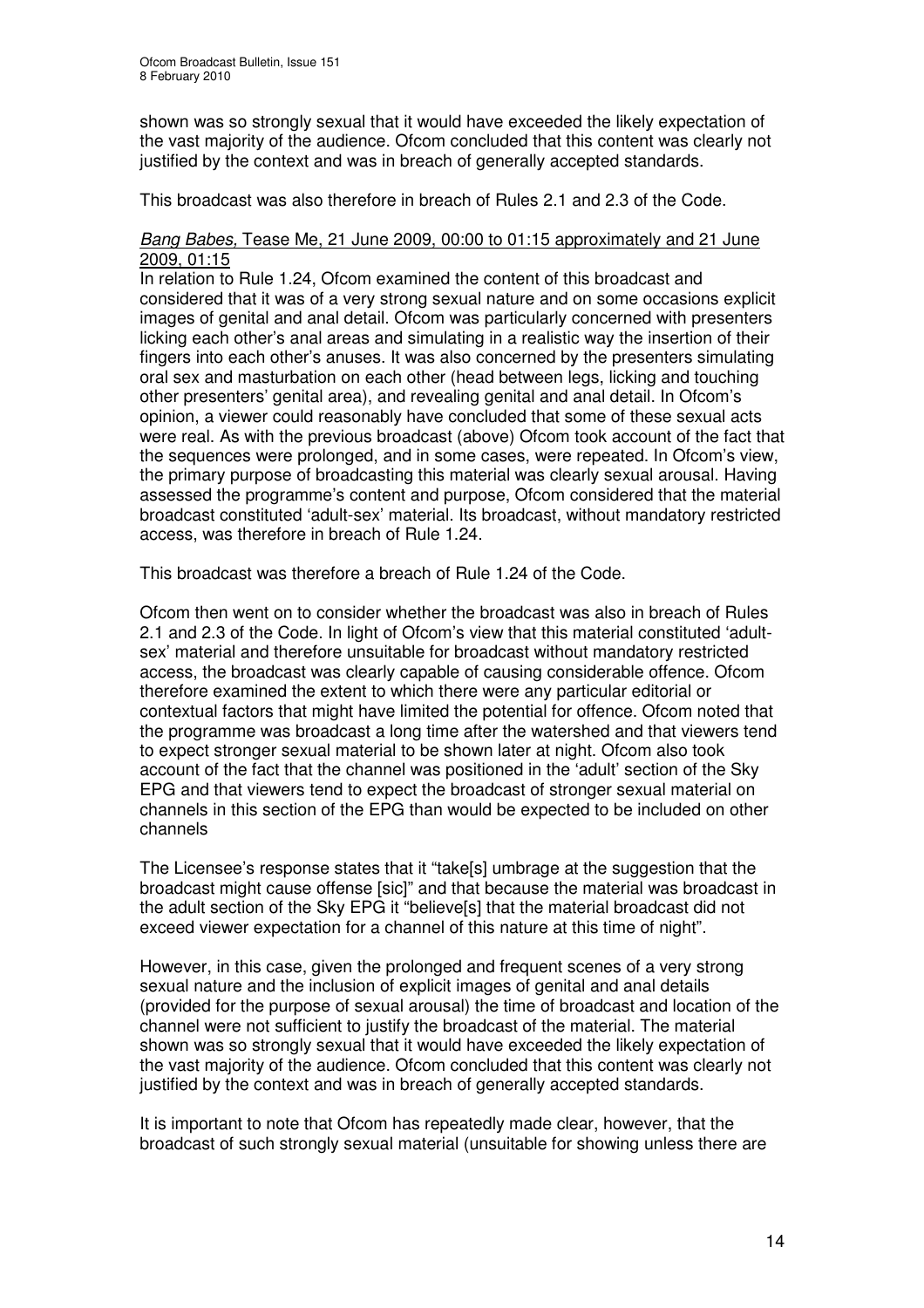mandatory restricted access) cannot be justified simply by the channel being included in the 'adult' sector of the Sky  $EPG<sup>4</sup>$ .

In this case, the very strong and explicit nature of this content meant that was not suitable for broadcast on an unencrypted and freely available service without mandatory restricted access and therefore would have exceeded the expectations of any viewer, even those familiar with material in the 'adult' section of the Sky EPG. This content was therefore in breach of Rules 2.1 and 2.3 of the Code.

#### **Breach of Rules 1.24, 2.1 and 2.3**

*Bang Babes,* Tease Me, 22 June 2009, 01:00 to 02:00 approximately In relation to Rule 1.24, Ofcom examined the content of this broadcast and considered that it was also of very strong sexual nature. However, it was not as strongly sexual or explicit (for example, the images of genital and anal detail included in this programme were less graphic) as the material included in the previous programmes (dealt with above). Additionally, the scenes of a sexual nature were not as frequent or prolonged in duration.

Although it was very finely balanced, Ofcom was satisfied that the content of this programme (though of a strong sexual nature) did not constitute adult sex material. Its broadcast, without mandatory restricted access, was not therefore in breach of Rule 1.24.

This broadcast was not in breach of Rule 1.24 of the Code.

Having decided that that the content of the programme did not constitute 'adult-sex' material Ofcom went on to consider the character of the content and whether or not the broadcaster had taken appropriate steps to ensure that the content was justified by context (or whether it was in breach of in breach of Rules 2.1 and 2.3 of the Code).

Although it did not constitute 'adult-sex' material, the content of this programme nevertheless of a very strong sexual nature and capable of causing considerable offence to viewers. The programme included scenes of simulated masturbation and close up shots of the presenter touching her genital and anal areas.

Ofcom therefore examined the extent to which there were any particular editorial or contextual factors that might have limited the potential for offence. Again, Ofcom noted that the programme was broadcast a long time after the watershed and that viewers tend to expect stronger sexual material to be shown later at night. Ofcom also took account of the fact that the channel was positioned in the 'adult' section of the Sky EPG and that viewers tend to expect the broadcast of stronger sexual

<sup>&</sup>lt;sup>4</sup> Sanctions decision against Square 1 Management Limited concerning its channel Smile TV, dated 10 July 2008, http://www.ofcom.org.uk/tv/obb/ocsc\_adjud/SmileTV.pdf; Breach Finding on SportxxxBabes, Ofcom Broadcast Bulletin 115, dated 11 August 2008;

http://www.ofcom.org.uk/tv/obb/prog\_cb/obb115/; Breach Finding on SportxxxBabes, Ofcom Broadcast Bulletin 119, dated 13 October 2008;

http://www.ofcom.org.uk/tv/obb/prog\_cb/obb119/; Sanctions decision against Satellite Entertainment Limited concerning its channel SportxxxBabes, dated 26 August 2008, http://www.ofcom.org.uk/tv/obb/ocsc\_adjud/sportxxxbabes.pdf; and Sanctions decision against Satellite Entertainment Limited concerning its channel SportxxxBabes, dated 26 August 2008, http://www.ofcom.org.uk/ty/obb/ocsc\_adjud/sportxxxbabes.pdf.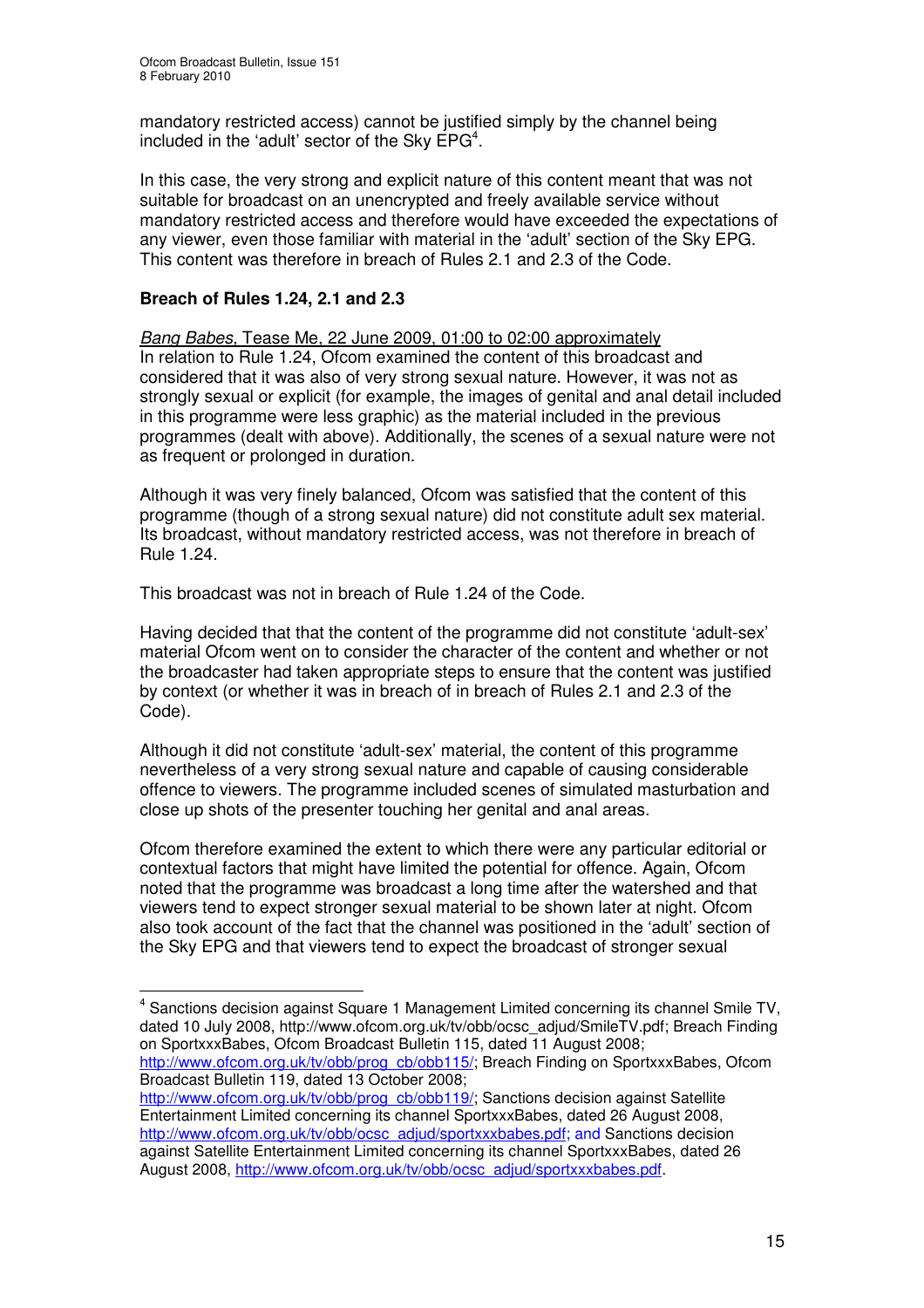material on channels in this section of the EPG than would be expected to be included on other channels

However, given the very strong sexual nature of the material, the time of broadcast and location of the channel were not sufficient to justify the broadcast of the material (for example, the sexual material included in this programme was not presented as part of an editorial or educational narrative). Ofcom has provided extensive guidance to broadcasters stating that invasive close up shots of the anal and genital areas is in breach of generally accepted standards. Further, that guidance also made clear that – as in this case – the 'adult' section of the EPG does not in itself provide contextual justification for the inclusion of such strong sexual material on a service which is freely available.

The material shown was so strongly sexual that it would have exceeded the likely expectation of the vast majority of the audience. Ofcom concluded that this content was clearly not justified by the context and was in breach of generally accepted standards. It was therefore in breach of Rules 2.1 and 2.3.

Ofcom has notified the Licensee that it is considering these contraventions of the Code for statutory sanction in light of their seriousness and/or repeated nature.

#### **Breach of Rules 2.1 and 2.3**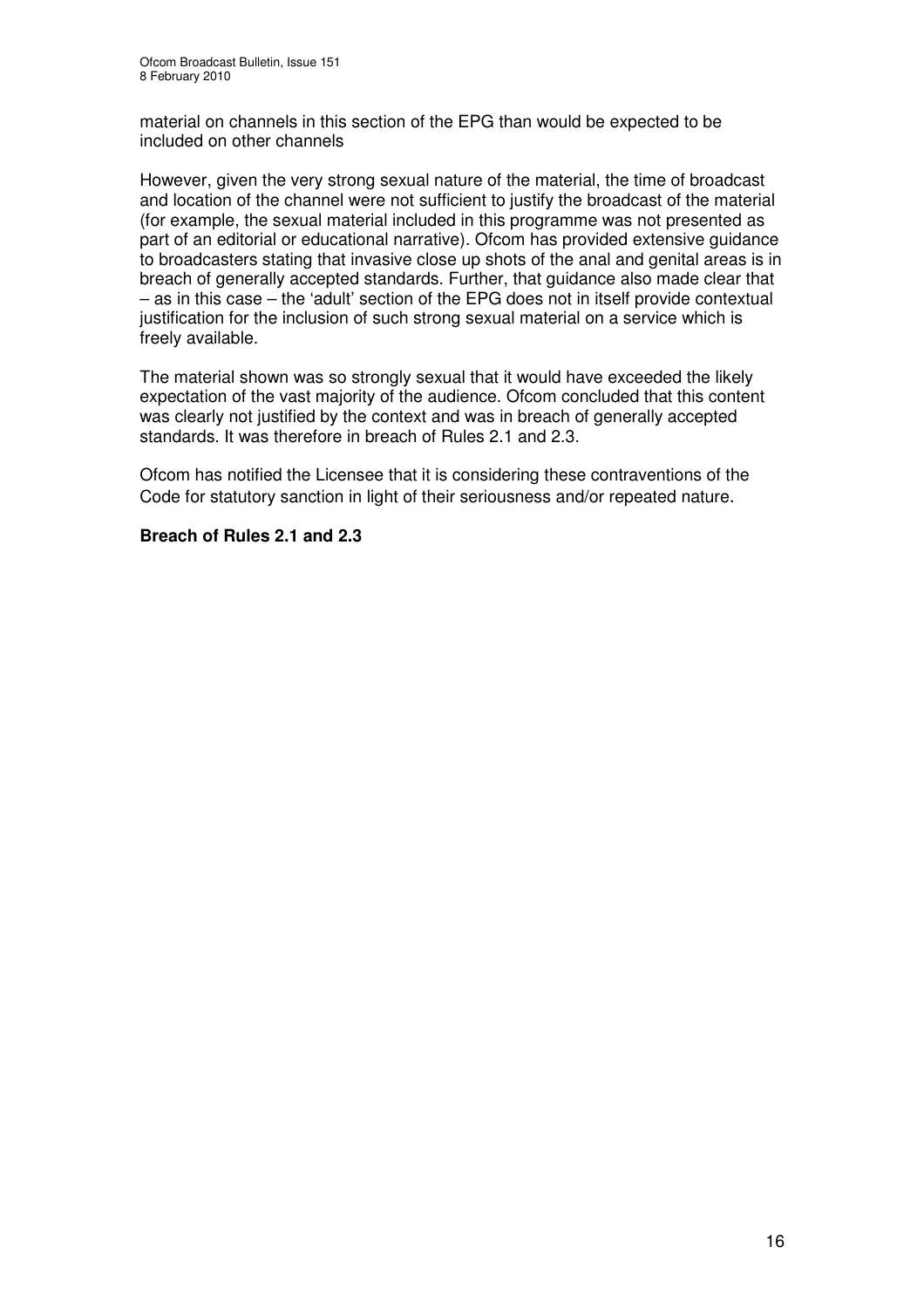# **In Breach**

## **Elite Days** *Elite, 4 November 2009, 19:45 and 25 November 2009, 14:00*

**Elite Nights** *Elite TV, 2 October 2009, 22:00*

## **Elite Days**

*Elite TV, 12 November 2009 09:00 and 12:59 and 6 December, 15:30*

#### **Introduction**

The channels Elite TV and Elite Days ("the Channels") are owned and operated by Prime Time TV Limited ("the Licensee"). The Channels broadcast interactive chat programmes that are freely available and without mandatory restricted access. They are located in the 'adult' section of the Sky Electronic Programme Guide ("EPG"). Elite is situated on Channel 911 of the EPG and Elite TV at Channel 965 of the EPG. Viewers can contact the onscreen female presenters via a premium rate telephone or text number ("PRS"). Generally the female presenters dress and behave in a provocative and/or flirtatious manner.

Ofcom received complaints about several programmes on the Channels as follows:

#### Pre-watershed

*Elite Days,* Elite, 4 November 2009, 19:45; and 25 November 2009, 14:00 Both of these daytime broadcasts featured the same presenter. In relation to the broadcast of 4 November 2009 the complainant said the presenter was behaving in a sexually suggestive manner. On viewing the material Ofcom noted that the presenter, seated on a sofa and dressed in a low cut gold lamé swimsuit and black high heeled shoes, had her legs wide apart while repeatedly stretching one leg above her head allowing viewers a more open shot of her crotch area. In addition, there were sequences in which the camera, in close-up, focused on the presenter's crotch while the presenter slowly gyrated her pelvis.

In the second broadcast of 25 November 2009, the same presenter was seen in two sequences. Firstly she was dressed in black PVC underwear and subsequently she wore a blue swimsuit with knee length stiletto heeled boots. In both sequences she was positioned on a sofa with her legs apart. In the second sequence she was seen thrusting her buttocks for prolonged periods.

This material was brought to the Licensee's attention after routine Ofcom monitoring. We asked the Licensee to comment on both broadcasts in relation to the following Code rules:

- Rule 1.3 Children must...be protected by appropriate scheduling from material that is unsuitable for them; and
- Rule 2.3 In applying generally accepted standards broadcasters must ensure that material which may cause offence is justified by the context.

*Elite Days,* Elite TV, 12 November 2009 09:00 and 12:59 and 6 December, 15:30 Ofcom received a complaint about each of these daytime programmes that the presenters were behaving in an overtly sexual manner. In relation to the 09:00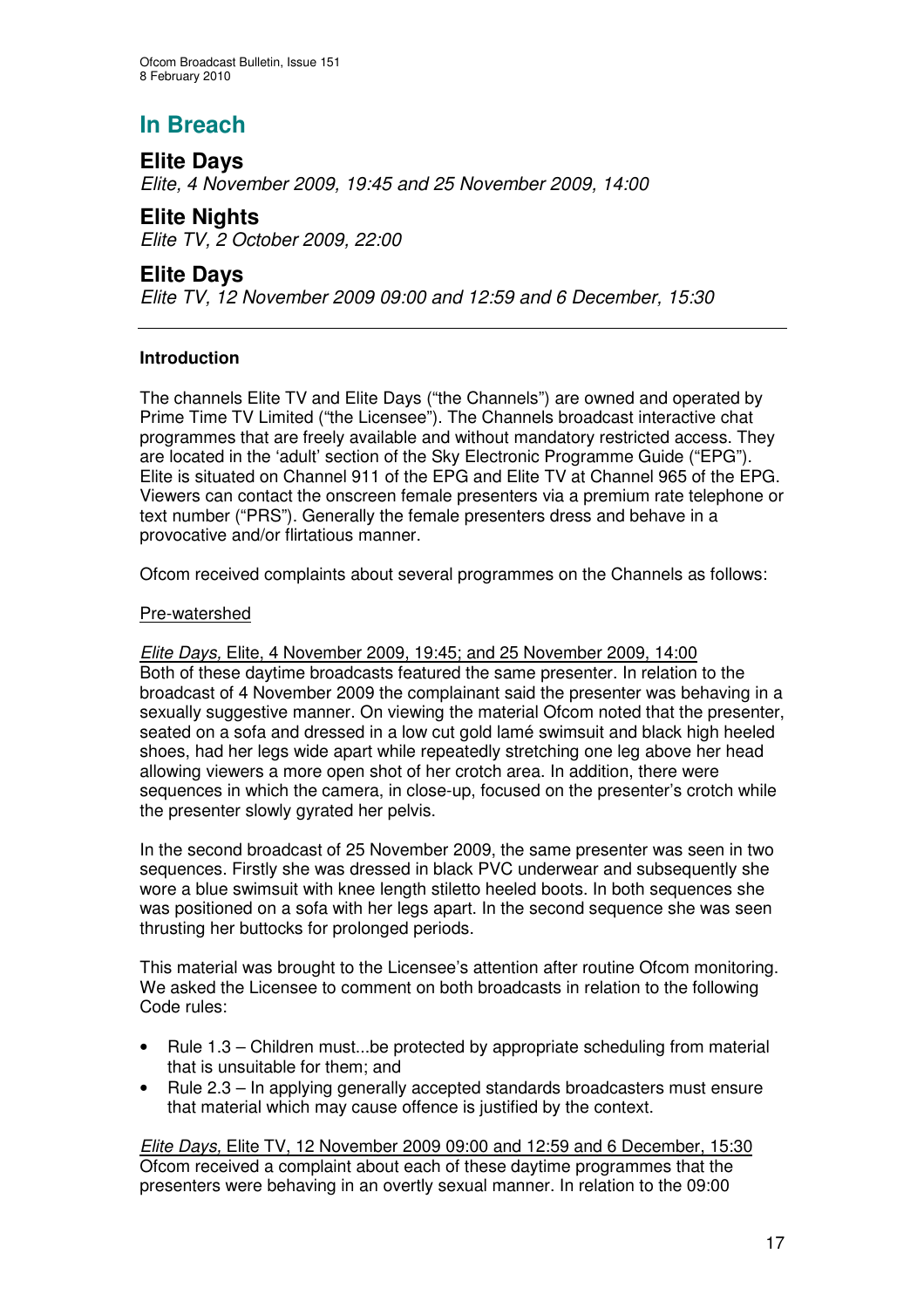broadcast on 12 November 2009, the presenter wearing a black negligee and suspenders was seen to be lying on her stomach and gyrating her pelvis continuously. At times her face was obscured and the focus was on her buttocks. At 12:59 on 12 November 2009 a different presenter lay on a couch with her legs apart. At intervals she removed her underwear with the heel of her shoe, enabling viewers to see her buttocks. She also mimed sex by repeatedly thrusting her groin area in close-up to camera as though she was having intercourse, and stroked and caressed her body in a sexually provocative manner.

During the broadcast of 6 December 2009 the presenter was wearing a black bra and a black leather thong. During the programme she was seen lying on a sofa, gently gyrating her hips. At times she rubbed her body and touched her inner leg area. She was also seen pulling at her underwear to reveal part of her genital area.

Having viewed the material, Ofcom asked the broadcaster to comment in relation to Rules 1.3 and 2.3 as above.

#### Post 21:00 watershed

#### *Elite Nights,* Elite TV*,* 2 October 2009, 22:00

Ofcom received a complaint that during this programme "footage showed the presenter's underwear being pulled aside revealing exposure of genitals." Ofcom viewed the material and noted that the presenter, wearing a gold lamé swimsuit on several occasions pulled her underwear aside and exposed her genital area. In addition Ofcom noted prolonged close up shots of the presenter with legs wide apart and sequences where she placed her hands inside her underwear.

The Licensee was asked to comment on these areas as well as on the complaint itself, in light of Rule 2.3 of the Code (see above).

#### **Response**

In relation to each broadcast the Licensee made the following comments:

#### Pre-watershed

*Elite Days,* Elite*,* 4 November 2009, 19:45 and 25 November 2009, 14:00 The Licensee did not differentiate between the two broadcasts. It said that although the content may have been of a slightly suggestive nature it felt that it did not breach either Rules 1.3 or 2.3. In relation to Rule 1.3 the Licensee said that in the very unlikely event of a child coming across this material, no harm would have been caused. In relation to Rule 2.3 and generally accepted standards, the Licensee argued that the viewing public is exposed to much stronger content throughout the day across all media platforms. In the Licensee's view, this meant that the content was within what is considered to be generally accepted standards in today's society.

The Licensee also pointed out that at no point in either of the broadcasts did the presenter expose any part of her body so that the scheduling of the material was completely appropriate.

*Elite Days*, Elite TV*,* 12 November 2009 09:00, and 12:59; and 6 December, 15:30 In relation to all three cases the Licensee acknowledged that the material could be deemed to be unacceptable as regards Rule 1.3. In relation to Rule 2.3 it said that the likelihood of harm to viewers was minimal. However it said that it had taken steps to ensure that content of this nature would no longer be broadcast on the Channels.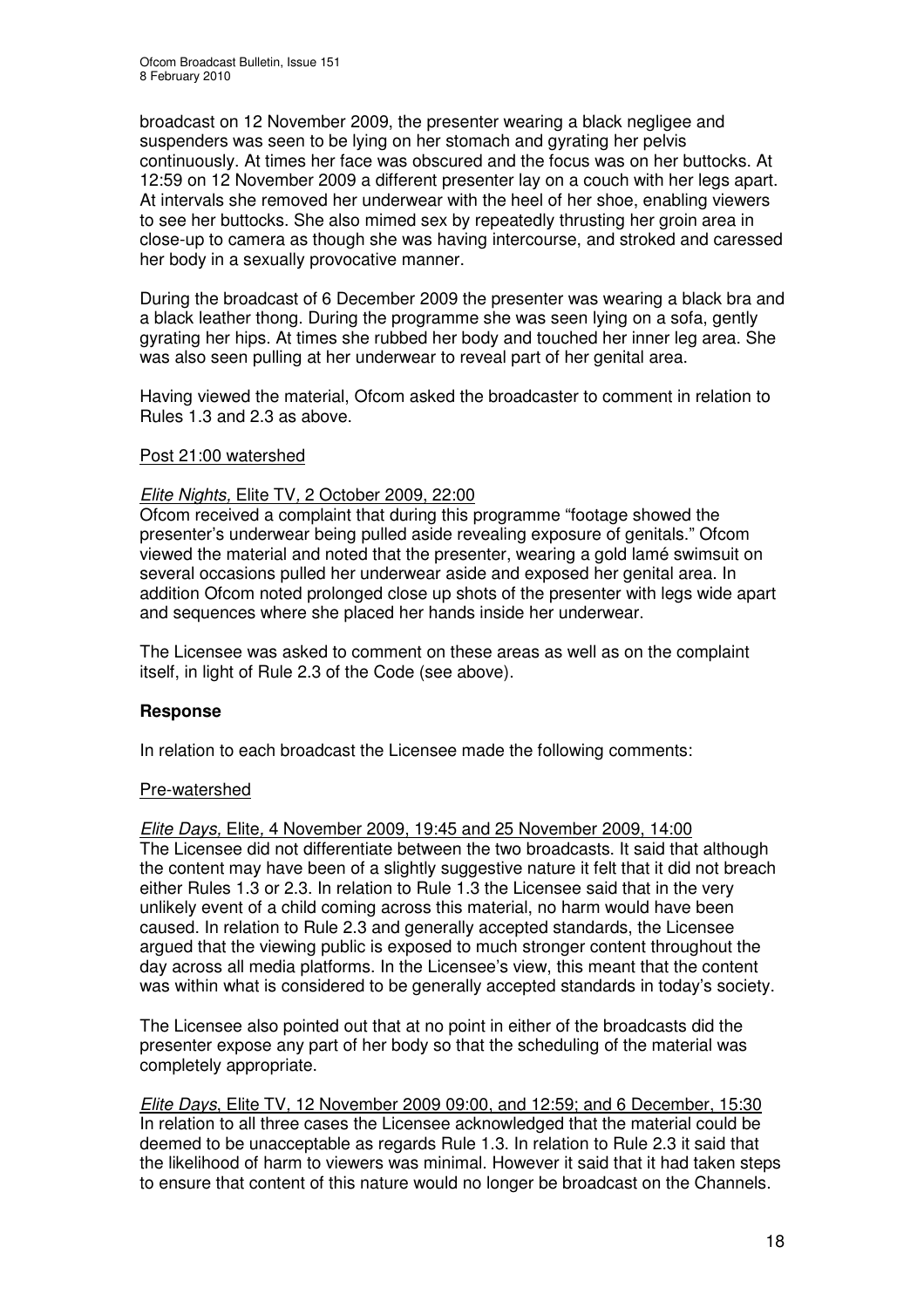The Licensee went on to give details of steps it had taken to avoid content of this nature being broadcast in future. These steps included the re-training of all staff on pre- and post-watershed compliance and the issuing of a clear compliance document to all staff.

#### Post 21:00 watershed

#### *Elite Nights*, Elite TV*,* 2 October 2009, 22:00

In relation to the material overall, the Licensee said it regretted causing Ofcom concern. However it said that overall the material posed less risk of harm and offence when considered alongside some of the material highlighted in previously published Ofcom findings in this area. It pointed out that all of the material had been broadcast after the watershed and was on a channel within the adult section of the Sky EPG which meant the channel was capable of being restricted through the parental control facility on Sky set top boxes.

Overall, the Licensee said the entire programme consisted of a single presenter who at no point engaged in nudity. On the whole it said the content was of a teasing, rather than explicit nature and the likelihood of viewers being offended was extremely unlikely.

#### **Decision**

Rule 1.3 requires broadcasters to protect children by appropriate scheduling from unsuitable material. Rule 2.3 requires broadcasters to comply with generally accepted standards so as to provide adequate protection for members of the public from offensive material. While welcoming the steps taken by the Licensee to improve compliance procedures in the future, Ofcom had concerns about all of the broadcasts referred to in this finding.

#### Pre-watershed

Turning to the daytime or pre-watershed transmissions first, which Ofcom considered under Rules 1.3 and 2.3, Ofcom's concerns centred on sequences such as the following:

*Elite Days*, Elite*,* 4 November 2009, 19:45 and 25 November 2009, 14:00 In relation to the broadcast of 4 November 2009, broadcast at 19:45, the presenter was seen on a sofa with her legs apart in a sexually suggestive pose. The manner in which she raised one leg above her head, making the crotch area more visible was particularly suggestive. In addition Ofcom was concerned with the way in which the camera panned slowly over her body and lingered for lengthy periods on her crotch. While this was happening, the presenter gyrated her hips in a way which in Ofcom's opinion was sexually provocative and inappropriate for this time of day. At times the presenter placed her hands inside her swimsuit and appeared to touch her body in a sexually suggestive way. Later in the programme the presenter was on all fours in a sexual position and continued in a suggestive manner to gyrate her pelvis.

The broadcast of 25 November, at the earlier transmission time of 14:00, saw the same presenter appear in two sequences between 14:00 and 15:00. In the first sequence she was again on a sofa with her legs apart and again in a sexually suggestive pose. In this instance she was dressed in fishnet stockings and PVC underwear. In the second instance the presenter was dressed in a blue swimsuit cut in a revealing way at the crotch. She also wore knee length leather boots with stiletto heels. During this sequence she was seen on the sofa with her legs wide apart and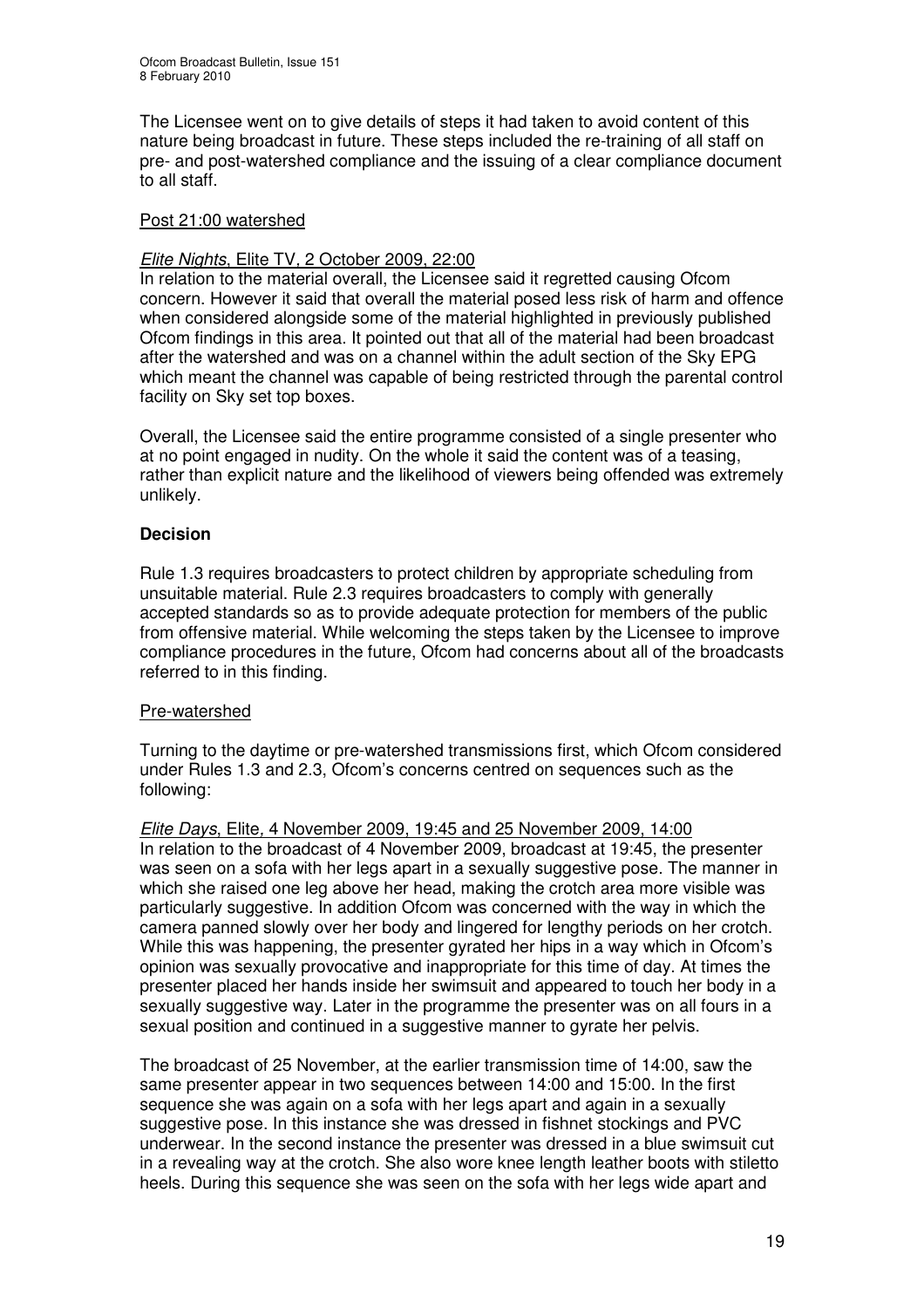later on all fours. While on all fours she was seen to raise one of her heels close to her anus while moving her hand up and down the stiletto heel in a way which suggested masturbation. She was also seen thrusting her buttocks in a sexual manner for prolonged periods. The strength of this material was greater because of the cumulative effect of the following: the thrusting of the pelvis; the risqué nature of the presenter's clothing; her hand gestures as described above; and the presenter's sexually suggestive facial expressions, for example licking her finger in a suggestive manner.

*Elite Days*, Elite TV*,*12 November 2009 09:00 and 12:59 and 6 December, 15:30 The broadcast of 12 November 2009 at 09:00 showed the presenter lying on her stomach and gyrating her pelvis continually. This was in an overtly sexual manner for a prolonged period. At various times her face was wholly or partly obscured for prolonged periods with a focus at times purely on her buttocks and upper torso, adding to the sexual nature of the imagery

At 12:59, a different presenter was seen lying on her back, similarly gyrating her pelvis for prolonged periods. On at least two occasions, the presenter used her high heeled shoe to lift her underwear while simulating sex. This meant her buttocks were visible. The second time this occurred it was done in a more explicit fashion and for a prolonged period.

In the broadcast of 6 December at 15:00 the presenter, lying on a mattress with her legs apart wore a black leather thong and a black bra. She made sexually explicit gestures and movements. These involved her caressing her body – including her inner leg area with her fingers. At times she lifted her underwear to reveal her genital area.

Rule 1.3 makes clear that children should be protected from material which is unsuitable for them by appropriate scheduling. Appropriate scheduling is judged according to factors such as the nature of the content, the nature of the channel and the time of broadcast.

The behaviour of presenters for daytime chat services must not at any time appear to mimic or simulate sexual acts before the watershed. In all of these cases the female presenters dressed in skimpy underwear, adopted various sexual positions and made the sexually suggestive gestures described above. This was not editorially justified. In Ofcom's view the repeated actions and sexual positions of the presenter were intended to be sexually provocative in nature. In light of this behaviour, together with its lack of editorial justification, this material was clearly unsuitable for children.

Given the sexual nature of the content, the location of the channel in the 'adult' section of the EPG and the pre watershed scheduling were not sufficient to provide adequate protection to prevent children from viewing this material (Ofcom is aware that in relation to this particular broadcast the Licensee did not refer to the location of the channel in the EPG in its defence). The material breached Rule 1.3.

#### Post 21:00 watershed

Ofcom then considered the programme broadcast **after** the 21:00 watershed in light of Rule 2.3.

#### *Elite Nights*, Elite TV*,* 2 October 2009, 22:00

Here, the presenter wore a gold lamé swimming costume and spent considerable parts of this programme behaving in a strong sexually suggestive manner. On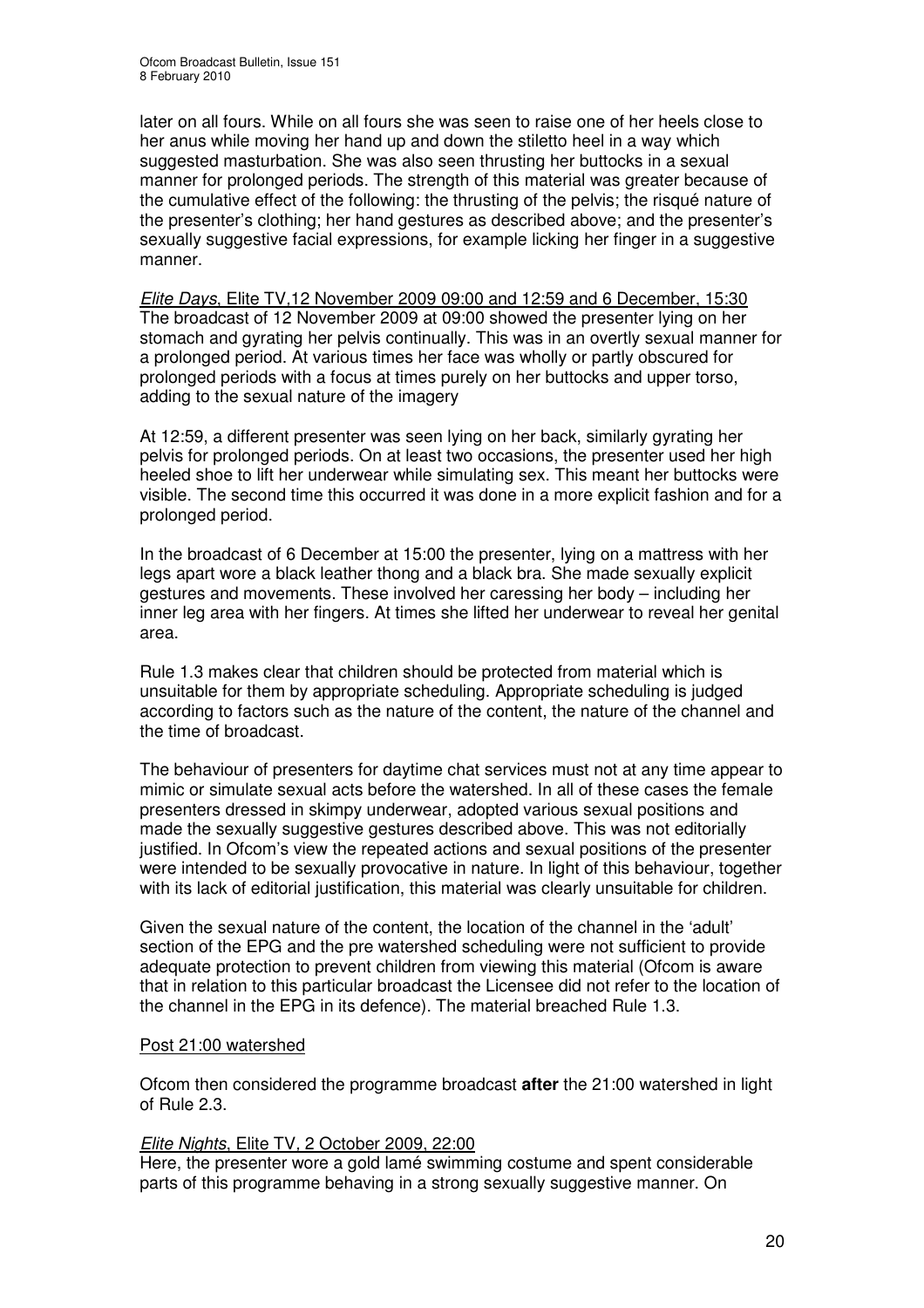viewing the material Ofcom was concerned at the graphic nature of the presenter's behaviour.This was because it was beyond what one would normally expect to see on this type of channel at this time of the evening. The type of behaviour and images that concerned Ofcom included numerous instances of extreme close ups of the presenter's bottom as well as the genital areas with outer labial area visible. The strength of these images was increased by the presenter's behaviour in lifting up the thin piece of her swimsuit which covered her anus. In addition the presenter repeatedly bunched up the material at the front crotch area of her swimsuit so that her genital area was partly visible. Also, Ofcom had further concerns about some of the actions of the presenter. These included prolonged close up shots of the presenter with legs wide open and sequences involving the presenter placing her hands inside her swimsuit and apparently touching her genitals.

In Ofcom's view, the strongly suggestive nature of this material together with the overtly sexual behaviour of the presenter was such that it went beyond generally accepted standards. Ofcom recognises that broadcasting this material in the 'adult' section of the EPG and after the 21:00 watershed were steps which helped to minimise the potential offence caused to viewers. However, Ofcom considered that these factors did not justify the broadcast of this material in this instance. Given the strength of the content, Ofcom also notes the possibility of viewers at this time coming across this material unawares. Ofcom therefore concluded that this offensive content was not justified by the context and so went beyond what could be considered generally accepted standards. It was therefore in breach of Rule 2.3 of the Code.

Ofcom has had a meeting with this Licensee to explain the concerns it has over the broadcaster's compliance. Prime Time TV Limited should note that further breaches may result in Ofcom taking further regulatory action.

#### **Breaches of Rules 1.3 and 2.3**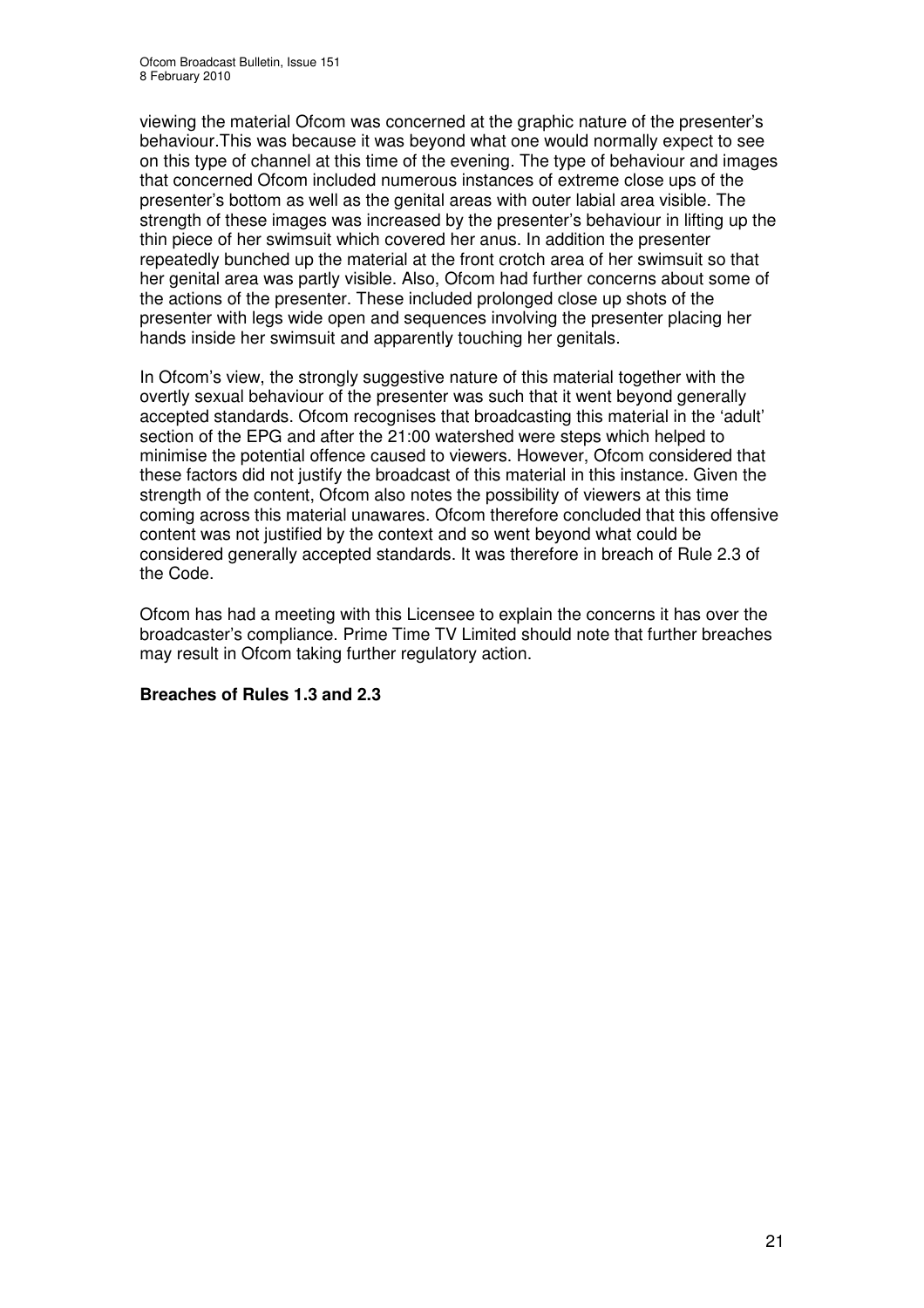# **In Breach**

**Party People** *Get Lucky TV, 29 November 2009, 17:25*

#### **Introduction**

*Party People* is an interactive chat programme where viewers can contact the onscreen presenters via a premium rate telephone or text number ('PRS'). Generally, the female presenters dress and behave in a provocative and/or flirtatious manner. *Party People* is broadcast in the 'adult' section of the Sky electronic programme guide ('EPG') and is freely available without mandatory restricted access.

Ofcom received a complaint from a viewer who was concerned that the behaviour and attire of one of the presenters was unsuitable for the time of broadcast in the late afternoon.

Ofcom noted the presenter in question wore a pair of knickers and a halter-neck bikini top and lay variously on her front and side, facing the camera. During the broadcast, she pulled the side of her knickers down towards her upper thighs, stroked her body and appeared to mime sexual activity.

Ofcom viewed a recording of the programme and asked the broadcaster on behalf of the licensee, Grandiose Limited ("Grandiose"), to comment with regard to Rules 1.3 (children must be protected by appropriate scheduling from material that is unsuitable for them).

#### **Response**

Get Lucky TV said it took great care to ensure the content of the programme is not unsuitable for children. It said: the presenter on this occasion was substantially covered on the lower part of her body by a pair of white pants; her breasts were fully covered by her top; and that while the camera looked down the length of her body, it did not focus on any particular part.

Get Lucky TV said on occasion the presenter changed the position of her body to allow the camera to highlight the full length of her figure – for example, by leaning "slightly back and plac[ing] a thumb under her pants at the hip". Get Lucky TV said that at no point during the broadcast were any intimate body parts revealed. Overall, the broadcaster believed that other content on daytime chat services which Ofcom had found to have breached the Code in the past, was "radically different" to the material broadcast in this programme.

#### **Decision**

Rule 1.3 makes clear that children should be protected from material which is unsuitable for them by appropriate scheduling. Appropriate scheduling is judged according to factors such as the nature of the content, the nature of the channel and the time of broadcast.

The behaviour of presenters for daytime chat services must not appear to mimic or simulate sexual acts before the watershed. In this case the presenter was dressed in knickers and a halter-neck bikini top and was shown lying on her front, facing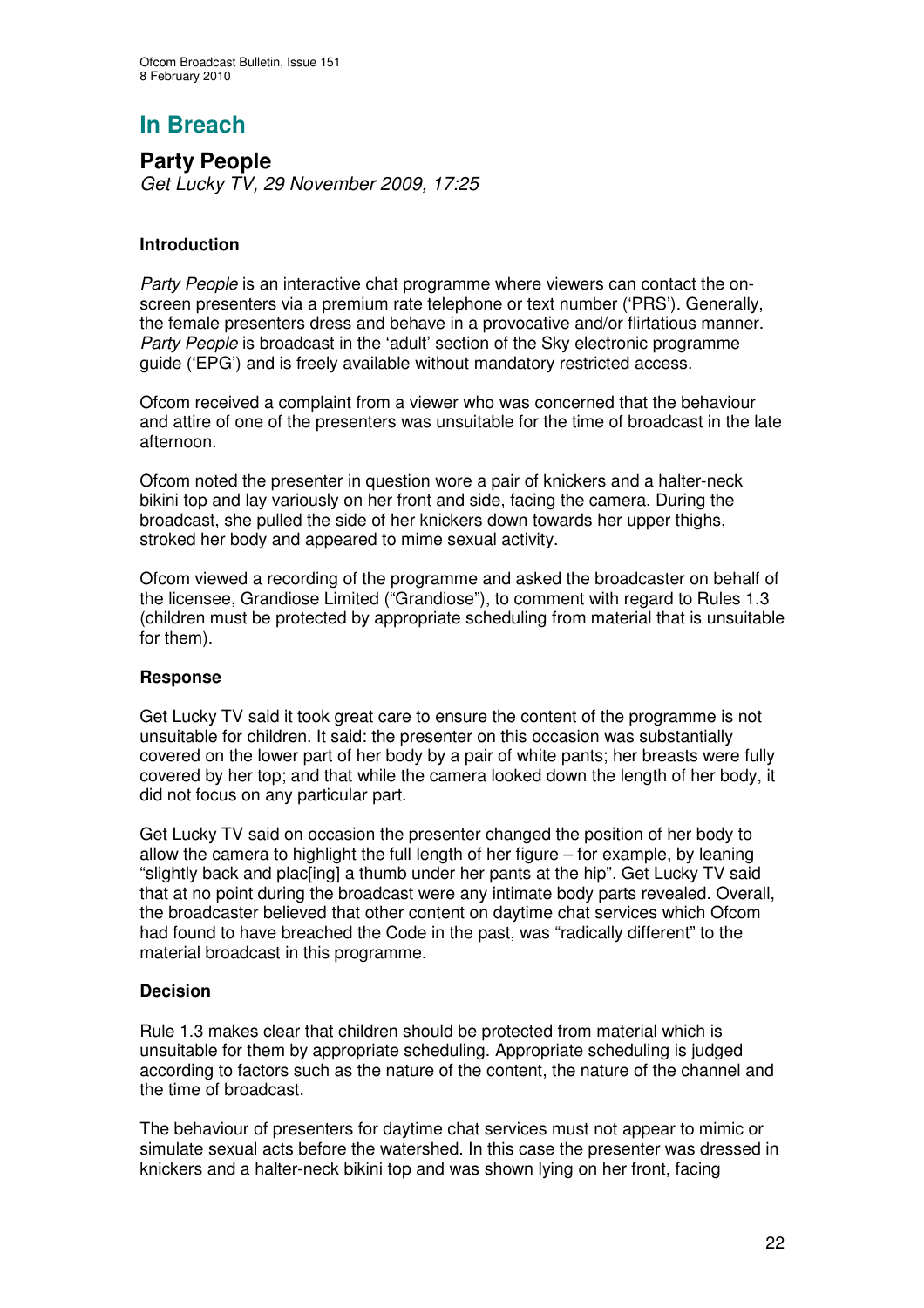towards the camera. The presenter occasionally lay on her side and tucked her thumb under her knickers to pull them down to the top of her thigh. The broadcast contained numerous close-up, panning shots of her body, including of her cleavage and groin. The presenter also: thrust her hips and pelvis as though miming sexual activity; rubbed her hand over her thighs and bottom; arched her back to emphasise her breasts, and opened her legs while lying on her side.

In Ofcom's view the actions of, and positions adopted by, the presenter were intended to be sexually provocative in nature. The material was therefore not editorially justified, and Ofcom considered clearly unsuitable for children.

Given the sexual nature of the content, the location of the channel in the 'adult' section of the EPG and its scheduling at 17:25 were not sufficient to provide adequate protection to prevent children from viewing this material. Ofcom has made clear that the location of a channel in the 'adult section of the Sky EPG, available freely without mandatory restricted access, does not in itself provide adequate protection to under-eighteens form inappropriate material. Therefore the material was in breach of Rule 1.3.

#### **Breach of Rule 1.3**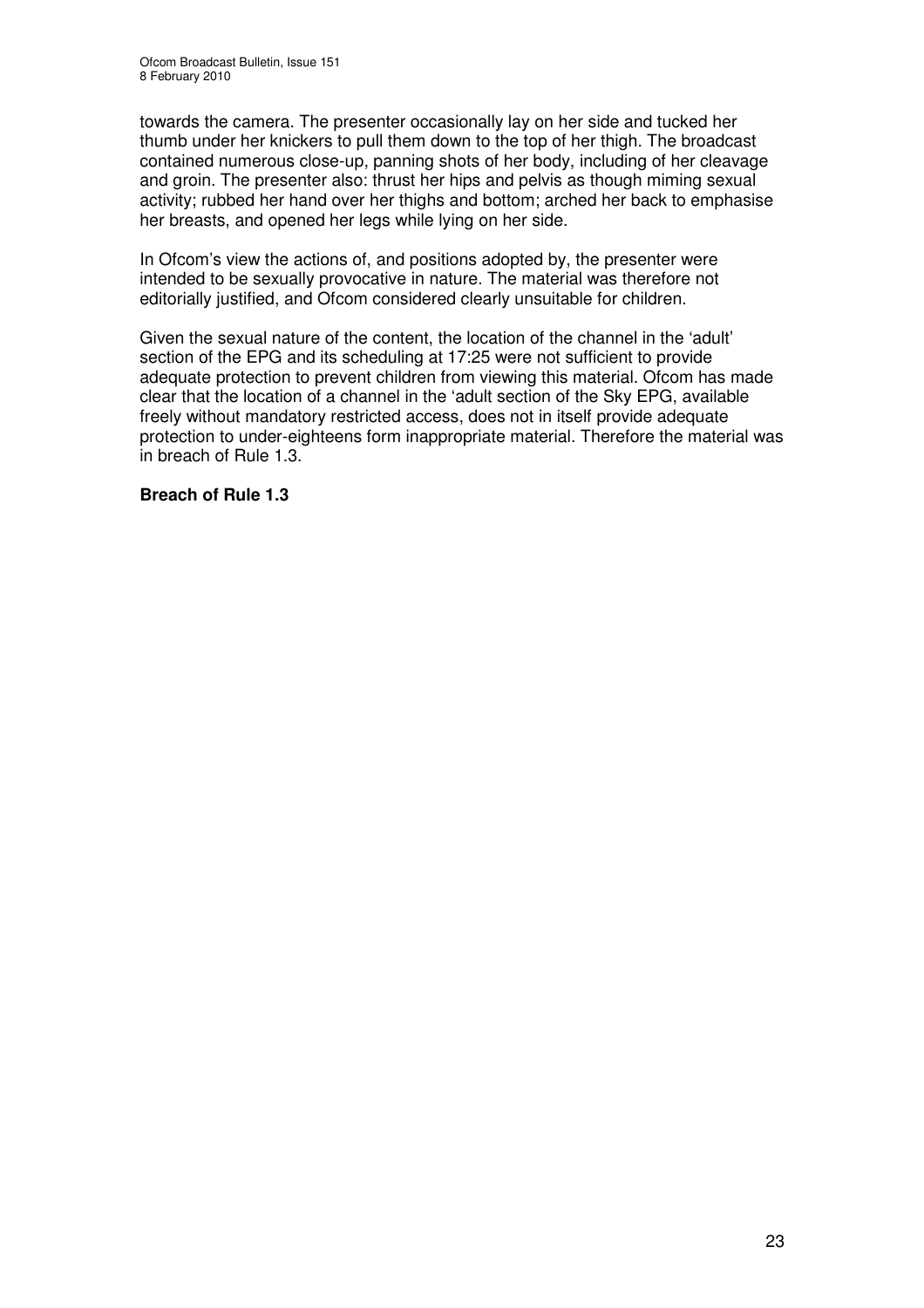# **In Breach**

#### **Failure to provide Licensee Transmission and Revenue Return** *DM Digital*

#### **Introduction**

Ofcom requires all its non-PSB television licensees to complete and return each year a transmission and revenue return ("T and R" return.) This is a record of the revenues earned, costs incurred and hours broadcast under a licence.

Ofcom uses the information collected for a number of purposes including the calculation of licence fees, assessing any obligation to offer access services (subtitling, signing and audio description) and to ensure compliance with European legislation and industry monitoring. Also, Ofcom is required under Section 358 of the Communications Act 2003 to carry out a review of the provision of broadcasting services and to publish an annual factual and statistical report of the broadcast industries and the state of the market in which broadcasting services are provided (Ofcom's "Communications Market Report").

Ofcom notifies licensees in early February each year that this return is due for each licence held and requires it to be completed by 31 March the same year.

DM Digital is the holder of a Television Licensable Service Licence ("TLCS licence"). Its 2008 T and R return was due on 31 March 2009. Between January and May 2009 Ofcom wrote to DM Digital seven times requesting that the broadcaster submit its T and R return. These requests went unanswered.

On 30 November 2009 Ofcom asked DM Digital to provide formal comments in response to a possible breach of Condition 12(1) of its TLCS licence. Condition 12(1) states:

"The Licensee shall furnish to Ofcom in such manner and at such times as Ofcom may reasonably require such documents, accounts, returns, estimates, reports, notices or other information as Ofcom may require for the purpose of exercising the functions assigned to it by or under the 1990 Act, the 1996 Act, or the Communications Act…"

#### **Response**

DM Digital did not provide any response.

#### **Decision**

A broadcaster is required to comply with all the conditions in its licence. It is the broadcaster's responsibility to ensure that it is aware of all of Ofcom's requirements. DM Digital's failure to provide important information requested by Ofcom – in the form of its 2009 T and R return – on numerous occasions, is a serious breach of condition 12(1) of its licence.

Ofcom notes that this breach is the second by DM Digital in a relatively short amount of time of a significant condition of its licence. On 7 December 2009, Ofcom found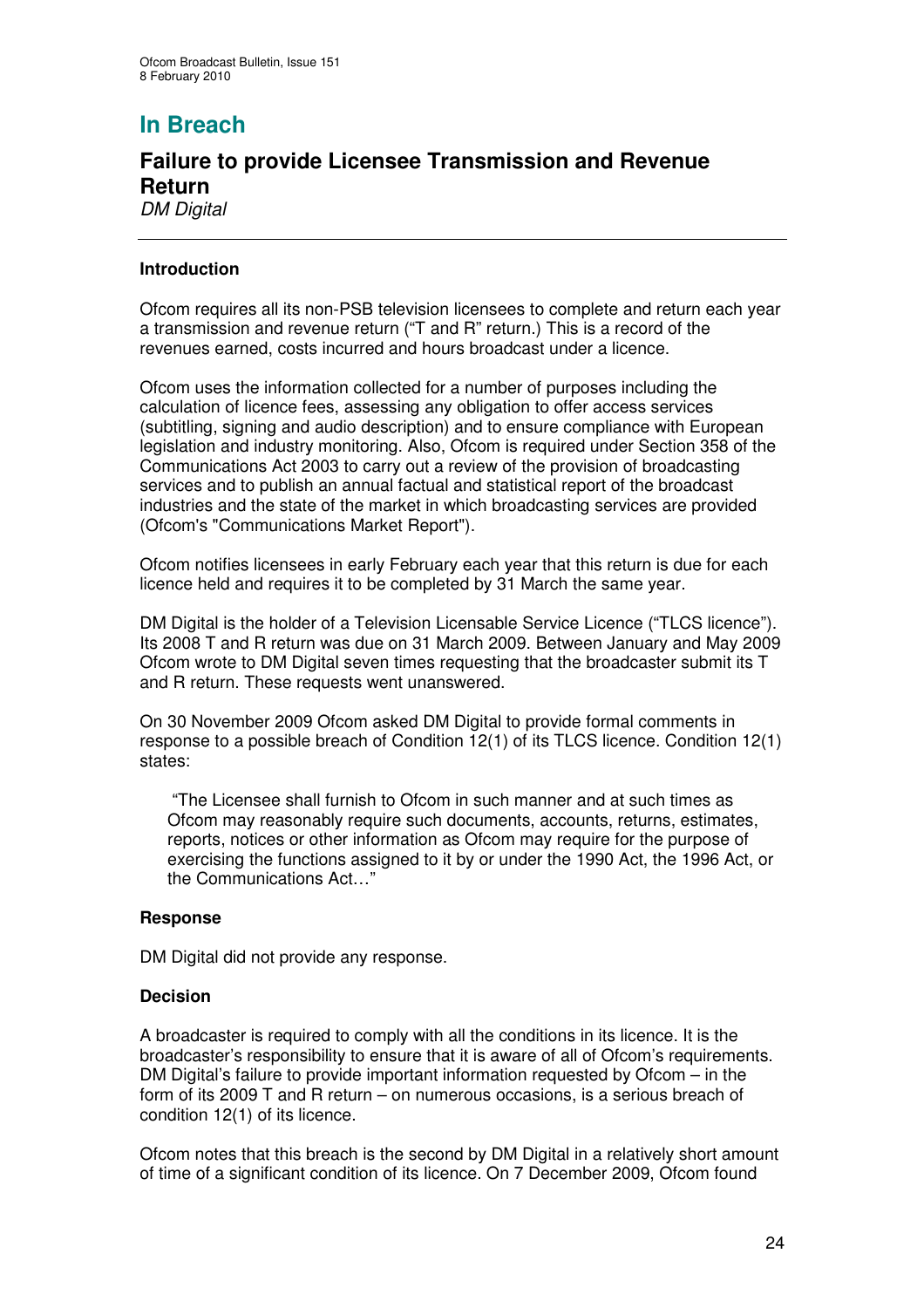DM Digital in contravention of Condition 11 of its licence for failure to provide programme recordings "forthwith" when requested by Ofcom.

The ASA has referred DM Digital to Ofcom for the consideration of a statutory sanction. This recent failure of the Licensee to comply with its licence conditions is serious and may be taken into account as part of its compliance record when the Broadcasting Review Committee considers whether a statutory sanction is appropriate in this case.

#### **Breach of Licence Condition 12 (General provision of information to Ofcom)**

#### **Note to Broadcasters**

All broadcasters are reminded of the requirement to comply fully with the condition of their Licence to furnish to Ofcom information that it requires for the purpose of exercising its statutory functions. This includes the information which Ofcom requests Licensees annually to set out in transmission and revenue returns. Ofcom requires this information for a number of purposes, including the calculation of licence fees, assessing any obligations to offer access services and to ensure compliance with European legislation and industry monitoring.

For the avoidance of doubt, all Licensees must complete and return their transmission and revenue returns by the deadline set each year by Ofcom. The obligation to provide this information is non-negotiable and compulsory. Ofcom is very concerned about Licensees who are not complying with this duty. Failure to adhere fully to this requirement may result in Ofcom considering the imposition of statutory sanctions.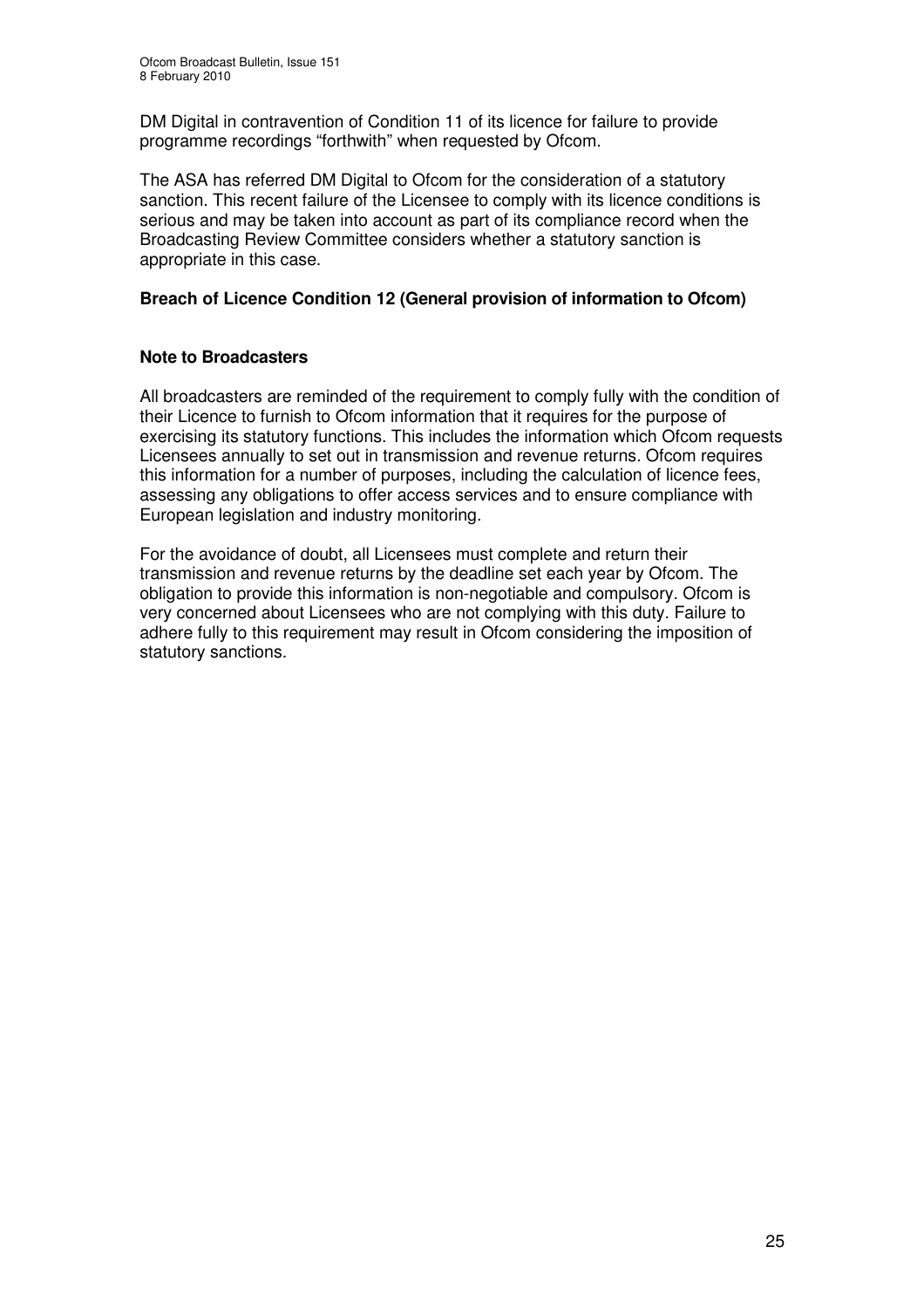## **In Breach**

## **Euro Digital Corporation Limited**

*The Dating Channel*, *17 October 2009, 20:30 to 21:30*

#### **Introduction**

The Dating Channel is a teleshopping service owned and operated by Euro Digital Corporation Limited ("EDCL" or "the Licensee"). On the service, viewers seeking a partner can place short profiles or descriptions of themselves with the aim of finding a suitable 'date'.

The regulation of the content of teleshopping services, such as The Dating Channel, is a function that has been contracted out by Ofcom to The Advertising Standards Authority ("the ASA"). In this case the ASA received a complaint about an advertisement on the channel, which featured an image of the actor Mel Gibson smoking what appeared to be an illegal substance. In the course of the investigation EDCL was asked by the ASA to provide a recording of the output. In response to this request the Licensee indicated that its systems only provided for recordings to be retained for 1 month after transmission. As the request had been received outside this timeframe EDCL explained to the ASA that it was unable to provide a copy of the output. As the failure to provide a recording of output represented a possible breach of its licence by EDCL, the ASA then referred the matter to Ofcom for investigation.

Ofcom asked The Dating Channel on behalf of the Licensee to provide formal comments in relation to Condition 11 of its Television Licensable Content Service ("TLCS") licence, which states that:

"The Licensee shall adopt procedures acceptable to Ofcom for the retention and production of recordings in sound and vision and of any programme which is the subject matter of a Standards Complaint" and "the Licensee shall:…At the request of Ofcom forthwith produce to Ofcom any such recordings for examination or reproduction."

Guidance makes clear that recordings must be retained for 60 days by holders of TLCS licences. In cases such as this where regulation has been contracted out to the ASA, the obligation to provide recordings under the above Condition is one owed by licensees to the ASA. Licensees are also obliged to provide recordings in this way under Section 334(1) the Communications Act 2003.

#### **Response**

The Dating Channel, on behalf of the Licensee responded by saying that, while at the time of the ASA request for a recording it had inadequate systems in place in relation to this condition, it had now modified its recording systems to cover the requisite period of 60 days. It added that although in this case it was not able to provide a recording of the output complained of it was able to locate a copy of the image complained of from its archive system so that to some extent the concerns raised by the complainant were addressed.

#### **Decision**

It is a condition of EDCL's licence that recordings of all output are retained for 60 days after transmission and that the ASA (acting under its co-regulatory powers) is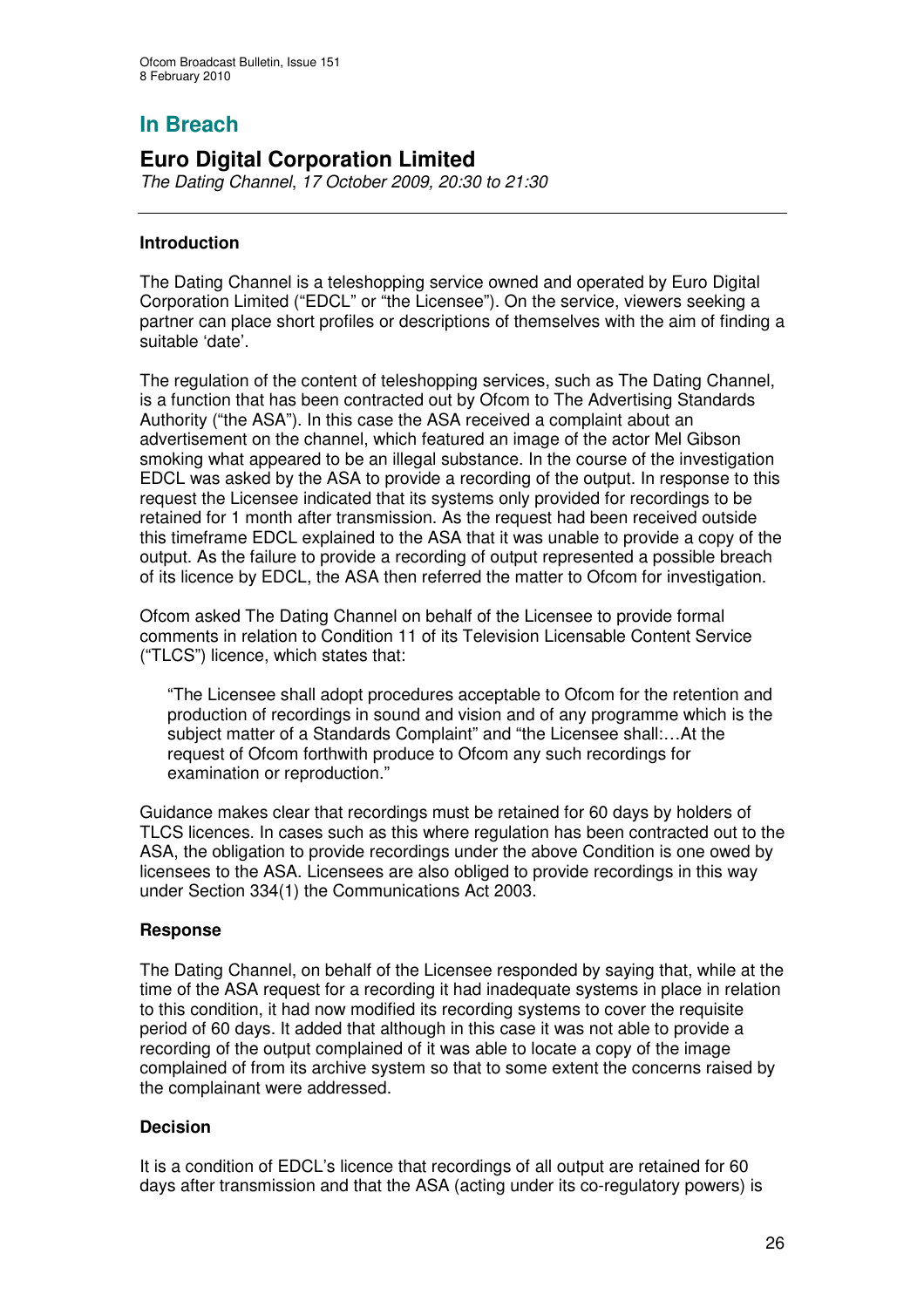provided "forthwith" with any material on request. Notwithstanding the fact that an image of the complained of material was provided in this instance, the licensee's failure to have systems in place to ensure compliance with Condition 11 represents a serious breach of its licence by Euro Digital Corporation Limited.

#### **Breach of Licence Condition 11 (retention and production of recordings)**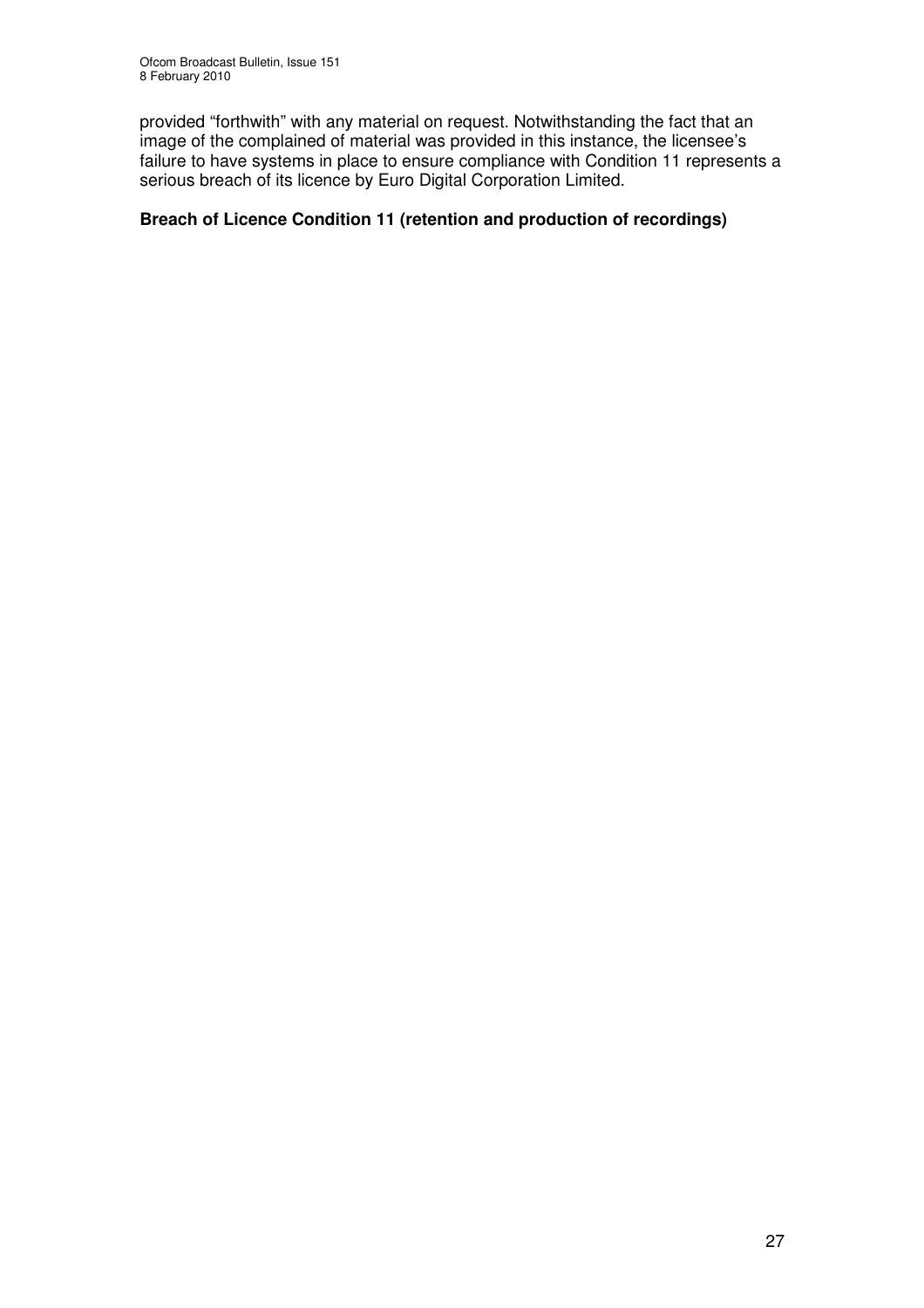# **Resolved**

## **Jingle Bell Ball Competition**

*95.8 Capital FM (Greater London), 2 November 2009 to 4 December 2009, various times*

#### **Introduction**

Global Radio ("Global"), which owns 95.8 Capital FM ("Capital"), notified Ofcom on 13 November 2009 of a problem it had identified with a broadcast competition it was currently conducting. Listeners were invited on air to enter the competition – a series of free prize draws  $-$  to win pairs of tickets for the broadcaster's Jingle Bell Ball  $-$  a live music event held at the O2 Arena on 5 and 6 December 2009.

Global told Ofcom the following:

The competition was held each day, normally with a draw taking place once an hour between 06:00 and 23:00. For each draw, listeners were invited to text in a keyword (e.g. "WIN") during the first quarter of the hour, after which a winner was randomly selected, contacted and taken to air, to be awarded their prize tickets.

Entrants' texts were charged at their own mobile phone networks' rates, and the broadcaster therefore raised no revenue from the entries it received.

When listeners submitted a text to the competition, a free response text was sent back to them, to thank them for entering. The broadcaster had asked the SMS (text service) provider to devise a system that sent only one response text back to any entrants who submitted more than one text entry. The automated system produced by the service provider also selected the winner of each draw randomly and provided the broadcaster with relevant contact details.

Global employees had submitted test entries in the first draw (which was held at 08:00 on 2 November 2009) and had established that:

- text entries had been received;
- entries had been routed into the correct database; and
- response texts had been sent out to participants' initial entries.

On 7 November 2009, a listener, who had entered one of the draws approximately 40 times, contacted Capital. He was concerned that, despite his high number of entries, he had not won, and that therefore his entries may not have been entered correctly into that draw. The employee who took the call ran a manual check (via the online portal provided by the service provider) and found that only one entry from the entrant's mobile phone had been included to date.

The matter was immediately escalated to Global management, which established that, due to a technical error, only the first ever entry made from any mobile phone number had been entered into a draw. Subsequent entries, whether made into the same draw or any further draw(s), had not been included. A total of 94 draws (from 08:00 on 2 November to 14:00 on 7 November, inclusive) had been affected.

Global therefore made additional tickets available and conducted new draws for those entries of the 94 affected draws that had been mistakenly excluded. It was of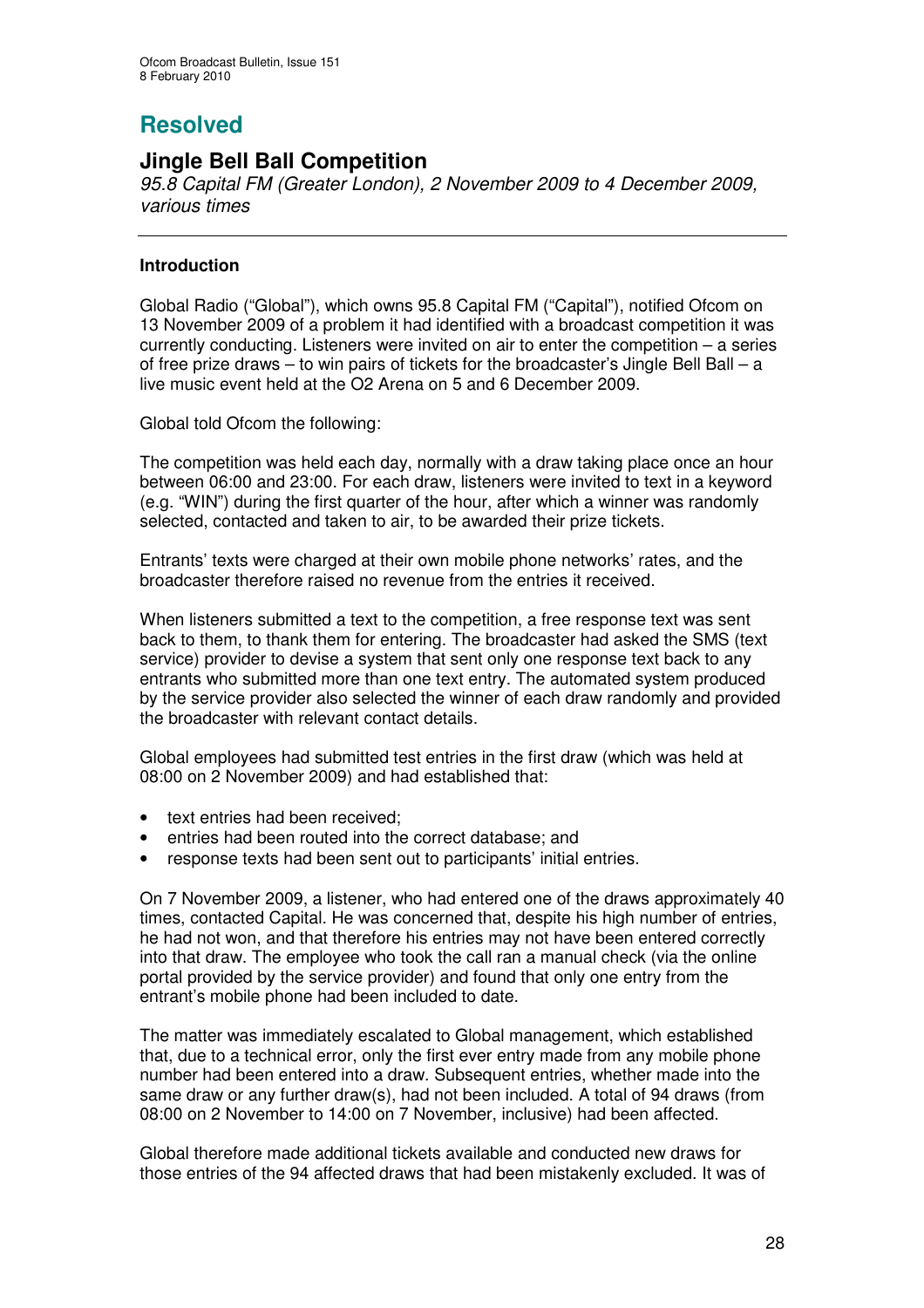the view that the situation had resulted from the draws requiring a different and automated system to its standard manual operating system for competitions, due to the size, duration and specific response requirement in this case.

Ofcom therefore sought further detail and clarification on the matter. Having received all the information we required to reach a decision on the matter, we asked Global if its submissions to date could be taken as its formal comments with regard to Rule  $2.11<sup>1</sup>$  of the Code.

#### **Response**

Global said that 51,093 entrants had made a total of 196,430 entries into the affected draws. It added that it had changed the SMS (text) briefing form for its staff, which "now [prompted] the project owner to do a further check on the set-up and process to be followed for the [specific] campaign."

The broadcaster said that whenever it contacted its service provider "to set up a campaign relating to a competition", it would now be sending the provider a copy of the terms and conditions for that competition, to enable checks of its system setup against Global's expectations.

In relation to the issue of a listener bringing the matter to Global's attention, Global said that, in this case, "the particular nature of the problem" did not enable it "to see at a glance that there was a flaw in the system". However, it added that, Capital held a weekly senior management meeting at which broadcast competition entry rates were normally discussed. It said that "the meeting scheduled to take place on Monday 9<sup>th</sup> [November] would undoubtedly have involved discussion of the entry levels and patterns for the [Jingle Bell Ball] competition, as it was the primary activity on the station at the time, at which point it would have become evident that the normal/expected patterns of entry were not being displayed in [the relevant] data."

The broadcaster said that it had also taken a number of other steps, in this instance, to remedy the problem, including the following:

- Global made available additional pairs of tickets (as prizes);
- it identified all the entrants omitted from each of the affected draws;
- it re-ran each affected draw (with only previously omitted entrants included) in the late afternoon and early evening of 12 November 2009; and
- it then notified the winners.

Global noted that each of the 196,430 entries into the affected draws had been included in either the first or the second draw and that each entry had had a better chance of winning than it would have otherwise had, "given that it would have been drawn from a smaller pool of [entries in] either draw." Global also stated that it was happy that it had provided the entrants to all executions with more than it had promised them, and "did not believe it would aid the expediency of rectifying the problem to explain the complicated nature of the issue and the solution to each of [its] listeners."

#### **Decision**

<sup>&</sup>lt;sup>1</sup> Please note that on 16 December 2009, a revised version of the Code was issued. For programmes broadcast on or after 16 December 2009, Rule 2.13 is relevant.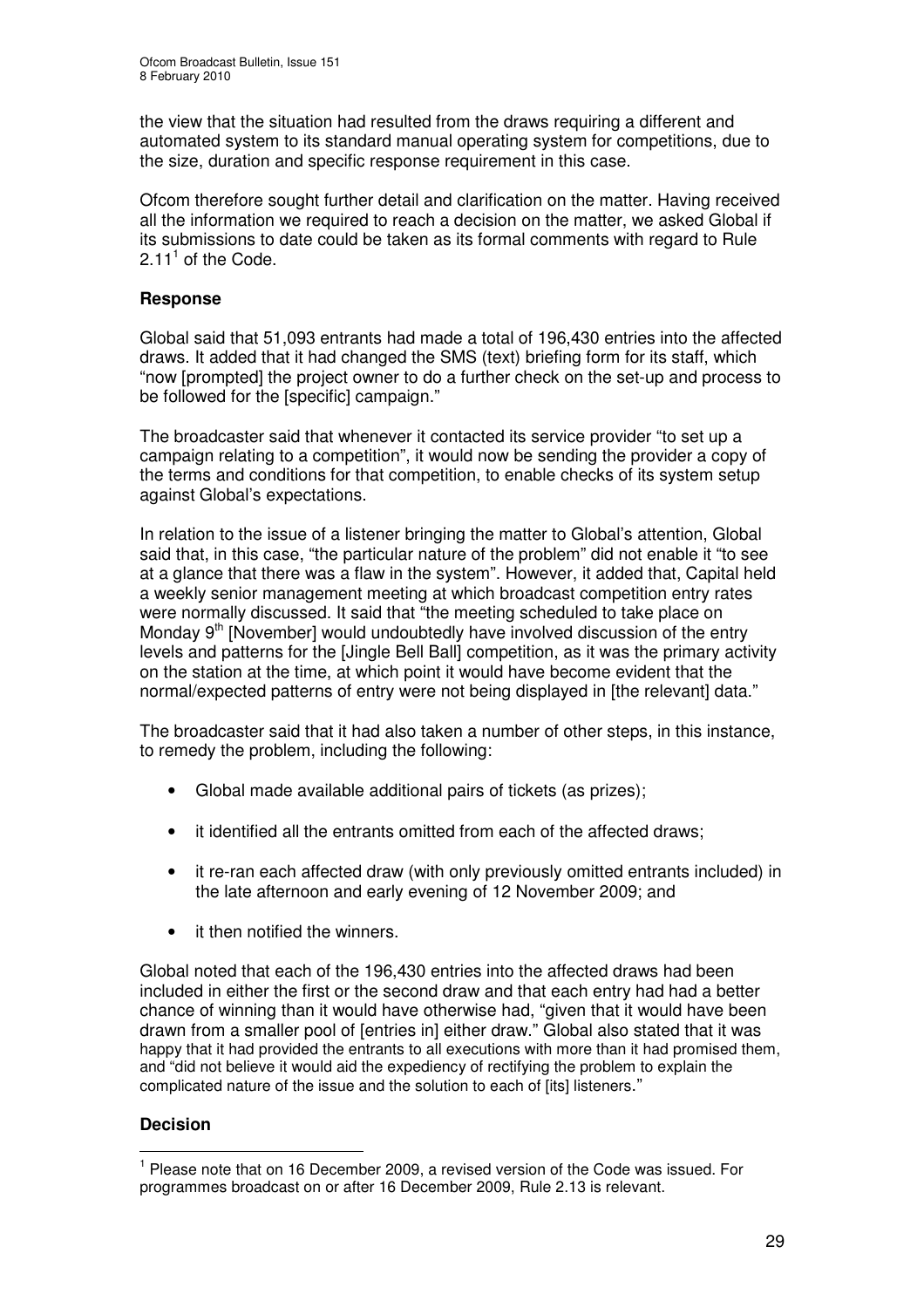Ofcom welcomed the broadcaster's action in uncovering the problem, establishing its cause and arranging re-draws to rectify the matter. Ofcom accepts that Global acted in good faith at all times and that it appeared likely that the broadcaster would have noted the problem within two days, even if it had not been contacted by a listener on 7 November 2009.

We also acknowledge Global's notification of the matter to Ofcom and the openness and efficiency with which the broadcaster dealt with Ofcom's further enquiry. It is clear that the broadcaster had taken steps to mitigate the operational deficiency and its consequences.

However, Ofcom noted that a significant number of entrants were affected by the flawed draws, none of whom were made aware of the problems by the broadcaster. Nonetheless, we also noted that the matter was rectified expeditiously while the competition was still in progress and that, importantly, no entrant was materially disadvantaged.

Given the specific circumstances, Ofcom considers that the matter was appropriately resolved by the broadcaster in this instance.

#### **Resolved**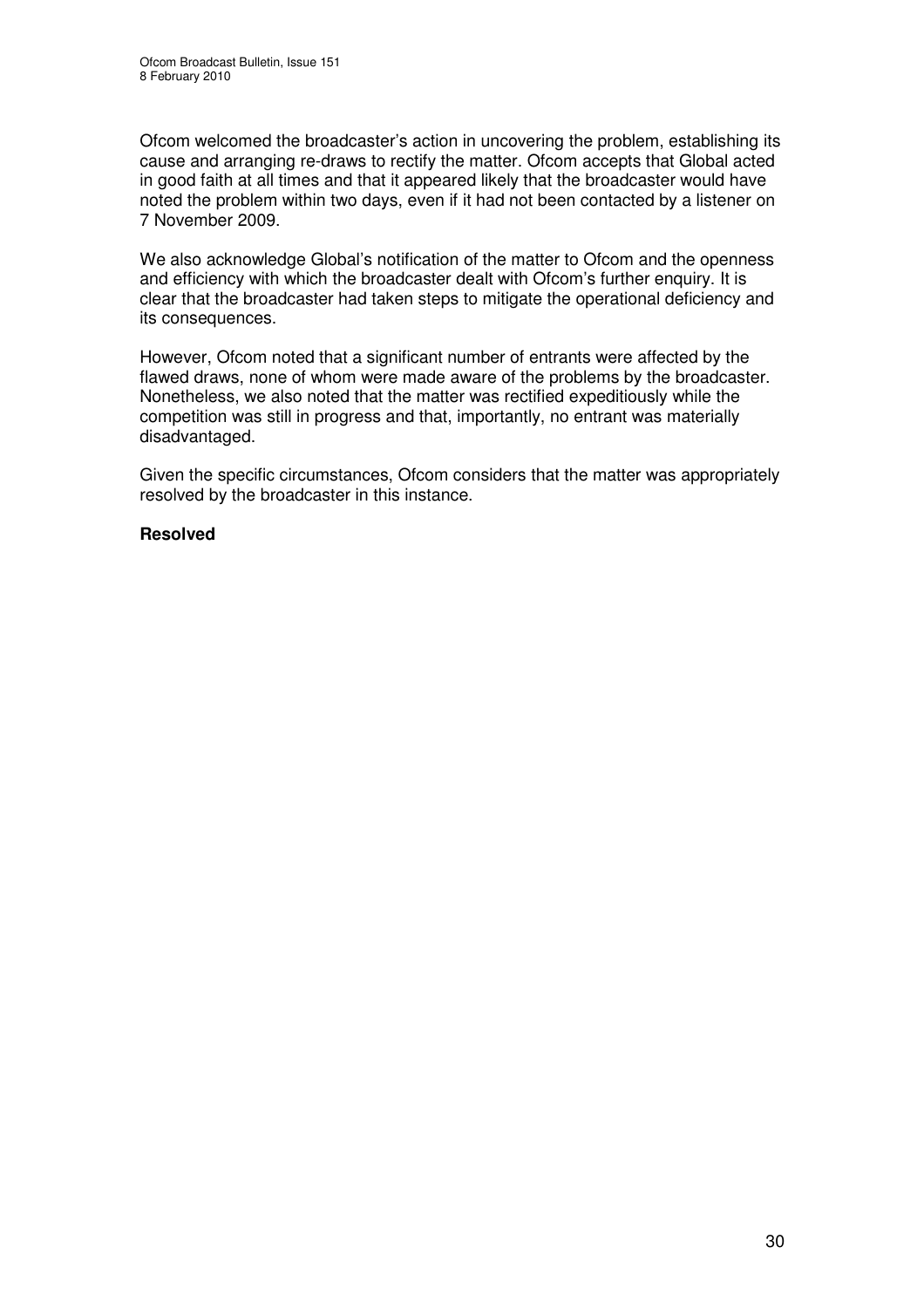# **Resolved**

## **Heart Breakfast**

*Heart 97.6 FM, 28 October 2009, 08:55*

#### **Introduction**

Heart 97.6 FM is a contemporary chart music and information station in the Luton area*. Heart Breakfast* forms part of their weekday early morning entertainment schedule. During the programme, the pop singer Daniel Merriweather was interviewed live over the phone, prior to performing at the Heart FM Christmas Lights event that evening. During the course of the interview, the singer began to speak negatively about the fast food chain KFC, having worked there when he was younger, and used the word *"fuck"*. The station immediately apologised for the language.

There was one complaint from a listener.

Ofcom asked Global Radio ("Global"), which owns Heart FM and is responsible for its compliance, to comment with regard to Rule 1.14 (The most offensive language must not be broadcast when children are particularly likely to be listening.)

#### **Response**

Global said the interview was due to be pre-recorded, in accordance with Heart FM policy, but a flight delay meant it had to be conducted live. The singer was briefed by a producer prior to going on-air and the station was comfortable that he understood the standards expected of guests and staff during on-air broadcasts.

The broadcaster said that as soon as Daniel Merriweather spoke in disparaging terms about KFC, the presenters tried to steer the artist away from the subject. This however elicited the offending swear word. After the use of the word "fuck", the presenters offered unreserved apologies on air, as did Daniel Merriweather. The singer again apologised to presenters and the producer off air afterwards. Global acknowledged that this language was inappropriate for broadcast, particularly at breakfast time. The broadcaster said it was sorry that this language had been accidentally broadcast.

#### **Decision**

Ofcom research indicates that the word "fuck" and its derivatives are an example of the most offensive language. The broadcast of this strong language during the morning schedules when children could have been listening therefore causes Ofcom concern in light of Rule 1.14 of the Code.

Ofcom however noted the swift action of the presenters in concluding this interview, and acknowledged the apologies from both the presenters and the singer. We also recognise the reasons why this interview was not pre-recorded, as is usually the case. In light of these circumstances and on this occasion, Ofcom has therefore decided that this case should be resolved.

#### **Resolved**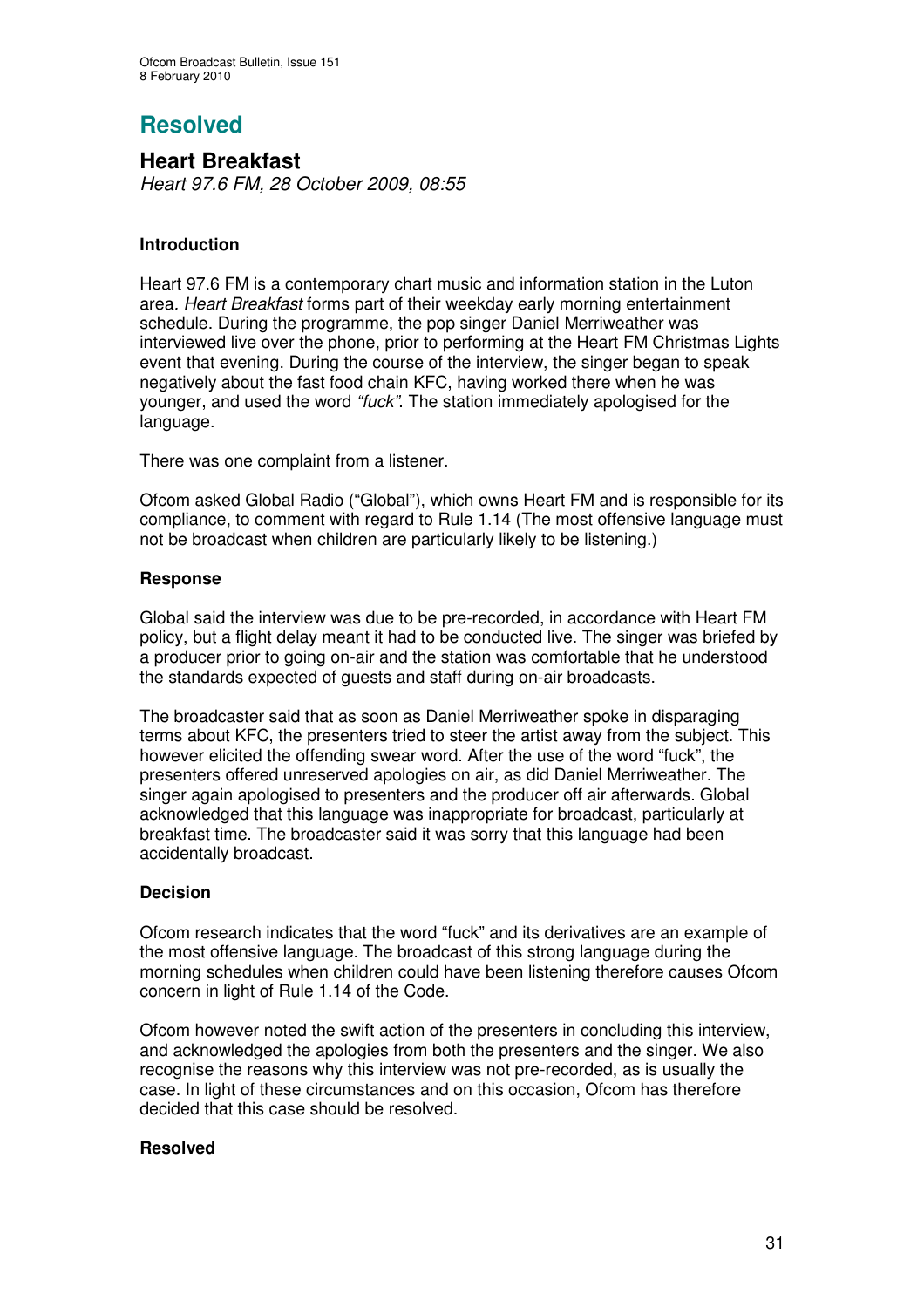# **Other Cases**

## **In Breach**

## **Breach of Licence Condition**

*Sunshine Radio (Hereford & Worcester)*

#### **Introduction**

Sunshine Radio is an AM commercial radio station that has been licensed to broadcast to the Hereford and Worcester areas.

It came to Ofcom's attention that Sunshine Radio's Hereford transmitter (which uses the 954 kHz frequency) has been off the air from at least 23 December 2008. This meant that the station had only been broadcasting to the Worcester area (on 1530kHz) and not to the Hereford area – i.e. a substantial part of the licensed area was not being broadcast to.

Ofcom wrote to Classic Hits Radio Limited ("Classic Hits"), which holds the AM licence for Hereford & Worcester, for its comments under Licence Condition 2(1) contained in Part 2 of the Schedule to the Licence. The relevant licence condition states that:

"The Licensee shall provide the Licensed Service specified in the Annex for the licence period and shall secure that the Licensed Service serves so much of the licensed area as is for the time being reasonably practicable." (Section 106(2) of the Broadcasting Act 1990).

The 'Licensed Area' is defined as the "Hereford and Worcester area" in Part 1 of Annex 4 of the station's licence.

Classic Hits' parent company, Laser Broadcasting Ltd, is in Administration. (Notwithstanding Classic Hits remains the holder of the licence for Sunshine, and Sunshine continues to be broadcast to the Worcester area.)

#### **Response**

In response to Ofcom's letter, Classic Hits, through the Administrator of its parent company, confirmed that the station was not currently broadcasting to the Hereford area on its 954 kHz transmitter. This is because of an ongoing dispute with the owners of the transmitter site.

#### **Decision**

It is an important condition of Classic Hits licence that Sunshine Radio broadcasts to both the Hereford and Worcester areas. Ofcom did not consider that the dispute between Classic Hits and the owners of the transmitter site removed Classic's obligations under its licence. Therefore the ongoing failure to broadcast to the Hereford area on 954kHz is a clear breach of Licence Condition 2(1) contained in Part 2 of the Schedule to its licence.

We also noted that the breach remains an ongoing one as the station had still not resumed broadcasting on that frequency.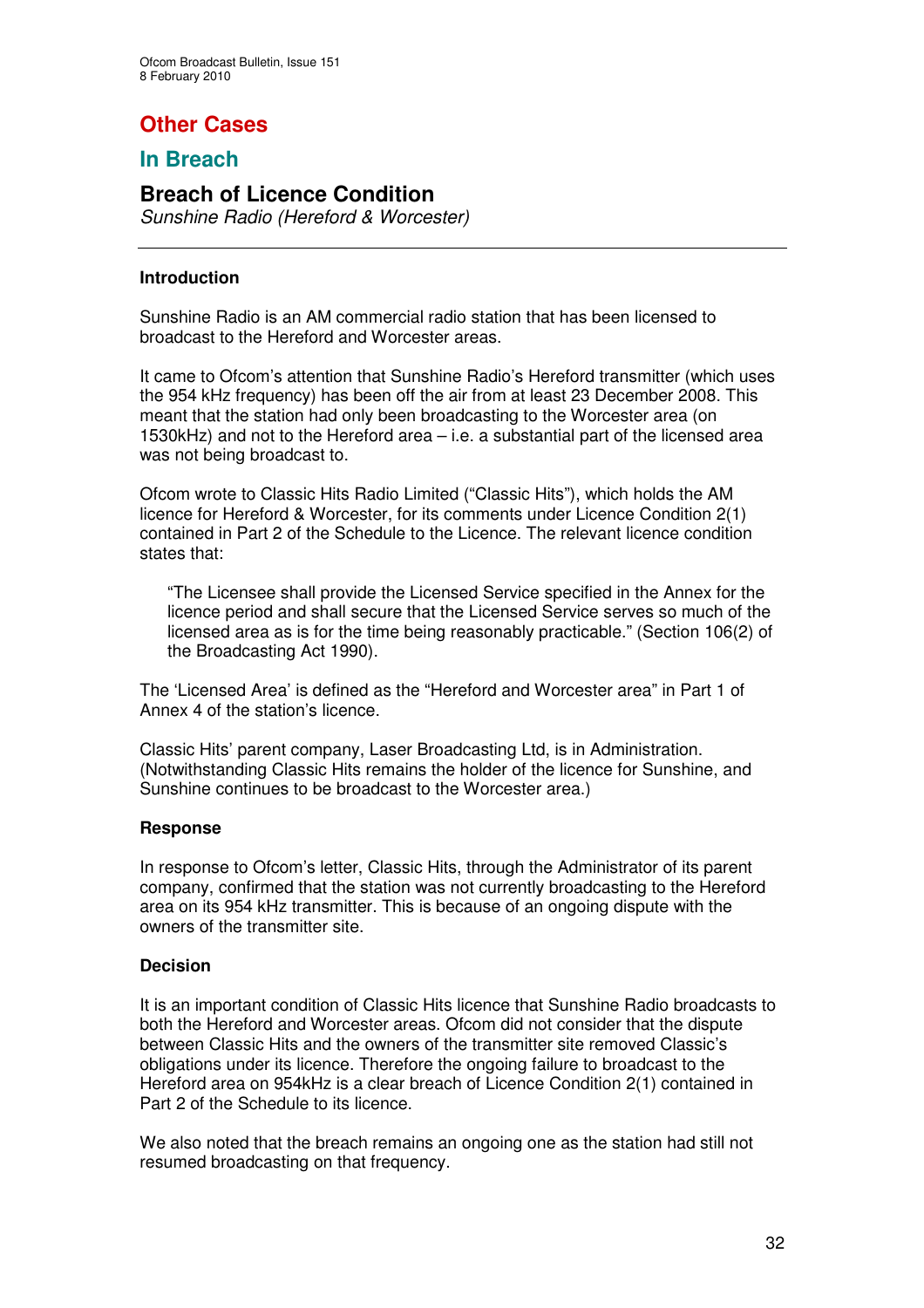Ofcom has notified Classic Hits and the Administrator of its parent company that, given the seriousness of the breach – and its ongoing nature – we are considering the case for statutory sanction.

**Breach of Licence Condition 2(1) contained in Part 2 of the Schedule to the Hereford & Worcester (AM) commercial radio licence by Classic Hits Radio Ltd (broadcasting as Sunshine Radio)**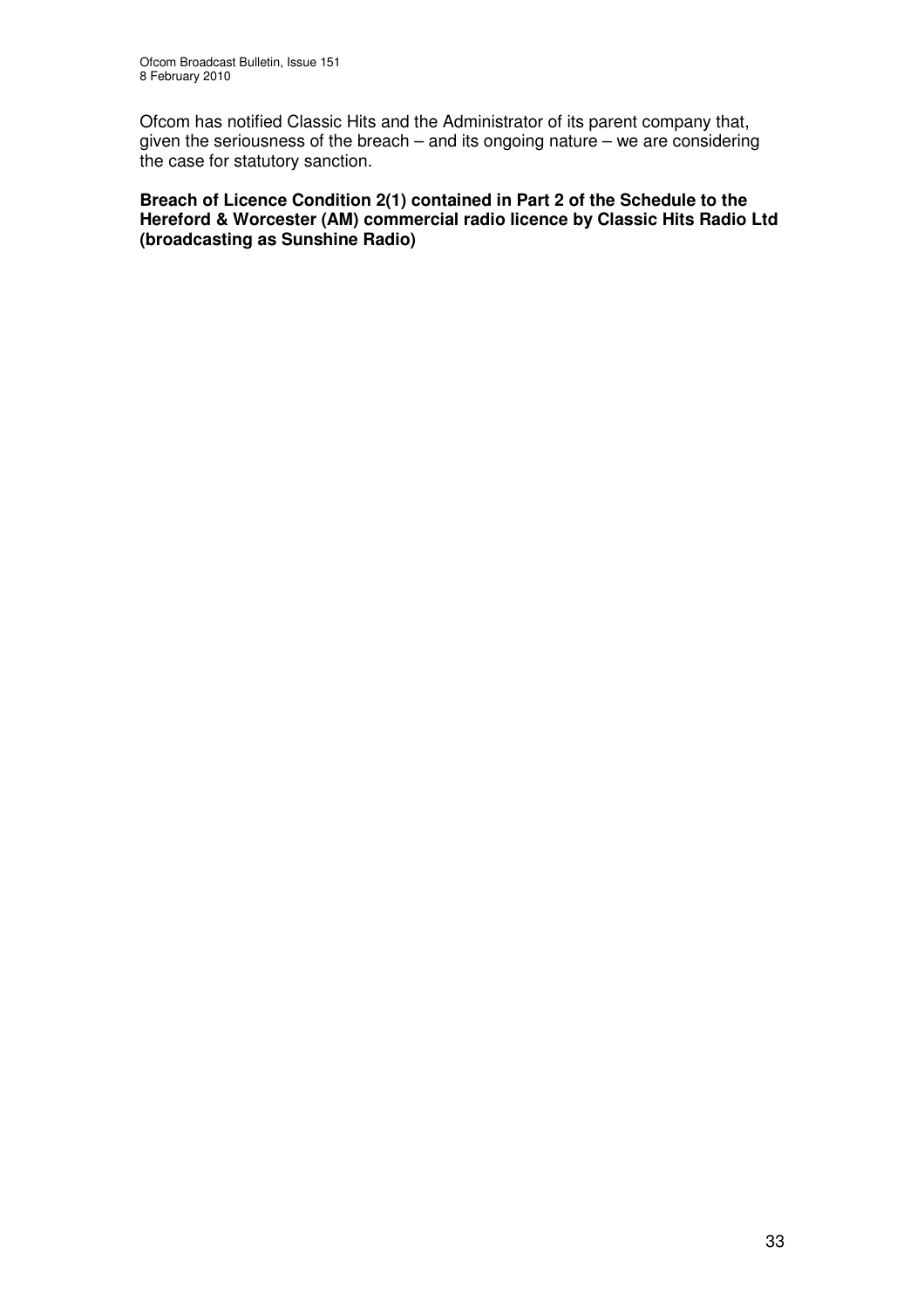# **Fairness and Privacy Cases**

# **Upheld**

## **Complaint by Mr E made on behalf of F (his son)**

*Send in the Dogs, ITV1, 28 July 2009*

**Summary:** Ofcom has upheld this complaint made by Mr E of unwarranted infringement of privacy in the programme as broadcast.

This edition included an incident in which the police followed a car that they believed was stolen and carrying armed men. The car was tracked using a helicopter equipped with heat sensitive surveillance technology, as well as police officers and dogs on the ground.

The driver of the car was F. During the search, F abandoned the car, (along with 3 passengers) and proceeded to hide in a nearby wheelie bin. By using the heat sensitive technology, the police were able to locate F's hiding place and a police officer, with assistance from his dog, was able to find and arrest him.

The programme stated that F was subsequently convicted of driving without insurance and without a licence. He was 16 years old at the time of his arrest and filming.

F's face was not obscured in the programme as broadcast.

Mr E, F's father, complained to Ofcom that his son's privacy had been unwarrantably infringed in the programme as broadcast.

In summary Ofcom found the following:

• As statutory reporting restrictions applied to F's convictions, he had a legitimate expectation that such information would not be included in a television programme. As the programme broadcast information about these convictions, his privacy was infringed. This serious infringement of his privacy was not warranted.

#### **Introduction**

On 28 July 2009, ITV1 broadcast an edition of its series *Send in the Dogs*, which followed the work of the Greater Manchester Police Dog Unit.

This edition included an incident in which the police followed a car that they believed was stolen and carrying armed men. The car was tracked using a helicopter equipped with heat sensitive surveillance technology, as well as police officers and dogs on the ground.

The driver of the car was F. During the search, F abandoned the car, (along with 3 passengers) and proceeded to hide in a nearby wheelie bin. By using the heat sensitive technology, the police were able to locate F's hiding place and a police officer, with assistance from his dog, was able to find and arrest him.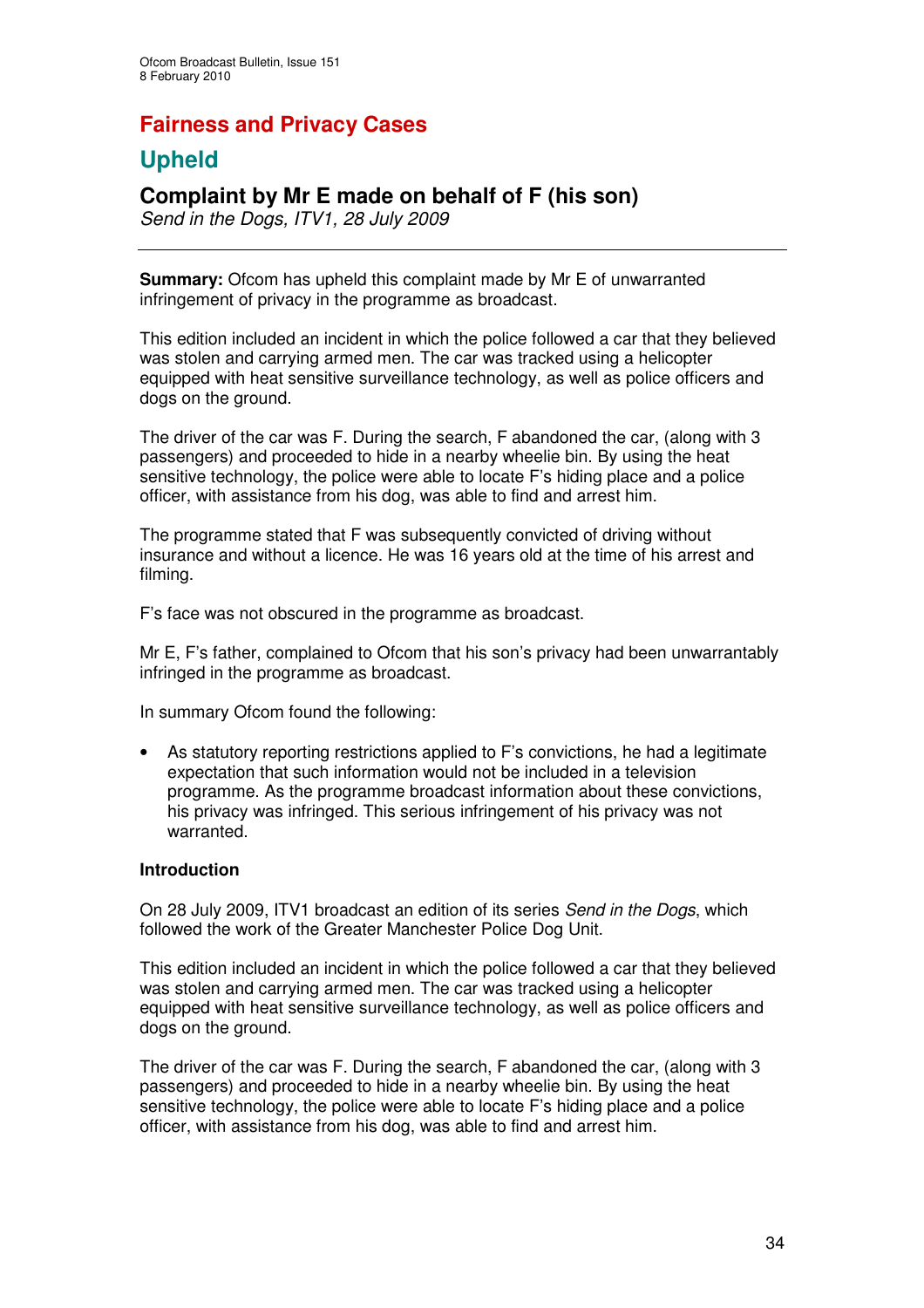The programme stated that F was subsequently convicted of driving without insurance and without a licence. He was 16 years old at the time of his arrest and filming.

F was not referred to by name in the programme; however his face was not obscured and was identifiable.

Mr E, F's father, complained to Ofcom that his son's privacy had been unwarrantably infringed in the programme as broadcast.

#### **The Complaint**

In summary, Mr E complained that his son's privacy was unwarrantably infringed in the programme as broadcast in that:

- a) His son's arrest was shown in the programme without consent from his family.
- b) No attempt was made to disguise his son's face, despite his being 16 years old at the time of the incident.

#### **Channel TV's case**

In summary, Channel Television Limited ("Channel TV"), an ITV Licence holder, responsible for the compliance of the programme on behalf of the ITV Network ("ITV1") responded to Mr E's complaint of unwarranted infringement of privacy in the programme as broadcast.

Heads a) and b):

Channel TV dealt with both heads of complaint together. It said that in making observational films about the police and their work, producers traditionally rely on information supplied by the police, who in general have final approval on cases featured, to ensure accuracy and so that their operations are not compromised. Channel TV said that in the case of F the police indicated that he had been convicted of several offences following his arrest. It said the programme featured the police pursuit of F who, it transpired, had been driving a car uninsured and without having passed a driving test.

Channel TV said the police had confirmed to the producers of the series, Steadfast Television, F's subsequent conviction on May 6 2009. However, on receipt of the complaint from Ofcom and following subsequent checks with the Court, Channel TV informed Ofcom that the Court had confirmed that F had appeared in the Youth Court and that automatic reporting restrictions under section 49 of the Children and Young Persons Act 1933 applied. These restrictions stated that:

- a) no report shall be published which reveals the name, address or school of any child or young person concerned in the proceedings or includes any particulars likely to lead to the identification of any child or young person concerned in the proceedings;
- b) no picture shall be published or included in a programme service as being or including a picture of any child or young person concerned in the proceedings.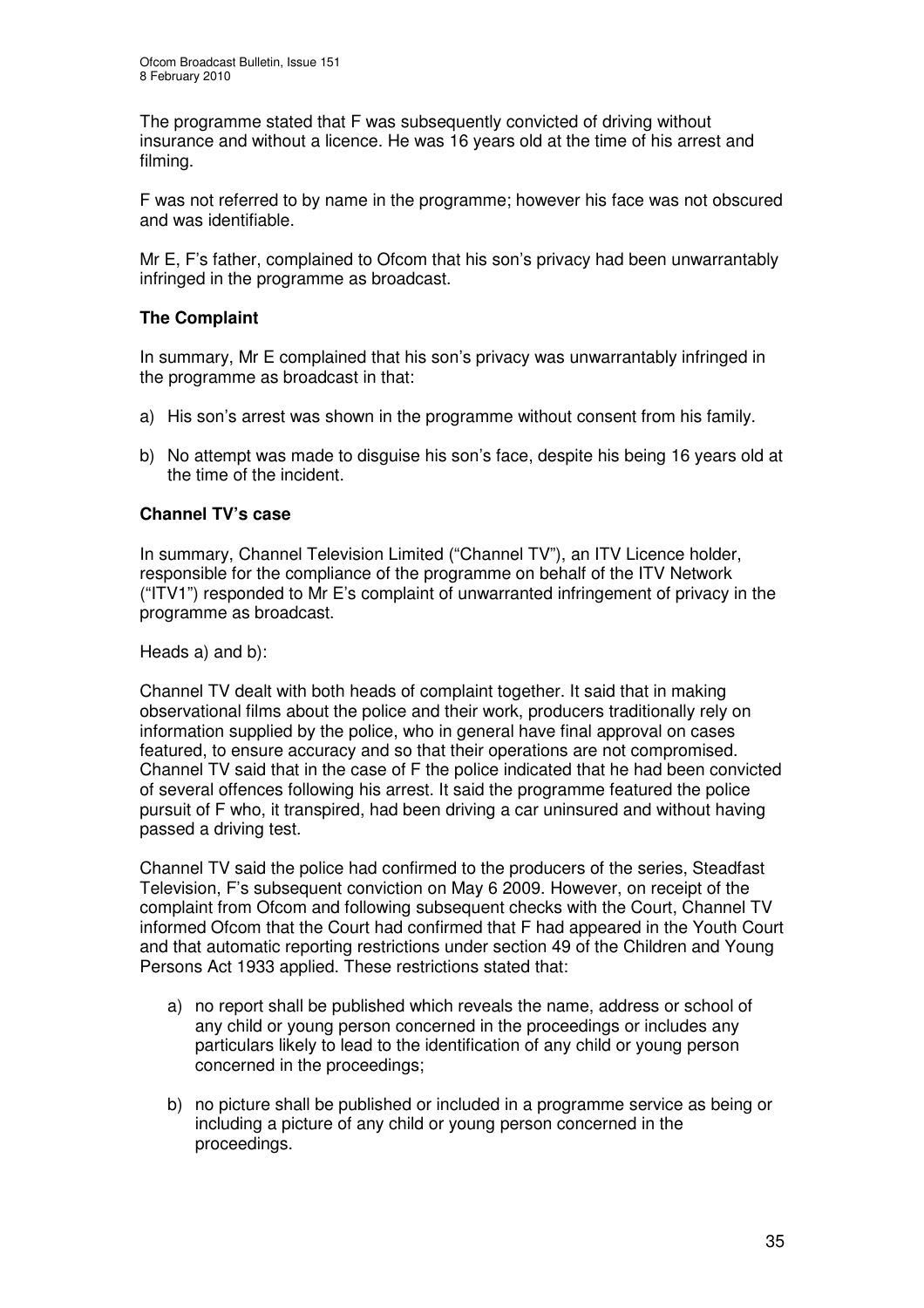Channel TV informed Ofcom that it fully accepted and deeply regretted that a mistake was made which led, in the broadcast of the programme, to F's privacy being unwarrantably infringed. Channel TV stated that Steadfast Television had been in existence for nearly four years and had never previously had a complaint about one of its programmes upheld despite the complexity of the series it has previously produced. Channel TV said that it and Steadfast Television had introduced new research and record keeping procedures to ensure a similar error is never repeated. It stated that F's face has been 'blurred' in all copies of the programme to ensure that for any future repeats of the programme his identity will be concealed. Both companies deeply regretted the error and apologised for the upset caused to F and his family on broadcast.

#### **Decision**

Ofcom's statutory duties include the application, in the case of all television and radio services, of standards which provide adequate protection to members of the public and all other persons from unfair treatment and unwarranted infringement of privacy in, or in the making of, programmes included in such services.

In carrying out its duties, Ofcom has regard to the need to secure that the application of these standards is in the manner that best guarantees an appropriate level of freedom of expression. Ofcom is also obliged to have regard, in all cases, to the principles under which regulatory activities should be transparent, accountable, proportionate and consistent and targeted only at cases in which action is needed.

Mr E's complaint was considered by Ofcom's Executive Fairness Group. In reaching its decision, Ofcom carefully considered all the relevant material provided by both parties. This included recordings of the programmes as broadcast and transcripts, both parties written submissions and recordings and transcripts of unedited material. In its considerations, Ofcom also took into account of its Broadcasting Code ("the Code").

Heads a) and b):

Ofcom considered F's complaint that his son's arrest was shown in the programme without consent from his family and that no attempt was made to disguise his son's face, despite his being 16 years old at the time of the incident.

In Ofcom's view, the individual's right to privacy has to be balanced against the competing rights of the broadcasters to freedom of expression. Neither right as such has a precedence over the other and where there is a conflict between the two, it is necessary to intensely focus on the comparative importance of the specific rights. Any justification for interfering with or restricting each right must be taken into account. And any interference or restriction must be proportionate.

This is reflected in rule 8.1 of the Code which states that any infringement of privacy in programmes or in connection with obtaining material included in programmes must be warranted. In considering complaints about the unwarranted infringement of privacy, Ofcom will therefore, where necessary, address itself to two distinct questions: First, has there been an infringement of privacy? Second, if so, was it warranted? (Rule 8.1 of the Code.) Ofcom also had regard to Practice 8.6 of the Code which states that if the broadcast of a programme would infringe the privacy of a person or organisation, consent should be obtained before the relevant material is broadcast, unless the infringement of privacy is warranted.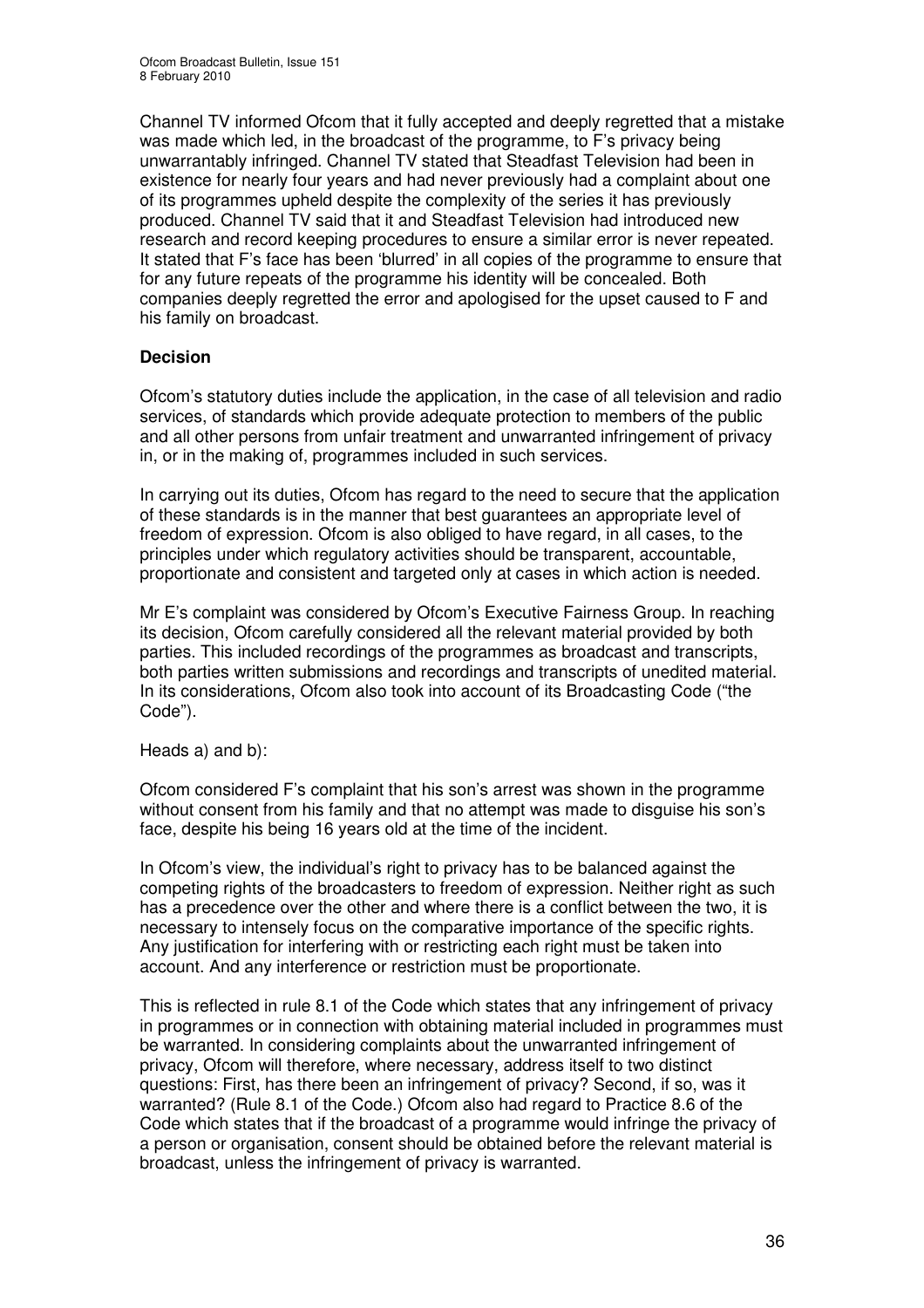Ofcom first considered whether F had a legitimate expectation of privacy over the information disclosed in the programme. Ofcom noted the programme showed the pursuit and subsequent arrest of F. The arrest itself took place once F had been located and found in a nearby wheelie bin. The programme showed the police officer asking F to come out of the bin, his emerging from it and subsequently being pulled down to the floor and arrested. He was 16 years old at the time of the arrest and filming, this was not mentioned in the programme.

Ofcom noted that F was ultimately convicted of the offences described in the programme, namely, driving without a licence and driving without insurance. Ofcom also noted that F was convicted in the Youth Court and in those proceedings court reporting restrictions applied, under s.49 of the Children and Young Persons Act 1933, which prohibited the identification of any child or young person concerned in the proceedings.

Ofcom took the view that in circumstances in which legal restrictions had been placed over the information regarding F's convictions due to his age and appearance in Youth Court, he could reasonably have expected such information not to have been included in a television programme.

Ofcom noted that the programme broadcast the pursuit and arrest of F and that his face was not obscured in the programme as broadcast. The programme also stated that he was subsequently convicted of driving without insurance and without a licence. Ofcom concluded that as the programme broadcast information about F's conviction, and it identified him by showing a clear image of his face, F had a legitimate expectation of privacy in such circumstances, which was infringed.

Ofcom then turned to whether this infringement of privacy was warranted and Ofcom considered the broadcaster's right to freedom of expression. The normal rule of thumb is that a criminal trial is a public event and the principle of open justice ensures that the media are able to report criminal trials without any restraint. However in a criminal trial in a Youth Court, where there are statutory reporting restrictions, the situation is clearly different. In such a case, Parliament has decided that the identity of a child or a young person concerned in the proceedings should not be published or broadcast.

In the particular circumstances of this case, Ofcom considered that F's right to privacy, given his age and the statutory reporting restrictions in place clearly outweighed the broadcaster's right to freedom of expression to report his conviction. Ofcom noted that Channel TV accepted that the programme unwarrantably infringed F's privacy. Ofcom took the view that given the legal restrictions that applied to F's conviction in a Youth Court, that his identification in the programme was a serious invasion of his privacy. Ofcom therefore concluded that the infringement of F's privacy was not warranted.

**Accordingly, Ofcom has upheld Mr E's complaint of unwarranted infringement of privacy in the programme as broadcast.**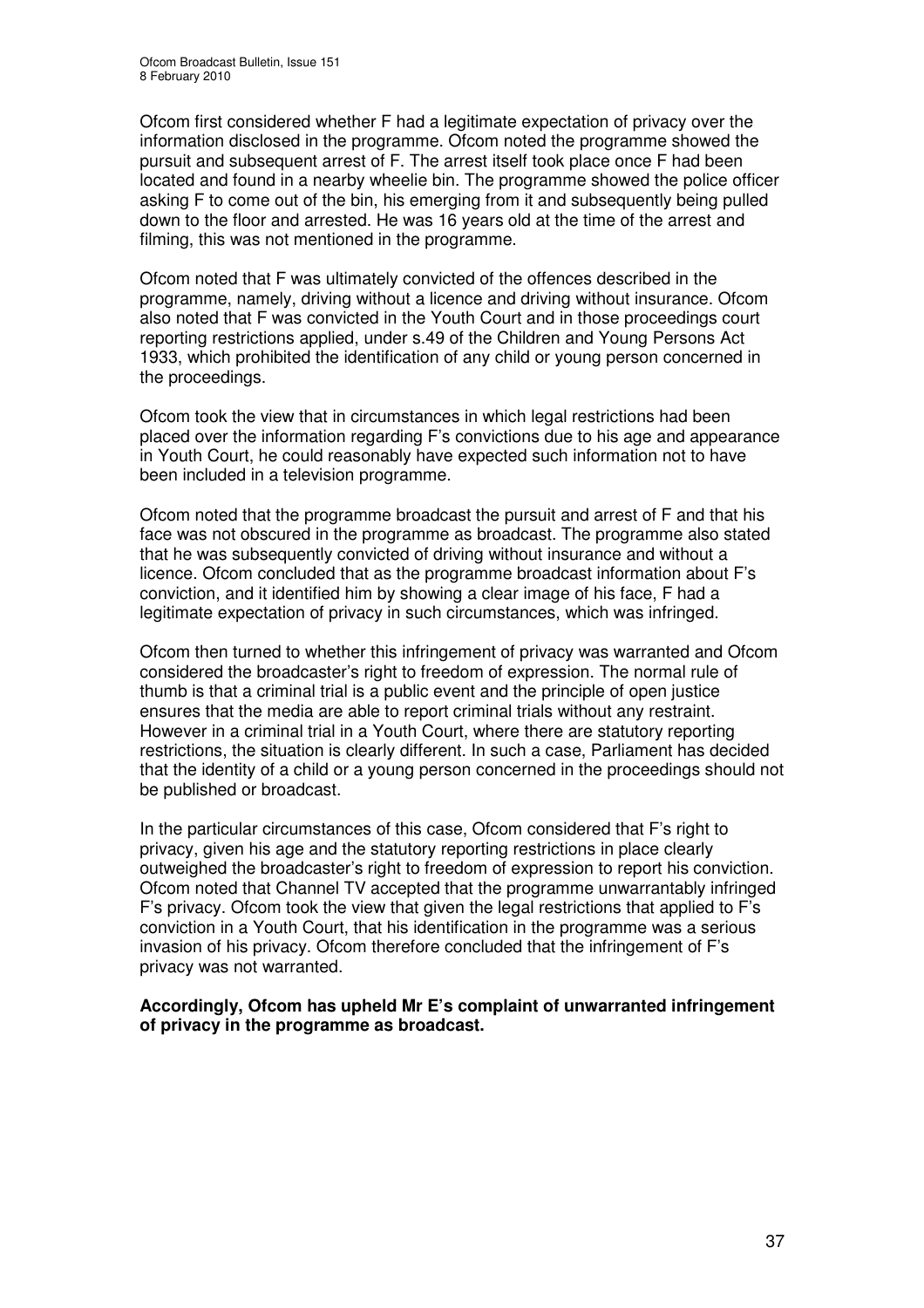# **Not Upheld**

## **Complaint by Mr Ric Hilton and Mrs Maggie Hilton on their own behalf and on behalf of Ms Gillian Stockman**

*Four Weddings, Living, 13 July 2009*

**Summary:** Ofcom has not upheld this complaint of unfair treatment in the programme as broadcast.

This programme featured four contestants (Emma, Adam, Krysia and Jamie) who scored each other's weddings according to: venue; food; wedding outfit; and overall presentation. The contestant with the most points won a *"five star"* honeymoon. During Krysia's wedding at the Enchanted Manor, the other contestants were shown commenting on various aspects of the day. Some made complimentary remarks but Adam made a number of criticisms and when he saw harpist, Ms Gillian Stockman, playing with fairy wings on her back, he commented that he felt like he was in "Disneyworld" and criticised her playing ability.

Mr Ric Hilton and Mrs Maggie Hilton ("Mr and Mrs Hilton"), owners of the Enchanted Manor, complained to Ofcom that they were treated unfairly in the programme as broadcast. Mr and Mrs Hilton also complained on behalf of Ms Stockman that she was treated unfairly in the programme.

Ofcom found as follows:

- Mr and Mrs Hilton were not misled as to the nature and purpose of the programme and gave their informed consent in participating in the making of the programme.
- The programme was not edited in a way that resulted in unfairness to Mr and Mrs Hilton and that neither they nor their business were portrayed unfairly in the broadcast.
- The programme made it clear that Adam's comments about the way Ms Stockman was dressed and her playing ability reflected his own personal view and this was not presented as forming part of the programme's factual narrative.

### **Introduction**

On 13 July 2009, Living broadcast an edition of *Four Weddings*, a ten-part series of programmes in which contestants competed against each other by inviting the other contestants to their wedding. In each programme, four contestants scored each other's wedding according to: venue; food; wedding outfit; and overall presentation. At the end of the weddings, the contestant with the most points won a *"five star"* honeymoon.

This particular programme featured four contestants named Emma, Krysia, Adam and Jamie. Emma's wedding was the first one shown, followed by Adam's civil partnership ceremony, Krysia's wedding and, finally, Jamie's wedding. In the introduction to Krysia's wedding, Adam said that Krysia had made some *"controversial"* remarks about his own civil partnership ceremony and reception and that the *"game's definitely on now"*.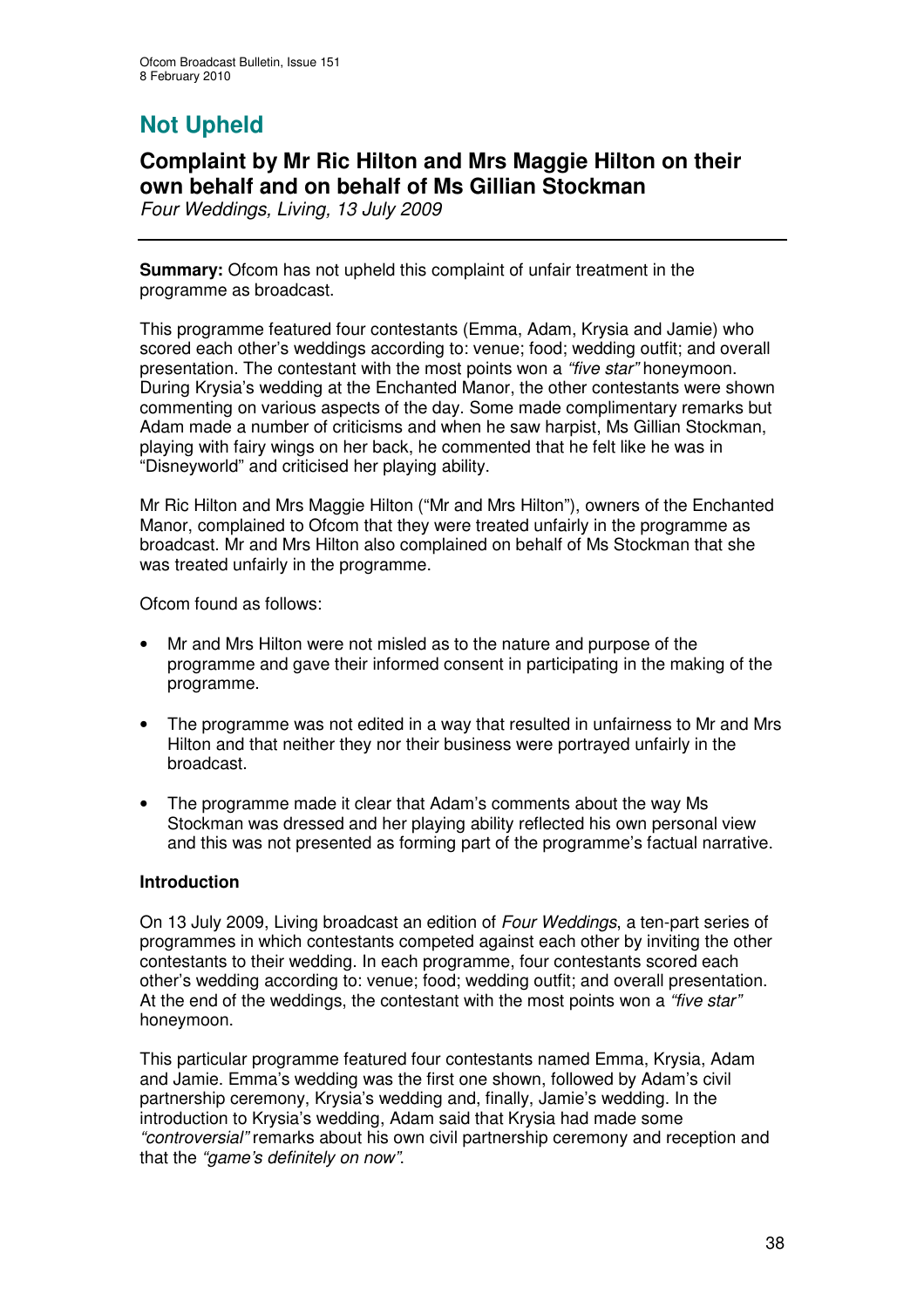The venue for Krysia's wedding was the Enchanted Manor on the Isle of Wight, owned by Mr Ric Hilton and Mrs Maggie Hilton ("Mr and Mrs Hilton"). The programme showed footage of the venue, the wedding ceremony and the wedding breakfast. On arriving at the Enchanted Manor, the three other contestants expressed how much they liked the venue and Adam was shown saying *"Enchanted Manor, wow. Wow, that's gorgeous isn't it"*. During the wedding, the other contestants were shown commenting on various aspects of the day. Some made complimentary remarks but Adam made a number of criticisms and when he saw harpist, Ms Gillian Stockman, playing with fairy wings on her back, he commented that he felt like he was in "Disneyworld" and criticised her playing ability.

During the wedding breakfast, which was a buffet, Adam said that he had been to *"funerals with better running buffets"* and that the bread was stale. The programme then showed footage of Krysia's wedding reception, which was held at a different venue.

After Krysia's wedding was shown, the contestants scored the event. The other contestants made complimentary comments about Krysia's wedding, however, Adam said that *"*[it was] *like pulling teeth, plus piles, plus in-growing toenail*[s]*, oh God, it was awful"*.

Mr and Mrs Hilton, as owners of the Enchanted Manor, complained to Ofcom that they were treated unfairly in the programme as broadcast. They also complained on behalf of Ms Stockman, the harpist, that she was treated unfairly in the programme as broadcast.

### **The Complaint**

### **Mr and Mrs Hilton's case**

In summary, Mr and Mrs Hilton complained that they were treated unfairly in the programme in that:

a) They were misled about the nature and purpose of the programme.

In particular, Mr and Mrs Hilton said that the programme makers had told them that it was a "feel good" programme and that it would not be negative. They said that they had agreed to take part in the programme on the assurance that it would not show their business in a negative light.

b) Their business was portrayed unfairly and that the programme was edited unfairly to focus on Adam's comments. They said that the programme makers had deliberately selected "a gay, bitchy stereotype that hated buffets" to attend the wedding to "sensationalise it" at their expense. They also complained that Adam had referred to the venue as *"tacky"*, the food *"awful"* and had referred to them as *"white trailer trash"*.

In summary, Mr and Mrs Hilton complained to Ofcom on behalf of Ms Stockman that she was treated unfairly in the programme as broadcast in that:

c) Ms Stockman, the harpist who played at the wedding, was insulted and referred to as an *"idiot"* by Adam, who also criticised her playing abilities unfairly.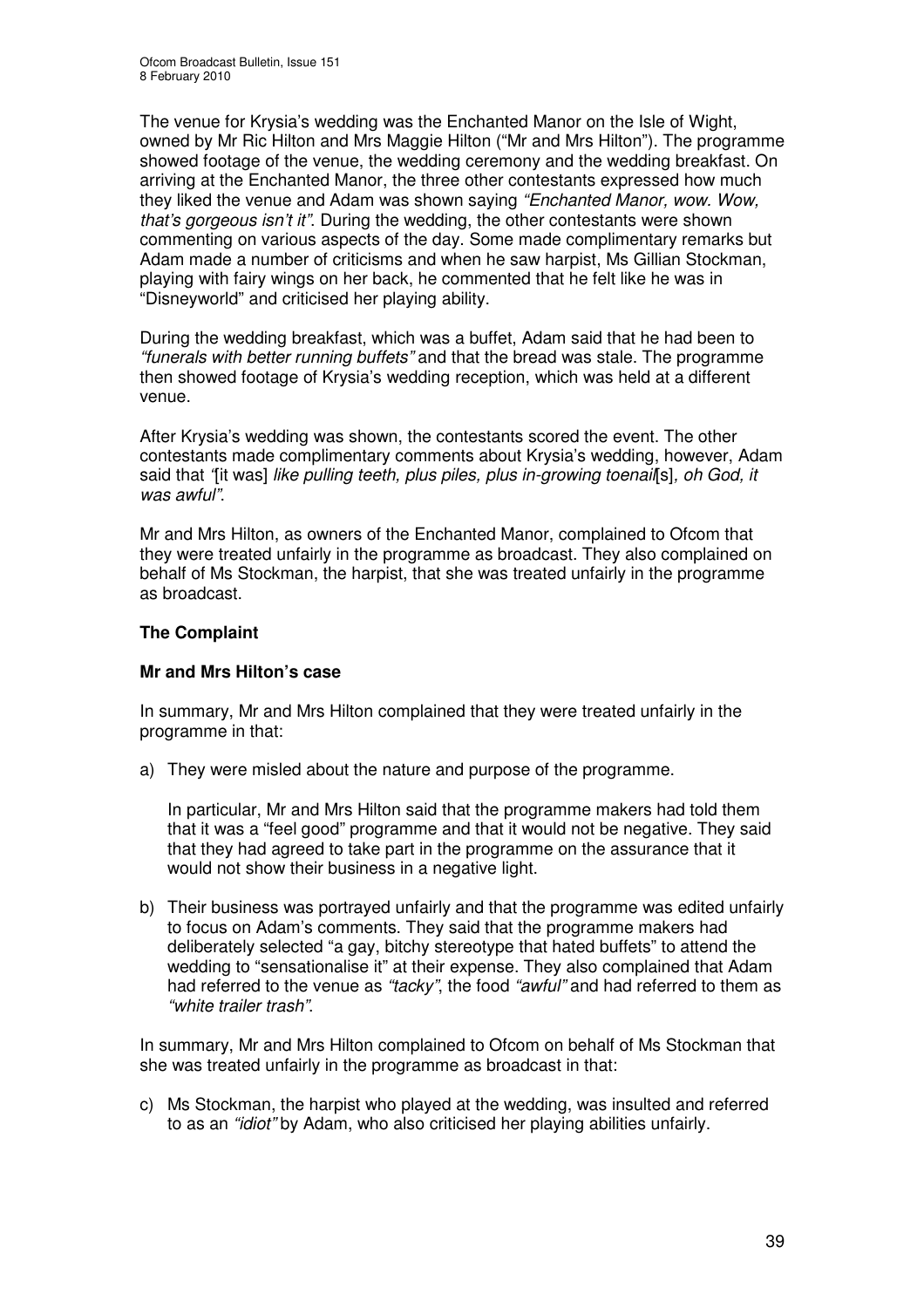### **Living's case**

In summary, Living responded to Mr and Mrs Hilton's complaint that they were treated unfairly in the programme as follows:

a) In response to the complaint that Mr and Mrs Hilton were misled about the nature and purpose of the programme, Living said that Mr and Mrs Hilton were made aware that the brides would be judging one another's weddings and that one of the factors to be judged would be the venue. Living said that the programme makers had explained the nature and format of the programme accurately to all the contributors, including Mr and Mrs Hilton. It said that the nature of the programme was clearly explained in numerous emails to Mr and Mrs Hilton over the course of the production. Living provided Ofcom with copies of this email correspondence. It said that Mr and Mrs Hilton had confirmed to the programme makers, in their post-broadcast email of 3 August 2009, that they had been aware that the programme format involved the brides judging one another's weddings.

Living said that contestant judging, by its very nature, may include both positive and negative critique and would involve subjective views derived from individual experiences. Living said that over the course of the series, 40 wedding venues were featured and that, aside from the Enchanted Manor, no other venue had complained that they had been misled as to the format of the programme or their involvement in it.

Living said that, as a broadcaster, it retained full and final editorial control of the programme and that it would not allow a contributor to a programme to influence and dictate what could or could not be featured in it. It said that the programme makers were also fully aware of the broadcaster's editorial control and would not have made promises to participants or contributors that the final programme would be anything other than a fair representation of the events on the day. Living said that no guarantees would have been given that there would only be positive comments unless that was the reality of the events.

b) In response to the complaint that Mr and Mrs Hilton's business was portrayed unfairly in that the programme makers had deliberately selected a gay stereotype to attend the wedding to "sensationalise it", Living said that the programme series featured couples of different backgrounds, personality and sexual orientation. It said that this added to the diversity of the programmes and provided a range of likes and dislikes. Living said that Adam's sexuality was irrelevant and had no bearing on the views he expressed.

Living said the programme presented a fair, accurate and balanced depiction of Krysia's wedding ceremony at the Enchanted Manor. The programme made it clear that Adam had an *"axe to grind"* after he was made aware that Krysia had made *"controversial"* remarks about his civil partnership ceremony and that the *"gloves were off"*. Living said that it believed that viewers would have been left in no doubt that Adam was going to find Krysia's wedding problematic. Living said that the programme acknowledged that Adam had an issue with Krysia following comments that she made about his civil partnership ceremony. Adam was shown stating that:

*"At my wedding it came to light that Krysia had said a few controversial things in earshot of my friends and to the other brides, which I think was a bit stupid. So the game's definitely on now."*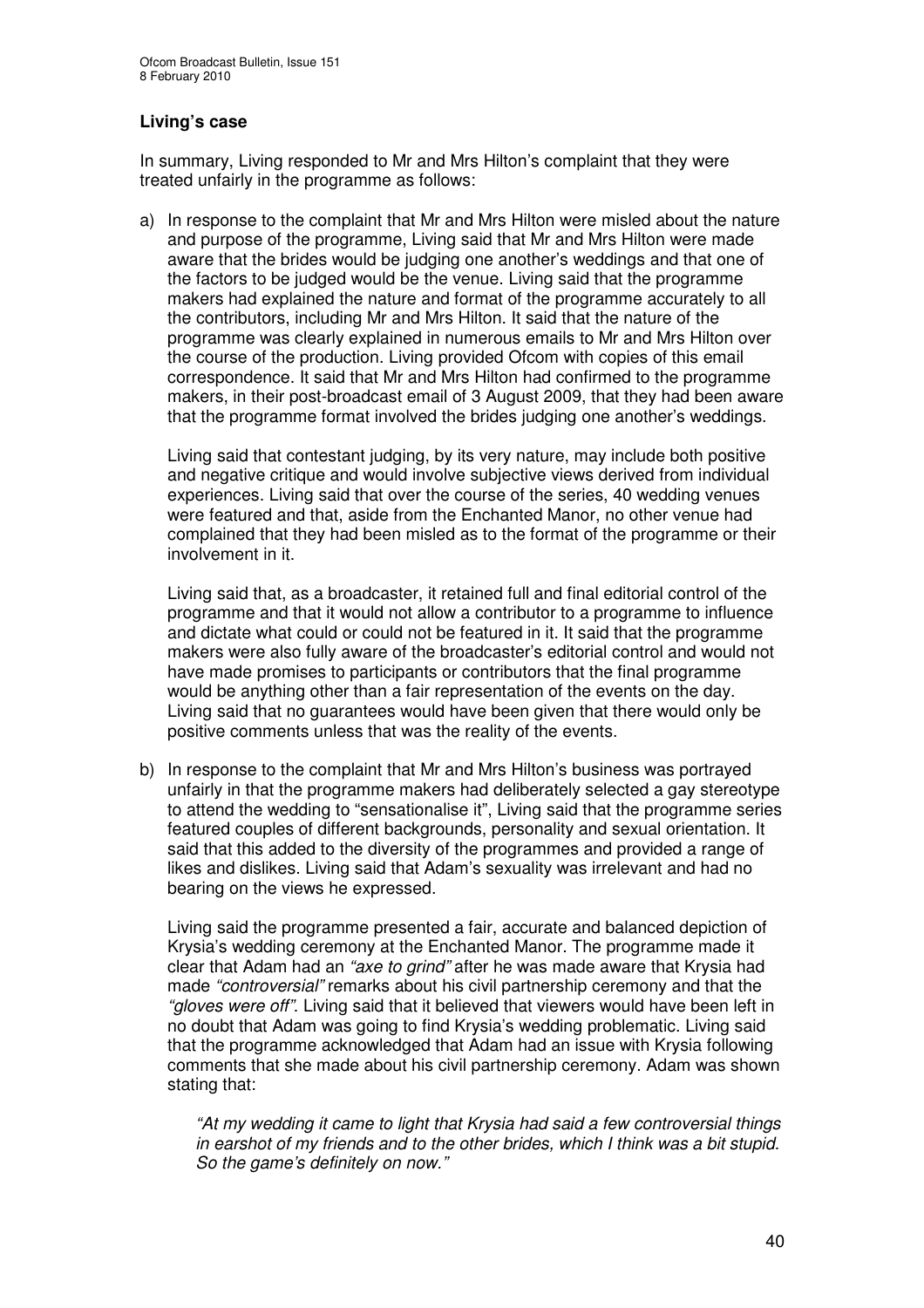Living said that it would therefore have been clear to viewers that Adam was likely to be looking for faults with Krysia's wedding specifically. The programme purposely detailed this conflict in order to make it clear to viewers that perhaps some of Adam's views might be exaggerated. However, Living said that Adam was shown finding fault with aspects of all the wedding venues and that the Enchanted Manor was not singled out for critical comment.

Living said that there was no intent to sensationalise the wedding at Mr and Mrs Hilton's expense. The programme makers had been very mindful for the programmes in the series not to pass judgement on any of the venues as it was recognised that they are businesses operating in a difficult economic climate. Living said that it was only right that the only views expressed in the programme were from those who attended the weddings. Living said that at no point was Adam asked by the programme makers to "play up" for the camera or to say anything other than what he felt. The opinions that he expressed were his own and all of the contestants were encouraged to be as honest about the other wedding experiences as possible.

Living said that Adam was critical of all the weddings he attended, not just Krysia's. Living said that it was worth noting that even when Adam was being complimentary, his phrasing could come across as quite cutting. It said that he had described Emma's venue as, *"…beautiful, it was camp, it was over-the-top, it looked like an accident in a Pepto Bismol factory. It was wonderful".* Also, Living said that by the end of the episode, Adam and one of the other brides, Jamie, appeared to have become friends. However, despite this, Adam was less than complimentary about his new friend's wedding venue, saying that a *"rugby club's for people that want to play rugby, not for somewhere that's meant to be the most special day of your life, to be honest*.*"*

In relation to the element of the complaint that the programme was edited unfairly to focus on specific negative comments made by Adam and referred to by Mr and Mrs Hilton in their complaint as relating to them and their business, Living responded as follows:

- Living said that the complaint that Adam had referred to Mr and Mrs Hilton's venue as *"tacky"* was incorrect. It said that the reference to *"tacky"* was made in connection with the releasing of love birds, an event which was not unique to the Enchanted Manor and was offered by a number of wedding venues. Living said that Adam's *"tacky"* comment was not directed at the venue itself, but specifically related to the releasing of love birds as a feature of a number of weddings.
- Living said that it agreed that Adam was not complimentary about the food provided at the Enchanted Manor and that he had made it clear that it was not to his taste. However, it said that viewers would have already seen Adam criticise the food at the weddings of the two other contestants. Living said that Adam had admitted in the programme that he was a food "snob" and so viewers would have been aware that he was unlikely to be pleased no matter what was on offer.
- Living said that Mr and Mrs Hilton's assertion that they were referred to as *"white trailer trash"* in the programme was also an incorrect one. The comment that Adam actually made in the programme was: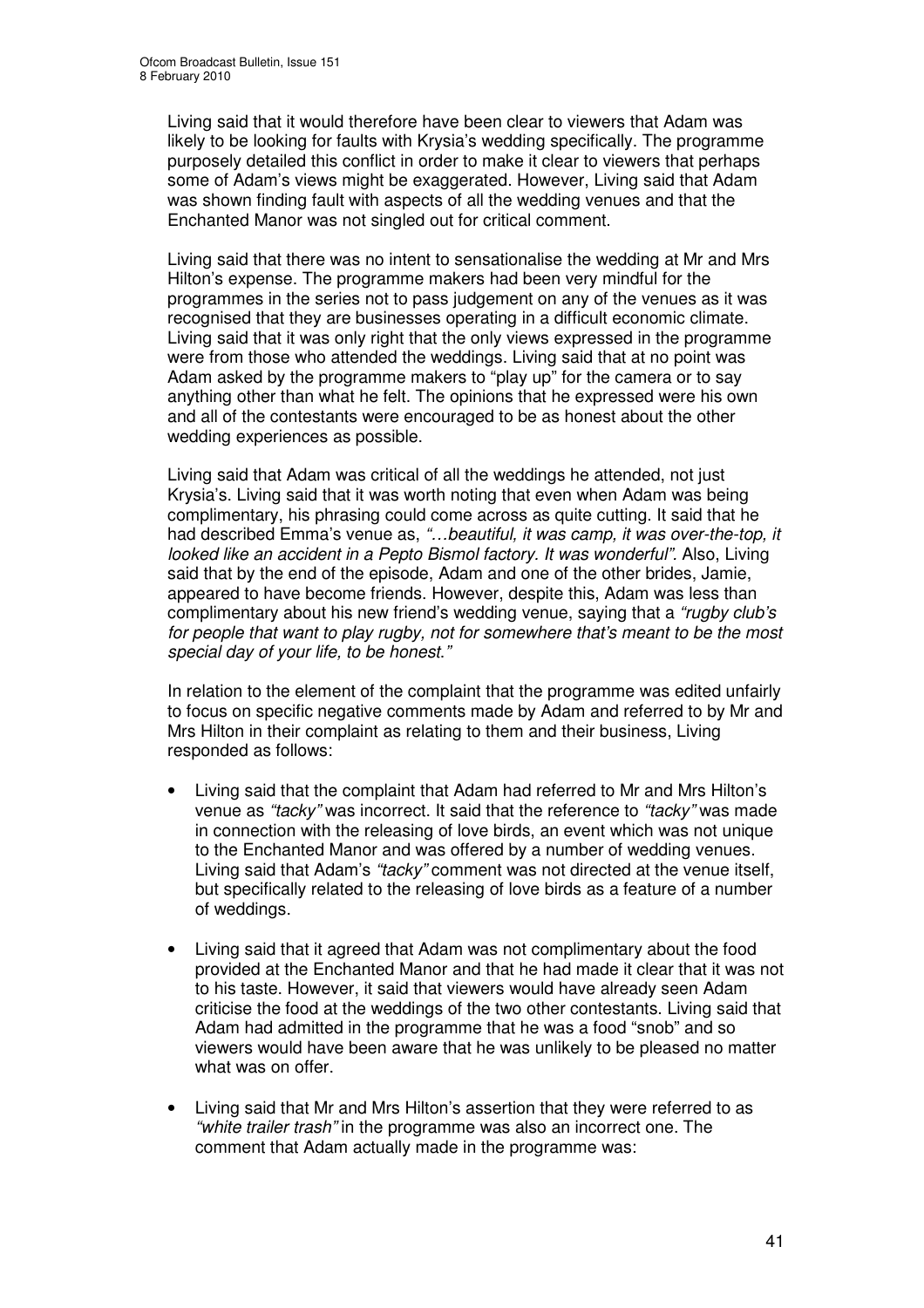*"Not being funny, God save me, I moved away from Bromley to get away from white trailer trash and it's been the epitome of this tonight…"*

Living said that Adam had said *"tonight"*, which was a clear reference to the evening reception which was held at a different venue. Living said that Adam was therefore referring to his perception of the evening reception along with the people in attendance. This was not a reference to either Mr and Mrs Hilton or the Enchanted Manor.

In summary, Living responded to the complaint made by Mr and Mrs Hilton on behalf of Ms Stockman that she was treated unfairly in the programme as broadcast as follows:

c) Living said that it was clear that Adam was outspoken and quick to express his views in a somewhat cutting and over the top manner. In referring to Ms Stockman, Adam stated:

*"I feel like I'm in Disney World, you know, the harpist playing with fairy wings on… What's that all about? She looked like an absolute idiot!"*

Living said that Adam was expressing his personal view that the harpist looked idiotic in her fairy wings costume. He did not say that she was an *"idiot"*. Living said that it was clear from the programme that this was his personal opinion and that such personal opinions were, of course, the whole premise of the programme.

### **Decision**

Ofcom's statutory duties include the application, in the case of all television and radio services, of standards which provide adequate protection to members of the public and all other persons from unfair treatment and unwarranted infringement of privacy in, or in the making of, programmes included in such services.

In carrying out its duties, Ofcom has regard to the need to secure that the application of these standards is in the manner that best guarantees an appropriate level of freedom of expression. Ofcom is also obliged to have regard, in all cases, to the principles under which regulatory activities should be transparent, accountable, proportionate and consistent and targeted only at cases in which action is needed.

Mr and Mrs Hilton's complaint was considered by Ofcom's Executive Fairness Group. In reaching its decision, Ofcom considered all the relevant material provided to it by both parties. This included a recording and transcript of the programme as broadcast, both parties' written submissions and supporting documentation. In its considerations, Ofcom took account of Ofcom's Broadcasting Code ("the Code").

When considering complaints of unfair treatment, Ofcom has regard to whether the broadcaster's actions ensured that the programme as broadcast avoided unjust or unfair treatment of individuals and organisations, as set out in Rule 7.1 of the Code. Ofcom had regard to Rule 7.1 when reaching its decisions on the individual heads of complaint detailed below.

a) Ofcom considered the complaint that Mr and Mrs Hilton were misled as to the nature and purpose of the programme.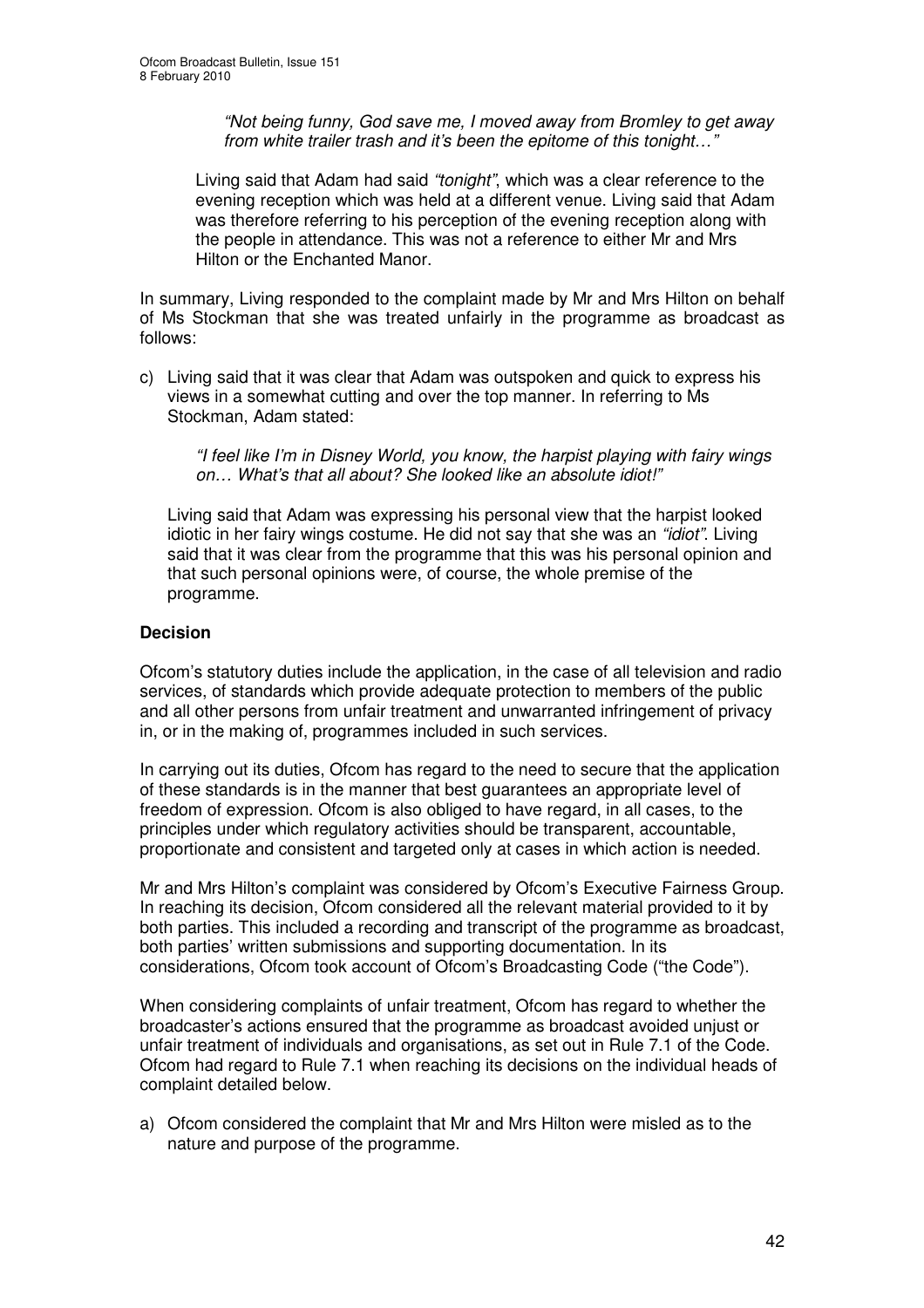Ofcom also considered whether the programme makers were fair in their dealings with Mr and Mrs Hilton as potential contributors to the programme (as outlined in Practice 7.2 of the Code). In particular, it considered whether Mr and Mrs Hilton gave their informed consent to participate in the programme, as outlined in Practice 7.3 of the Code which sets out that in order for potential contributors to a programme to be able to make an informed decision about whether to take part, they should be given sufficient information about: the programme's nature and purpose; their likely contribution; be informed about the areas of questioning and wherever possible, the nature of other likely contributions; and, any changes to the programme that might affect their decision to contribute.

Ofcom recognised that there was an absence of any consent form signed by Mr and Mrs Hilton relating to their contribution to the programme. However, it is important to note that informed consent does not rest on the signing of a consent or release form. Rather, Ofcom assessed the type and degree of information available to Mr and Mrs Hilton when agreeing to participate.

Ofcom first considered the information that was available to Mr and Mrs Hilton about the nature and likely content of the programme and the nature of their contribution to it in advance of them taking part. Ofcom was provided with copies of a number of emails between Mr and Mrs Hilton and the programme makers during the programme making process provided to it by Living.

Ofcom noted that the programme makers sent a speculative email on 14 January 2009 to a number of venues on the Isle of Wight which invited the proprietors to contact the production team if any couples getting married at their venue would like to be considered for the programme, in each episode of which one of the four couples would win "an amazing honeymoon". Mr and Mrs Hilton responded that they had a number of brides who might be interested. In a subsequent exchange of emails between Mr and Mrs Hilton and programme makers, Krysia and her partner were identified as being keen to take part in the programme.

Ofcom also noted that on 6 March 2009, the programme makers visited the Enchanted Manor and that the following day Mr and Mrs Hilton emailed the programme makers to say that they had made them "feel happy about everything". An email from the programme makers dated 20 April 2009 stated that "the main focus [of the programme] is on the judging brides…" to which Mr and Mrs Hilton replied that they looked forward to seeing the programme. In a further email dated 4 June 2009, the programme makers explained that:

"As you know the show is a light hearted series and you were aware that each of the judging brides must score and comment on the venue, food, dress and overall presentation".

Ofcom has not been provided with any contemporaneous notes of the initial telephone conversation the programme makers had with Mr and Mrs Hilton or of their meeting at the Enchanted Manor. Nevertheless, taking into account the email exchanges prior to the broadcast and referred to above, Ofcom considered that Mr and Mrs Hilton were provided with sufficient information about the nature and purpose of the programme and their likely contribution to it.

As a result of the information provided to Mr and Mrs Hilton by the programme makers during the programme making process as outlined above, Ofcom was satisfied that Mr and Mrs Hilton were sufficiently informed about the programme and that they had given their informed consent to participate in it.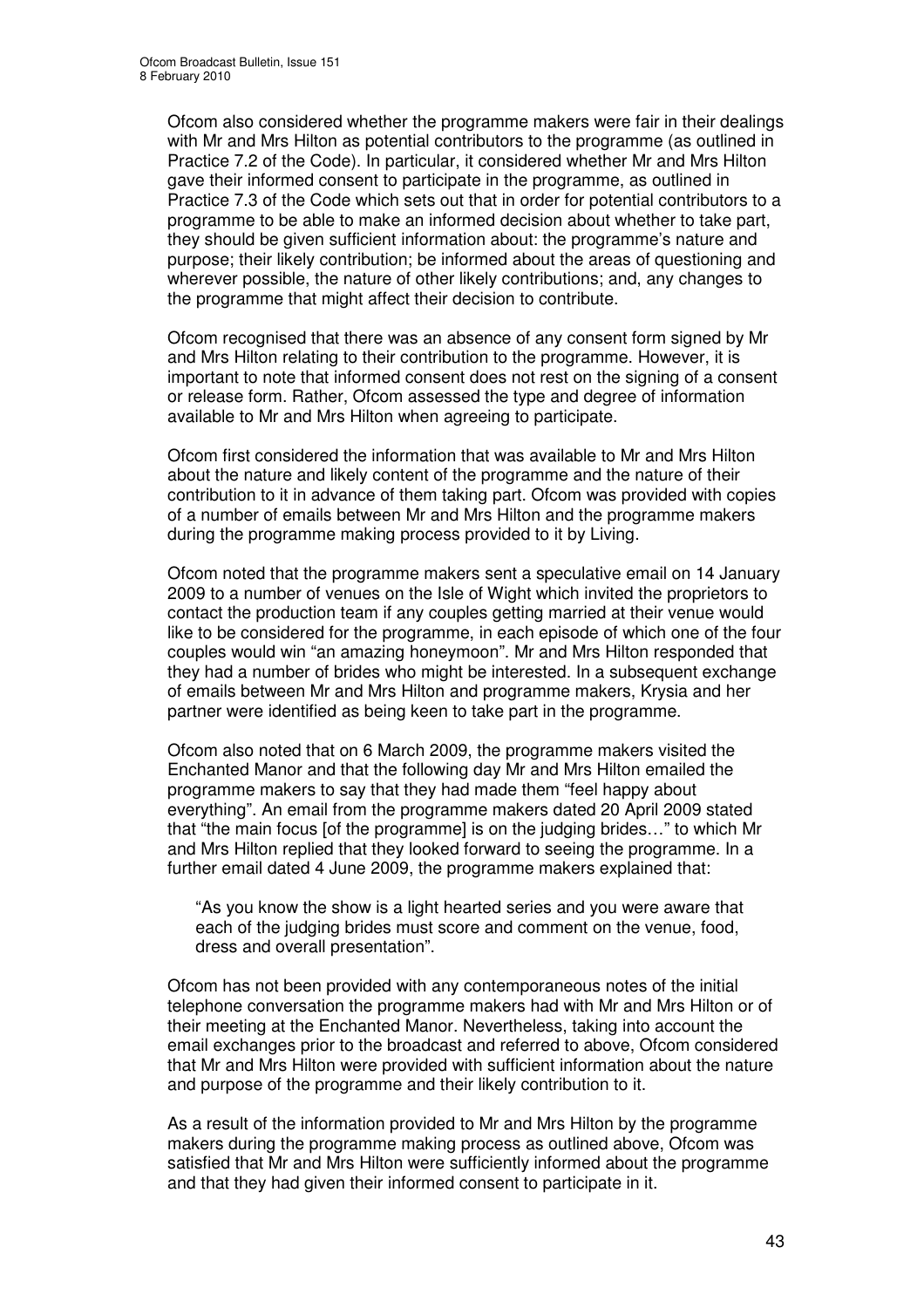Ofcom then considered the programme as broadcast and whether its content reflected the nature and purpose as explained to Mr and Mrs Hilton during the programme making process. Ofcom noted that the programme included four contestants who judged each others' weddings by appraising the venue, food, outfits and overall presentation. Ofcom took the view that the nature of the programme, namely a contest judged by the participants, meant that it was likely that there would be both positive and negative comments from the contestants. Ofcom therefore was satisfied that the content of the programme was in line with the information Mr and Mrs Hilton were given when agreeing to take part.

In light of the factors referred to above, Ofcom did not consider that Mr and Mrs Hilton were misled about the nature and purpose of the programme and found no unfairness to them in this regard.

Ofcom went on to consider the recollections of Mr and Mrs Hilton and the programme makers as to the assurance that their business would not be shown in a negative light. Ofcom noted that Mr and Mrs Hilton contacted the programme makers following the broadcast of the first programme in the series and said that they had been told that it would be "a positive TV show" and were now concerned that the programme would portray them in a negative light. Ofcom considered the description of a programme as being positive did not amount to a guarantee about the nature of the judging format of the programme or that the only comments that would be included in the programme would not be controversial or critical.

Ofcom recognised that there was a conflict between the complainants' recollection and that of the programme makers and that there was no documentary material provided in the written submissions that assisted it as to whether such assurances were given. In the particular circumstances of this case, it was not possible for Ofcom to conclude whether or not Mr and Mrs Hilton were given specific assurances about the manner in which their business would be portrayed.

However, Ofcom is not required to resolve conflicts as to the accuracy of particular accounts of events but to adjudicate on whether a complainant has been treated unfairly in a programme. The issue for Ofcom was to consider whether the inclusion of the footage taken at the Enchanted Manor and the comments made by the contestants resulted in unfairness to Mr and Mrs Hilton. (See decision head b) below for Ofcom's findings on the portrayal of the Enchanted Manor and the editing of comments made about it.)

Ofcom therefore found that Mr and Mrs Hilton gave informed consent for their participation in the making of the programme and that there was no evidence regarding any specific assurances. Ofcom therefore found no unfairness in this respect.

b) Ofcom considered the complaint that Mr and Mrs Hilton's business was portrayed unfairly by the inclusion of Adam's comments and that the programme was edited unfairly to focus on Adam's negative comments.

In considering this head of complaint, Ofcom had regard to whether the portrayal of Mr and Mrs Hilton's business was consistent with the broadcaster's obligation to ensure that material facts had not been presented in a way which was unfair (as outlined in Practice 7.9 of the Code). It also had regard to Practice 7.6 of the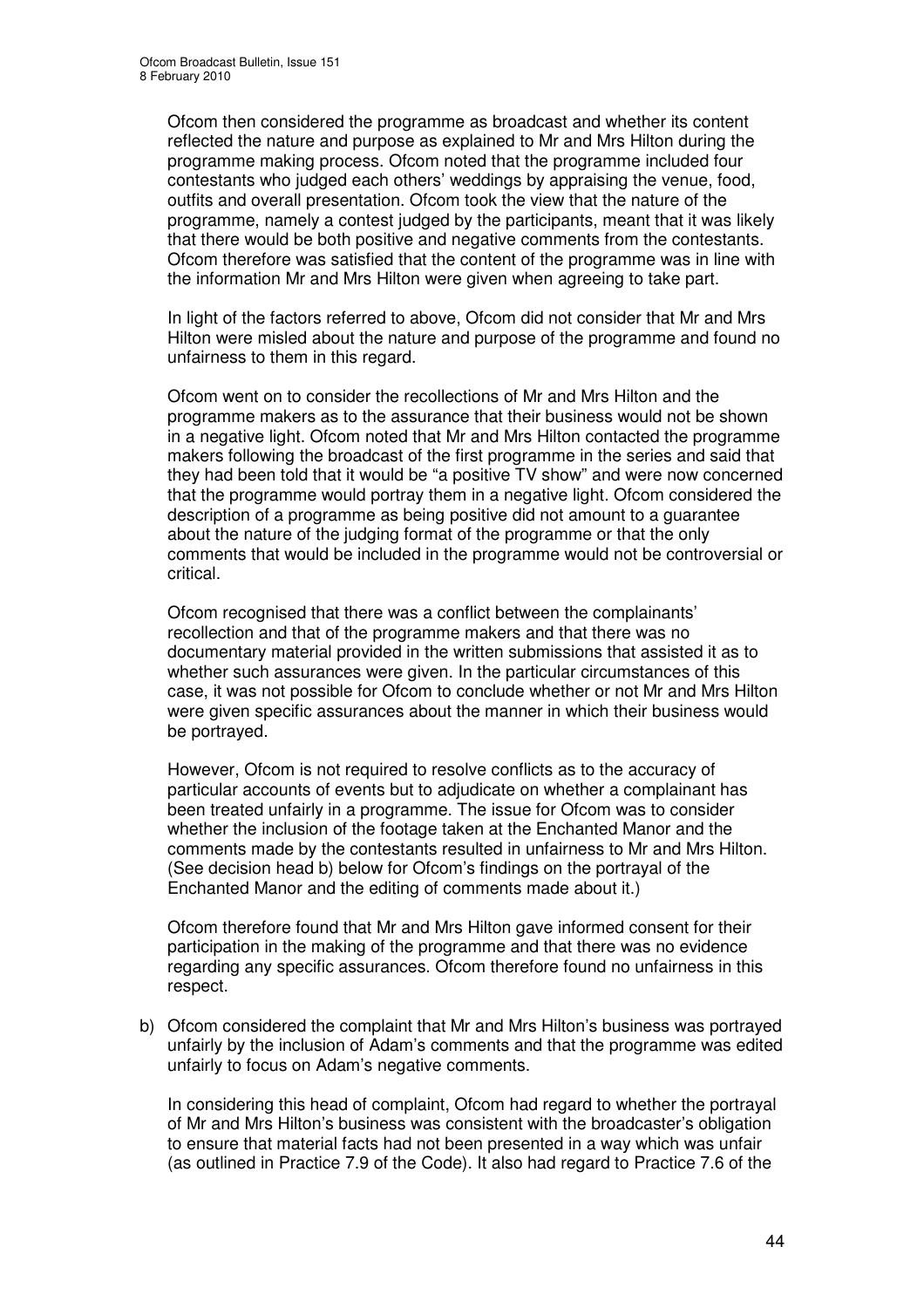Code which states that when a programme is edited, contributions should be represented fairly.

Ofcom agreed with Living's assertion that Adam's sexuality was irrelevant to the nature of the comments he made in the programme.

Ofcom noted Adam's comments about Krysia's wedding, particularly those relating to the Enchanted Manor:

Adam: *"I actually thought I was at a bad taste convention. I've never seen anything like it in my life. It's like an explosion in a gay factory."*

*"I thought the doves were absolutely horrendous. When Nick and Krysia set them off, acceptable, but it didn't stop. There were doves just coming out of everywhere. I thought I'd died and was at St Peter's Gates, do you know what I mean? Terrible, awful. Tacky, tacky, tacky. Urgh!"*

*"It's difficult for me not to come across as bitchy when talking about things like the food*.*"*

*"I've been to funerals and wakes with better running buffets than that."*

- Jamie: *"There was nothing that you liked on that table?"*
- Adam: *"No. The bread was stale and they had cold prawn things that tasted like battered rubber. They had melon, a melon carriage, can you believe that? I didn't think people actually did that. I'm going to go to McDonalds in a minute, can anyone give me a lift?"*

Ofcom noted that Adam's comment about *"white trailer trash"* was a reference to Krysia's wedding reception which was held at a different venue and was not an opinion relating to the Enchanted Manor.

Ofcom considered whether or not the broadcaster had taken reasonable care to satisfy itself that material facts were not presented in the programme in a way that was unfair to Mr and Mrs Hilton and their business. In doing so, Ofcom first examined the contextual basis for Adam's comments. It then considered whether the programme's presentation of his comments could have resulted in unfairness to them.

Ofcom noted that the programme contained the views and opinions of all four contestants as they judged each other's weddings. Both positive and negative comments were made about all the weddings, all of which were subjectively derived from the contestants' own experience and preferences. Adam, as one of the contestants, gave his views on aspects of Krysia's wedding.

Ofcom also noted that the commentary had made it clear, as did Adam himself, that Krysia had been overheard making some *"controversial"* comments about Adam's civil partnership ceremony, that he had an *"axe to grind"* and that *"the game's definitely on now"*. Ofcom took the view that these comments, which preceded the footage of Krysia's wedding, clearly signposted to viewers that Adam was out to find fault with aspects of Krysia's wedding and that he was likely to be very critical of it. It also took note of the positive comments made by the other contestants, one of whom described the venue as *"amazing"* and the releasing of the doves as being a *"really sweet touch"*. In relation to the food,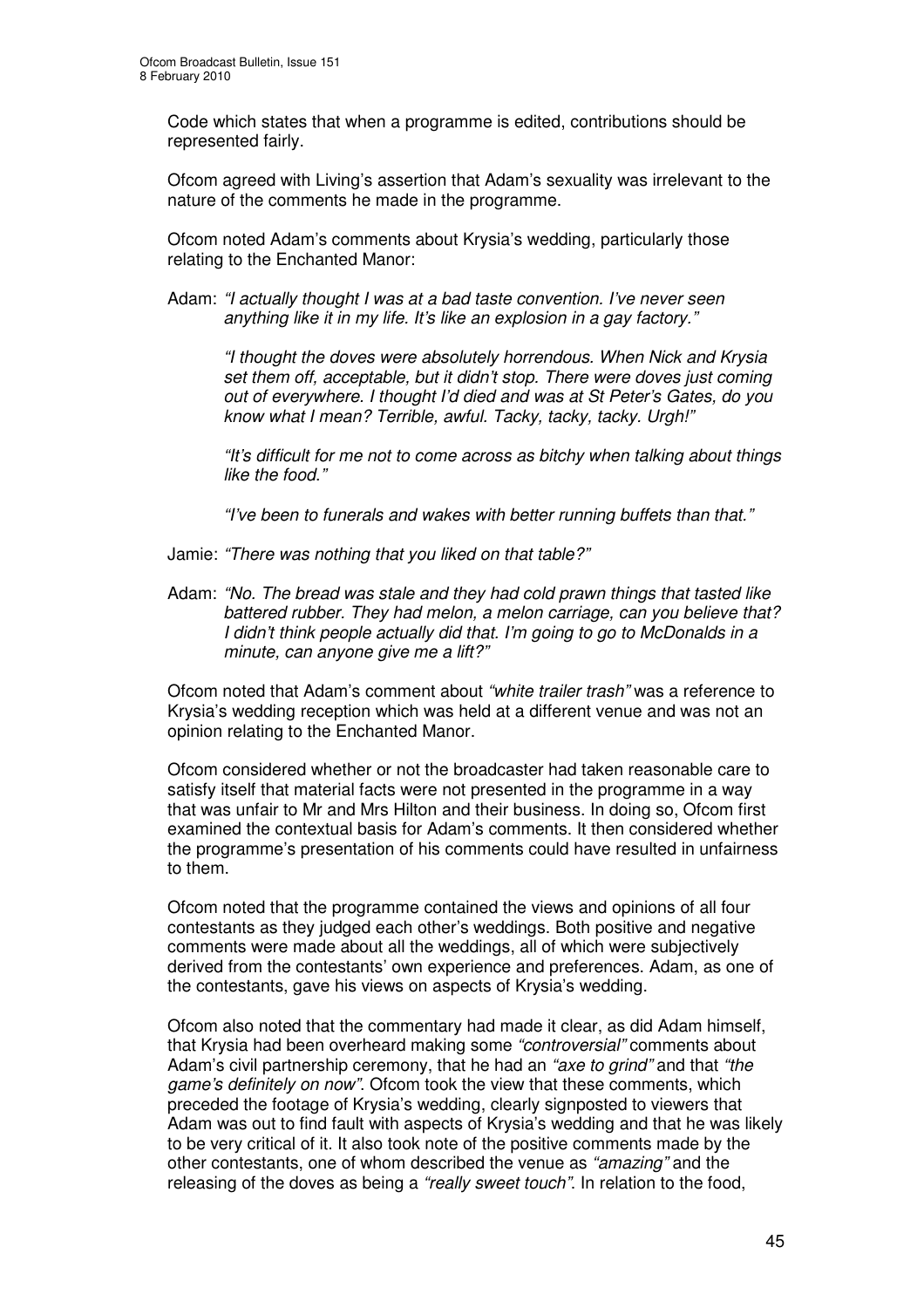Ofcom noted that another contestant bride said in the programme that: *"the people at this place, they've really made the effort, they've done all like little character things and bits and pieces, so that's quite good"*. Ofcom considered therefore that Adam's critical comments were balanced with positive comments from the other brides, who did not have an *"axe to grind"*. The various comments, along with the footage of Krysia's wedding would, in Ofcom's view, have left viewers in a position to form their own opinions of the Enchanted Manor and Krysia's wedding.

Ofcom noted that Adam expressed his comments about Krysia's wedding venue and the food served in an exaggerated way, in keeping with his comments about the weddings of the two other contestants. While appreciating that the comments caused offence to Mr and Mrs Hilton, Ofcom considered that the programme's format made it clear to viewers that the views expressed by the contestants were their own personal opinions. Ofcom also took the view that the programme's commentary made it clear to viewers that Adam's attitude towards Krysia's wedding was influenced by negative comments he believed that she had made about his own civil partnership ceremony. In Ofcom's view, therefore, Adam's comments about the aspects of Krysia's wedding that were provided by Mr and Mrs Hilton were not presented in the programme as forming part of its factual narrative or as a serious allegation of wrongdoing or other significant allegation about them or their business.

In these circumstances, Ofcom went on to consider whether or not the presentation in the programme of Adam's comments resulted in unfairness to Mr and Mrs Hilton. Ofcom was satisfied that, despite the emotive language used by Adam, his comments would not have materially affected viewers' understanding of Mr and Mrs Hilton or their business in a way that was unfair to them. It considered that in the context of a programme that included the subjective opinions of four contestants judging aspects of each others' weddings, viewers would have been in no doubt that Adam was voicing his own personal opinion and that it was not intended to be a factual depiction of the venue or the food provided.

In relation to the complaint that the programme was edited unfairly to focus on Adam's negative comments, again, Ofcom considered that the programme included both negative critique and positive comments from all the contestants about each others' weddings. While Ofcom understood Mr and Mrs Hilton's feelings about Adam's comments, it was satisfied that the programme was not edited in such a way as to focus on Adam's comments in a way that was unfair to them. As already set out above, Ofcom considered that the programme made it clear to viewers that Adam had an ulterior motive in his criticism of Krysia's wedding and it noted that the comments of the other two contestants about Krysia's wedding were also included, as were the views of Krysia herself, all of which presented a positive experience of her wedding day.

Given all the factors detailed above, Ofcom was satisfied that Mr and Mrs Hilton's business was not portrayed unfairly in the programme as broadcast and that the programme was not edited unfairly to focus on Adam's negative comments. Ofcom therefore found no unfairness to Mr and Mrs Hilton in this respect.

c) Ofcom considered the complaint made on behalf of Ms Stockman that she was insulted and her playing ability criticised unfairly in the programme.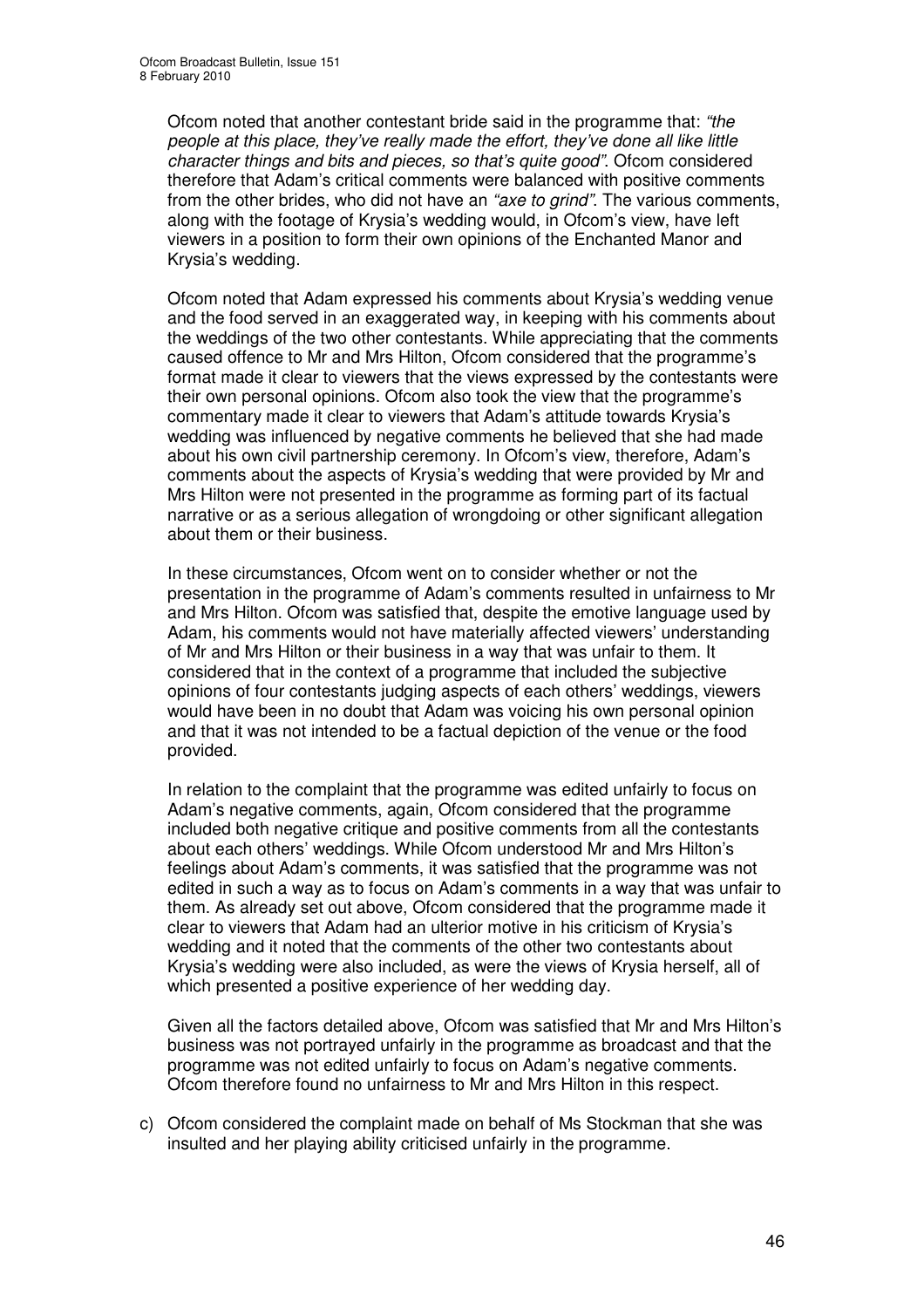In considering this particular head of complaint, Ofcom took into account whether the portrayal of Ms Stockman was consistent with the broadcaster's obligation to ensure that material facts were not presented in a way that was unfair to her (as set out in Practice 7.9 of the Code).

Ofcom noted that Adam said of Ms Stockman in the programme:

*"I feel like I'm in Disney World, you know, the harpist playing with fairy wings on…what's all that about? She looked like an absolute idiot! She couldn't play the harp. It's like Les Dawson on the harp, if I'm honest with you."*

The narrator then said:

*"Sorry Les, he's got a bee in his bonnet because someone slated his wedding"*.

Ofcom considered whether or not the broadcaster had taken reasonable care to satisfy itself that material facts were not presented in the programme in a way that was unfair to Ms Stockman. In doing so, Ofcom first examined the contextual basis for Adam's comments. It then considered whether the programme's presentation of his comments could have resulted in unfairness to Ms Stockman.

Ofcom noted that the programme contained the views and opinions of all four contestants as they judged each other's weddings. Both positive and negative comments were given about all the weddings by the contestants, all of which were subjectively derived from their own experience and preferences. Adam, as one of the contestants, gave his views on aspects of Krysia's wedding.

Ofcom noted that Adam expressed his comments about Ms Stockman (which we did not doubt caused offence and upset to her) in an exaggerated way, in keeping with the rest of his comments not only about Krysia's wedding but also the weddings of the two other contestants. However, it considered that the programme's format made it clear to viewers that that the views expressed by the other contestants were their own personal opinions. Ofcom also noted that the programme's commentary made it clear to viewers that Adam's attitude towards Krysia's wedding was influenced by *"controversial"* comments he believed that she had made about his own civil partnership ceremony. In Ofcom's view, therefore, Adam's comments about the way Ms Stockman was dressed and her playing ability was not presented in the programme as forming part of its factual narrative or as a serious allegation of wrongdoing or other significant allegation about her.

In these circumstances, Ofcom went on to consider whether or not this presentation in the programme of Adam's comments about Ms Stockman resulted in unfairness to her. Again, Ofcom examined Adam's comments about Ms Stockman and it was satisfied that despite his emotive language, his comments would not have materially affected viewers' understanding of Ms Stockman's part in Krysia's wedding in a way that was unfair to her. In the context of a programme that included the subjective opinions of four contestants judging each others' weddings, viewers would have been in no doubt that Adam was voicing his own personal opinion and that it was not intended to be a factual depiction of Ms Stockman or her ability to play the harp.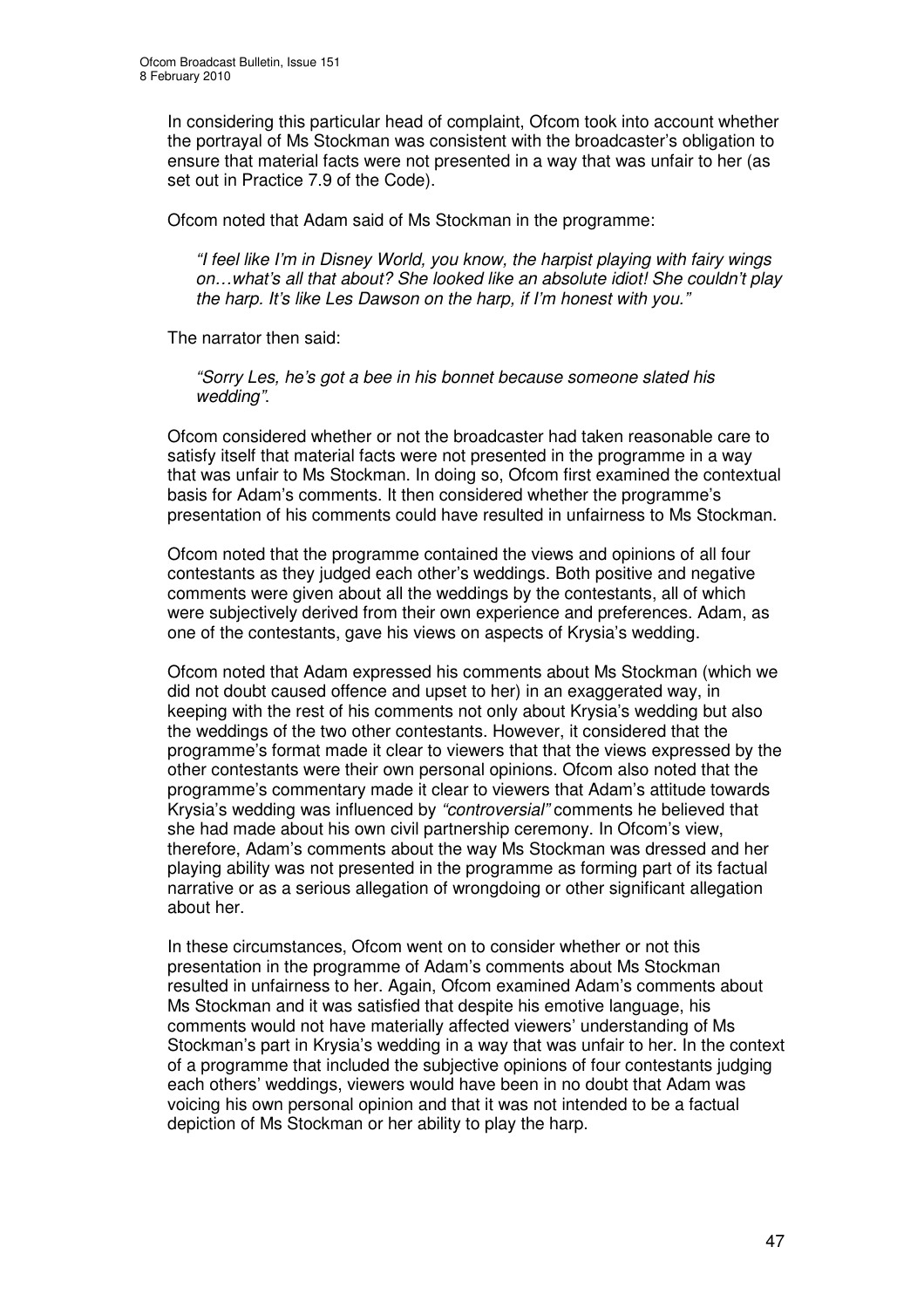Ofcom therefore found no unfairness to Ms Stockman in this respect.

**Accordingly, Ofcom has not upheld this complaint of unfair treatment in the programme as broadcast made by Mr and Mrs Hilton on their own behalf and on behalf of Ms Stockman.**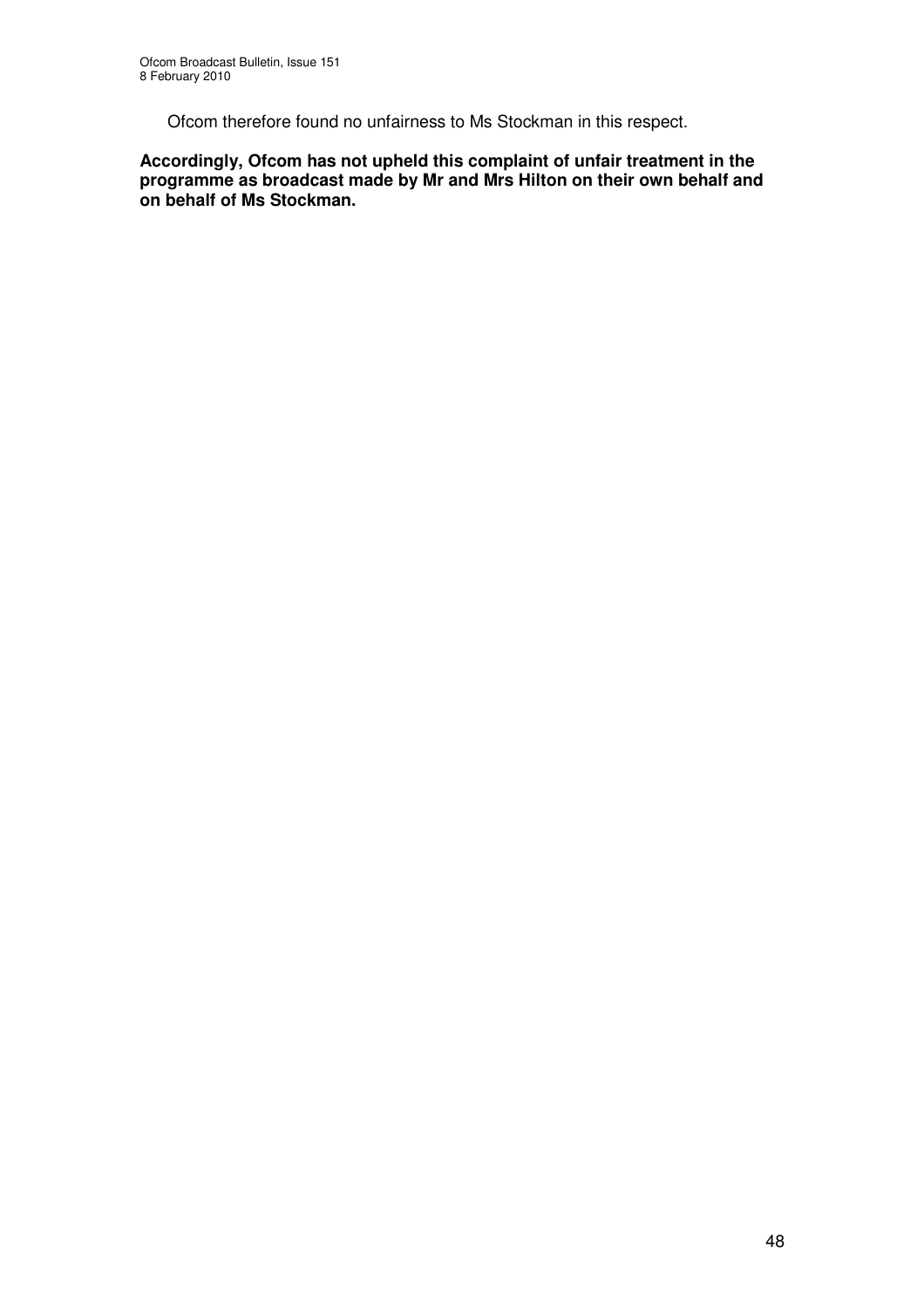# **Not Upheld**

## **Complaint by Mr Ranes Kumar Sanyal**

*Tonight: Undercover Pets, ITV1, 16 March 2009*

**Summary:** Ofcom has not upheld this complaint of unfair treatment and unwarranted infringement of privacy made by Mr Ranes Kumar Sanyal.

This programme looked at allegations that some veterinary surgeons were overcharging clients or charging them for work not carried out. It focused on the case of one particular veterinary surgeon, Mr Ranes Kumar Sanyal, who had been "struck off" the Register of the Royal College of Veterinary Surgeons ("the RCVS") for "disgraceful professional conduct" and was reinstated 14 months later. The programme detailed a number of allegations against Mr Sanyal including an incident in which he had charged a dog owner for treatment for a fractured pelvis when, in fact, the dogs pelvis had not been fractured.

In summary, Ofcom found the following:

- Ofcom was satisfied that Mr Sanyal was allowed to present his case and that his response to the allegations made in the programme, although summarised, reflected his position in relation to the allegations made about him. It was also made clear in the programme that Mr Sanyal had chosen not to comment about his reinstatement to the Register. Ofcom therefore found no unfairness to Mr Sanyal in this regard.
- Ofcom considered that the broadcaster took reasonable care to satisfy itself that the programme presented the circumstances behind the RCVS's disciplinary action against Mr Sanyal in a way that did not result in unfairness to him, and that therefore neither Mr Sanyal nor the events in which he was involved were presented misleading or unfairly.
- Given that: Mr Sanyal was given an opportunity to respond to the allegations made about him in the programme; his response was presented fairly in the programme; and that the broadcaster had taken reasonable steps to satisfy itself that the material facts were not presented in a way that was unfair to him, Ofcom considered that the fact that no other veterinary surgeons were named or shown in the programme did not, in itself, result in unfairness to Mr Sanyal.
- Ofcom was satisfied that Mr Sanyal's privacy was not unwarrantably infringed in the programme as broadcast in that Mr Sanyal's full name, photograph image of him and his surgery and the telephone number of his surgery was information already in the public domain.

### **Introduction**

On 16 March 2009, ITV1 broadcast an edition of its current affairs programme *Tonight,* entitled *Undercover Pets*. The programme investigated allegations that some veterinary surgeons were overcharging for their services. The programme also included interview footage of Ms Jill Nute, President of the Royal College of Veterinary Surgeons ("the RCVS"), who discussed the programme's allegation that financial incentives existed for veterinary surgeons to recommend unnecessary treatment.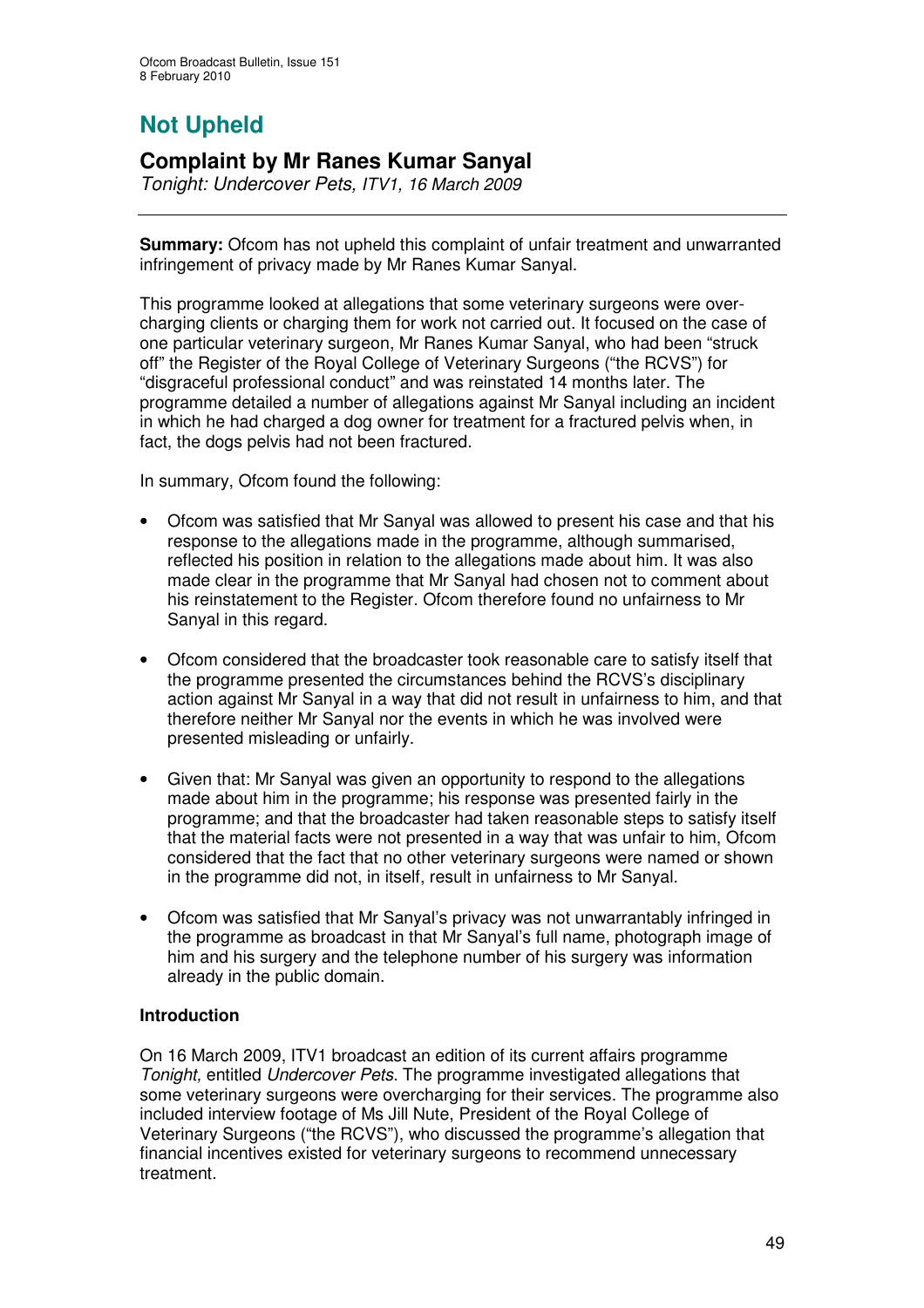The programme had used a reporter to take three different pets to four different veterinary practices for a consultation and to compare the diagnosis and cost of treatment with the programme's consultant veterinary surgeon. One of the animals featured, a rabbit, had been taken for a consultation on the pretence that it was not eating. Three of the veterinary surgeons suggested minor treatments, the cheapest being £25, though the fourth veterinary surgeon recommended a course of injections, monitoring overnight and teeth filing for £130. The rabbit was then taken to the programme's veterinary surgeon who examined it. He stated that he could not see any dental reason for the animal not to be eating and that, in his professional opinion, there was no reason to keep the rabbit in the surgery overnight or to give it an anaesthetic to carry out the dental work.

The programme also included a number of incidents in which, it claimed, unnecessary veterinary treatment had been advised and carried out. One such incident, used to illustrate the issues raised by the programme, concerned a dog (named "Lennox") that had been taken to Mr Ranes Kumar Sanyal, sole veterinary practitioner at the Ancare Veterinary Surgery ("the surgery") in Canterbury following a road accident. The dog's owner explained that Mr Sanyal had diagnosed that the dog had broken its pelvis in three places and was suffering from internal bleeding. The programme said that the owner was charged £500 for the dog's treatment. Some months later, the dog was taken to another veterinary surgeon who found no evidence of a previous pelvic fracture.

The programme also featured an interview with a former nurse at Mr Sanyal's surgery, who had given evidence against him to the RCVS at a disciplinary hearing. Her testimony supported the central allegation that Lennox did not require any treatment and that Mr Sanyal had deliberately misdiagnosed the problem in order to charge more money from the owner.

The programme then looked at other allegations made against Mr Sanyal and the circumstances which had led to him being "struck off" the Register of Veterinary Surgeons ("the Register") by the RCVS in 2006 for "conduct disgraceful in a professional respect". It included excerpts from the presenter's interview with Ms Nute, who talked specifically about Mr Sanyal being "struck off" the Register and the reasons for his reinstatement 14 months later<sup>1</sup>.

The part of the programme that featured Mr Sanyal's case concluded with the presenter stating that:

*"Mr Sanyal told us he disputes the allegations that led to him being struck off and he refused to comment on his reinstatement"*.

Footage of the outside of the surgery and a photograph of Mr Sanyal were shown in the programme.

Mr Sanyal complained to Ofcom that he was treated unfairly in the programme as broadcast and that his privacy was unwarrantably infringed in both the making and broadcast of the programme.

<sup>&</sup>lt;sup>1</sup> The RCVS decided to "restore" Mr Sanyal to the Register in May 2007after he accepted that the sanction imposed by the RCVS in March 2006 was appropriate. It was also satisfied that the welfare of animals would not be prejudiced by Mr Sanyal's restoration and that it was not in the public interest to prolong his removal from the Register.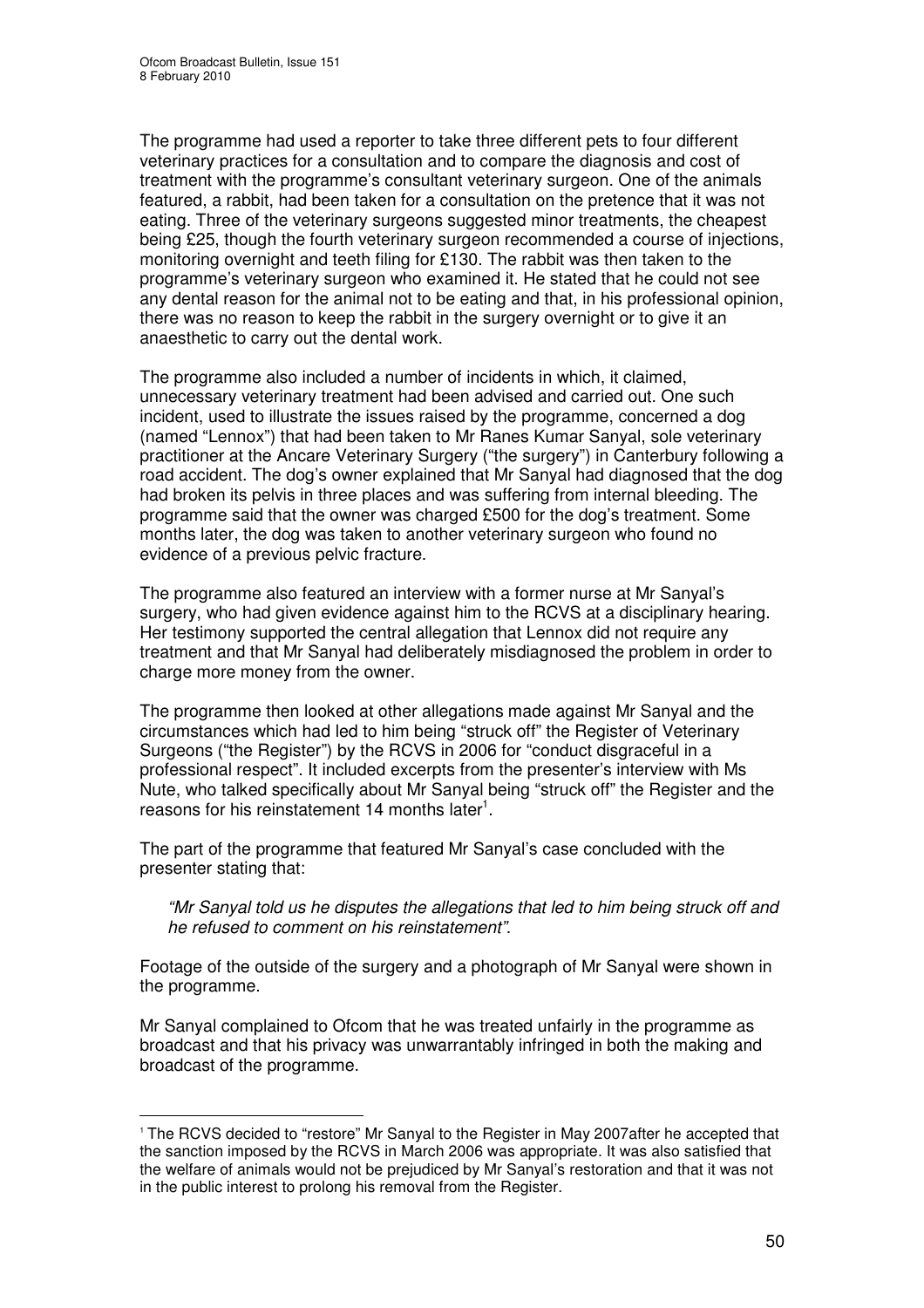### **The Complaint**

### **Mr Sanyal's case**

In summary, Mr Sanyal complained that he was treated unfairly in the programme as broadcast in that:

- a) He was not allowed to present his case. Mr Sanyal said that the broadcaster had written to him on 23 February 2009 inviting his response to the allegations to be made in the programme. Mr Sanyal said that he had replied to the letter at length but that none of his response was broadcast in the programme. Mr Sanyal said that the programme had stated wrongly that he did not wish to respond to the allegations made against him.
- b) The programme unfairly portrayed him by alleging that he had over-charged clients and had charged them for treatment not given. He said that the allegations in the programme were only supported by an unqualified nurse who had cause to be vindictive.
- c) No other veterinary surgeons were mentioned by name or shown in the programme.

In summary, Mr Sanyal complained that his privacy was infringed in the broadcast of the programme in that:

d) Pictures of Mr Sanyal and his surgery were broadcast, together with his telephone number.

### **ITV's statement**

In summary, ITV Broadcasting Limited ("ITV"), responsible for the compliance of the programme on behalf of the ITV Network ("ITV1"), responded to Mr Sanyal's complaint that he was treated unfairly in the programme as broadcast as follows:

a) In response to the complaint that Mr Sanyal was not allowed to present his case, ITV responded that Mr Sanyal's assertion that none of his response was broadcast in the programme was untrue.

ITV said that the programme makers first wrote to Mr Sanyal on 23 February 2009 setting out in detail the allegations they intended to make against him in the programme. That letter offered Mr Sanyal the opportunity of taking part in a prerecorded interview for inclusion in the programme, or alternatively, providing a statement in answer to the allegations, which would be fairly reflected in the programme.

ITV said that an email response sent on Mr Sanyal's behalf by Mr Tim Wilshire dated 2 March 2009 was provided to the programme makers. ITV said that the email suggested that Mr Sanyal did not accept the original findings of the RCVS, disputed the evidence that had been accepted by the RCVS in preference to his own evidence, and maintained that the pet owners and a former veterinary nurse (whose evidence had been accepted by the RCVS) were not to be believed. He also refused to comment on his reinstatement after being struck off for fourteen months.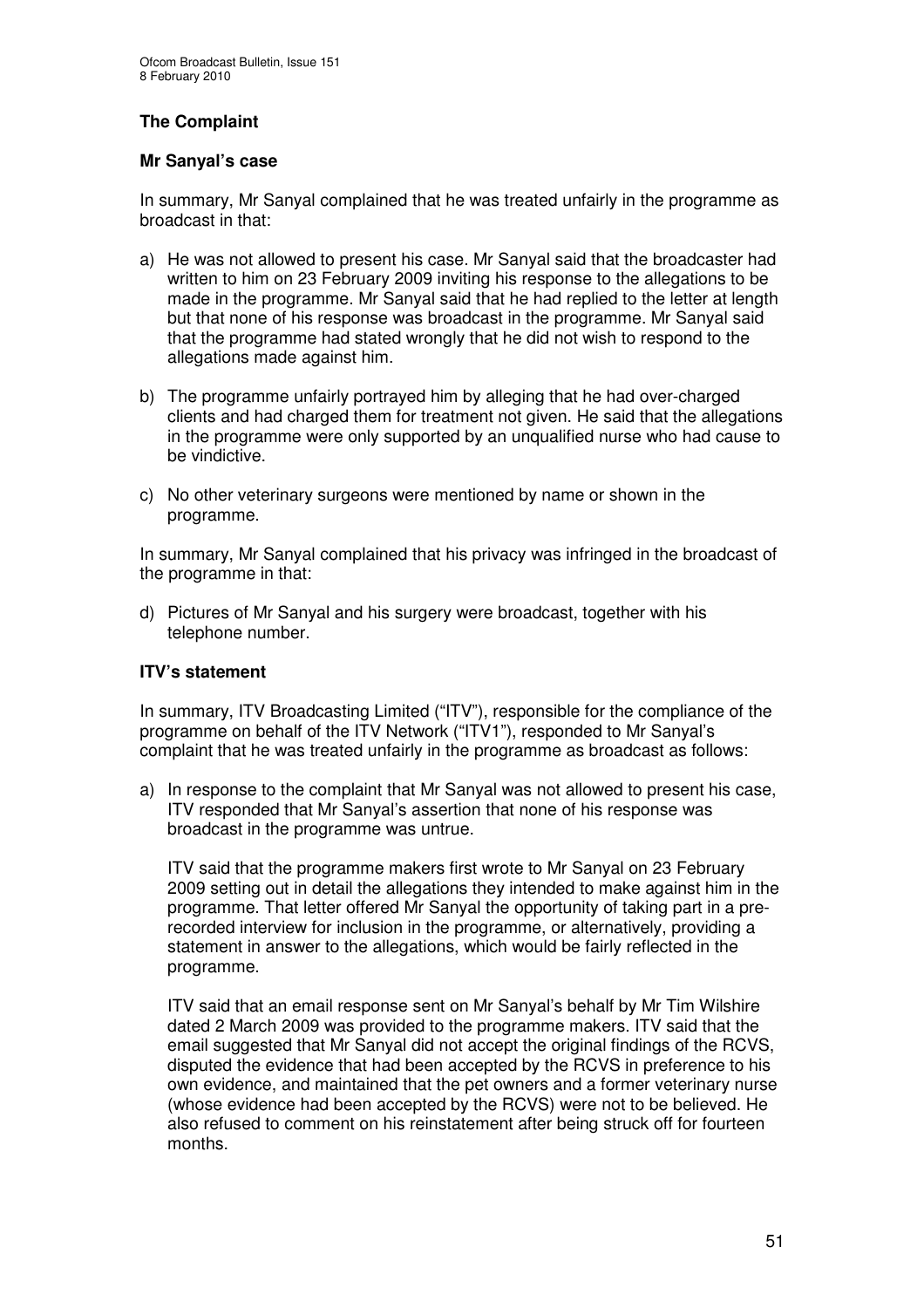ITV said that in the circumstances, the programme makers were entitled to rely on the findings of the RCVS, which had heard the evidence before it and had determined, on the basis of that evidence, that Mr Sanyal should be removed from the Register. ITV said that it was clear that there was never any appeal or reversal of this finding on the basis of re-appraisal of that evidence, and that Mr Sanyal's reinstatement was, as Ms Nute said in the programme, because he had shown "contrition".

ITV said that the programme makers therefore took the view that it was not a requirement of fairness to rehearse Mr Sanyal's detailed views on the evidence that had been accepted by the RCVS as sufficient grounds to remove him from the Register. Nevertheless, it said that a fair reflection of Mr Sanyal's response was represented in the programme, namely that *"Mr Sanyal told us he disputes the allegations that led to him being struck off – and he refused to comment on his reinstatement."*

b) In response to the complaint that the programme unfairly portrayed Mr Sanyal by alleging that he overcharged clients and charged them for work not done, ITV said that the programme commentary contained the following lines:

*"Veterinary nurse Inger Sparrow was working at the Ancare surgery – at the time Lennox was admitted.*

*She says the real reason Lennox was kept in for four days wasn't because of any injuries – but so Mr Sanyal could run up a bill for several hundred pounds."*

ITV said that Ms Sparrow's account was accepted by the RCVS which found that Mr Sanyal had "acted with conscious impropriety...when he told untruths to clients about procedures supposedly undertaken and diagnoses made". In respect of "Lennox", ITV said that the RCVS had found that Mr Sanyal had falsely represented to its owner that the dog had sustained three fractures to its pelvis, when his diagnosis was that the dog had not sustained these fractures.

In addition, ITV said, Mr Sanyal was charged with falsely representing that a cat had been x-rayed, when he knew this was not the case. ITV said that the RCVS rejected Mr Sanyal's account of what had occurred and preferred to believe Ms Sparrow who maintained that an x-ray had not been taken, but that the cat's owner had nevertheless been charged for it.

ITV said that the RCVS had rejected Mr Sanyal's contention that "former members of his staff and certain clients have joined together to discredit him" and they determined that all the witnesses they heard from (including Ms Sparrow – who was known by them to be bringing a claim for constructive dismissal against Mr Sanyal) were "witnesses of truth" whereas Mr Sanyal's evidence "was not credible".

ITV said that this was the basis upon which the allegations in the programme were made. As the RCVS who had heard Ms Sparrow's testimony found her credible, the programme makers had no reason to doubt that what she told them was true. ITV said that the portrayal of Mr Sanyal in this respect was not unfair.

c) In relation to Mr Sanyal's complaint that no other vets were mentioned by name or shown in the programme, ITV said that this complaint was correct, but did not of itself lead to any unfairness to Mr Sanyal.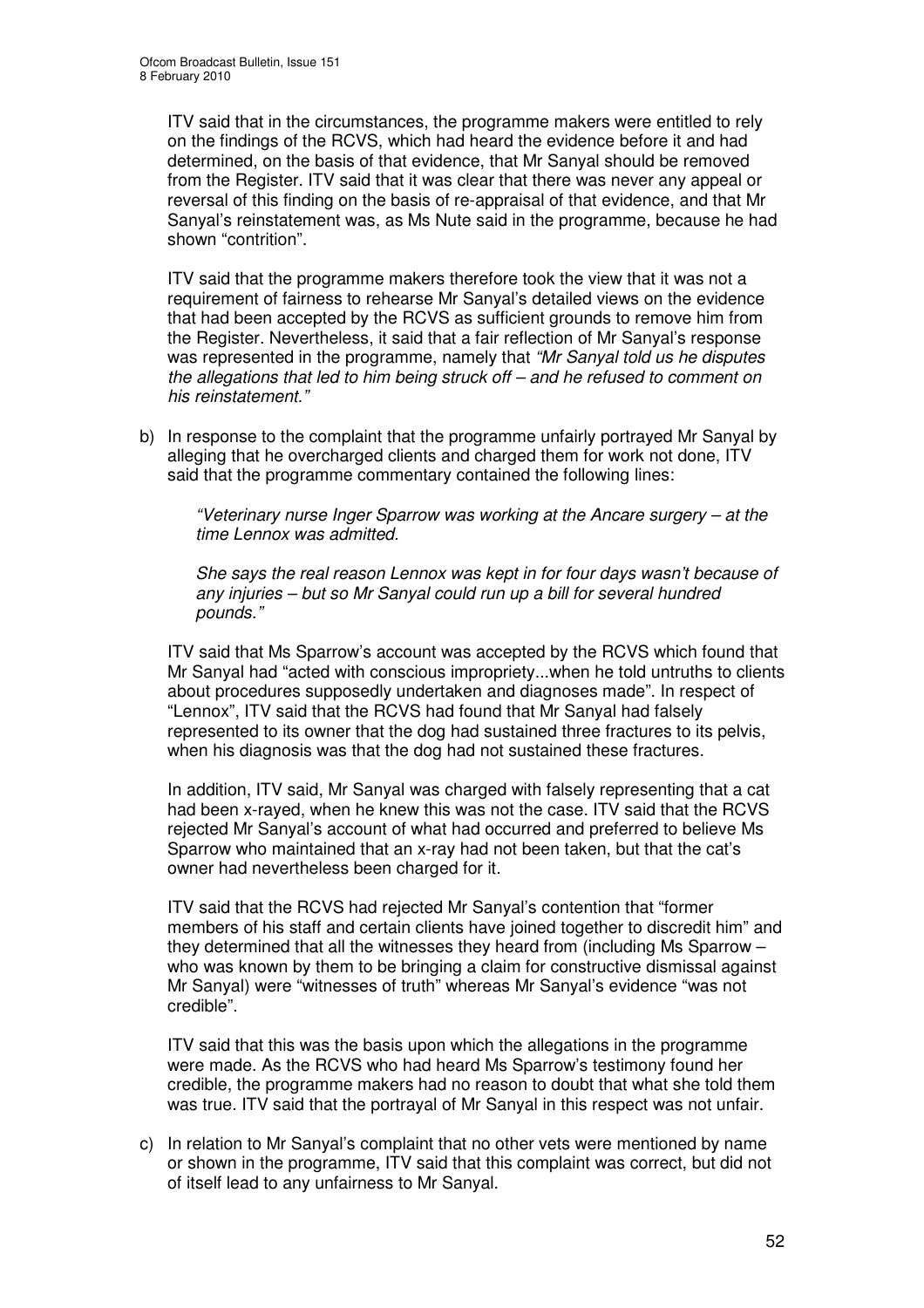ITV said that the programme looked at several causes for the rising cost of vets' fees. One cause identified was that there appeared to be a small number of vets who were overcharging their clients.

ITV said that the decision was taken by the programme makers to feature a case study of a vet who had been found by his professional body (the RCVS) to have behaved dishonestly. ITV said that Mr Sanyal's case being said by the RCVS to be at the "upper end of the spectrum of professional misconduct", coupled with the fact that he had been reinstated 14 months after being "struck off", was of public interest and called for a response from the RCVS as well as Mr Sanyal, so that legitimate questions could be asked as to how a vet who had been "struck off" in these circumstances could be readmitted within a relatively short space of time.

ITV said that it became clear in the correspondence with the programme makers prior to broadcast that Mr Sanyal continued to dispute the RCVS's findings, despite apparently previously assuring it that he had accepted its original findings and the appropriateness of the sanction imposed against him.

In the circumstances, ITV said that it maintained it was not unfair to Mr Sanyal to feature his case as an example of the unprofessional behaviour the programme was exploring.

In summary, ITV responded to Mr Sanyal's complaint that his privacy had been unwarrantably infringed in the programme as broadcast as follows:

d) In response to the complaint that Mr Sanyal's privacy was unwarrantably infringed in that pictures of him and his surgery were broadcast, together with his telephone number, ITV said that there was no infringement of his privacy in broadcasting this information.

ITV said that Mr Sanyal's surgery contact details were publicly available in the telephone directory and on his website. ITV added that photographs of Mr Sanyal and his surgery appeared on his website. ITV said that the information and photographs disclosed in the programme were already in the public domain and as such Mr Sanyal did not have any reasonable expectation of privacy in these details.

### **Mr Sanyal's response**

In summary, Mr Sanyal commented on ITV's statement as follows:

- a) Mr Sanyal said that although he and Mr Wilshire had responded to the programme makers' request for comments on the six allegations contained in their letter of 23 February 2009, it transpired that none of the responses to the allegations, to which very full explanations were given, were broadcast.
- b) Mr Sanyal said that he had made several requests for the programme makers to consider the full transcript of the RCVS restoration hearing before any broadcast. However, no reference was made to the transcript or its contents in the programme.

Mr Sanyal said that the transcript revealed that he had never said that the dog, "Lennox" had a pelvic fracture; he had said that it had internal bleeding. Mr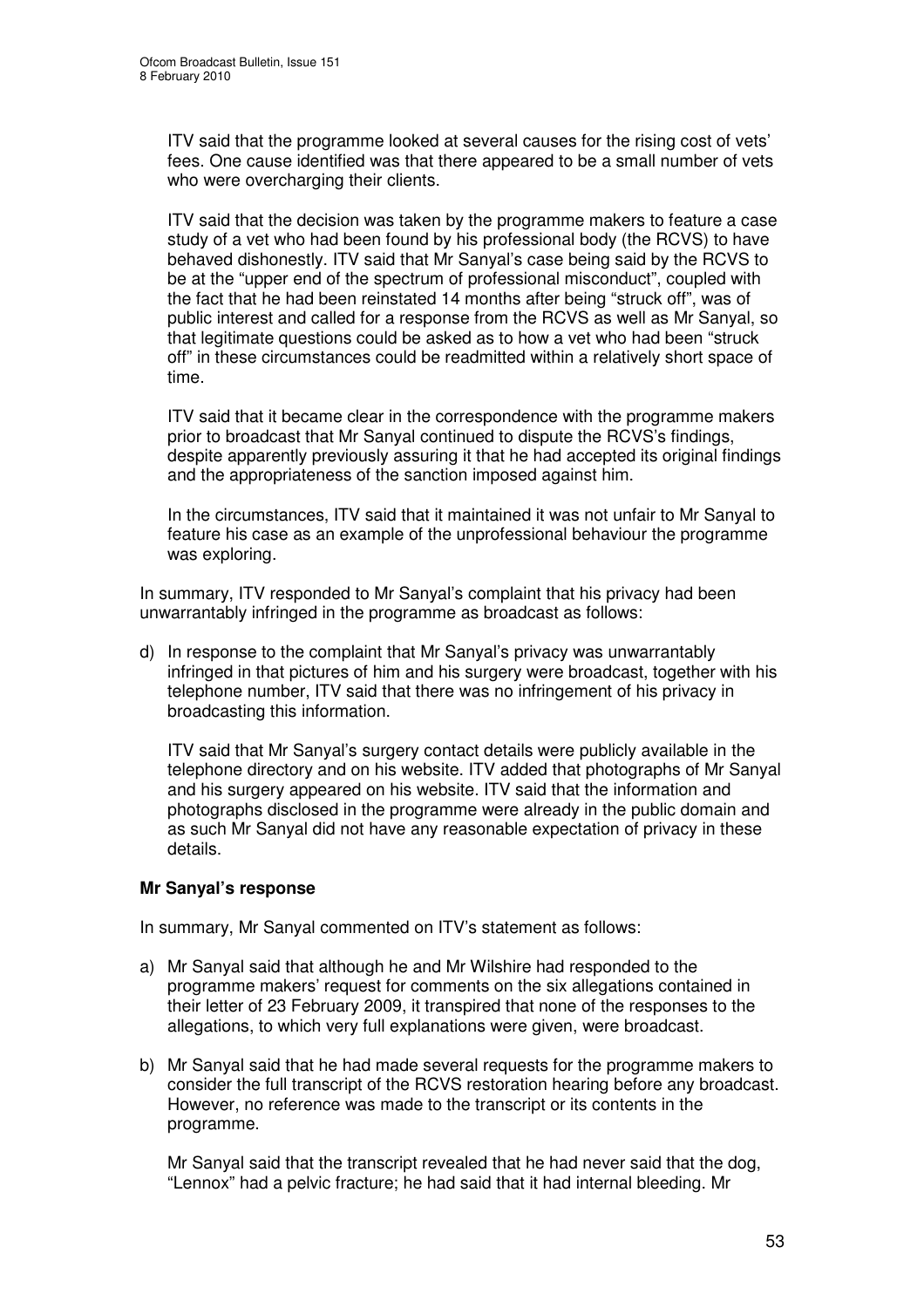Sanyal said that the RCVS had accepted that he should not have been charged for this "[false] allegation".

### **ITV's final statement**

In summary, ITV responded to Mr Sanyal's response as follows:

- a) ITV said that contrary to Mr Sanyal's assertion, the matters raised in the programme makers' letter of 23 February 2009 were for the most part subsequently included in the programme. ITV said that it was apparent that Mr Sanyal was given an adequate opportunity to respond from the fact that he did provide what he described as a lengthy response, within the timeframe given.
- b) ITV said that the programme fairly represented Mr Sanyal's general point that he disputed the findings of the RCVS. ITV also said that Mr Sanyal had not explained in terms what matters he believed were considered at the restoration hearing that should, as a matter of fairness, have been included in the programme. ITV said the programme makers were entitled to rely on and reflect the decision of Mr Sanyal's professional body which, after hearing all of the evidence, found that he was guilty of five out of six charges of "disgraceful professional misconduct", which misconduct was said to be at the upper end of the spectrum.

### **Decision**

Ofcom's statutory duties include the application, in the case of all television and radio services, of standards which provide adequate protection to members of the public and all other persons from unfair treatment and unwarranted infringement of privacy in, or in the making of, programmes included in such services.

In carrying out its duties, Ofcom has regard to the need to secure that the application of these standards is in the manner that best guarantees an appropriate level of freedom of expression. Ofcom is also obliged to have regard, in all cases, to the principles under which regulatory activities should be transparent, accountable, proportionate and consistent and targeted only at cases in which action is needed.

Mr Sanyal's complaint was considered by Ofcom's Executive Fairness Group. In reaching its decision, Ofcom considered all the relevant material provided to it by both parties. This included a recording and transcript of the programme as broadcast, both parties' written submissions and supporting documentation. In its considerations, Ofcom took account of Ofcom's Broadcasting Code ("the Code").

### *Unfair treatment*

a) Ofcom first considered the complaint that Mr Sanyal was not allowed to present his case in that his response to the allegations to be made in the programme was not represented in the programme.

Ofcom had particular regard to whether the broadcaster's actions ensured that the programme as broadcast avoided unjust or unfair treatment of individuals, as set out in Rule 7.1 of the Code. In considering this particular head of the complaint, Ofcom took account of Practice 7.11of the Code which states that if a programme alleges wrongdoing, incompetence or makes other significant allegations, those concerned should normally be given an appropriate and timely opportunity to respond. It also took account of Practice 7.13 which states that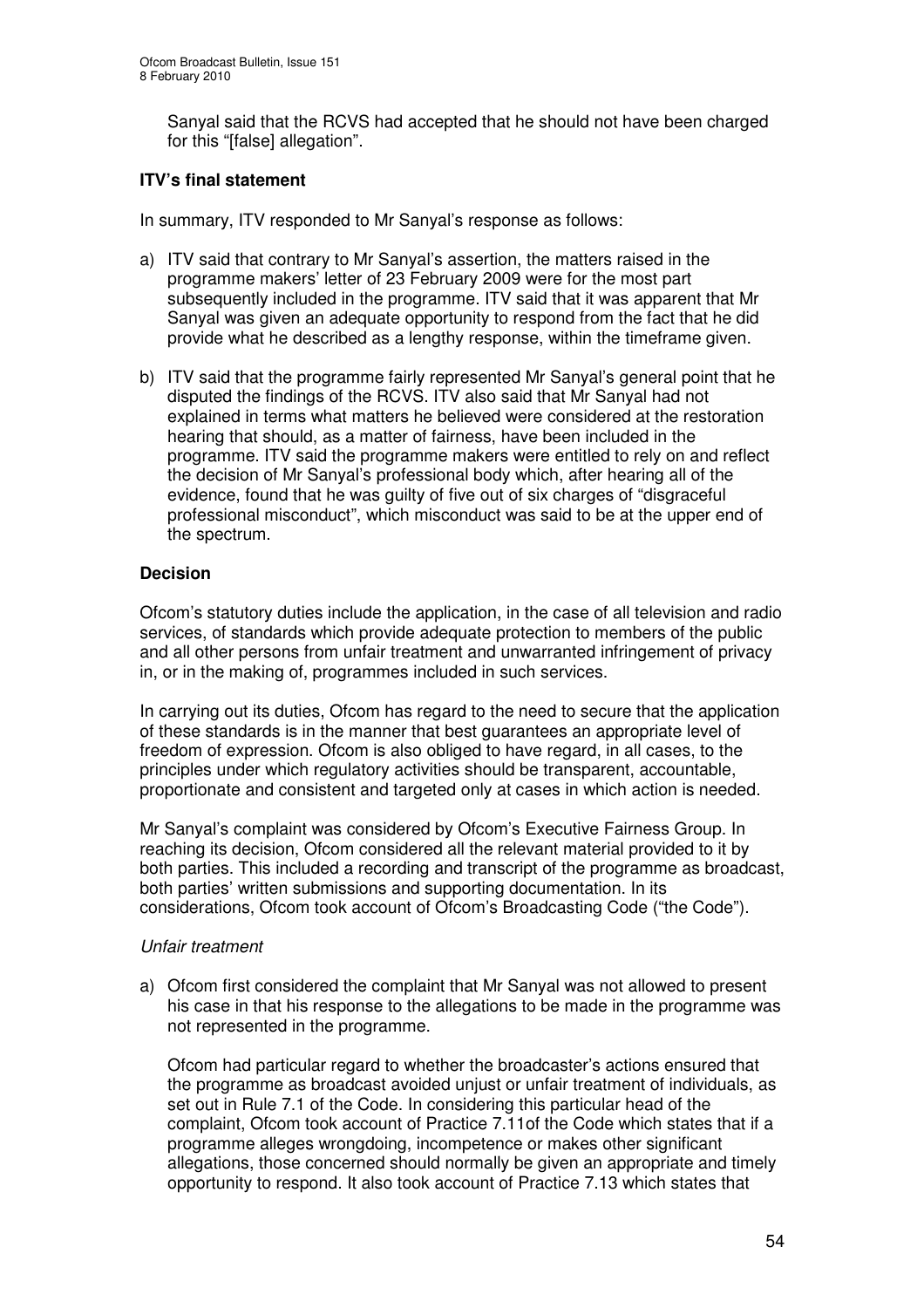when representing the views of a person who is not participating in the programme, it must be done in a fair manner.

Ofcom noted that the programme makers' letter of 23 February 2009 set out the allegations against Mr Sanyal they planned to include in the broadcast. The letter included the allegation that Mr Sanyal misdiagnosed "Lennox" for financial gain and it referred to the charges of disgraceful professional conduct that the RCVS found against him. It noted that Mr Wilshire, who acted on Mr Sanyal's behalf, provided a response to each of the allegations in an email to the programme makers sent on 2 March 2009. Ofcom noted that in the email, each allegation raised by the programme makers was disputed and that the response contained counter-allegations about the witnesses and evidence that had been heard by the RCVS in Mr Sanyal's disciplinary hearing.

Ofcom noted the reference made in the programme to Mr Sanyal's response to the allegations made about him:

*"Mr Sanyal told us he disputes the allegations that led to him being struck off – and he refused to comment on his reinstatement."*

Ofcom recognises that programme makers can quite legitimately select and edit material provided to it by way of written statement for inclusion in a programme. This is an editorial decision and it would be unreasonable for an individual to expect a broadcaster to cede editorial control or to include a written statement in full. Programme makers must, however, ensure that where it is appropriate to represent the views of a person that it is done in a fair manner.

In this case, the programme makers chose to summarise Mr Sanyal's response by using the words *"Mr Sanyal told us he disputes the allegations that led to him being struck off…"*. Ofcom considered that, although the programme makers chose not to present Mr Sanyal's response to the allegations in detail, the summary of his response set out his position regarding the allegations made in the programme in a way that was sufficient for viewers to have been left in no doubt that Mr Sanyal disputed the allegations that led him to being removed from the Register.

Taking all of the factors detailed above into account, Ofcom was satisfied that Mr Sanyal was allowed to present his case and that his response to the allegations made in the programme, although summarised, reflected his position in relation to the allegations made about him in the programme. It was also made clear in the programme that Mr Sanyal had chosen not to comment about his reinstatement to the Register.

Ofcom therefore found no unfairness to Mr Sanyal in this regard.

b) Ofcom considered the complaint that the programme portrayed Mr Sanyal unfairly by alleging that he over-charged clients and charged them for work not done.

In considering this head of complaint, Ofcom had particular regard to Practice 7.9 of the Code, which provides that, before broadcasting a factual programme, broadcasters should take reasonable care to satisfy themselves that material facts have not been presented, disregarded or omitted in a way that is unfair to an individual or organisation.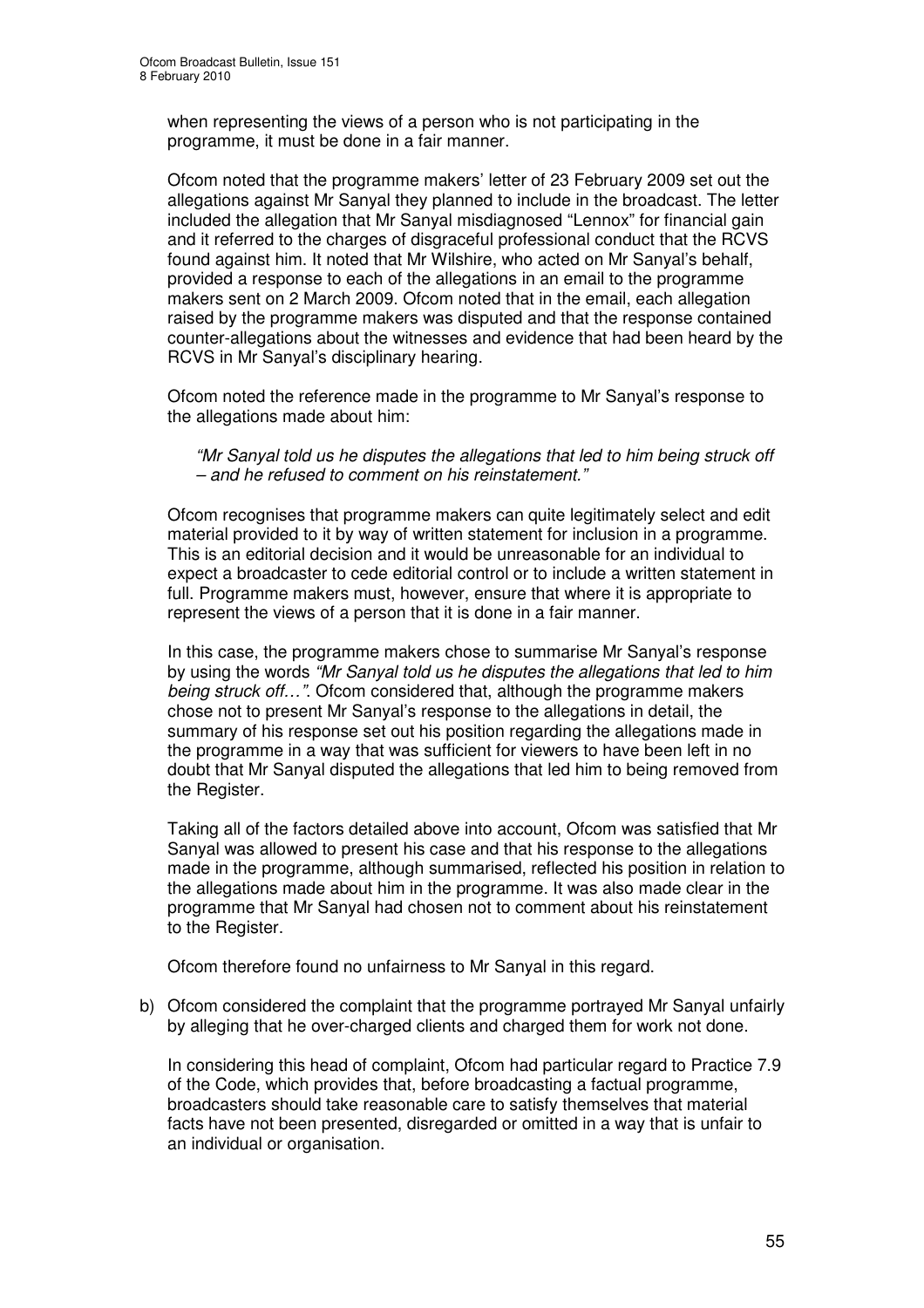Ofcom noted that the programme stated that Mr Sanyal had charged "Lennox's" owner for the treatment of her dog's supposed broken pelvis, when it was alleged that its pelvis was not actually broken and that therefore the treatment was unnecessary. In particular, Ofcom noted the following commentary:

*"Veterinary nurse Inger Sparrow was working at the Ancare surgery – at the time Lennox was admitted…She says the real reason Lennox was kept in for four days wasn't because of any injuries – but so Mr Sanyal could run up a bill for several hundred pounds".*

Ofcom noted that the RCVS had found that Mr Sanyal had falsely represented to "Lennox's" owner that it had sustained three fractures to its pelvis, when, in fact, "Lennox" had not sustained any such fractures. It noted that Ms Sparrow had given her testimony to the RCVS in relation to this charge against Mr Sanyal and that her evidence was accepted by the RCVS over that of Mr Sanyal. It also noted that the RCVS had preferred the testimony of the owner of "Lennox" over that given by Mr Sanyal. Ofcom also noted that Mr Sanyal had faced another charge not included in the programme which related to an allegation of misrepresenting to an owner of a cat that x-rays had been taken and that the RCVS had found proven against him. In both cases, Ofcom took the view that there was an implication that Mr Sanyal had charged both owners for the x-rays which had not, in fact, been taken and that the extent of the animals' injuries had been exaggerated in order to justify unnecessary treatment.

Ofcom recognised that the RCVS' disciplinary powers grant it the authority to consider allegations of disgraceful professional conduct and that its Disciplinary Committee (which considers such cases) is a constituted judicial tribunal which follows rules of evidence similar to those used by a court of law<sup>2</sup>. Given the nature of the RCVS disciplinary proceedings and its findings, Ofcom took the view that it was reasonable for the broadcaster to rely on the RCVS findings and the testimony it had found credible at the hearings.

Ofcom considered that the broadcaster took reasonable care to satisfy itself that the programme presented the circumstances behind the RCVS's disciplinary action against Mr Sanyal in a way that did not result in unfairness to Mr Sanyal, and that therefore neither Mr Sanyal nor the events in which he was involved were presented misleading or unfairly.

c) Ofcom considered the complaint that the programme was unfair to Mr Sanyal in that no other veterinary surgeons were mentioned by name or shown in the programme.

In considering this head of complaint, Ofcom took account of Practice 7.9 of the Code, which provides that, before broadcasting a factual programme, broadcasters should take reasonable care to satisfy themselves that material facts have not been presented, disregarded or omitted in a way that is unfair to an individual or organisation.

Ofcom recognised that it was a matter of editorial discretion as to who or what programme makers decide to include in a programme. However, such editorial discretion comes with the responsibility to ensure that the material facts have not been presented unfairly.

 $2$  Schedule 2, Part 2, of the Veterinary Surgeons Act 1966,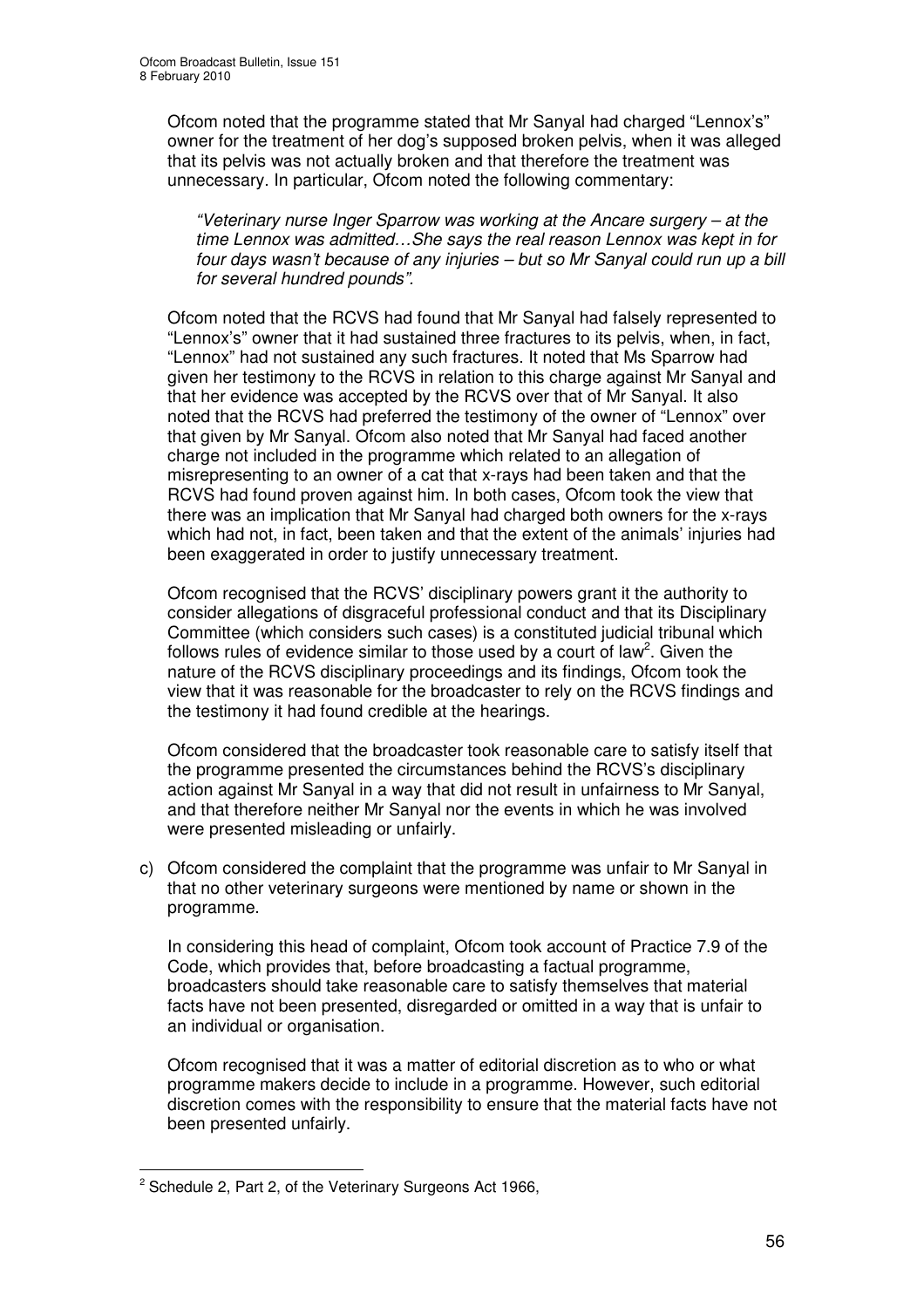Ofcom noted that, while this programme referred to a number of allegations about alleged over-charging, charging for unnecessary work and for work not done, by some veterinary surgeons, Mr Sanyal was the only veterinary surgeon to be named and shown as having been investigated by the RCVS and subsequently removed from the Register for his conduct. Ofcom noted that ITV said that the programme makers had decided to use Mr Sanyal's case as an example of the wider allegations made against veterinary surgeons as a group of professionals. Mr Sanyal had been investigated by the RCVS which found that: he had caused animals to suffer; had acted with "conscious impropriety"; and had told untruths to owners about procedures supposedly undertaken and diagnoses made.

Ofcom noted that the programme makers had given Mr Sanyal an opportunity to respond to the allegations to be made in the programme prior to broadcast and that his response was included, albeit in a summarised form, in the programme as broadcast (see head a) of the Decision above) and that his position was fairly presented in the programme. It also noted that the broadcaster had taken reasonable steps to satisfy itself that the material facts surrounding Mr Sanyal's case, the disciplinary sanction taken against him by the RCVS and the allegations made about him were not presented in a way that was unfair to him (see head b) in the Decision above).

In these circumstances, Ofcom considered that the fact that no other veterinary surgeons were named or shown in the programme did not, in itself, result in unfairness to Mr Sanyal.

d) Ofcom considered Mr Sanyal's complaint that his privacy had been unwarrantably infringed in the programme as broadcast in that pictures of him and his surgery, including his telephone number, were shown in the programme.

In Ofcom's view, the line to be drawn between the public's right to information and the citizen's right to privacy can sometimes be a fine one. In considering complaints about the unwarranted infringement of privacy both in relation to the making and the broadcast of the programme, Ofcom must consider two distinct questions: First, has there been an infringement of privacy? Secondly, if so, was it warranted? This is in accordance with Rule 8.1 of the Code which states that "any infringement of privacy in programmes or in connection with obtaining material included in programmes must be warranted".

Ofcom also had particular regard to Practice 8.6 of the Code, which states that if the broadcast of a programme would infringe the privacy of a person, consent should be obtained before the relevant material is broadcast unless the infringement of privacy is warranted.

In considering whether the broadcast of the programme infringed the complainant's privacy, Ofcom considered whether Mr Sanyal had a legitimate expectation of privacy about the images of him and his work premises that were broadcast.

Ofcom acknowledged that Mr Sanyal's full name was referred to several times in the programme and that his photograph was shown and that the telephone number of the surgery was disclosed. In Ofcom's view, a person's name or identity is not in itself information that necessarily attracts a significant expectation of privacy. However, the context in which a person is named or identified could afford them an expectation of privacy.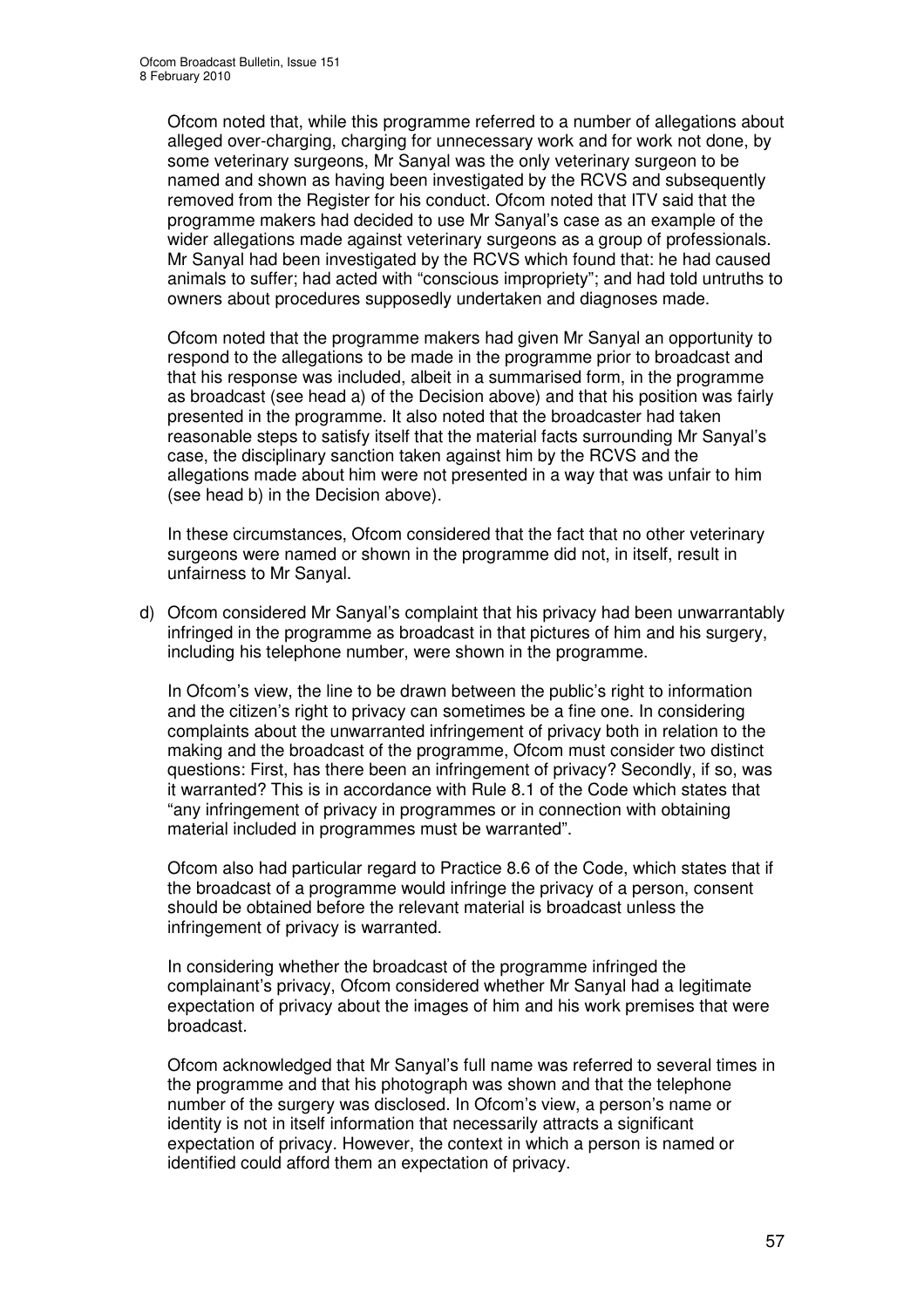However, Ofcom noted that Mr Sanyal's photograph and the telephone number of his surgery were available on the surgery's publicly accessible website and was therefore information already in the public domain. Furthermore, it considered that the information included in the programme concerning his involvement in disciplinary proceedings with the RCVS and his subsequent restoration to the Register was a matter of public record. Ofcom also noted that the RCVS disciplinary case against Mr Sanyal had been published on the RCVS website and had been covered by the media at the time. Ofcom also noted that information such as his full name and business address had already appeared on press websites reporting the case. In Ofcom's view, therefore, Mr Sanyal's name, photograph and the telephone number of his surgery were all matters of public record.

Taking all these factors into account, Ofcom was satisfied that Mr Sanyal did not have a legitimate expectation of privacy in the disclosure of this information in the programme.

Having concluded that Mr Sanyal did not have a legitimate expectation of privacy in this regard, Ofcom found that his privacy was not infringed in the programme as broadcast. It was therefore not necessary for Ofcom to further consider whether any infringement of privacy was warranted or not.

**Accordingly Ofcom has not upheld Mr Sanyal's complaint of unfair treatment or his complaint that his privacy was unwarrantably infringed in the broadcast of the programme.**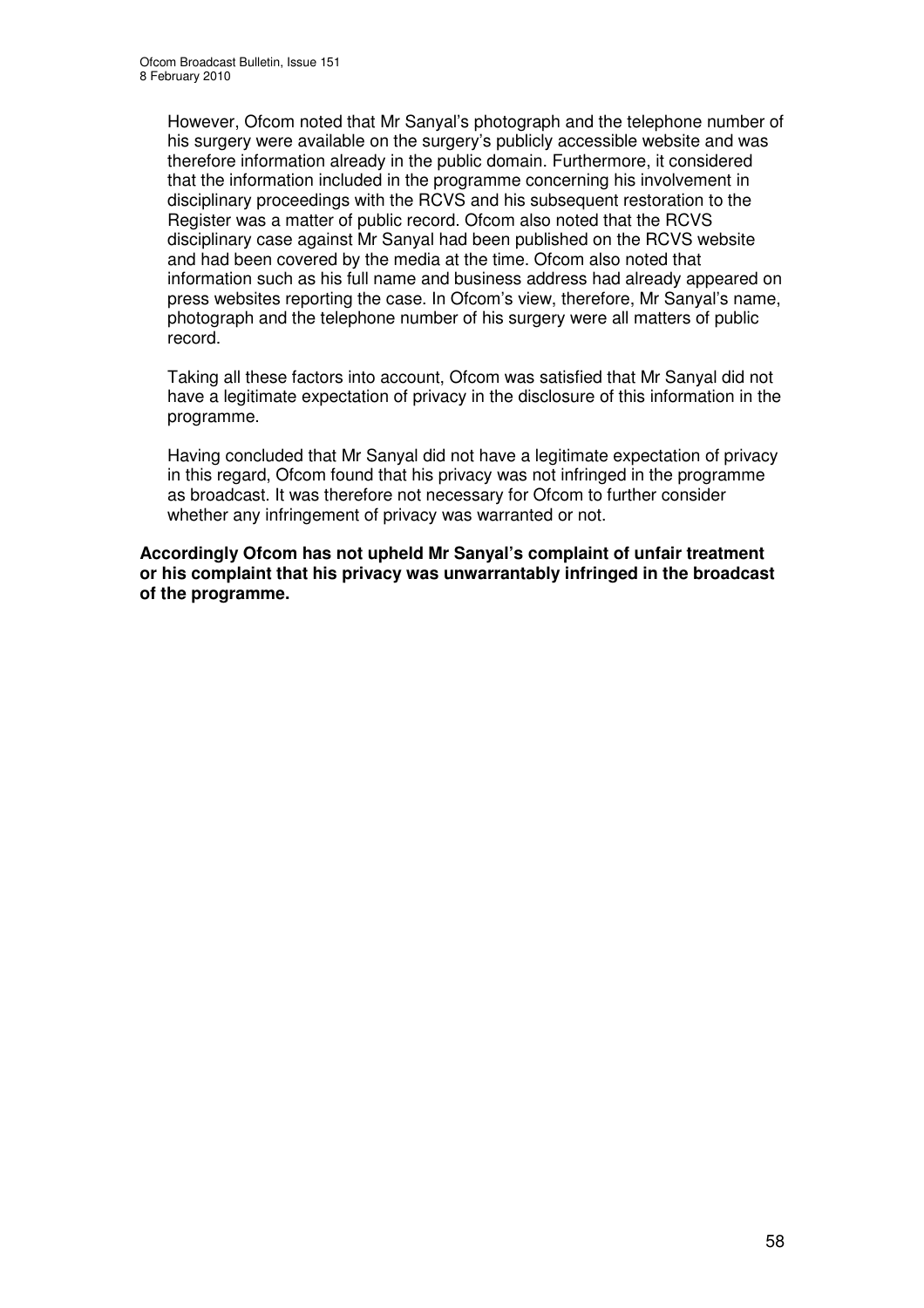# **Not Upheld**

### **Complaint by Miss M**

*Tonight: Country Road 999, ITV1, 15 June 2009*

**Summary:** Ofcom has not upheld this complaint of unfair treatment and unwarranted infringement of privacy made by Miss M.

This edition of *Tonight* broadcast by ITV1 examined the government's proposal to reduce the speed limit on rural roads from 60mph to 50mph in an effort to reduce road traffic deaths. One accident considered by the programme was an accident in which motorcyclist Mr Joshua Homes died in a head-on collision with a car. The programme reported that Mr Holmes had been travelling at around 34mph and had been on the wrong side of the road at the time. Miss M, the driver of the car, complained that she had been unfairly treated and that her privacy had been unwarrantably infringed in the programme as broadcast.

In summary, Ofcom found the following:

- In the context in which the accident was referred to in the programme, it did not suggest that Miss M's speed was the problem and did not result in unfairness to her.
- Although the programme makers did not speak to either Miss M or the police about the accident prior to broadcast, they did take reasonable care to satisfy themselves that material facts were not presented or omitted in a way that was unfair to Miss M.
- As no information of a private or sensitive nature was broadcast about Miss M in the programme, she had no legitimate expectation of privacy in the information broadcast and so her privacy was not infringed by the programme.

### **Introduction**

On 15 June 2009, ITV1 broadcast an edition of its documentary series *Tonight*. This edition, entitled *Country Road 999*, looked at the government's proposal to reduce the national speed limit from 60mph to 50mph in a bid to reduce the number of road traffic deaths on rural roads.

The programme considered the death of 18-year-old Mr Joshua Holmes, who died in September 2008 when his Kawasaki motorbike was involved in a head-on collision with a car on a rural road. In the programme, his mother said that the police had concluded that Mr Holmes had taken a bend too wide and the accident had occurred as Mr Holmes attempted to make his way back to his side of the road. The programme then included the following:

| Programme presenter: | "But would a 10mph reduction in the maximum speed limit<br>on this road actually help to save lives? Might it have saved<br>$J$ osh's?"                                                                                                                                                     |
|----------------------|---------------------------------------------------------------------------------------------------------------------------------------------------------------------------------------------------------------------------------------------------------------------------------------------|
| Mr Holmes' mother:   | "He was doing 34, something, so he wasn't even doing the<br>speed limit on that road, so it was down to human error. So<br>when I look at it from Josh's point of view, was it the<br>speed? But then again, I suppose the slower you're going,<br>the more chance of survival you've got." |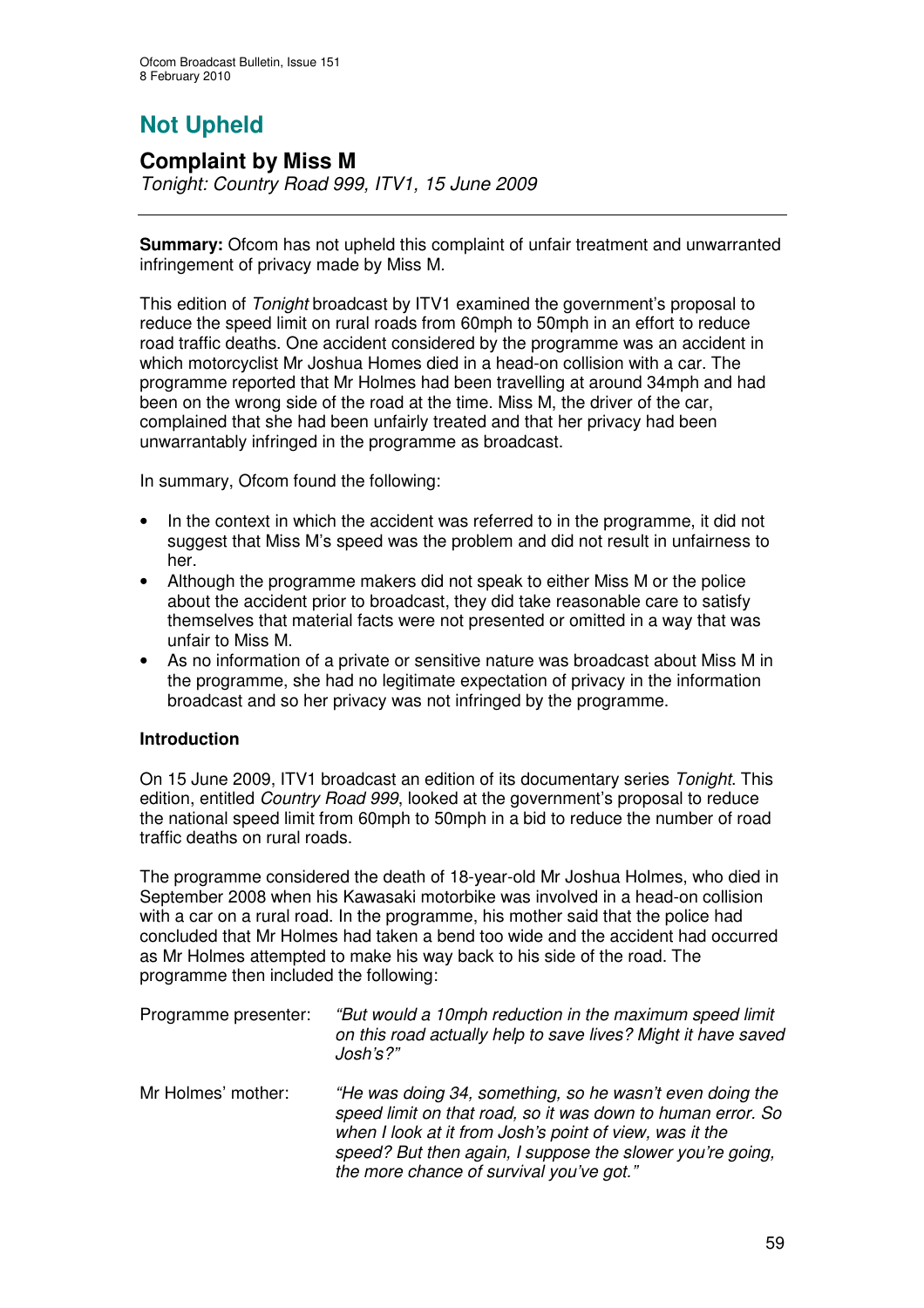The driver of the car involved in the accident, Miss M, who neither participated in, nor was referred to in the programme, complained to Ofcom that she had been treated unfairly and that her privacy had been unwarrantably infringed in the broadcast of the programme.

### **The Complaint**

### **Miss M's case**

In summary, Miss M complained that she was treated unfairly in the programme as broadcast in that:

- a) In the context of the programme, by incorrectly stating that Mr Holmes was only travelling at 34mph at the time of the accident (well below the proposed new speed limit), the programme unfairly suggested that it was the speed at which Miss M was travelling that was the problem in this case.
- b) The programme makers made no attempt to contact the police to obtain a factual account of the accident and failed to take relevant facts into consideration.
- c) The programme makers made no attempt to contact Miss M to discuss her version of events.

By way of background, Miss M said she had been travelling at 20mph below the speed limit and was never considered a suspect. Mr Holmes, on the other hand, had been travelling in excess of the speed limit, on the wrong side of the road, wearing a dark visor at night and riding illegally without the restrictor which would have limited the horsepower of his motorbike. Miss M was severely injured in, and traumatised by, the accident.

In summary, Miss M complained that her privacy was unwarrantably infringed in the programme as broadcast in that:

d) The broadcaster failed to inform her that, as a surviving victim of the accident, the programme was to be broadcast.

### **ITV's case**

a) In summary, ITV Broadcasting Limited ("ITV"), licensee responsible for the compliance of the programme on behalf of the ITV Network ("ITV1"), responded to Miss M's complaint of unfairness as follows:

ITV said that the programme was not incorrect to suggest that Mr Holmes had been travelling at 34mph, nor was there any suggestion in the programme that the speed at which Miss M had been travelling was the cause of the accident.

ITV said that the Fatal Road Traffic Accident Report ("the Accident Report") (prepared by police experts after the accident) concluded that:

"Calculations using a number of reasonable assumptions give **an indicated** speed of the Kawasaki at impact of between 34 and 43 miles per hour."

ITV said that the figure of 34mph stated by Mr Homes' mother in the programme clearly fell within that range and reflected her understanding of what the investigation into her son's death had discovered about his speed at the time.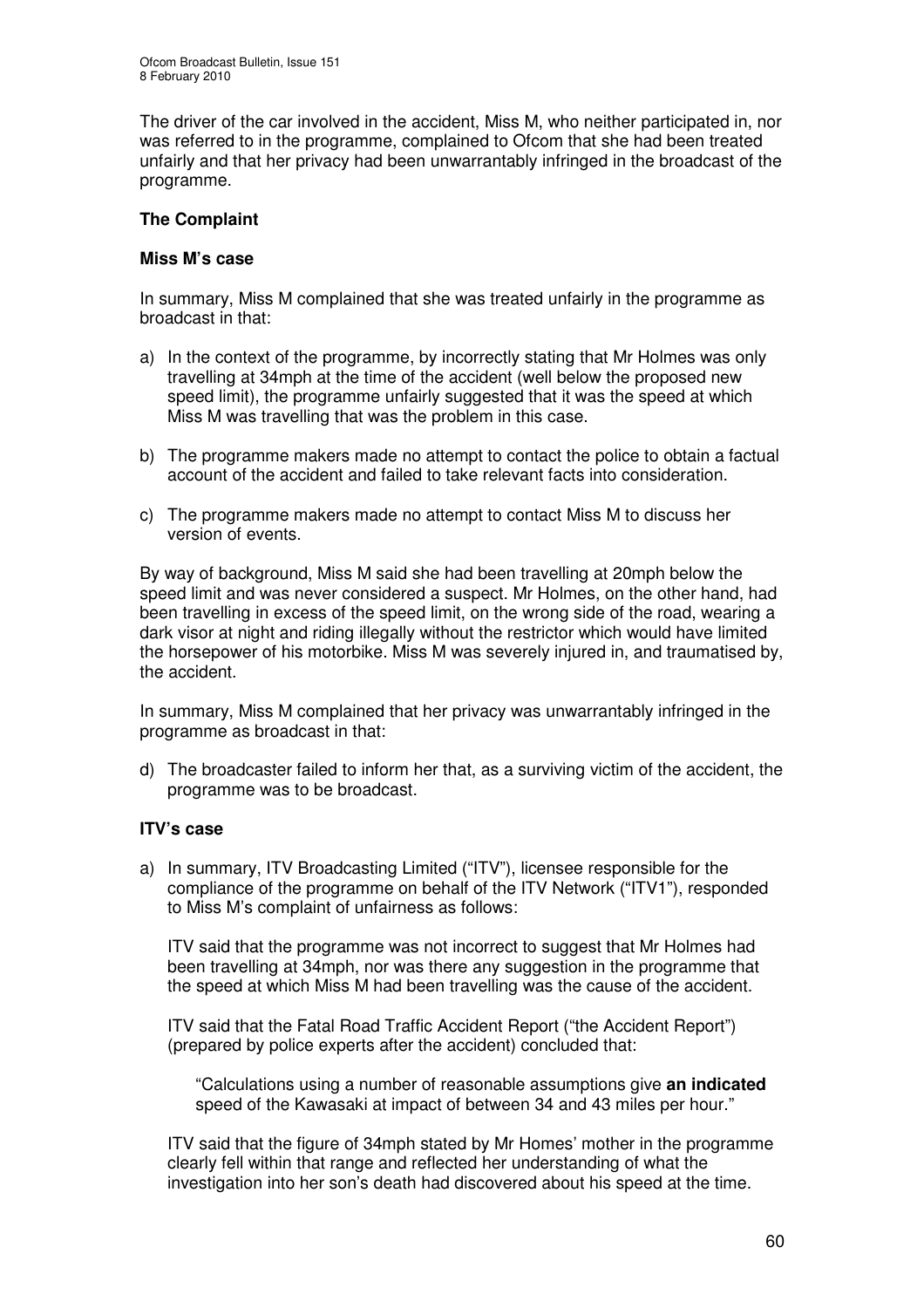ITV said that the physical evidence examined by the police showed that the motorbike was on the wrong side of the road entering a left hand bend with the rider then unable to avoid the car travelling in the opposite direction, which was completely within its own lane at the time of impact. ITV said that it was made clear in the programme that Mr Holmes had lost control of his motorbike and had crossed to the wrong side of the road, where he collided with the car.

ITV said that the programme suggested that because Mr Holmes was on the wrong side of the road, the collision could have occurred regardless of the speed of the vehicles. ITV said that there was no suggestion that the car was travelling too fast or that this had caused the accident. Rather, ITV said that the cause of the accident had clearly been that Mr Holmes had lost control of his motorbike and had driven on the wrong side of the road coming around a bend, despite travelling well under the speed limit.

ITV said that the programme featured this accident because it occurred, despite the fact that neither party was exceeding the speed limit, and due to human error on Mr Homes' part in crossing onto the wrong side of the road. ITV said that the accident therefore raised the question whether a reduction in the speed limit would save lives and, in particular, whether it might have saved Mr Holmes' life.

b) ITV said that the programme makers did make attempts to contact the police, but did not receive a response, and therefore did not discuss the case with them before broadcast. However, ITV said that this did not of itself lead to any failure to take relevant facts into account or to any unfairness to the complainant.

ITV said that the programme did obtain a factual account of the accident from Mr Holmes' mother, who had been in contact with the police family liaison team, had attended the inquest and was well aware of the facts of the accident. ITV said that the programme corroborated this account from newspaper reporting of the inquest, which reflected the salient points of the Accident Report.

ITV said that the newspaper report in the Burnley Express, for example, included a quote from the Police Accident Investigator stating that:

"Irrespective of the type and nature of the vehicles involved, the physical evidence showed the Kawasaki was on the wrong side of the road when entering the left hand bend."

ITV said that this information, combined with the finding that the motorbike was travelling below the speed limit were the key factual elements necessary to assess the significance or otherwise of speed in the accident. ITV said that this informed the manner and context in which the accident was discussed in the programme, in examining whether a proposed reduction in the speed limit on country roads would help reduce the accident rate, given that it demonstrated that accidents still happened at speeds well under the existing or the proposed speed limit.

ITV said that having now seen a copy of the Accident Report, and having considered Miss M's complaint, it did not appear to it that there was any additional information that it would have considered relevant to the story in the context of the point it was making about the proposed changes to the speed limit. ITV said that other additional facts that may have been relevant to the causation of the crash or to the fatality (e.g. Mr Holmes' visor, or the fact his motorbike's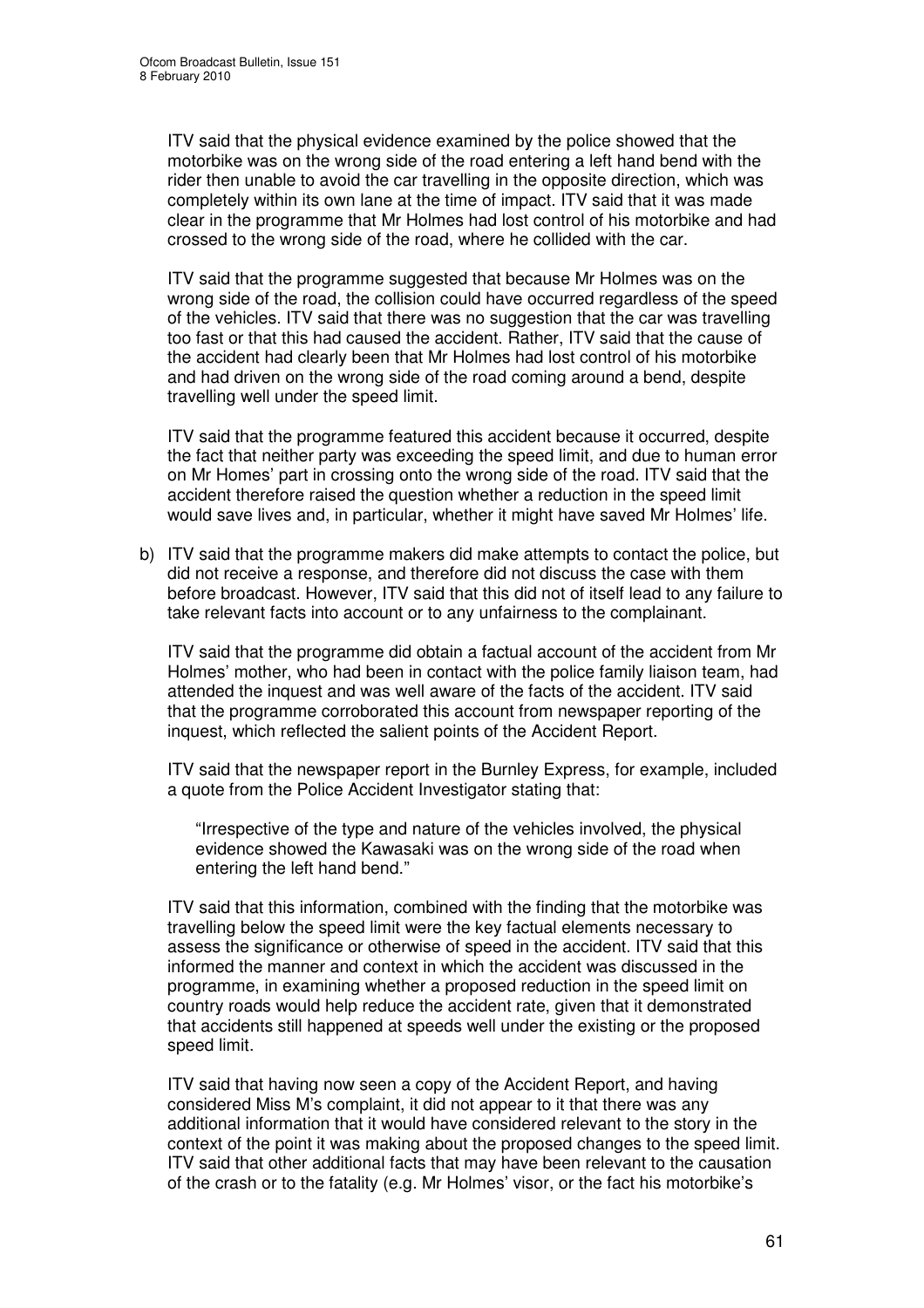power output was not restricted) were not relevant in the context of the programme.

c) ITV said that its understanding of the incident had always been that Miss M was a blameless and innocent victim who had the misfortune to be involved in an accident caused by another driver's loss of control. ITV said that the account of the accident as presented in the programme did not contradict Miss M's account of events, save for her suggestion that Mr Holmes was in fact travelling in excess of the speed limit, a belief that was not supported by the Accident Report.

ITV said that given that the programme makers had no reason to think that Miss M was anything other than a victim of circumstances, accordingly they had no reason to believe there was any alternative version of events that, as a matter of fairness, needed to be represented, or that they were therefore required to approach Miss M to obtain this alternative account.

ITV said that there was no discourtesy intended by not contacting Miss M before broadcast to seek to discuss her account of the accident, but it did not accept that the omission led to any actual unfairness to her in the programme.

d) In summary, ITV responded to Miss M's complaint of unwarranted infringement of privacy as follows:

ITV said that it fully accepted that the accident in which Miss M was injured and in which Mr Holmes tragically lost his life must have been a traumatic experience for the complainant, and it regretted any distress caused to her by the broadcast referring to it. ITV said it accepted it would have been courteous in the circumstances to have sought to inform Miss M in advance that the programme would refer to the accident and said it regretted that it had not done so.

ITV said that the programme deliberately made no reference to Miss M, did not name or otherwise identify her or her car and did not refer to any injuries sustained by her.

ITV said that it did not therefore believe that the failure to notify Miss M about the programme prior to transmission in fact led to any actual infringement of her privacy in the programme. ITV said that the discussion of the accident itself was a discussion of events that were entirely a matter of public record, having already been examined in the coroner's court and in the local press.

### **Decision**

Ofcom's statutory duties include the application, in the case of all television and radio services, of standards which provide adequate protection to members of the public and all other persons from unfair treatment and unwarranted infringement of privacy in, or in the making of, programmes included in such services.

In carrying out its duties, Ofcom has regard to the need to secure that the application of these standards is in the manner that best guarantees an appropriate level of freedom of expression. Ofcom is also obliged to have regard, in all cases, to the principles under which regulatory activities should be transparent, accountable, proportionate and consistent and targeted only at cases in which action is needed.

Miss M's complaint was considered by Ofcom's Executive Fairness Group. In reaching its decision, Ofcom considered all the relevant material provided by both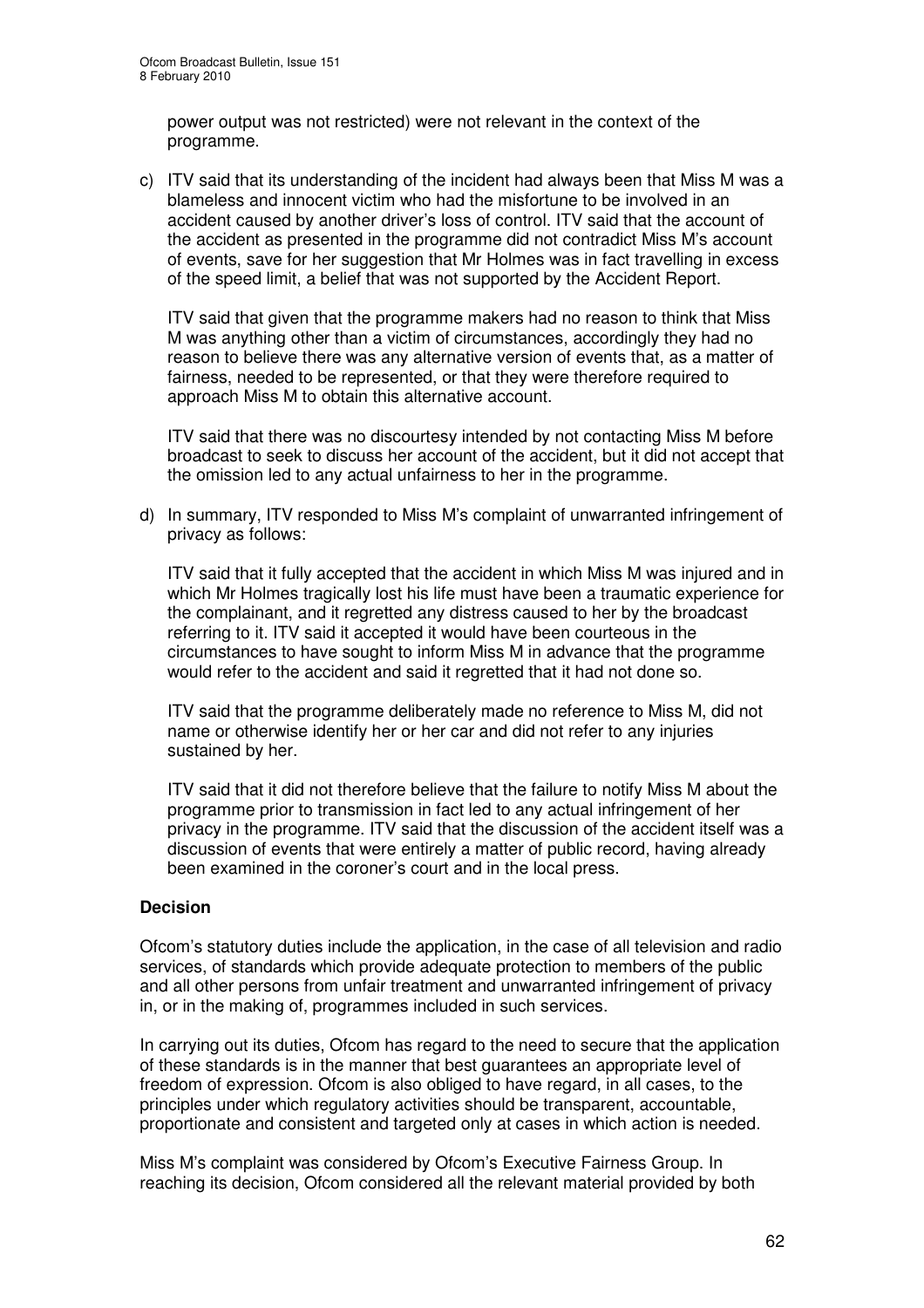parties. This included a recording and transcript of the programme as broadcast and both parties' written submissions and supporting material.

### *Unfair treatment*

a) Ofcom considered Miss M's complaint that in the context of the programme, by incorrectly stating that Mr Holmes was only travelling at 34mph at the time of the accident (well below the proposed new speed limit), the programme unfairly suggested that it was the speed at which she was travelling that was the problem in this case.

Ofcom considered whether the programme makers' actions ensured that the programme as broadcast avoided unjust or unfair treatment of Miss M, as set out in Rule 7.1 of the Ofcom Broadcasting Code ("the Code"). In particular, Ofcom considered whether the programme makers took reasonable care to satisfy themselves that material facts were not presented, disregarded or omitted in a way that was unfair to Miss M (as outlined in Practice 7.9 of the Code).

Ofcom first examined whether the programme incorrectly stated that Mr Holmes was only travelling at 34mph at the time of his accident.

Ofcom noted that Mr Holmes' mother stated in the programme:

*"he was doing 34, something …."*

Ofcom also noted that the conclusion of the Accident Report, a copy of which was provided to Ofcom by ITV, stated:

"Calculations using a number of reasonable assumptions give **an indicated** speed of the Kawasaki at impact [of] between 34 and 43 miles per hour."

In the circumstances, Ofcom was satisfied that, although the description of Mr Holmes' speed by his mother was at the lowest end of the range indicated in the Accident Report, it could not be said to be incorrect. Ofcom noted that even if Mr Homes' speed had been at the upper end of the police estimate, he would still have been travelling well within the speed limit for the road (60mph) and below the government's proposed new speed limit (50mph).

Ofcom then considered the context in which the accident was referred to in the programme. Ofcom noted that while the programme had been prompted by the government's proposal to reduce the speed limit on rural roads from 60mph to 50mph in an effort to reduce road traffic deaths, the programme investigated whether that was the solution or whether it would be more effective to address other causes of accidents.

Ofcom took account of the fact that the programme looked at various other causes of accidents where the proposed reduction in the speed limit would make no difference. For example, human error, poorly engineered roads and drivers who exceed the current speed limit, tailgate or fail to obey other road traffic laws. It was suggested in the programme that driver education and training. engineering roads to make them safer and/or enforcement of current road traffic laws could be alternative solutions.

In Ofcom's view, Mr Homes' accident was referred to in the programme in the context of an accident where the government's proposal to reduce speed limits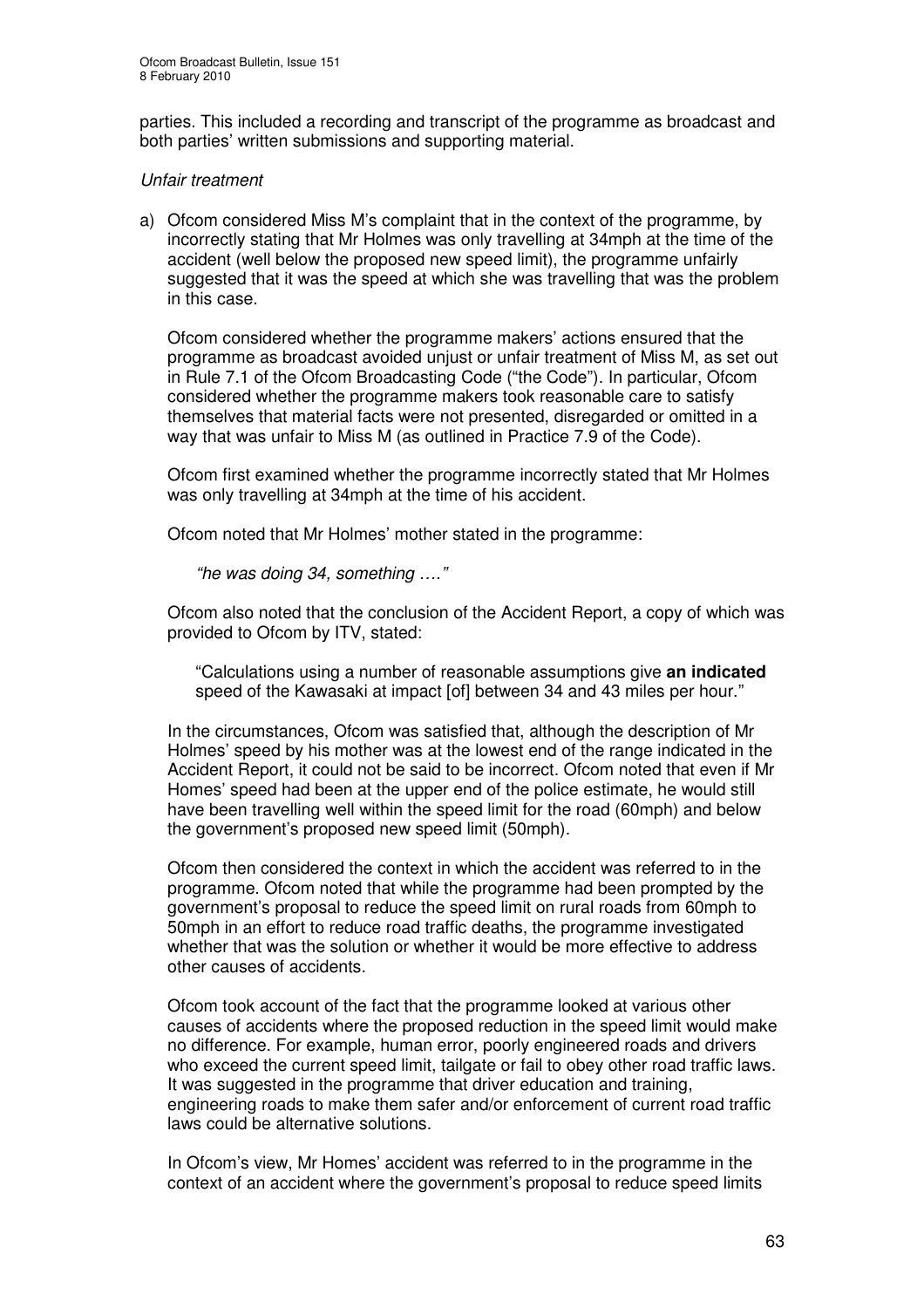would have made no difference. The programme stated that Mr Holmes had been travelling below the proposed new speed limit and that human error on Mr Holmes' part was the cause. He had *"just gone too wide"* and had been on the wrong side of the road when the collision occurred.

Ofcom noted that no mention was made of the other vehicle involved in the accident. Given this, and the fact that the programme had made clear that Mr Holmes had been at fault, Ofcom considered that viewers would not have formed any negative view of the actions of the other driver, namely Miss M.

Taking the above factors into account, Ofcom considered that it was not incorrect for the programme to state that Mr Holmes was travelling at *"34 something"* and that, in the context in which the accident was referred to, the programme did not suggest the other driver's speed was the problem.

In these circumstances therefore, Ofcom was satisfied that the broadcaster had taken reasonable care to satisfy itself that material facts were not presented, disregarded or omitted in a way that was unfair to Miss M.

b) Ofcom then considered Miss M's complaint that she had been treated unfairly because the programme makers made no attempt to contact the police for a factual account of the accident and had failed to take relevant facts into consideration in the programme as broadcast.

In considering this head of the complaint, Ofcom took account of Rule 7.1 and Practice 7.9 of the Code, as outlined in decision head a) above.

Ofcom noted that the programme makers had attempted to contact the police but, after receiving no response, they did not obtain an account of the accident from the police before the programme was broadcast.

Ofcom also noted that the programme makers' primary source of information about the accident was Mr Homes' mother who they considered was familiar with the relevant facts as she had been in contact with the police family liaison team and had attended her son's inquest.

Ofcom took into account that the Accident Report and local newspaper reports of the inquest had all verified the material facts relating to the accident that were included in the programme as broadcast, namely the speed at which Mr Holmes had been travelling and that he had been on the wrong side of the road at the time of the accident.

Ofcom also considered the other factors Miss M complained had not been taken into consideration in the programme:

#### • *Mr Holmes had been riding in a dark visor at night.*

In Ofcom's view, the programme had made it clear that Mr Holmes had caused the accident. Ofcom acknowledged that the wearing of the dark visor could have additionally contributed to the accident, however, given that the programme had made clear that Mr Holmes had been at fault, the inclusion of additional information about the visor was unlikely to have materially affected viewers' understanding of the accident or of the fact that Mr Holmes' actions had been the cause. As a result, Ofcom considered that the omission of this information did not result in unfairness to Miss M.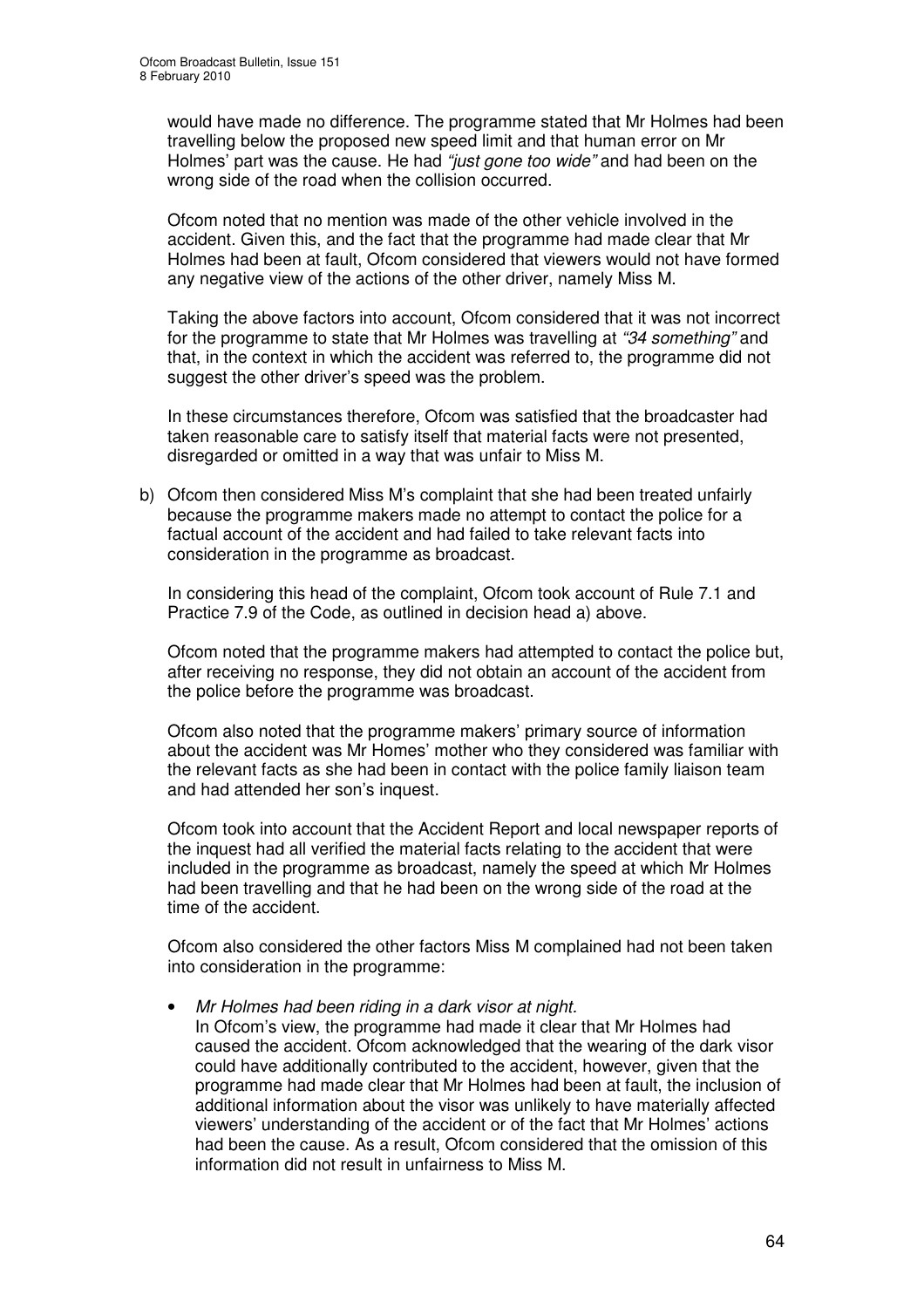- *Mr Holmes had been riding without a restrictor on his motorbike.* In Ofcom's view, as the programme had made it clear that speed was not a factor in the accident, the inclusion of the additional information that, lacking a restrictor, Mr Holmes was able to travel faster, would not have materially affected viewers' understanding of the accident. As a result, Ofcom considered that the omission of this information did not result in unfairness to Miss M.
- *Miss M was travelling at approximately 40mph, was never considered a suspect and was herself seriously injured.* In circumstances where, as set out in decision head a) above, Ofcom was of the view that the programme did not suggest fault on the part of the other driver, Ofcom did not consider that the inclusion of this additional information would have materially affected viewers' understanding of the accident. As a result, Ofcom considered that the omission of this information did not result in unfairness to Miss M.

Taking the above factors into account, Ofcom was satisfied that the programme makers had taken reasonable care to satisfy themselves that material facts were not presented, disregarded or omitted from the programme in a way that was unfair to Miss M.

c) Ofcom then considered Miss M's complaint that she had been treated unfairly because the programme makers made no attempt to contact her to discuss her version of events.

In considering this head of the complaint, Ofcom took account of Rule 7.1 and Practice 7.9 of the Code, as outlined in decision head a) above. Ofcom also considered Practice 7.11 of the Code which states that if a programme alleges wrongdoing or incompetence or makes other significant allegations, those concerned should normally be given an appropriate and timely opportunity to respond.

While Ofcom noted that ITV had expressed its regret for the distress caused to Miss M by not contacting her before the programme was broadcast, Ofcom had to consider whether, by not contacting Miss M, the programme as broadcast resulted in unfairness to her.

Ofcom considered the facts that Miss M alleged that the programme makers had failed to reflect and also whether the programme had made any allegations of wrongdoing against Miss M.

In relation to the first, having considered all the information provided and the context of the programme, as set out in decision head b) above, Ofcom considered that there were no facts omitted from the programme that resulted in unfairness to Miss M.

As regards any allegation of wrongdoing, as set out in decision head a) above, Ofcom considered that viewers would not have formed any negative view of Miss M as a result of the programme. In Ofcom's view, it was not therefore necessary for the programme makers to contact Miss M in order to provide her with an opportunity to respond.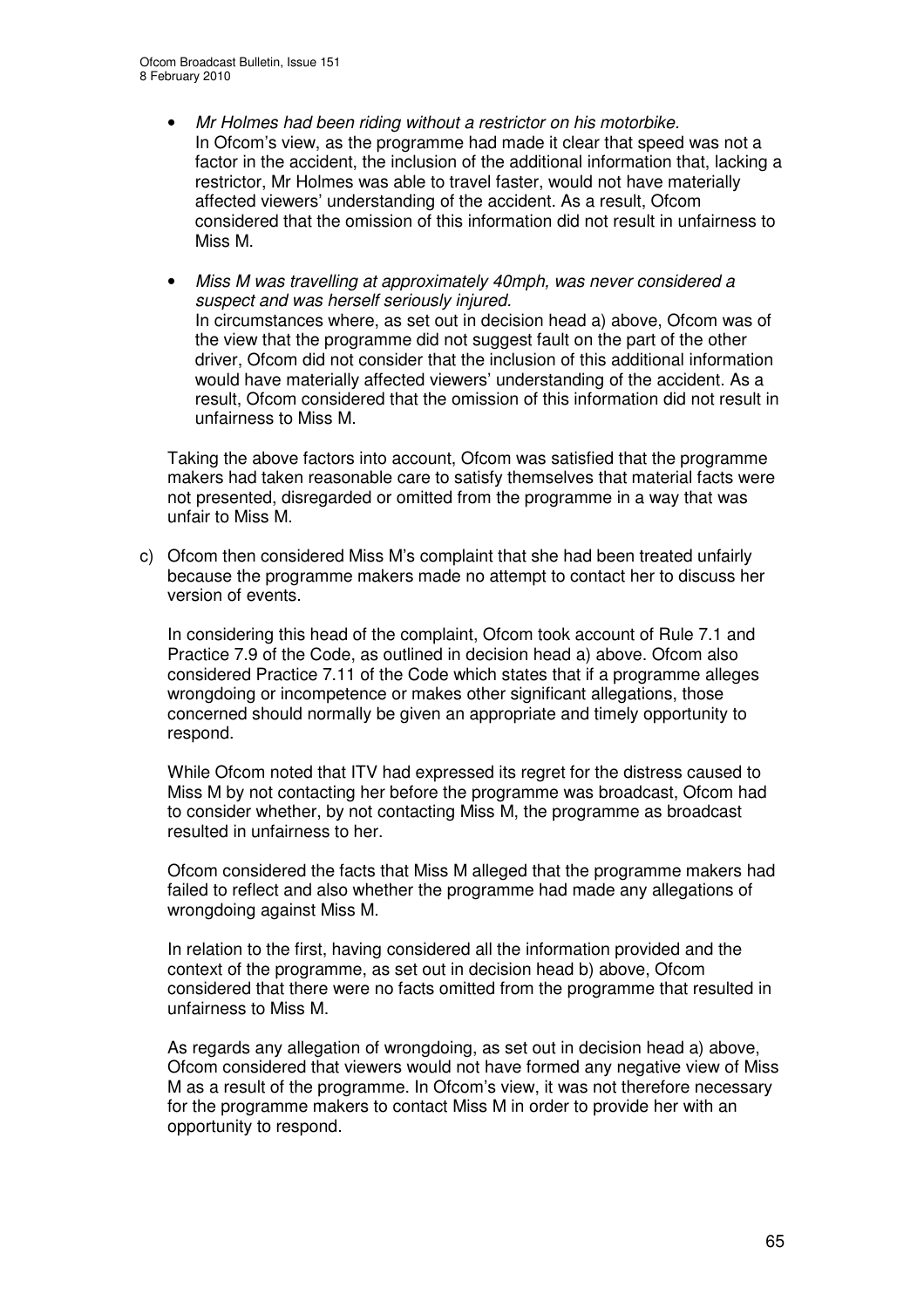### *Privacy*

d) Ofcom considered Miss M's complaint that her privacy had been unwarrantably infringed in the programme as broadcast because the broadcaster failed to inform her that the programme was to be broadcast.

In Ofcom's view, the line to be drawn between the public's right to information and the citizen's right to privacy can sometimes be a fine one. In considering complaints about the unwarranted infringement of privacy both in relation to the making and the broadcast of a programme, Ofcom must consider two distinct questions: First, has there been an infringement of privacy? Secondly, if so, was it warranted? This is in accordance with Rule 8.1 of the Code which states:

"Any infringement of privacy in programmes or in connection with obtaining material included in programmes must be warranted".

In considering this element of the complaint, Ofcom also took into account Practice 8.19 of the Code which states that broadcasters should try to reduce the potential distress to victims when making or broadcasting programmes intended to examine past events that involve trauma to individuals unless it is warranted to do otherwise. Practice 8.19 goes on to state that surviving victims whose experience is to feature in a programme should be informed of the plans for the programme and its intended broadcast even if the events or the material to be broadcast have been in the public domain in the past.

Ofcom recognised that the programme, broadcast as it was, without any prior warning to Miss M, would have been extremely distressing for her. She had suffered serious injuries and trauma in the accident and at the time the programme was broadcast was beginning to come to terms with what had happened. Ofcom also acknowledged that ITV had accepted that it would have been courteous to have forewarned Miss M about the programme, had expressed its sincere regret for any distress caused to Miss M as a result of the programme and had voluntarily undertaken not to re-broadcast the footage relating to the accident.

However, as this head of complaint was that the programme as broadcast had unwarrantably infringed the privacy of Miss M, it was necessary for Ofcom to consider whether Miss M had a legitimate expectation of privacy in relation to any of the information broadcast about the accident. Ofcom found that details of Mr Holmes' part in the accident were already in the public domain as a result of local publicity surrounding the accident, the inquest and a subsequent charity event in his memory. With regard to Miss M, Ofcom considered that as no reference was made to her in the programme by name or otherwise, only those people who knew her and were aware of her involvement in the accident would have been able to identify her as being the driver of the car. In addition, Ofcom noted that the programme did not reveal any information of a personal or sensitive nature about Miss M, for example, the injuries she had suffered. In the circumstances, Ofcom found that Miss M had no legitimate expectation of privacy in relation to the information broadcast in the programme.

Having concluded that Miss M did not have a legitimate expectation of privacy in this regard, Ofcom found that her privacy was not infringed in the programme as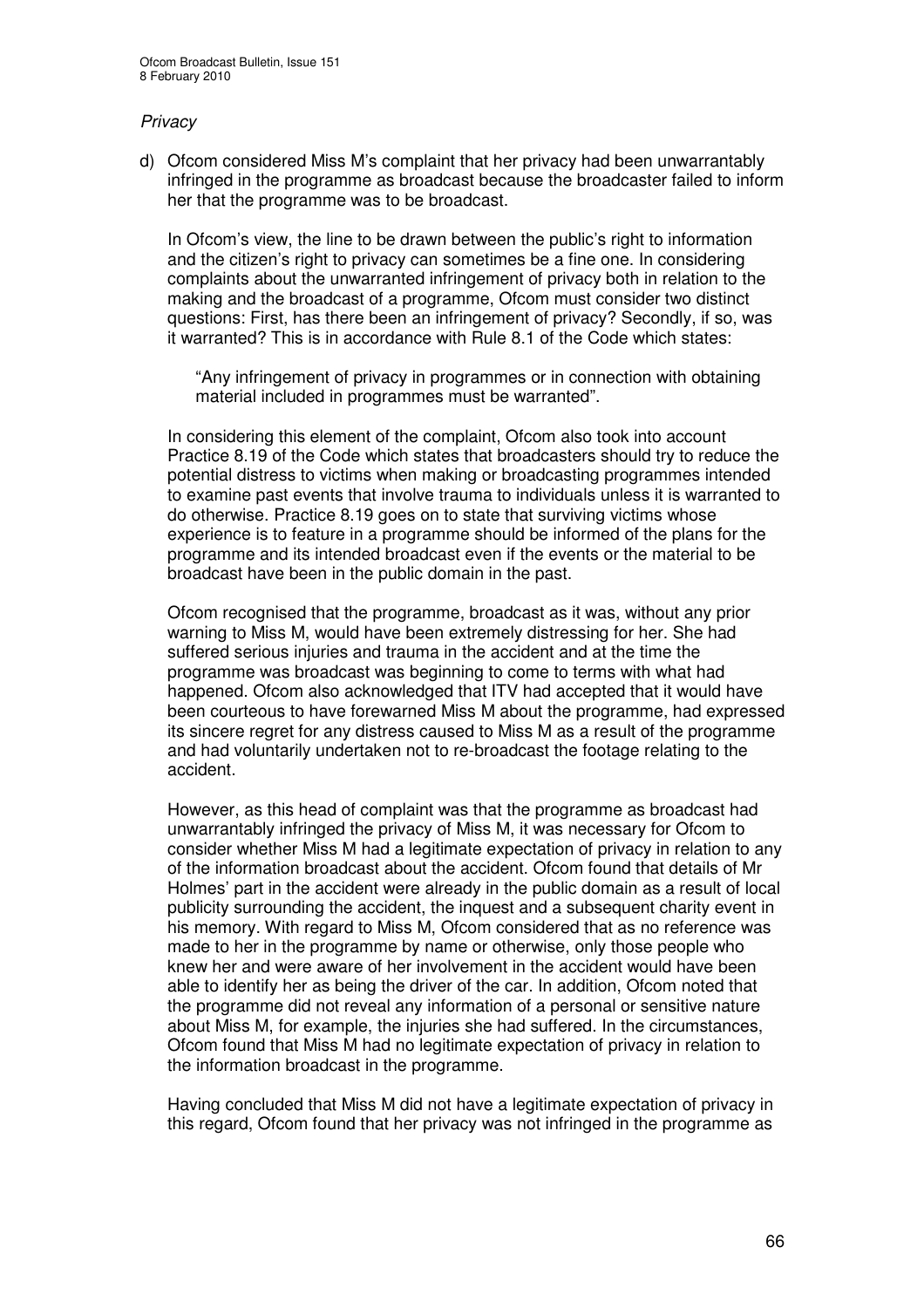broadcast. As a result, it was not necessary for Ofcom to further consider whether any infringement of privacy was warranted.

**Accordingly, Ofcom has not upheld Miss M's complaint of unfair treatment or unwarranted infringement of privacy in the broadcast of the programme.**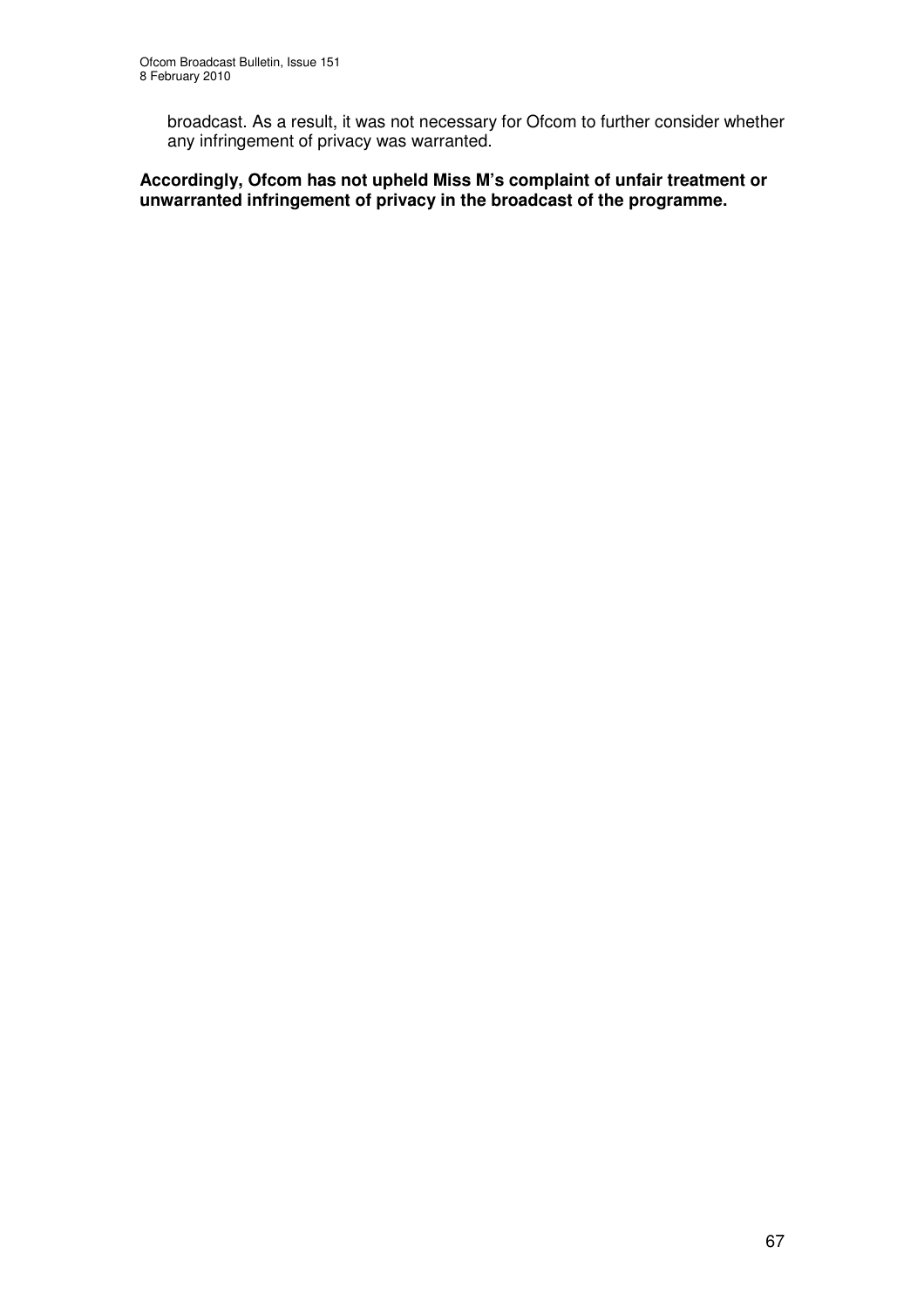# **Not Upheld**

### **Complaint by Mr Leslie Hemming**

*Watchdog, BBC1, 13 April 2009*

**Summary:** Ofcom has not upheld this complaint of unfair treatment and unwarranted infringement of privacy in the broadcast of the programme made by Mr Leslie Hemming.

This edition followed complaints made by various entertainment acts who had dealt with Mr Leslie Hemming, who owned an entertainment consultancy business called Hemmings Leisure ("the company"). The company offered to facilitate bookings of acts for corporate events and private functions. The programme interviewed three acts, namely: "The Rats in the Kitchen", Peter Methab and Tom O'Connor. The acts complained that Mr Hemming had not paid them for their services and had used *"acts of embezzlement"*, *"cash flow problems"* and the *"current economic climate"* as excuses.

Mr O'Connor told the programme he had taken Mr Hemming to the county court in 2005 and obtained a judgment against him for monies owed. The programme said Mr Hemming still had county court judgements against his name totaling £14,500.

The presenters also reported that Mr Hemming said he and Mr O'Connor *"got on famously"*. The programme however then held a second interview with Mr O'Connor who said he had *"never met the man* [Mr Hemming]*"*.

Mr Hemming complained to Ofcom that he was treated unfairly and that his privacy was unwarrantably infringed in the making and broadcast of the programme.

In summary Ofcom found the following:

- That the programme makers took reasonable care to satisfy themselves that material facts regarding the county court judgements against Mr Hemming had been presented accurately.
- The comments made by Mr O'Connor during his second interview of the programme were presented as his reaction to Mr Hemming's view of their relationship, and were unlikely to affect viewers' perception of Mr Hemming's business practice.
- Both Hemmings Leisure and its website had been presented fairly.
- As Mr Hemming's county court judgements were a matter of public record, he had no legitimate expectation of privacy as regards this information.

### **Introduction**

On 13 April 2009 BBC1 broadcast an edition of *Watchdog*, a consumer series that investigates viewers' complaints about traders, retailers and other companies around the country.

This edition followed complaints made by various entertainment acts who had dealt with Mr Lesley Hemming, who owned an entertainment consultancy business called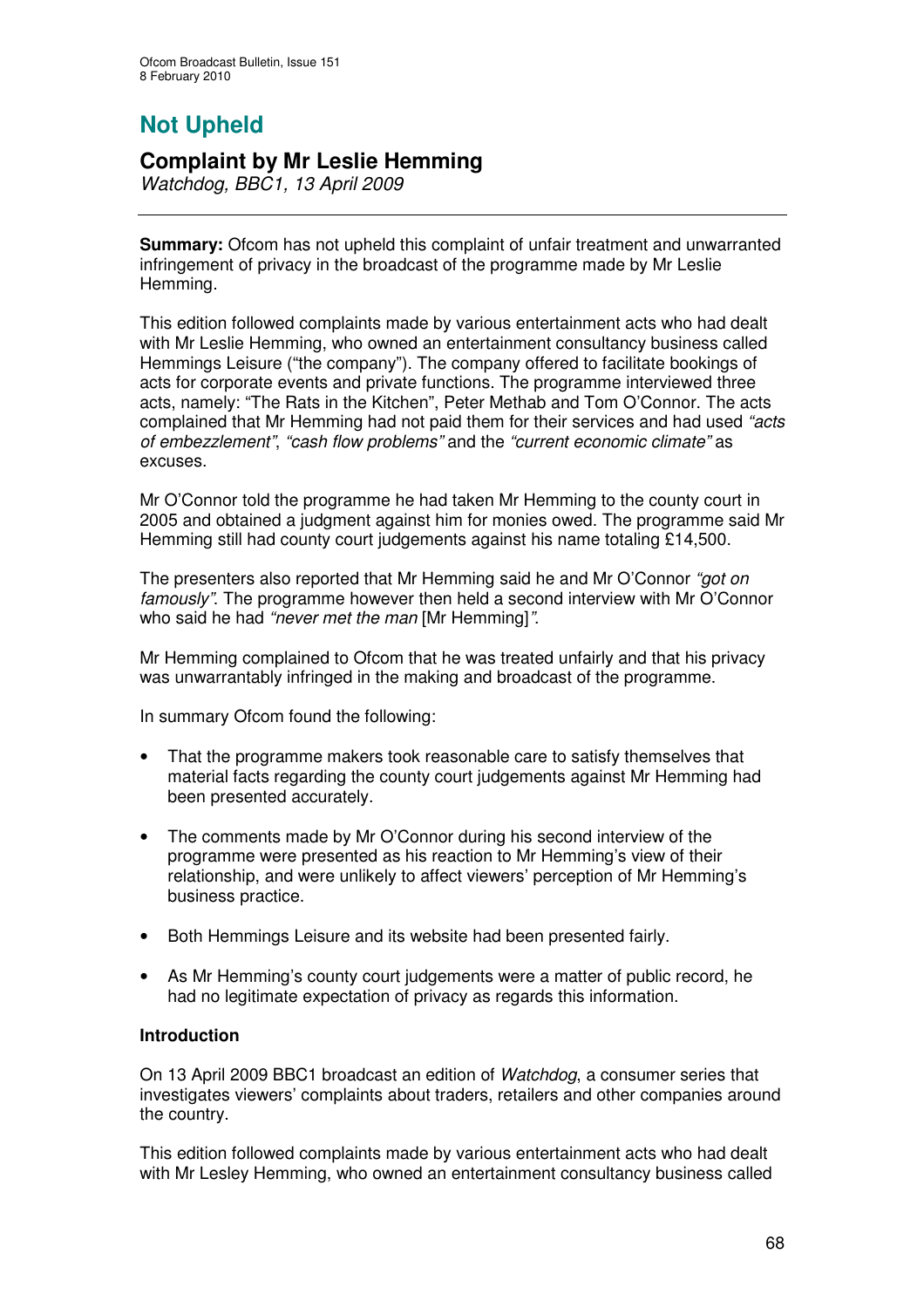Hemmings Leisure ("the company"). The company offered to facilitate bookings of acts for corporate events and private functions. The programme interviewed three acts, namely: "The Rats in the Kitchen" (an eight-piece UB40 tribute band), Peter Methab (a magician) and Tom O'Connor (former game show host). The acts complained that Mr Hemming had not paid them for their services and had used *"acts of embezzlement"*, *"cash flow problems"* and the *"current economic climate"* as excuses.

Mr O'Connor told the programme he had taken Mr Hemming to the county court in 2005 and obtained a judgment against him for monies owed. The programme said Mr Hemming was fined £2,000, ordered to pay four more artists their outstanding fees and, *"on top of that"*, still had county court judgments against his name totaling £14,500.

The presenters said that Mr Hemming explained he had suffered from acts of embezzlement and the current economic climate, but that he had successfully raised hundreds of thousands of pounds for the entertainment industry. They also reported that Mr Hemming said he and Mr O'Connor *"got on famously"*. The programme then held a second interview with Mr O'Connor, an excerpt of which said:

| Nicky Campbell: | "Have you got any sympathy for Les Hemmings?"                                                                                                                                               |
|-----------------|---------------------------------------------------------------------------------------------------------------------------------------------------------------------------------------------|
| Mr O'Connor:    | "Absolutely none, no."                                                                                                                                                                      |
| Nicky Campbell: | "He says that you two still get on famously. Doesn't sound like<br>it?"                                                                                                                     |
| Mr O'Connor:    | "(LAUGHS) Yeah, is that what he said?"                                                                                                                                                      |
| Nicky Campbell: | "Yeah."                                                                                                                                                                                     |
| Mr O'Connor:    | "No, no, no, no, I've never met the man. And I, I, well, what is<br>wonderful, I hear all the excuses he's giving, I mean, he owes<br>me money from 2005, you can't call that a recession." |

Mr Hemming complained to Ofcom that he was treated unfairly in the programme and that his privacy was unwarrantably infringed in the broadcast of the programme.

### **The Complaint**

In summary, Mr Hemming complained that he was treated unfairly in the programme as broadcast in that:

a) He was unfairly portrayed and was not given an opportunity to respond to certain allegations.

By way of background, he was told by the programme makers that the deadline for submitting a response to the allegations was 3 April 2009 but on the day no one at the programme was available to receive his response.

- i) In Mr O'Connor's second interview he questioned Mr Hemming's excuse of the *"current economic climate"*, remarking that there was no economic problem in 2005 (the date of their dispute). This remark was made despite Mr Hemming clearly stating that the cause of this particular debt was a substantial act of embezzlement against him.
- ii) In the same interview, Nick Campbell, the presenter, asked Mr O'Connor whether he agreed with Mr Hemming's claim that they *"got along famously"*. Mr O'Connor refuted this, asserting that they had never met. Mr Hemming said they had actually met on three occasions. Mr Hemming was given no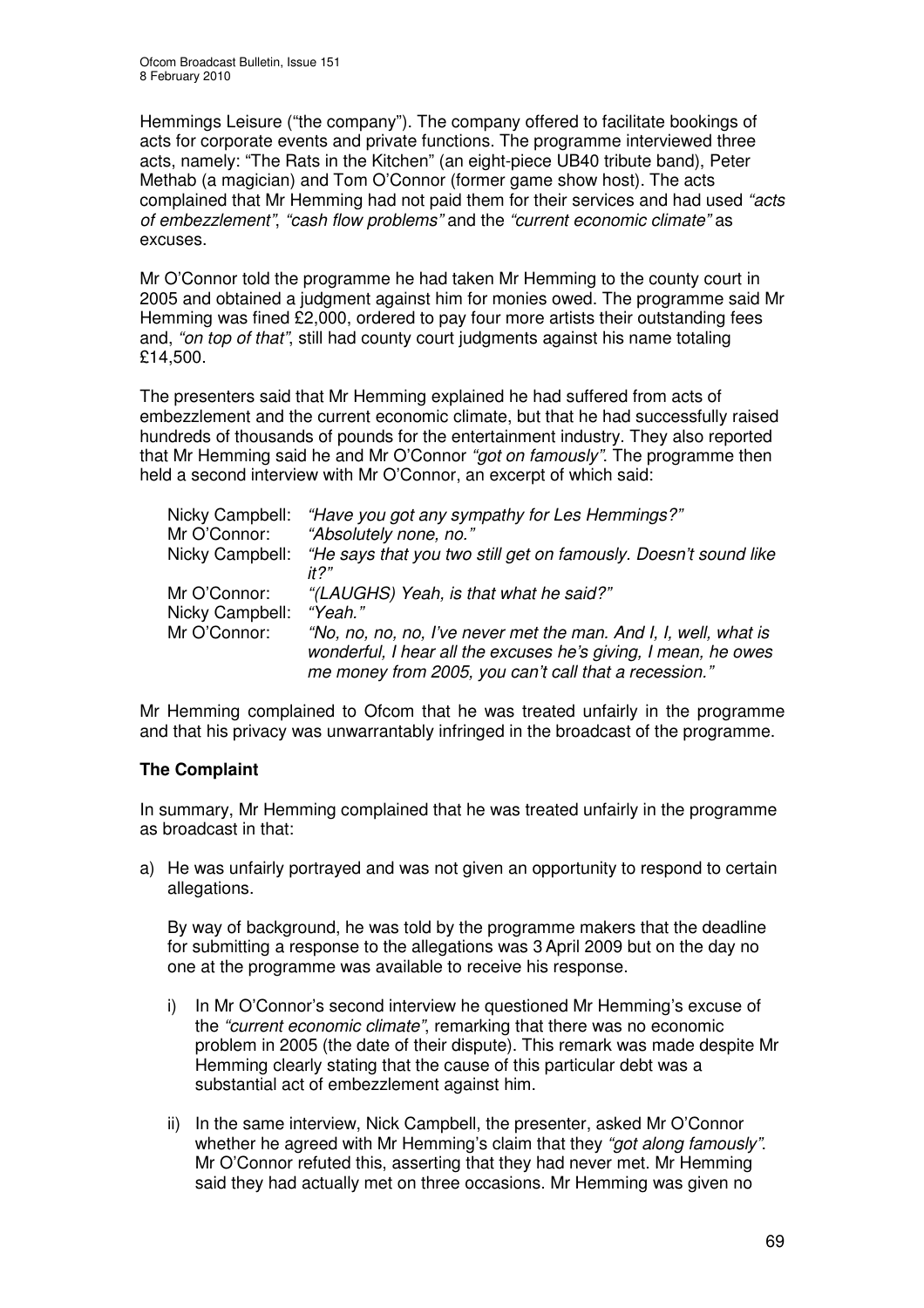opportunity to respond to this claim. As a result of this, Mr Hemming was unfairly portrayed as a liar and a sycophant.

- iii) The programme stated Mr Hemming held county court judgement debts against him worth £14,500. This was a historic amount owed three years previous to the broadcast of the programme. Furthermore, Mr Hemming clearly stated to the programme makers that the debts were as a direct result of embezzlement from his company and that the vast majority had been settled. The BBC chose to omit this information.
- iv) The company's website was misrepresented on the programme. The programme stated that the "index and listings" page of the website claimed that the company represented and managed the artists listed. The BBC did not read the legal statement on the welcome page of the site which states, "All artistes presented on this website are available direct through Hemmings Leisure and their respective management." Further, the programme makers did not ask for clarification on this point. These assertions unfairly accused Mr Hemming of making false claims and lying.

By way of background, Mr Hemming said the company's website only offered the viewer ideas, information and the choice to book the artists listed. If they chose to book a listed artist through the website it would be with the consent and agreement of the artist and/or their management or representative, and Mr Hemming would act as a third party only. The transaction itself would be between the client and the artist.

In summary, Mr Hemming complained that his privacy was unwarrantably infringed in the programme as broadcast in that:

b) The BBC made public the amount of money he once owed to the county court.

### **The BBC's case**

In summary, the BBC responded to Mr Hemming's complaint of unfair treatment as follows:

a) In relation to the complaint that Mr Hemming was unfairly portrayed and not given an opportunity to respond to certain allegations.

By way of background, the BBC said its office was appropriately staffed on 3 April and would have answered any calls made to the number provided to Mr Hemming. On the occasions a member of staff was away from their desk, any callers could have left a voicemail message and none were left by Mr Hemming.

i) As regards Mr O'Connor's comment *"you can't call that a recession"* the BBC said Mr O'Connor was making a general comment about the variety of different reasons offered by Mr Hemming for failing to pay artists he had booked:

*"And I, I, well, what is wonderful, I hear all the excuses he's giving, I mean, he owes me money from 2005, you can't call that a recession."*

The BBC said it believed the audience would have understood that Mr O'Connor was making a general point that it was unreasonable for Mr Hemming to blame forces apparently beyond his control for his failure to meet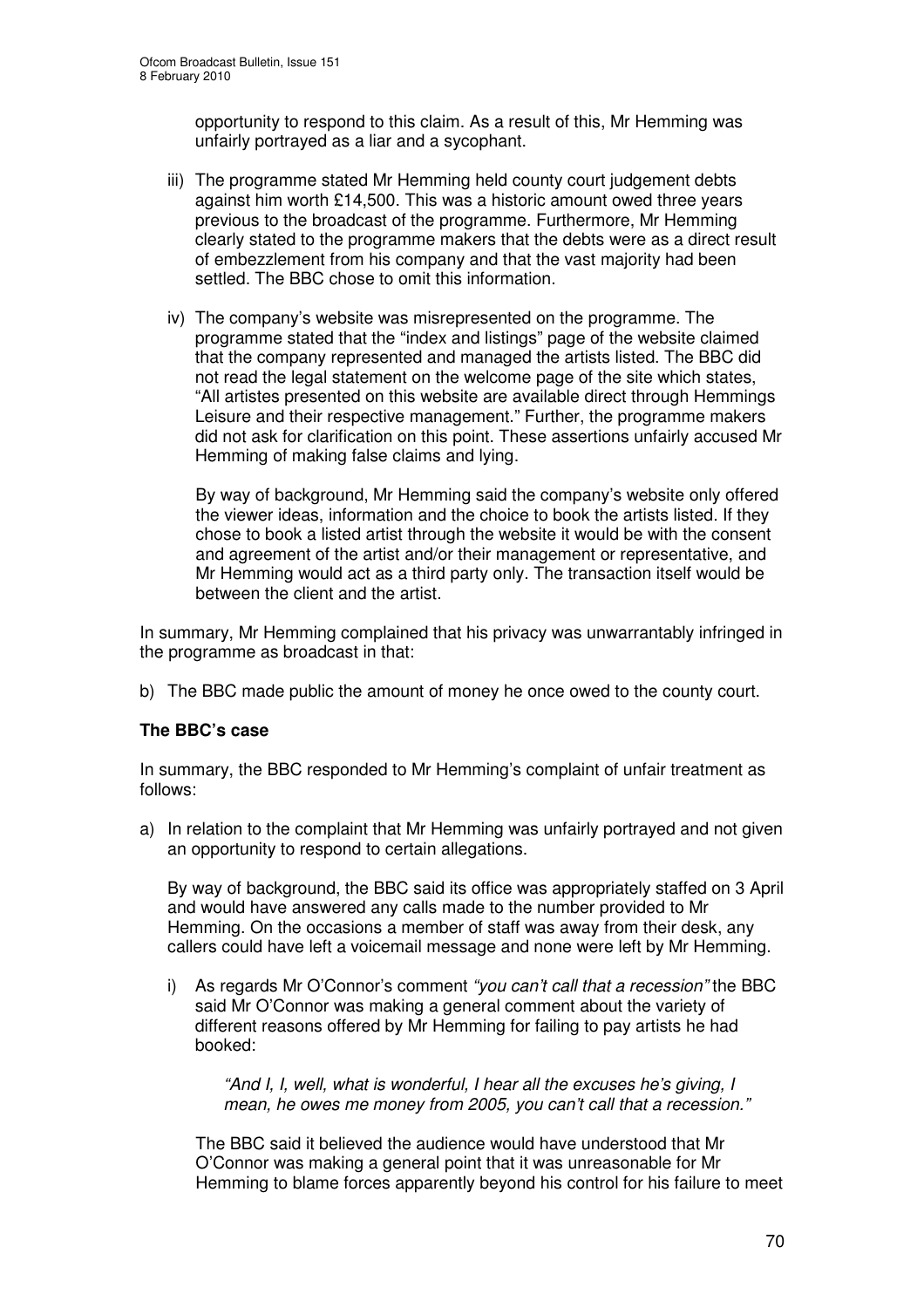his financial commitments. It said there was no question that Mr Hemming claimed the recession played a part in the financial difficulties and this had been explained by the programme only moments before Mr O'Connor's passing comment. Ms Anita Rani, the presenter, said:

*"This was the only time he hadn't paid him, and he says that's because someone was embezzling money from his bank account. But he insists, as instructed by the courts, he is now paying up."*

The BBC therefore argued there was no unfairness to Mr Hemming or any requirement to offer him a separate right of reply to Mr O'Connor's comment.

ii) In response to Mr O'Connor's comment that he and Mr Hemming had never met, the BBC said it was Mr O'Connor's genuine belief that he had never met Mr Hemming. The BBC said that it was not in a position to know whether Mr Hemming was correct when he said the two men have met on a number of occasions, but maintained that was clearly not Mr O'Connor's recollection. On this basis, the BBC argued it was reasonable to question Mr Hemming's claim that "the last time I saw him we got on famously as always" (email 1 April 2009) which suggested a closeness of relationship and a degree of familiarity at odds with the fact that Mr O'Connor has no memory of meeting him.

The BBC did not accept that Mr Hemming should have been offered a right of reply on this matter. It said viewers would have been aware that Mr Hemming claimed to know Mr O'Connor, but Mr O'Connor did not believe this to be the case. It argued any further contribution from Mr Hemming would simply have reconfirmed the position as already stated and was therefore unnecessary. The BBC also argued that the question as to whether the two men had met was secondary to the fact that Mr Hemming had failed to pay Mr O'Connor on one of the occasions that he had booked him to perform.

iii) As regards the programme's statement that Mr Hemming held county court judgments against him worth £14,500, the BBC said the programme makers carried out a search of the Register of Judgments, Orders and Fines for England and Wales on 3 April 2009. This, it said, revealed that that there were 19 separate "Unsatisfied judgments" against the company dating back to 12 May 2005, and amounting to £14,561. The BBC said the register is a public record and that it believed it was reasonable for it to assume that if the debts had been cleared by Mr Hemming, as he claims, he would have informed Registry Trust Limited, which maintains the register, to ensure it was updated.

The BBC also asked Ofcom to consider that a subsequent search of the same register it carried out on 10 June 2009 (after the broadcast of the programme) showed six "Unsatisfied judgments" against the company amounting to £4,377 between 19 May 2005 and 30 March 2009, and a further four "Unsatisfied judgments" against Mr Leslie Hemming between 28 February 2008 and 23 January 2009 to the sum of £17,467.

The BBC argued this proved that Mr Hemming and his company have a long and continuing history of failing to honour financial commitments.

As to Mr Hemming's complaint that the programme failed to reflect his reason for the debt (i.e. embezzlement) the BBC said the programme contained a summary of Mr Hemming's explanation for why he had failed to pay his debts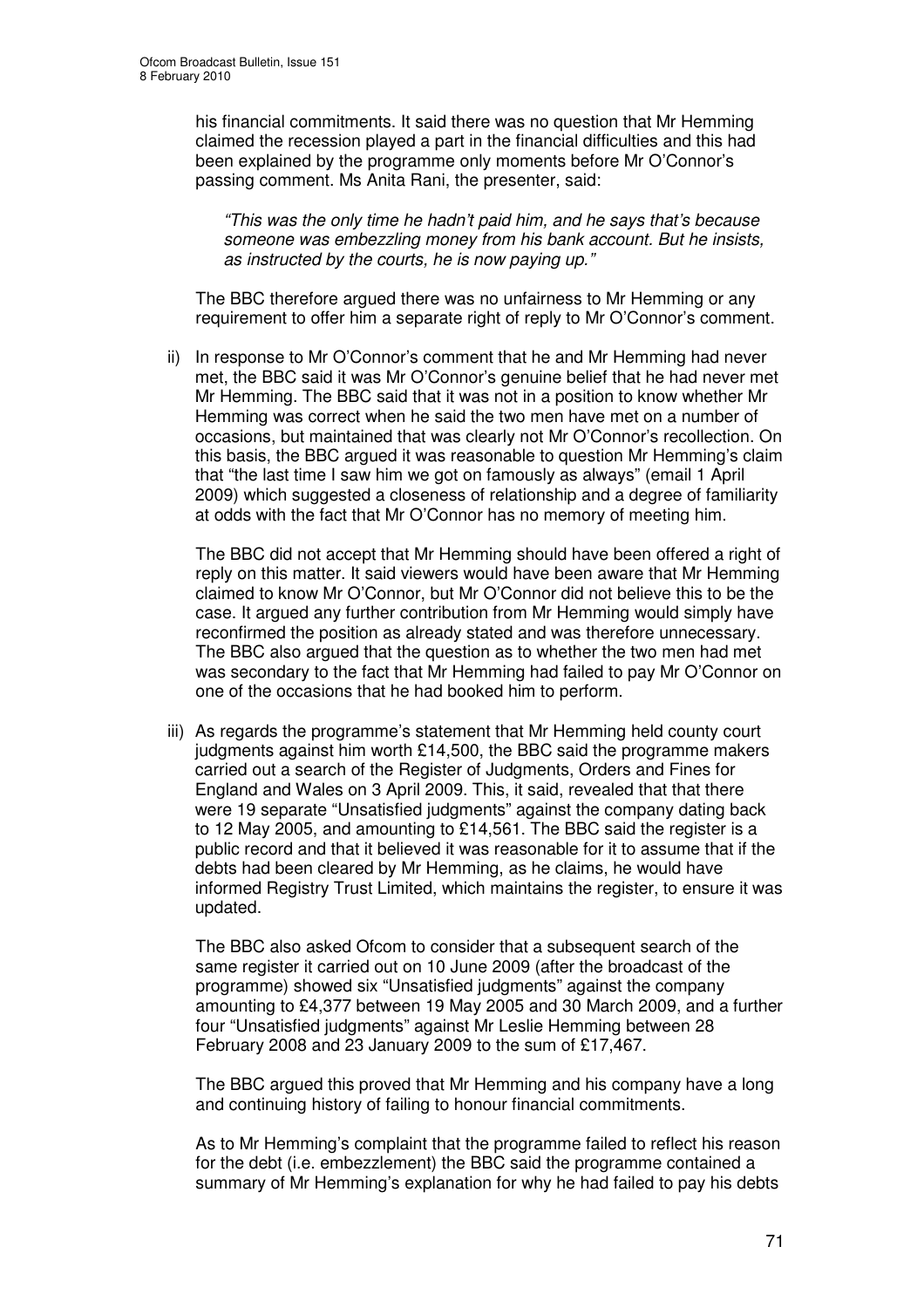which included his claim that someone was embezzling money from his bank account. The BBC maintained the programme had not been unfair to Mr Hemming.

iv) As regards the portrayal of Mr Hemming's website, the BBC said there were two references to the Hemmings Leisure website in the programme. The first was in reference to a booking made by Mr Hemming for the UB40 tribute band Rats In The Kitchen:

*"The man who booked them, Leslie Hemmings, who runs Birmingham based Hemmings Leisure. According to his website, "your first call for live entertainment", Mr Hemmings claims he can book any artiste or band in the world. Clearly a showbiz giant, so what could go wrong?"*

And later to explain the scope of Mr Hemming's business:

*"Hemmings Leisure doesn't just provide bands. On his website Mr Hemmings boasts he'll provide any entertainment for weddings and other big events. And look at the big names it seems he can book. Bruce Forsyth, Barbara Windsor, even eh? Nicky Campbell, I don't think so. As for Brucie and Babs, their agents say they've never heard of Hemmings Leisure and Barbara's agent says he wants her name removed from this site immediately".*

The BBC said that at no stage did the programme claim or suggest that Mr Hemming represents or manages any of the entertainers listed on his website. Rather, the programme said that he was able to *"book any artiste or band in the world"* or that *"he'll provide any entertainment for weddings and other big events"*. It said the three case studies included in the programme also explained that Mr Hemming's role was limited to booking the acts in question. The BBC said it did not accept that the programme gave an unfair impression of Mr Hemming's role or any claim made on his website.

In summary, BBC responded to Mr Hemming's complaint of unwarranted infringement of privacy in the programme as broadcast as follows:

b) In relation to the complaint that the BBC made public the amount of money he once owed from county court judgments.

The BBC said that county court judgments are a matter of public record and are available to any member of the public who wishes to see them. The BBC therefore do not believe that Mr Hemming had a legitimate expectation of privacy in this regard.

The BBC said that in the case of Ofcom considering that Mr Hemming did have a right of privacy, it believed it was warranted to include the details of outstanding debts that he had been ordered to pay back to clients by the courts. This, it said, demonstrated to viewers that Mr Hemming had a history of not paying his clients and confirmed that the case studies featured in the programme were part of a pattern of behaviour over many years, rather than isolated incidents.

### **Decision**

Ofcom's statutory duties include the application, in the case of all television and radio services, of standards which provide adequate protection to members of the public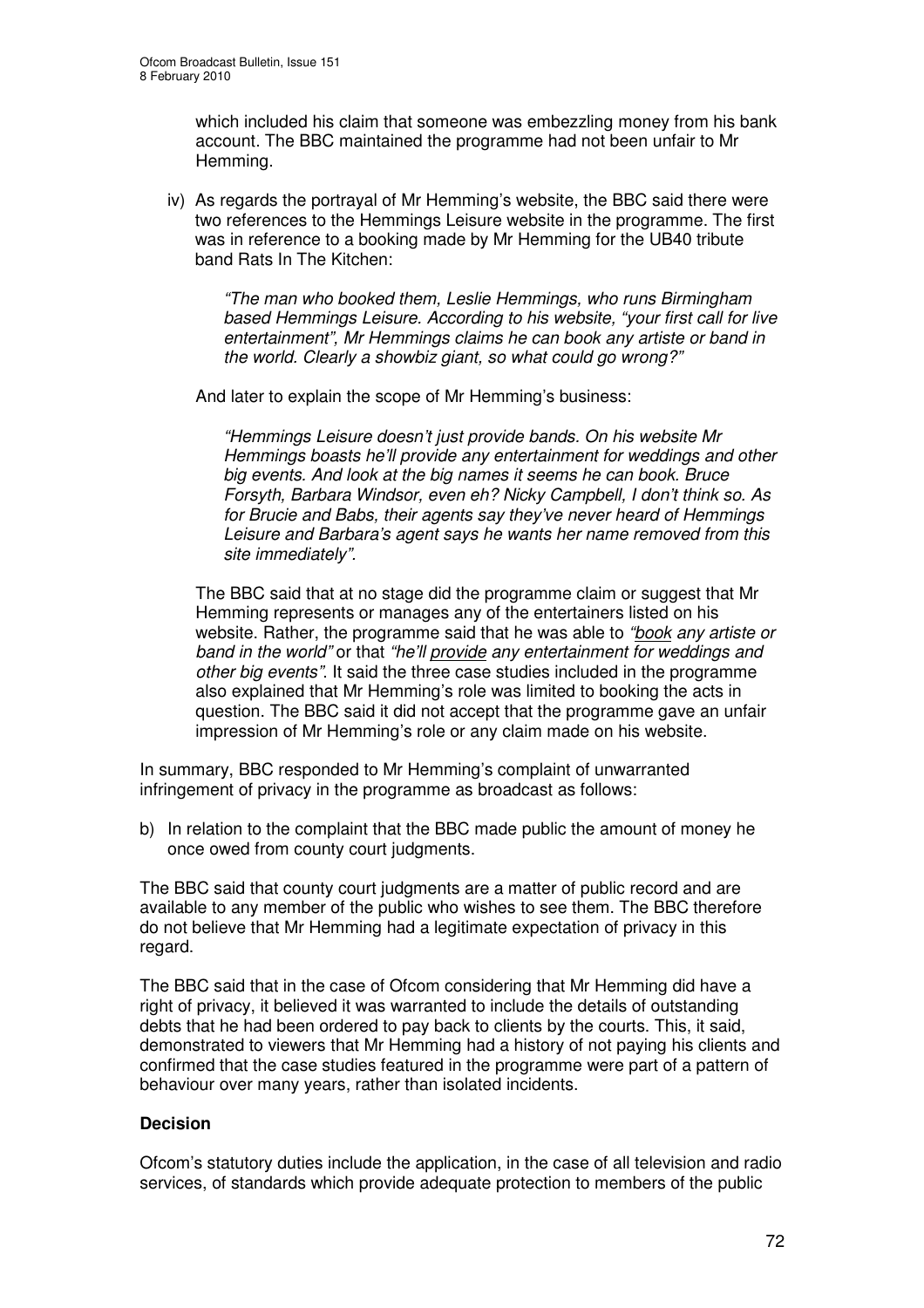and all other persons from unfair treatment and unwarranted infringement of privacy in, or in the making of, programmes included in such services.

Where there appears to have been unfairness in the making of the programme, this will only result in a finding of unfairness, if Ofcom finds that it has resulted in unfairness to the complainant in the programme as broadcast.

In carrying out its duties, Ofcom has regard to the need to secure that the application of these standards is in the manner that best guarantees an appropriate level of freedom of expression. Ofcom is also obliged to have regard, in all cases, to the principles under which regulatory activities should be transparent, accountable, proportionate and consistent and targeted only at cases in which action is needed.

Mr Hemming complaint was considered by Ofcom's Executive Fairness Group. In reaching its decision, the Group carefully considered all the relevant material provided by both parties. This included a recording and transcript of the programme as broadcast and both parties' written submissions.

#### *Fairness*

a) Ofcom first considered the complaint that Mr Hemming was unfairly portrayed and not given an opportunity to respond to certain allegations.

In the context of this head of complaint Ofcom noted that Rule 7.1 of Ofcom's Broadcasting Code ("the Code") provides that broadcasters must avoid unjust or unfair treatment of individuals or organisations in programmes. In considering this part of the complaint, the Committee took account of, in particular, Practice 7.9 of the Code, which states that broadcasters must take reasonable care to satisfy themselves that material facts have not been presented, disregarded or omitted in a way that is unfair to an individual or organisation and that anyone whose omission could be unfair to an individual or organisation has been offered an opportunity to contribute.

For the sake of completeness Ofcom took account of the background information of Mr Hemming's complaint that no one at the BBC was available to receive his response on 3 April 2009. Ofcom noted that Mr Hemming had previously submitted detailed e-mail responses to the programme makers before this date and that excerpts from them were referred to in the programme. Ofcom also found no evidence that the information submitted on 3 April had not been received or considered by the programme makers.

i) Turning to the actual heads of complaint, Ofcom considered Mr Hemming's complaint that in Mr O'Connor's second interview he questioned Mr Hemming's excuse of the *"current economic climate"*, remarking that there was no economic problem in 2005 (the date of their dispute). This was despite Mr Hemming clearly stating that the cause of this particular debt was a substantial act of embezzlement against him.

Ofcom considered the following passage:

| Nicky Campbell: | "Have you got any sympathy for Les Hemmings?"        |
|-----------------|------------------------------------------------------|
| Mr O'Connor:    | "Absolutely none, no."                               |
| Nicky Campbell: | "He says that you two still get on famously. Doesn't |
|                 | sound like it?"                                      |
| Mr O'Connor:    | "(LAUGHS) Yeah, is that what he said?"               |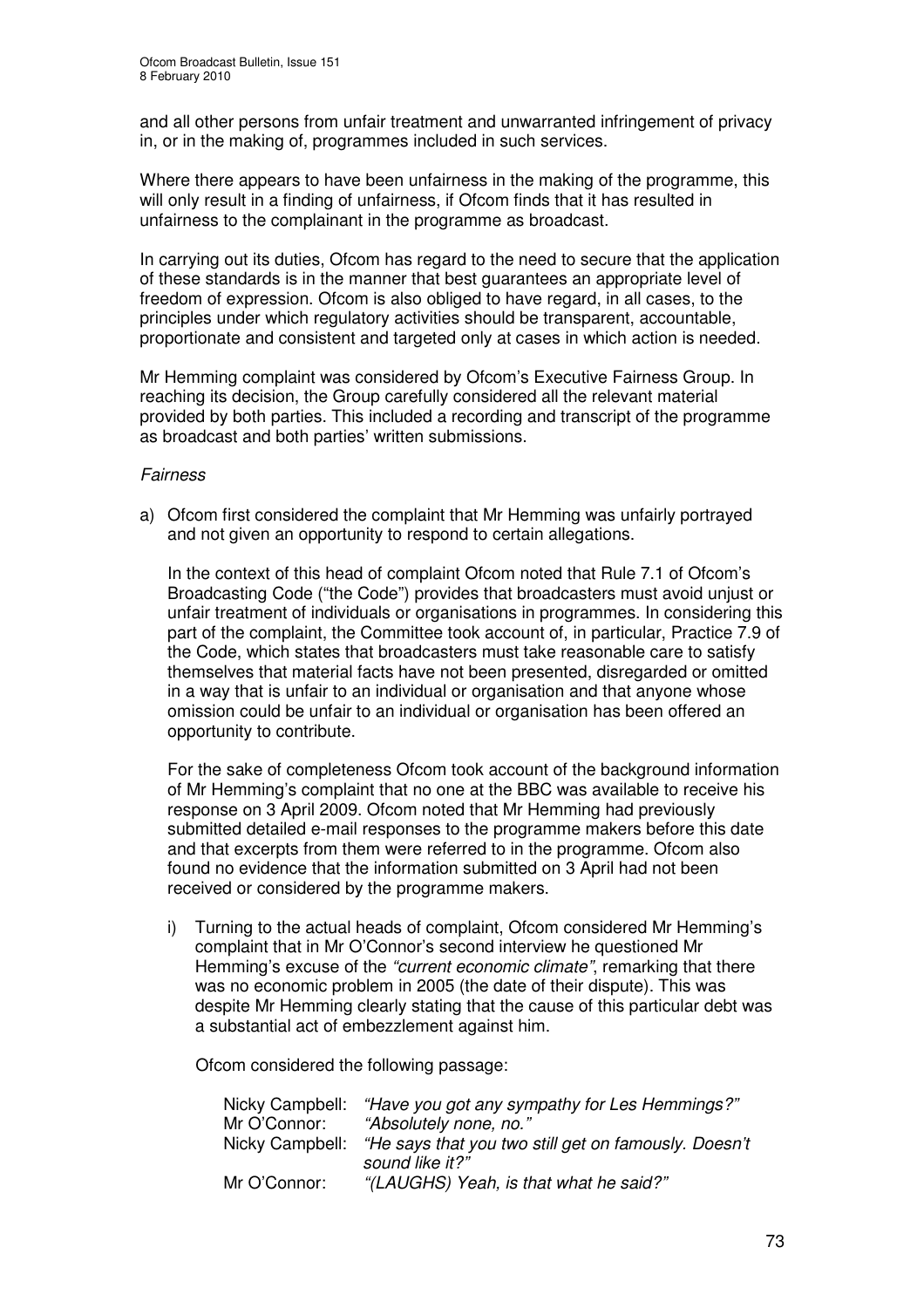Nicky Campbell: *"Yeah."* Mr O'Connor: *"No, no, no, no, I've never met the man. And I, I, well, what is wonderful, I hear all the excuses he's giving, I mean, he owes me money from 2005, you can't call that a recession."*

Ofcom took the view that this was a passing comment about the range of excuses Mr Hemming used. Ofcom also noted the programme, previous to Mr O'Connor's second interview, did accurately represent Mr Hemming's statement on this point. Ms Rani said:

*"As for Tom O'Connor Mr Hemmings says they'd always got along famously. This was the only time he hadn't paid him, and he says that's because someone was embezzling money from his bank account. But he insists, as instructed by the courts, he is now paying up."*

Ofcom took the view that given the clear information provided before Mr O'Connor's comment, the viewer would not have been materially misled. Ofcom was therefore satisfied that the programme makers did take reasonable care in presenting the material facts and that Mr O'Connor's comment about Mr Hemming's failure to pay would not have resulted in unfairness.

ii) Ofcom considered Mr Hemming's complaint that he did not have an opportunity to respond to the claim that he had never met Mr O'Connor. Ofcom noted that in Mr O'Connor's second interview he was effectively responding to Mr Hemming's reported assertion – that the two of them "still get on famously" – and giving his view of that assertion. Moreover, Ofcom considered that the main issue raised by the programme was the substantiated assertion that Mr Hemming was found, on several occasions, unable to remunerate various parties. Ofcom therefore took the view that within such a context, the issue as to whether Mr Hemming had or had not met Mr O'Connor was not significant and was unlikely to effect the viewers perception of Mr Hemming's business practice. In Ofcom's view, therefore, it was not incumbent on the programme makers, in the interest of fairness, to provide the complainant with a further opportunity to respond to this point.

In the circumstances, Ofcom concluded that no unfairness resulted from the programme from the inclusion of Mr O'Connor's recollection that he had never met Mr Hemming.

- iii) Ofcom considered Mr Hemming's complaint that the programme failed to reflect the true accuracy of Mr Hemming's debts. Ofcom noted that the programme makers conducted a search of the Registry Trust prior to broadcast on 3 April 2009 and found a list of judgements, categorised as unsatisfied, against Hemmings Leisure, which amounted to £14,561. Ofcom noted that, as with all records, there was scope for them to be outdated but felt the onus of ensuring the records were up to date was on Mr Hemming, not the programme makers. Consequently, Ofcom were satisfied that the programme makers took reasonable care to satisfy themselves that material facts had been presented accurately.
- iv) Ofcom considered Mr Hemming's complaint that the company's website was misrepresented on the programme.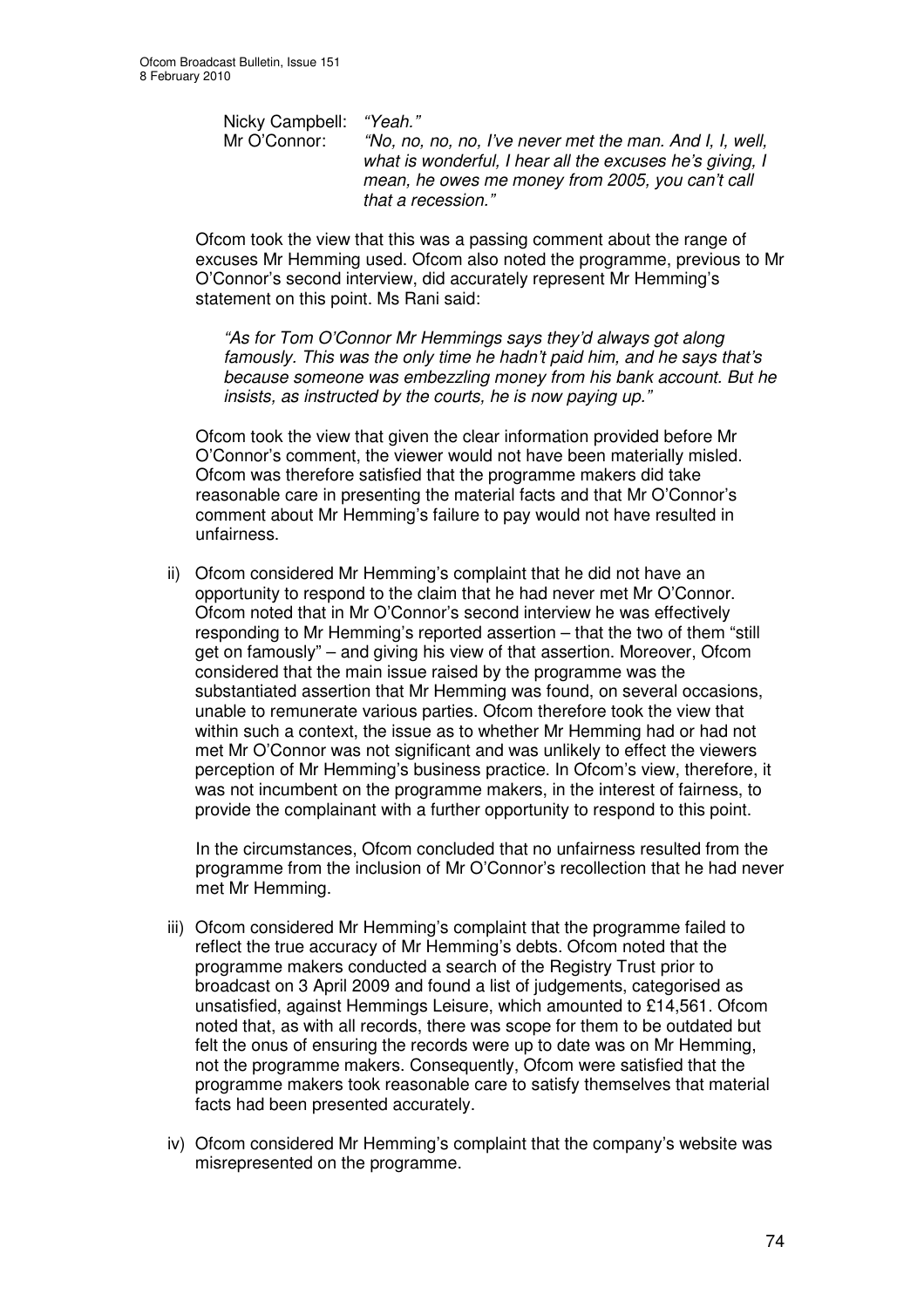Ofcom noted Nicky Campbell's introduction of Mr Hemming in the programme:

*"The man who booked them Leslie Hemmings who runs Birmingham based Hemmings Leisure. According to his website, your first call for live entertainment, Mr Hemmings claims he can book any artiste or band in the world. Clearly a showbiz giant, so what could go wrong?"*

Ofcom found that the programme did not claim that Mr Hemming could "represent and manage" the acts listed on the website. Ofcom found that the reference was a factual point about the contents of the website and it was reasonable for the programme to reflect what was publicly available.

#### *Privacy*

b) Ofcom considered the complaint that the BBC made public the amount of money he once owed from county court judgments.

Ofcom's recognises that the line to be drawn between the public's right to information and the citizen's right to privacy can sometimes be a fine one. In considering complaints about the unwarranted infringement of privacy, Ofcom will therefore, where necessary, address itself to two distinct questions: First, has there been an infringement of privacy? Second, if so, was it warranted? (Rule 8.1 of the Code).

Ofcom noted that Mr Hemming's county court judgments were a matter of public record. In the circumstances Ofcom considered that Mr Hemming did not have a legitimate expectation of privacy as regards this information. Having found no legitimate expectation of privacy, Ofcom found that Mr Hemming's privacy was not infringed in the broadcast of the programme.

Ofcom also took the view that Mr Hemming's county court judgments were directly relevant to the programme as the subject of the story was the financial reliability of his company.

Having found no infringement of privacy it was not necessary for Ofcom to further consider whether any such infringement was warranted.

**Accordingly, Ofcom has not upheld Mr Hemming's complaint of unfair treatment and infringement of privacy in the programme as broadcast.**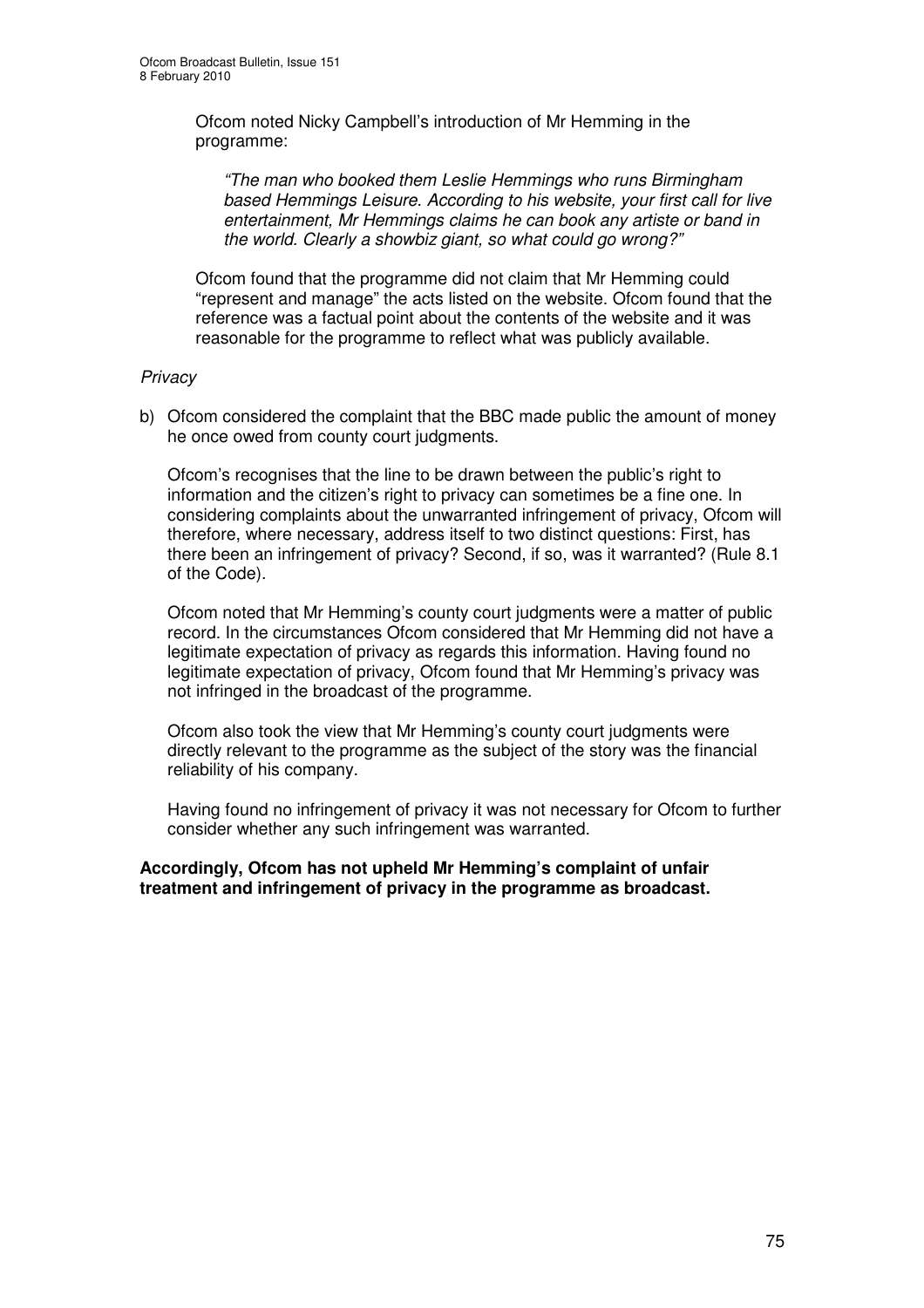# **Not Upheld**

### **Complaint by Mr Alan McKay and Mrs Rosemary McKay**

*Tonight: Mediterranean Nightmares, ITV1, 5 June 2009*

**Summary:** Ofcom has not upheld this complaint of unfair treatment in the programme as broadcast.

This programme reported on a number of disputes involving British people in Northern Cyprus over land and property that had been abandoned by Greek Cypriots after the Turkish invasion of Northern Cyprus in 1974. The programme included footage of Mr Alan McKay and Mrs Rosemary McKay which had been filmed in 2007 for the programme *Holiday Homes From Hell* in which they were interviewed about money they had lost through a British builder that they had engaged to work on their home in Southern Cyprus. Part of this interview footage was re-used and included in the opening minutes of the *Tonight* programme.

Mr and Mrs McKay complained to Ofcom that they were treated unfairly in the programme as broadcast in that footage of them originally filmed for one programme was re-used in another programme without their consent and in a manner which was misleading and portrayed them unfairly.

In summary, Ofcom found that the interview footage of Mr and Mrs McKay remained unaltered and that its context was sufficiently explained to viewers, who were likely to have understood that the opening sequences of the programme in which they appeared were intended to introduce, in general terms, the issues to be explored further in the programme. Ofcom was satisfied therefore that Mr and Mrs McKay were not treated unfairly as a result of the programme's re-use of the original interview footage of them.

#### **Introduction**

On 5 June 2009, ITV1 broadcast an edition of *Tonight* entitled *Mediterranean Nightmares*, which looked at the implications of a recent European Court of Justice decision that a British couple should return the land that they had bought and developed in Northern Cyprus to its original owner. The programme examined the origins of this particular dispute and explained that such land disputes had arisen as a result of the Turkish invasion of Northern Cyprus in 1974, and that many Greek Cypriots had left the Turkish-held north of the island for the Greek-controlled south, abandoning their land and property. It went on to state that Northern Cyprus had become a popular place for British holiday home owners to buy property and develop land, much of which had originally been confiscated by the Turkish authorities at the time of the invasion. The programme included interview footage of a number of contributors, including British expatriates and holiday home owners, who discussed the political and legal background to the dispute and the general issues surrounding the purchase of property and land in Northern Cyprus.

The programme also included archive footage of Mr Alan McKay and Mrs Rosemary McKay ("Mr and Mrs McKay"). This footage had been filmed in 2007 for the programme *Holiday Homes From Hell* in which Mr and Mrs McKay were interviewed about money they had lost through a British builder that they had engaged to work on their home in South Cyprus. Part of this footage was re-used and included in the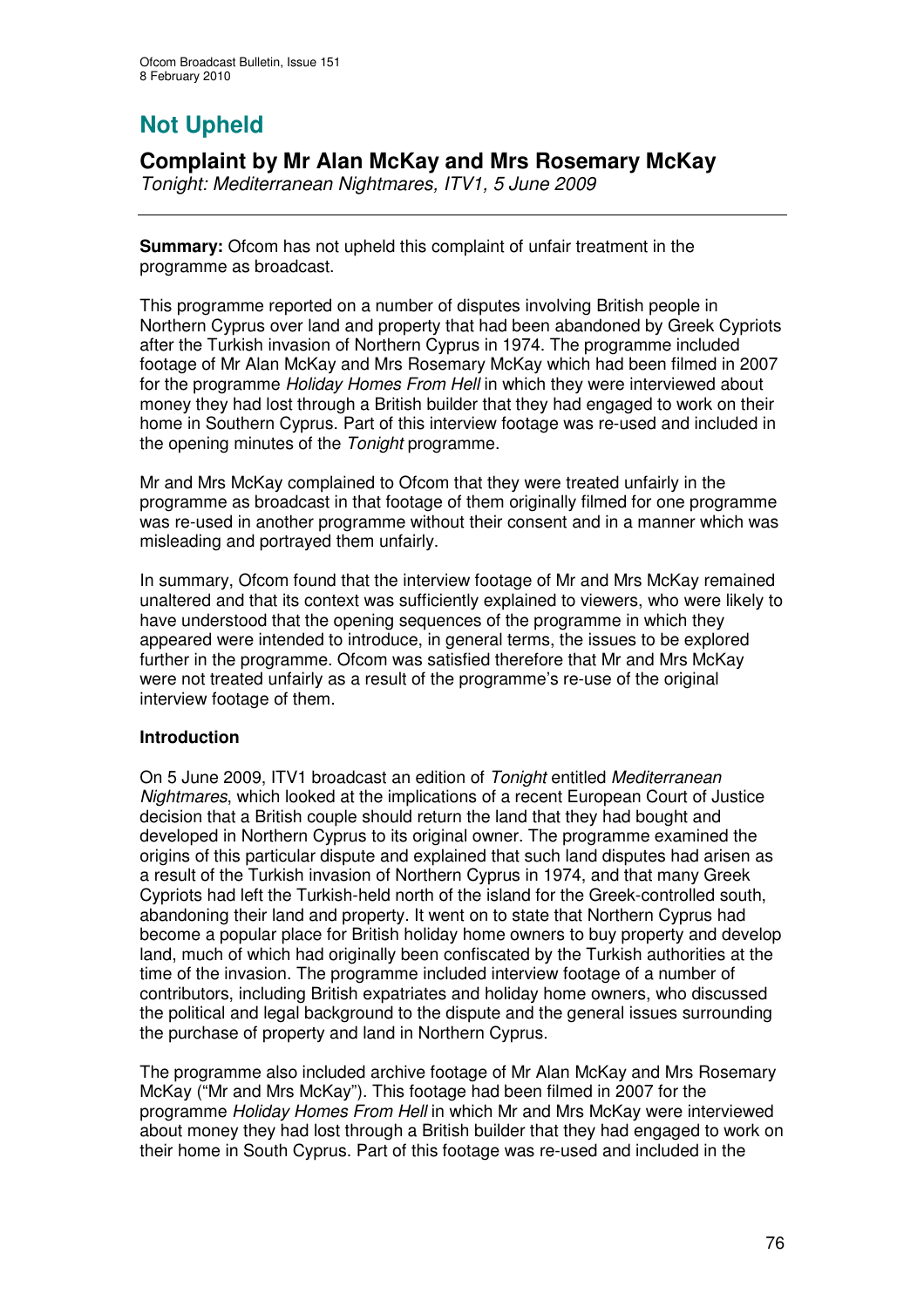opening sequences of the *Tonight* programme*.* Mr and Mrs McKay were not named, nor were they referred to in the rest of the programme.

Mr and Mrs McKay complained to Ofcom that they were treated unfairly in the programme as broadcast.

#### **The Complaint**

#### **Mr and Mrs McKay's case**

In summary, Mr and Mrs McKay complained that they were treated unfairly in the programme in that footage taken of them in 2007 for another programme about a different topic (namely, the problems they experienced with a British builder in Southern Cyprus) was used without their consent. The manner in which this footage was re-used in the later programme was misleading and portrayed them unfairly.

Mr and Mrs McKay said that they had been contacted by the programme makers two weeks before the broadcast of *Tonight* programme to inform them that footage of them was to be used. Mr Mackay said that he had told the programme makers that he was not happy for it to be re-used in the *Tonight* programme.

#### **ITV's case**

In summary, ITV Broadcasting Limited ("ITV"), responsible for the compliance of the programme on behalf of the ITV Network ("ITV1"), responded to Mr and Mrs McKay's complaint that they were treated unfairly in the programme as broadcast as follows:

ITV said that the footage of Mr and Mrs McKay that was included in the programme had been taken from an earlier programme entitled *Holiday Homes From Hell* shown in 2007. ITV said that both the earlier programme and the programme complained about shared a common theme, namely that British people had bought properties in Mediterranean locations only to discover problems with their new homes. ITV said that the programme broadcast in 2007 looked at a range of different stories, including the problems Mr and Mrs McKay had experienced when they had a home in South Cyprus, while the programme complained about dealt specifically with the predicament of British purchasers of disputed land in North Cyprus. ITV said that the similarity of the theme of the two programmes meant that there was nothing intrinsically unfair about using the earlier footage of Mr and Mrs McKay as an example of British home-buyers who experienced problems abroad following the purchase of property in the Mediterranean.

ITV said that, prior to focusing on the Northern Cyprus issue, the programme had put the subject into the context of the general concern about buying a holiday home in the Mediterranean. This concern was expressed by way of an introduction which consisted of a montage of footage of interviews with British expatriates and holiday home owners who had found themselves in difficulty. This montage included interview footage from the earlier 2007 programme as the issues covered were similar. ITV said that the programme's commentary accompanying this montage stated:

*"Buying a place in the sun has never been so popular, nor, it seems, so risky. There's no shortage of horror stories – Brits being duped by dodgy developers, falling foul of planning law; helpless and waiting for the bulldozers to arrive. But despite the property scandals and the plummeting pound, we Brits just cannot resist the lure of life in the sun. Since the Tonight programme came on air ten*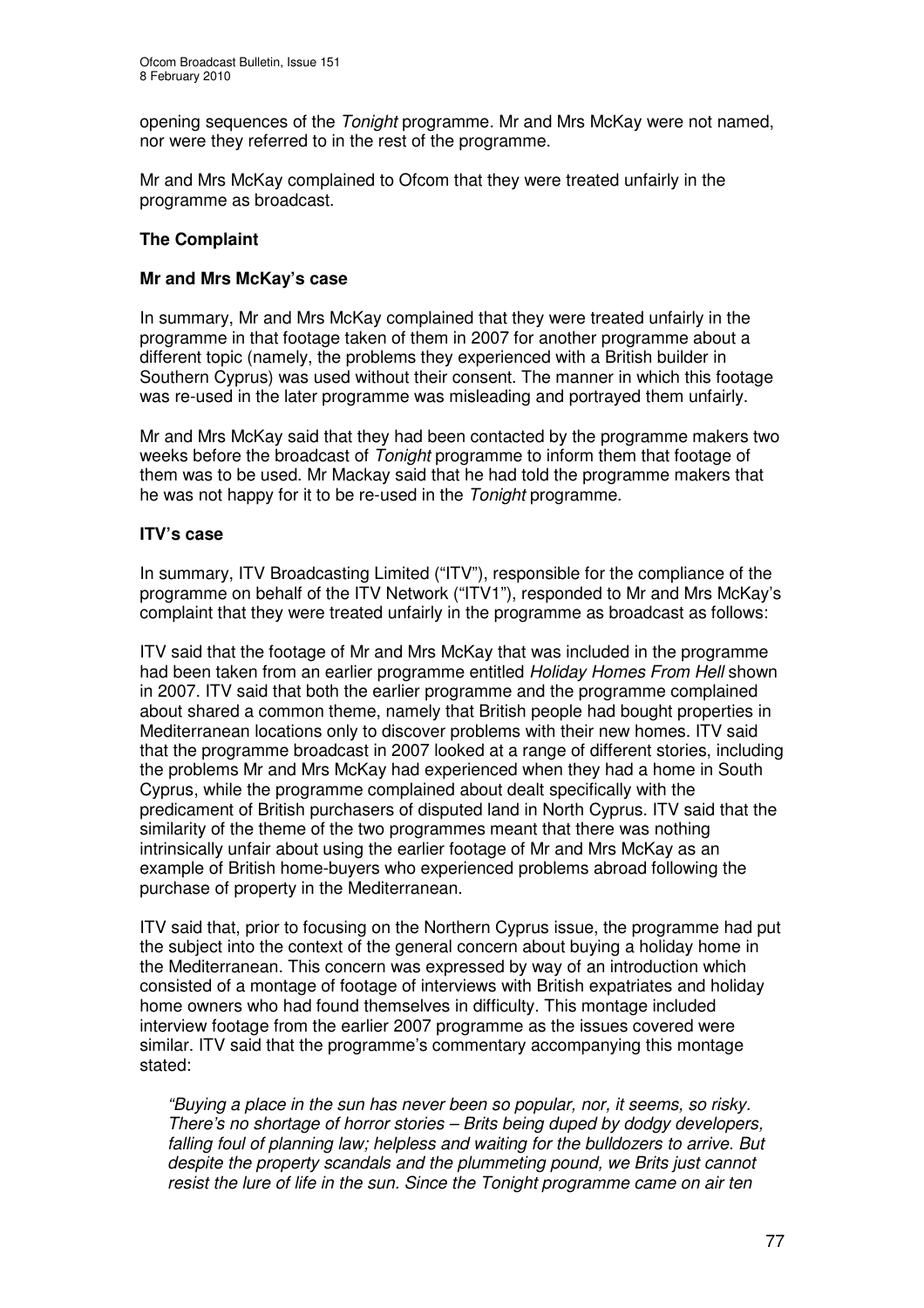*years ago, well over a million if us have packed our bags and bought a place in the sun"*.

ITV said that it was this section of the programme that included the interview footage of Mr and Mrs McKay. It said that they were not identified, nor was the country in which they had made their purchase revealed. Along with the other interview footage (with other contributors), ITV said that it demonstrated the range of problems experienced by British purchasers of foreign properties and that the reference made about *"Brits being duped by dodgy developers"* referred to the 2007 programme that reported on the problems Mr and Mrs McKay had with a builder in Southern Cyprus. ITV said that the inclusion of the footage of Mr and Mrs McKay in this part of the programme was, therefore, distinct from the subsequent report on the disputed ownership problems in Northern Cyprus.

In relation to what Mr McKay claimed that he had told the programme makers about not wanting the footage to appear in the programme, ITV said that there was a clear difference in recollection of the programme makers and Mr McKay. It said that the programme makers had contacted Mr McKay to ascertain whether he would be happy for them to re-use the footage in the programme. The context was explained to him as a general introduction to the problems faced by British property buyers abroad, and his permission was sought. ITV said that the programme makers were satisfied that Mr McKay understood the context in which the footage would be reused and that he explicitly granted permission for the footage to be reused on the condition that it was only to be used in the introductory montage. ITV said that the programme makers were therefore under the impression that Mr McKay had given his informed consent for the footage to be re-used in the programme. ITV concluded that the context in which the footage was used was not unfair to Mr and Mrs McKay and that Mr McKay's agreement for it to be re-used in the way it was had been obtained.

#### **Decision**

Ofcom's statutory duties include the application, in the case of all television and radio services, of standards which provide adequate protection to members of the public and all other persons from unfair treatment and unwarranted infringement of privacy in, or in the making of, programmes included in such services.

In carrying out its duties, Ofcom has regard to the need to secure that the application of these standards is in the manner that best guarantees an appropriate level of freedom of expression. Ofcom is also obliged to have regard, in all cases, to the principles under which regulatory activities should be transparent, accountable, proportionate and consistent and targeted only at cases in which action is needed.

Mr and Mrs McKay's complaint was considered by Ofcom's Executive Fairness Group. In reaching its decision, Ofcom considered all the relevant material provided to it by both parties. This included a recording and transcript of the programme as broadcast, both parties' written submissions and supporting documentation. In its considerations, Ofcom took account of Ofcom's Broadcasting Code ("the Code").

Ofcom considered Mr and Mrs McKay's complaint that they were treated unfairly in the programme in that they did not consent for the interview footage of them to be reused in the programme and that the manner in which it was re-used was misleading and portrayed them unfairly.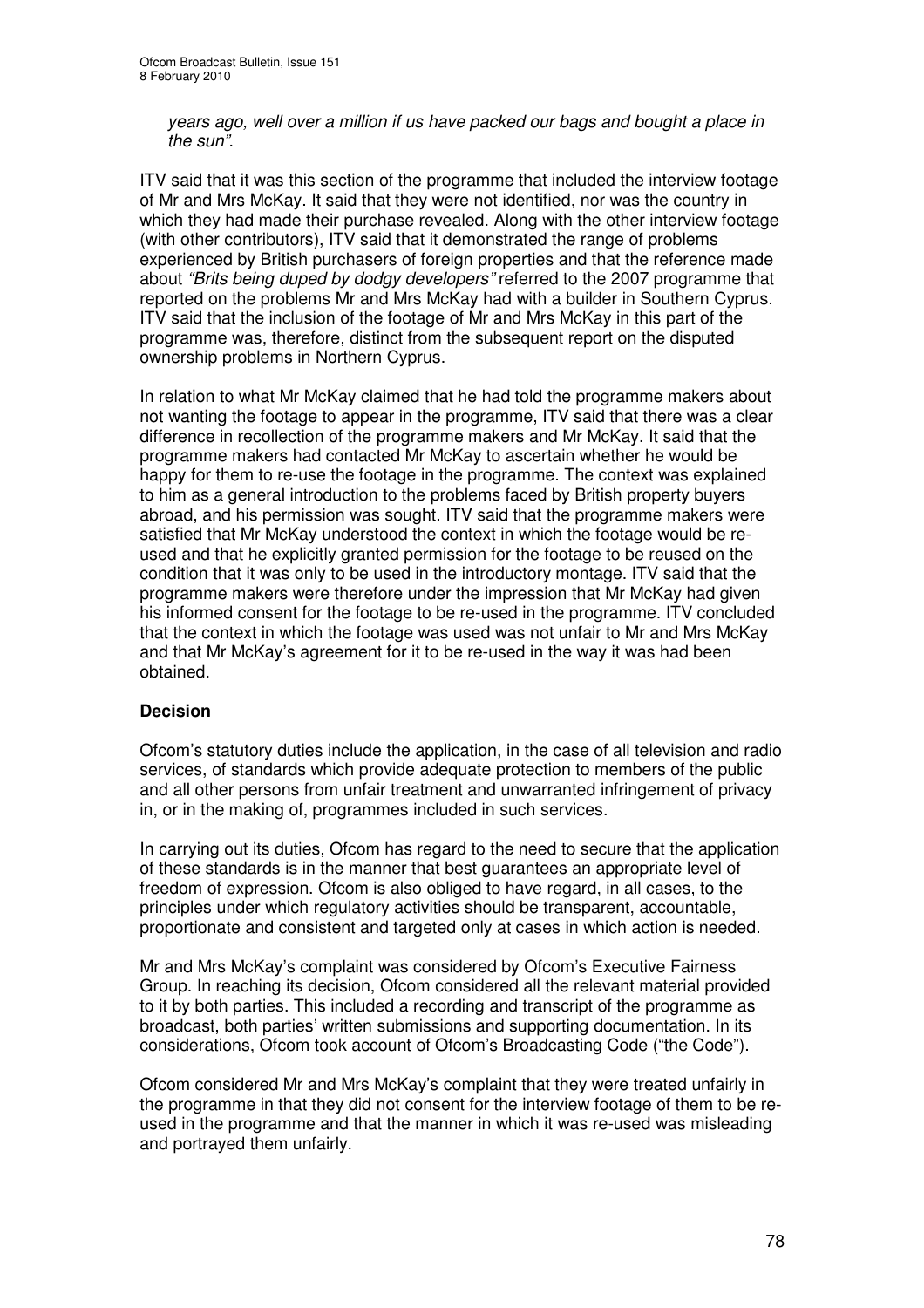In considering this complaint, Ofcom had particular regard to whether the broadcaster's actions ensured that the programme as broadcast avoided unjust or unfair treatment of individuals, as set out in Rule 7.1 of the Code. It also had regard to Practice 7.8 of the Code which states that broadcasters should ensure that the reuse of material originally filmed or recorded for one purpose and then used in a programme for another purpose, or used in later or different programmes, does not create unfairness.

Ofcom noted that there was a conflict of evidence between Mr and Mrs McKay and the programme makers as to whether or not Mr McKay gave his permission for the interview footage of him and his wife to be re-used in the programme. Ofcom recognised that there was no documentary material provided by either party in their written submissions that assisted it in as to whether any such permission was sought by the programme makers and/or given by Mr McKay. However, Ofcom is not required to resolve conflicts of evidence as to the nature or accuracy of particular accounts of events but to adjudicate on whether a complainant has been treated unfairly in a programme.

In the particular circumstances, it was not possible for Ofcom to conclude whether or not Mr McKay told the programme makers that he did not want the footage of him and his wife to be re-used and included in the programme. The issue for Ofcom was to consider whether the re-use of the interview footage of Mr and Mrs McKay in the programme led to them being portrayed in a way that was unfair.

Ofcom first noted that Mr and Mrs McKay had agreed to participate in *Holiday Homes From Hell*, broadcast by ITV in 2007. Ofcom watched this programme which, it noted, included testimony from a number of British people who had experienced a range of problems arising out of buying and building property in Mediterranean locations. It noted that Mr and Mrs McKay were shown in this earlier programme recounting the building problems they had encountered in Southern Cyprus.

Ofcom then went on to consider the context in which this interview footage of Mr and Mrs McKay was re-used and included in the programme complained about. It noted from the recording of the programme provided to it by ITV (although absent from the transcript of the programme also provided by ITV) that the programme began with the introductory statement *"Tonight, Mediterranean nightmares"*, immediately followed by brief footage of British people involved in land disputes in Northern Cyprus and advice from a property expert on buying land and property abroad and in Northern Cyprus specifically.

Ofcom noted that the programme then included a further introduction to the topic after the opening music sequence, and that it was in this second introduction that the interview footage of Mr and Mrs McKay was featured. The commentary in this section of the programme began with the observation that *"buying a place in the sun had rarely been so popular"* accompanied by footage of a building site abroad. Immediately after this, Ofcom noted that the footage of Mr and Mrs McKay was shown accompanying the comment that:

*"There's no end of horror stories of Brits being duped by dodgy developers"*.

Mr and Mrs McKay were then shown standing on a piece of undeveloped land and then in interview. Mrs McKay was shown saying:

*"At the beginning we thought we were the only stupid people, but you realise that we're not stupid and neither are these other people"*.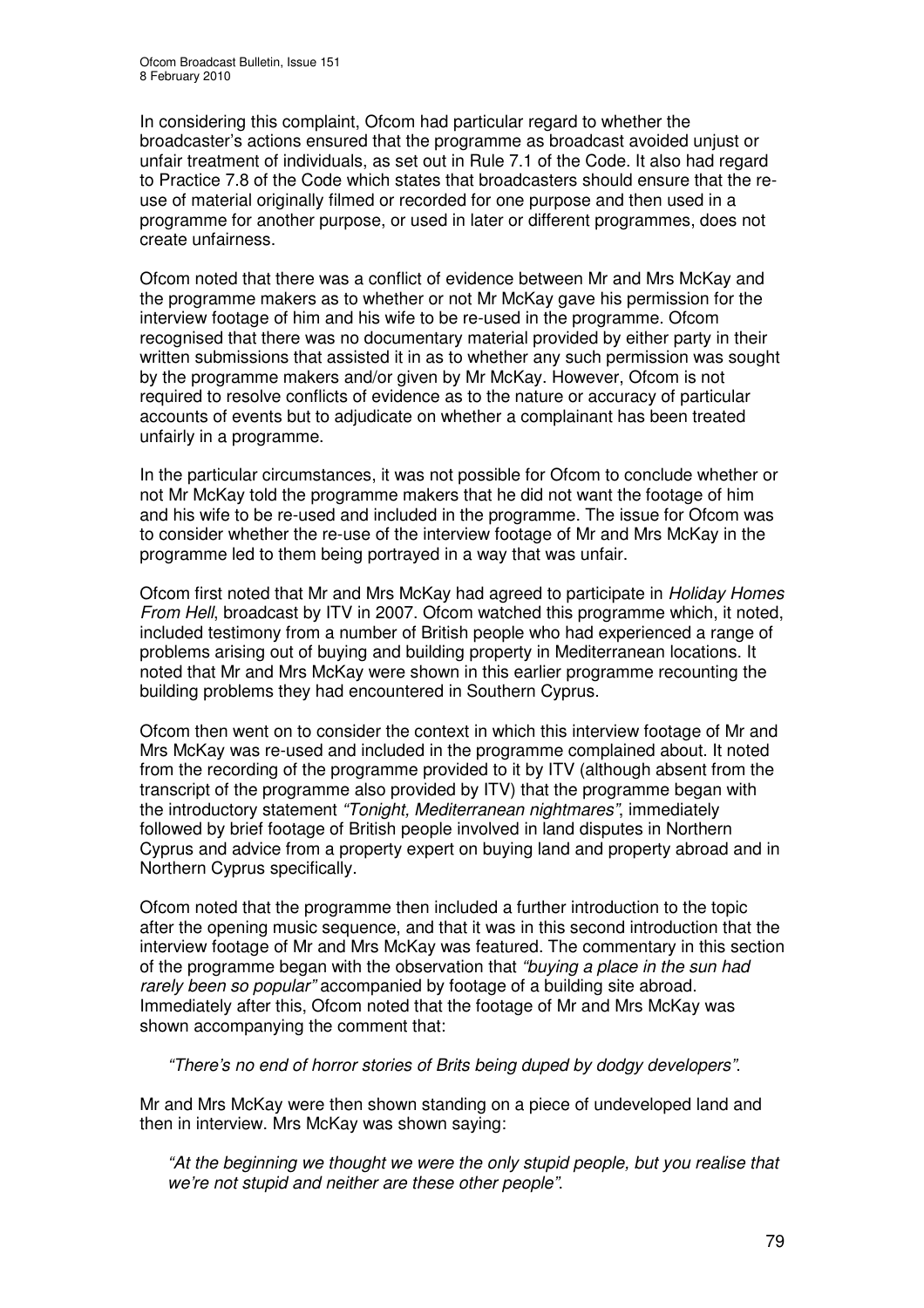Ofcom noted that the programme then featured another British property owner who had experienced problems with planning issues and had had his property demolished. This section of the programme concluded by stating that *"But, despite the property scandals and the plummeting pound, we Brits just can't resist the lure of life in the sun"*. The programme's focus then shifted to looking at the specific land and property disputes in Northern Cyprus.

Ofcom acknowledged that the main focus of the programme was the issue of land and property disputes in Northern Cyprus and, in particular, the experience of a number of British expatriates and holiday home owners who had faced a range of problems over the properties they had purchased. However, on examining the programme as broadcast and the transcript of it, Ofcom took the view that it was clear that the sequence in which the interview footage of Mr and Mrs McKay appeared was intended to introduce in general terms the type of problems encountered by British people who purchase land and property abroad. Although this sequence was immediately preceded by a short introduction with contributors who had experienced problems specific to Northern Cyprus, Ofcom was satisfied that the interview footage of Mr and Mrs McKay, although edited, remained unaltered and its context was sufficiently explained to viewers who were likely to have understood that the opening sequences were intended to introduce the issues to be explored further in the programme.

Taking all these factors referred to above into account, Ofcom considered that the rebroadcast of the interview footage of Mr and Mrs McKay in the programme did not amount to unfairness to them in that they were presented in an appropriate context and were not misrepresented or portrayed unfairly. Ofcom therefore found no unfairness to Mr and Mrs McKay in this respect.

**Accordingly, Ofcom has not upheld Mr and Mrs McKay's complaint of unfair treatment programme as broadcast.**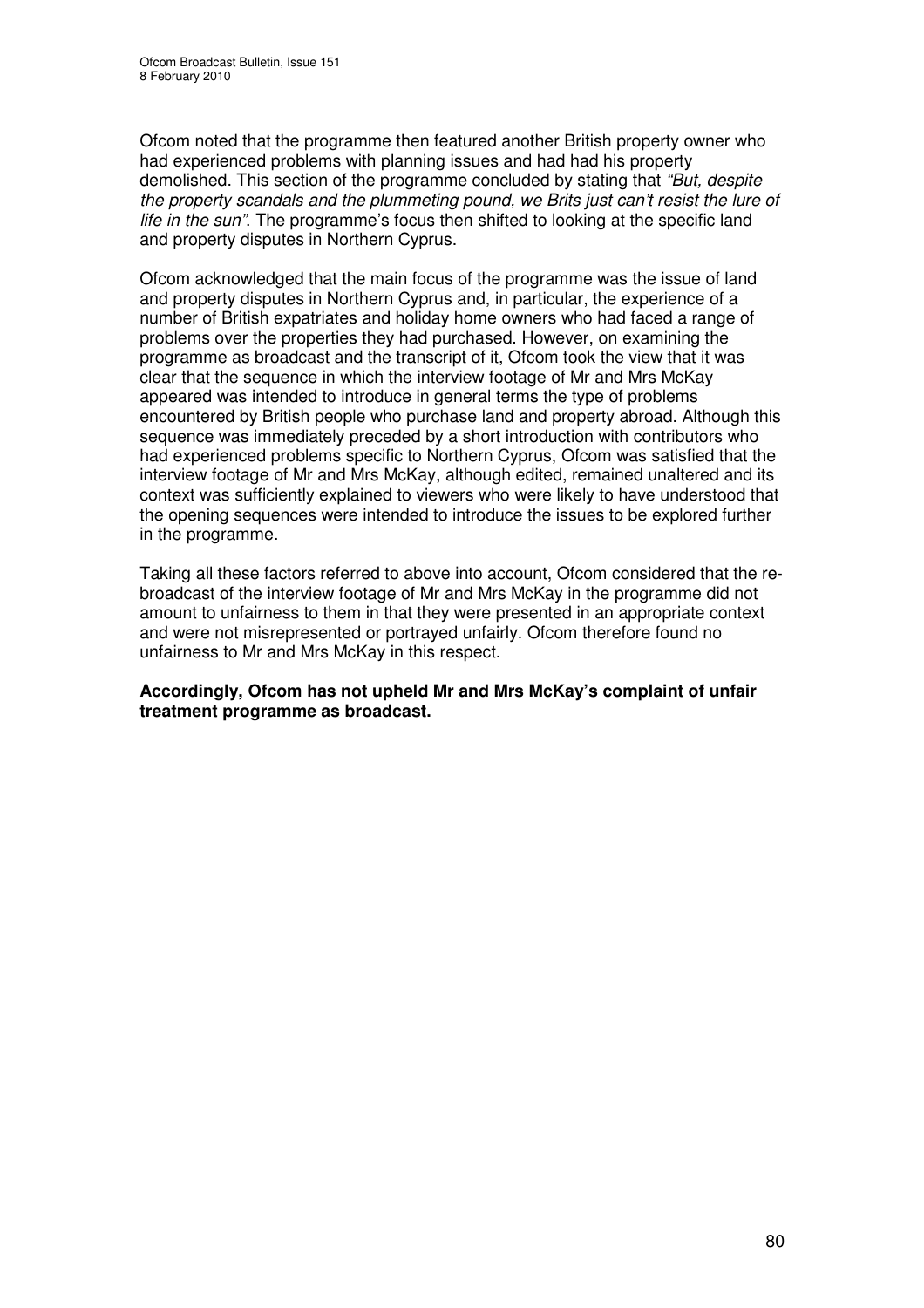## **Other Programmes Not in Breach**

### **Up to 18 January 2010**

| Programme                                             | <b>Transmission</b><br>Date | <b>Channel</b>                      | Category                                      | Number of<br>complaints |
|-------------------------------------------------------|-----------------------------|-------------------------------------|-----------------------------------------------|-------------------------|
| 118 118 Sponsor Credits                               | n/a                         | ITV1                                | Generally Accepted<br>Standards               |                         |
| 3 Minute Wonder                                       | 04/01/2010                  | Channel 4                           | Inaccuracy/Misleading                         | 1                       |
| 8 Out of 10 Cats                                      | 12/01/2010                  | Channel 4                           | Generally Accepted<br><b>Standards</b>        | 1                       |
| 8 Out of 10 Cats                                      | 15/01/2010                  | Channel 4                           | Generally Accepted<br><b>Standards</b>        | $\mathbf{1}$            |
| A Room with a View                                    | 06/01/2010                  | More 4                              | Sex/Nudity                                    | $\mathbf{1}$            |
| Above Suspicion                                       | 04/01/2010                  | ITV1                                | Violence                                      | $\mathbf{1}$            |
| Above Suspicion                                       | 05/01/2010                  | ITV <sub>1</sub>                    | Violence                                      | $\mathbf{1}$            |
| <b>Adult Channel</b>                                  | 13/11/2009                  | Adult<br>Channel                    | Sex/Nudity                                    | $\mathbf{1}$            |
| Age 8 and Wanting a Sex<br>Change                     | 19/10/2009                  | Channel 4                           | Generally Accepted<br><b>Standards</b>        | 12                      |
| Age 8 and Wanting a Sex<br>Change (trailer)           | 13/10/2009                  | Channel 4                           | Scheduling                                    | $\mathbf{1}$            |
| Age 8 and Wanting a Sex<br>Change (trailer)           | 14/10/2009                  | Channel 4                           | Sex/Nudity                                    | 1                       |
| <b>All Star Family Fortunes</b>                       | 03/01/2010                  | ITV1                                | Competitions                                  | $\mathbf{1}$            |
| All Star Mr and Mrs                                   | 09/01/2010                  | ITV1                                | Generally Accepted<br><b>Standards</b>        | $\mathbf{1}$            |
| American Pie: Beta House                              | 23/12/2009                  | Viva                                | Sex/Nudity                                    | $\mathbf{1}$            |
| <b>ARY News</b>                                       | 04/09/2009                  | <b>ARY News</b>                     | Due Impartiality/Bias                         | $\overline{2}$          |
| Baby TV                                               | 02/01/2010                  | Baby TV                             | <b>Generally Accepted</b><br><b>Standards</b> | $\mathbf{1}$            |
| <b>Bang Babes</b>                                     | 17/12/2009                  | Tease Me<br><b>TV</b><br>(Freeview) | Sex/Nudity                                    | $\mathbf{1}$            |
| Best of Impressions Show with<br>Culshaw & Stephenson | 08/01/2010                  | BBC <sub>1</sub>                    | Generally Accepted<br>Standards               | $\mathbf{1}$            |
| Big Brother's Big Mouth                               | 03/01/2010                  | E <sub>4</sub>                      | Generally Accepted<br>Standards               | $\mathbf{1}$            |
| Big Brother's Big Mouth                               | 08/01/2010                  | E <sub>4</sub>                      | Substance Abuse                               | 1                       |
| <b>Big Brother's Little Brother</b>                   | 05/01/2010                  | E4                                  | Religious Offence                             | 1                       |
| Big Brother's Little Brother                          | 11/01/2010                  | E <sub>4</sub>                      | <b>Generally Accepted</b><br>Standards        | $\overline{2}$          |
| <b>Bill Bailey's Birdwatching</b><br>Bonanza          | 07/01/2010                  | Sky1                                | Animal Welfare                                | $\mathbf{1}$            |
| Bo Selecta promotion                                  | 28/11/2009                  | Channel 4                           | Unconscious<br>influence/hypnosis/subliminal  | $\mathbf{1}$            |
| <b>Catherine Tate</b>                                 | 25/12/2009                  | BBC <sub>1</sub>                    | Offensive Language                            | $\overline{7}$          |
| Celebrity Big Brother                                 | 04/01/2010                  | Channel 4                           | Religious Offence                             | 1                       |
| <b>Celebrity Big Brother</b>                          | 05/01/2010                  | Channel 4                           | Religious Issues                              | 1                       |
| <b>Celebrity Big Brother</b>                          | 06/01/2010                  | Channel 4                           | Religious Offence                             | 3                       |
| <b>Celebrity Big Brother</b>                          | 06/01/2010                  | Channel 4                           | <b>Animal Welfare</b>                         | 5                       |
| Celebrity Big Brother                                 | 06/01/2010                  | Channel 4                           | Generally Accepted<br><b>Standards</b>        | $\mathbf{2}$            |
| Celebrity Big Brother                                 | 07/01/2010                  | Channel 4                           | Generally Accepted                            | 3                       |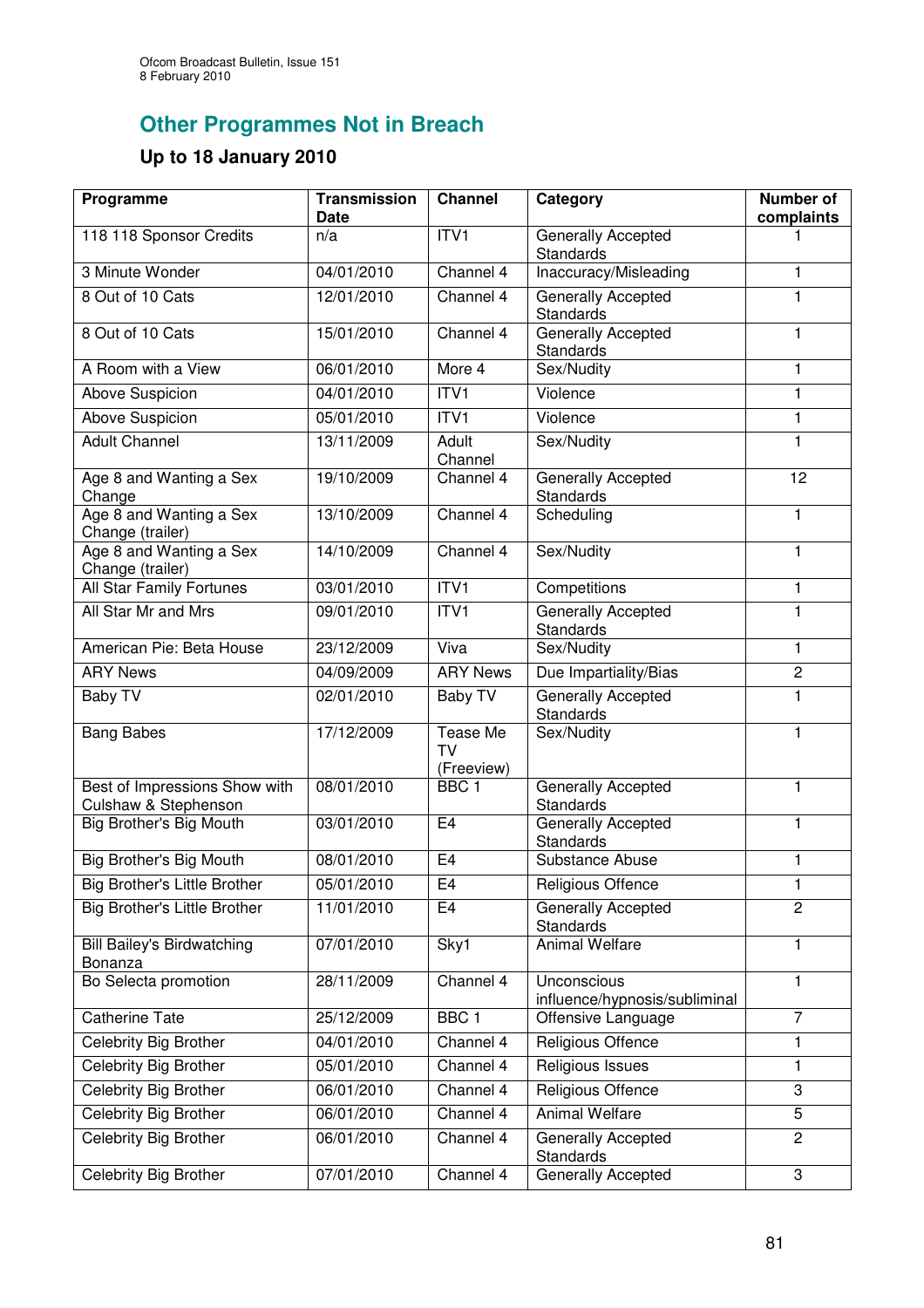|                                                      |            |                  | <b>Standards</b>                              |                |
|------------------------------------------------------|------------|------------------|-----------------------------------------------|----------------|
| Celebrity Big Brother                                | 08/01/2010 | Channel 4        | Sex/Nudity                                    | 1              |
| Celebrity Big Brother                                | 09/01/2010 | Channel 4        | Sex/Nudity                                    | 1              |
| Celebrity Big Brother                                | 12/01/2010 | Channel 4        | Generally Accepted<br>Standards               | $\overline{2}$ |
| <b>Celebrity Big Brother</b>                         | 13/01/2010 | Channel 4        | Generally Accepted<br>Standards               | 1              |
| Celebrity Big Brother                                | 14/01/2010 | Channel 4        | Generally Accepted<br><b>Standards</b>        | 1              |
| Celebrity Big Brother                                | 14/01/2010 | Channel 4        | Religious Offence                             | 1              |
| Celebrity Big Brother                                | 15/01/2010 | Channel 4        | Offensive Language                            | 1              |
| Celebrity Big Brother                                | 15/01/2010 | Channel 4        | Generally Accepted<br><b>Standards</b>        | 1              |
| Celebrity Big Brother                                | 16/01/2010 | Channel 4        | Generally Accepted<br><b>Standards</b>        | 1              |
| <b>Celebrity Big Brother</b>                         | 17/01/2010 | Channel 4        | Offensive Language                            | 1              |
| Celebrity Big Brother                                | 05/01/2010 | Channel 4        | <b>Generally Accepted</b><br><b>Standards</b> | 1              |
| Celebrity Big Brother Live                           | 04/01/2010 | Channel 4        | Generally Accepted<br><b>Standards</b>        | 1              |
| Celebrity Big Brother Live                           | 09/01/2010 | Channel 4        | Generally Accepted<br>Standards               | 1              |
| Celebrity Big Brother Live                           | 16/01/2010 | Channel 4        | Generally Accepted<br>Standards               | $\mathbf{1}$   |
| Celebrity Come Dine with Me<br><b>Extra Portions</b> | 04/01/2010 | Channel 4        | Offensive Language                            | 1              |
| Channel 4 News                                       | 07/01/2010 | Channel 4        | Violence                                      | $\overline{2}$ |
| Channel 4 News                                       | 07/01/2010 | Channel 4        | Offensive Language                            | 9              |
| Channel 4 News                                       | 09/01/2010 | Channel 4        | Sex/Nudity                                    | 1              |
| Channel 4 News                                       | 06/01/2010 | Channel 4        | Generally Accepted<br><b>Standards</b>        | $\mathbf{1}$   |
| Coach Trip                                           | 05/01/2010 | More4            | Generally Accepted<br><b>Standards</b>        | $\mathbf{1}$   |
| Come Dine with Me                                    | 02/01/2010 | Channel 4        | Generally Accepted<br><b>Standards</b>        | 1              |
| Come Dine with Me                                    | 09/01/2010 | Channel 4        | Offensive Language                            | 1              |
| Come Dine with Me Extra<br>Portions                  | 28/12/2009 | Channel 4        | <b>Generally Accepted</b><br>Standards        | 1              |
| Comedy Showcase                                      | 27/11/2009 | Channel 4        | Religious Offence                             | 1              |
| Continuity announcement                              | 11/01/2010 | ITV1             | Generally Accepted<br><b>Standards</b>        | 1              |
| <b>Country House Rescue</b>                          | 05/01/2010 | More4            | Generally Accepted<br><b>Standards</b>        | 1              |
| Crossfire                                            | 28/12/2009 | Peace TV<br>Urdu | Generally Accepted<br><b>Standards</b>        | 1              |
| Dances with Wolves                                   | 19/12/2009 | BBC <sub>2</sub> | Violence                                      | 1              |
| Dancing on Ice                                       | 10/01/2010 | ITV <sub>1</sub> | Generally Accepted<br><b>Standards</b>        | 1              |
| Dancing on Ice                                       | 10/01/2010 | ITV1             | Offensive Language                            | $\overline{c}$ |
| Dare to Ask                                          | 15/12/2009 | Peace TV         | Crime (incite/encourage)                      | 1              |
| DFS sponsorship credit                               | n/a        | ITV1             | Sponsorship                                   | 1              |
| Doctor Who                                           | 01/01/2010 | BBC <sub>1</sub> | Generally Accepted<br><b>Standards</b>        | $\overline{7}$ |
| Doctors                                              | 08/01/2010 | BBC <sub>1</sub> | Sex/Nudity                                    | 1              |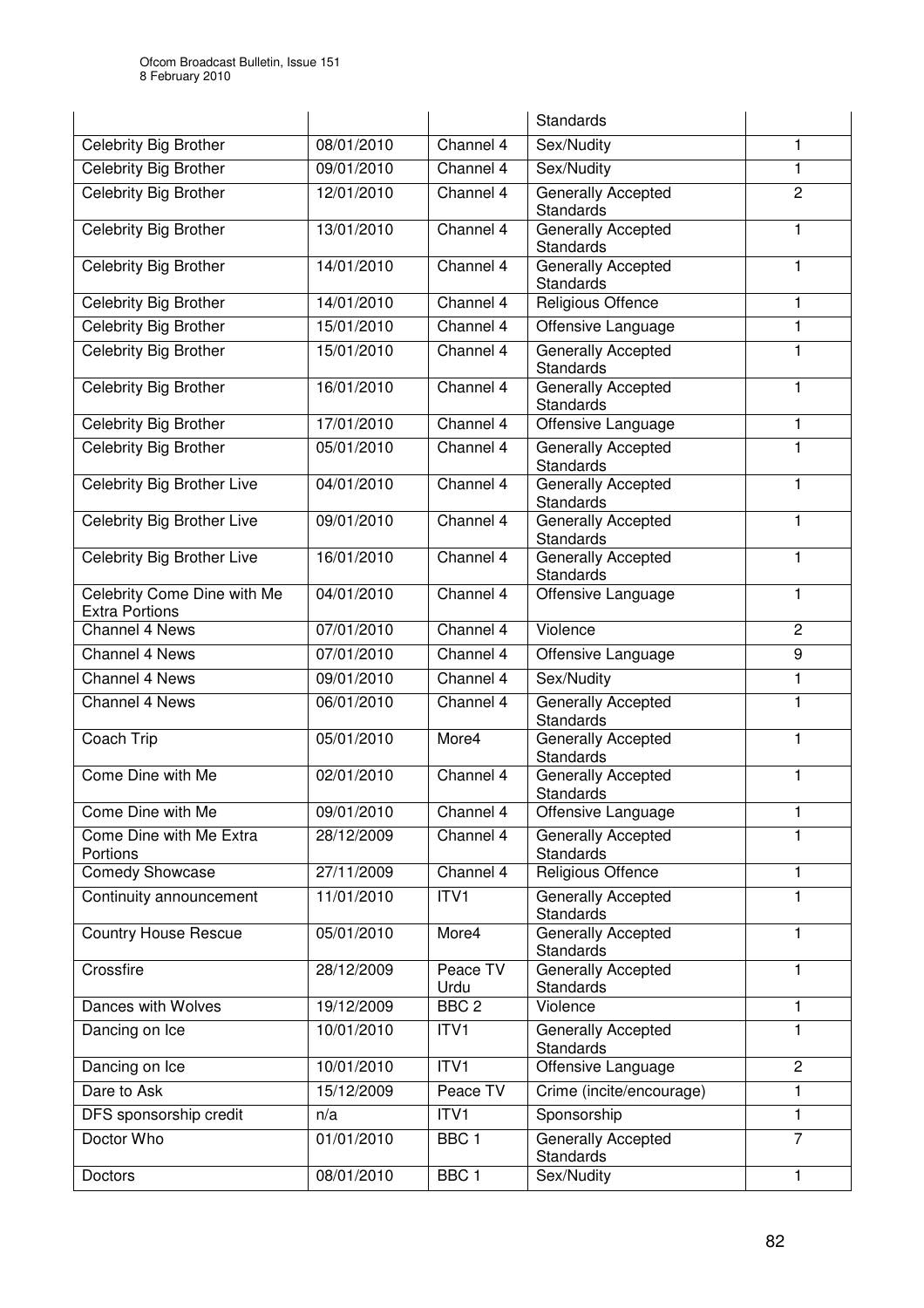| Doctors                                           | 07/01/2010 | BBC <sub>1</sub>          | Violence                               | 1               |
|---------------------------------------------------|------------|---------------------------|----------------------------------------|-----------------|
| Domino Day 2009                                   | 10/01/2010 | Five                      | Generally Accepted<br>Standards        | 1               |
| E4 Christmas Comedy trailer                       | 18/12/2009 | E <sub>4</sub>            | Religious Offence                      | 1               |
| E4 Christmas Comedy trailer                       | 21/12/2009 | E <sub>4</sub>            | Religious Offence                      | 1               |
| E4 Christmas Comedy trailer                       | 22/12/2009 | E4                        | Religious Offence                      | 1               |
| E4 Christmas Comedy trailer                       | n/a        | E <sub>4</sub>            | <b>Religious Offence</b>               | 1               |
| EastEnders                                        | 07/01/2010 | BBC <sub>1</sub>          | Sex/Nudity                             | 1               |
| EastEnders                                        | 25/12/2009 | BBC <sub>1</sub>          | Violence                               | 1               |
| EastEnders                                        | 14/01/2010 | BBC <sub>1</sub>          | Generally Accepted<br><b>Standards</b> | 1               |
| EastEnders                                        | 01/01/2010 | BBC <sub>1</sub>          | Generally Accepted<br><b>Standards</b> | 1               |
| Eastenders (trailer)                              | 09/01/2010 | BBC <sub>1</sub>          | Violence                               | 1               |
| Elmo's World                                      | 09/01/2010 | Five                      | <b>Animal Welfare</b>                  | 1               |
| Emmerdale                                         | 14/01/2010 | ITVI                      | Violence                               | $\mathbf{1}$    |
| Emmerdale                                         | 14/01/2010 | ITVI                      | Suicide/Self Harm                      | $\mathbf{1}$    |
| <b>Entertainment News</b>                         | 06/12/2009 | ITV2                      | Generally Accepted<br><b>Standards</b> | $\overline{12}$ |
| <b>Entertainment News</b>                         | 06/12/2009 | ITV2                      | <b>Generally Accepted</b><br>Standards | 1               |
| Foxy Bingo Sponsorship of The<br>Jeremy Kyle Show | 04/01/2010 | ITV2                      | Generally Accepted<br><b>Standards</b> | $\mathbf{1}$    |
| Giant Snake Invasion With<br>Nigel Marven         | 23/12/2009 | Five                      | <b>Animal Welfare</b>                  | 1               |
| <b>Grizzly Tales for Gruesome</b><br>Kids         | 06/12/2009 | <b>CITV</b>               | Generally Accepted<br>Standards        | $\mathbf{1}$    |
| Harry Hill's The Best of TV<br><b>Burp</b>        | 03/01/2010 | ITVI                      | Violence                               | $\mathbf{1}$    |
| <b>Hirsty's Daily Dose</b>                        | 09/12/2009 | Galaxy<br>105FM           | Generally Accepted<br>Standards        | 1               |
| <b>Hirsty's Daily Dose</b>                        | 14/12/2009 | Galaxy<br>105FM           | Generally Accepted<br>Standards        | 1               |
| Holby                                             | 05/01/2010 | BBC <sub>1</sub>          | Religious Offence                      | 1               |
| Holiday Airport: Orlando                          | 09/01/2010 | ITV <sub>2</sub>          | Offensive Language                     | 1               |
| <b>Horrible Histories</b>                         | 14/01/2010 | BBC <sub>1</sub>          | <b>Generally Accepted</b><br>Standards | 1               |
| I'm a Celebrity, Get Me Out of<br>Here!           | 15/11/2009 | ITV <sub>1</sub>          | Animal Welfare                         | 101             |
| <b>ITV News</b>                                   | 25/12/2009 | ITVI                      | Inaccuracy/Misleading                  | $\mathbf{1}$    |
| Jon Holmes                                        | 19/12/2009 | BBC <sub>6</sub><br>Music | Religious Offence                      | 1               |
| Jonathan Ross                                     | 12/12/2009 | <b>BBC Radio</b><br>2     | Generally Accepted<br><b>Standards</b> | $\mathbf{1}$    |
| Jools' Annual Hootenanny                          | 31/12/2009 | BBC <sub>2</sub>          | Generally Accepted<br><b>Standards</b> | $\overline{2}$  |
| Kill It, Cook It, Eat It: Fast Food               | 08/01/2010 | BBC <sub>3</sub>          | <b>Animal Welfare</b>                  | 1               |
| Knight Rider                                      | 31/12/2009 | Five                      | Offensive Language                     | 1               |
| Law and Order: UK                                 | 11/01/2010 | ITV1                      | Religious Offence                      | $\sqrt{3}$      |
| Little Shop of Horrors                            | 31/12/2009 | Living                    | Offensive Language                     | 1               |
| Live At Five                                      | 04/01/2010 | <b>Sky News</b>           | Due Impartiality/Bias                  | 1               |
| Live at the Apollo                                | 24/12/2009 | BBC <sub>1</sub>          | <b>Generally Accepted</b><br>Standards | $\mathbf{1}$    |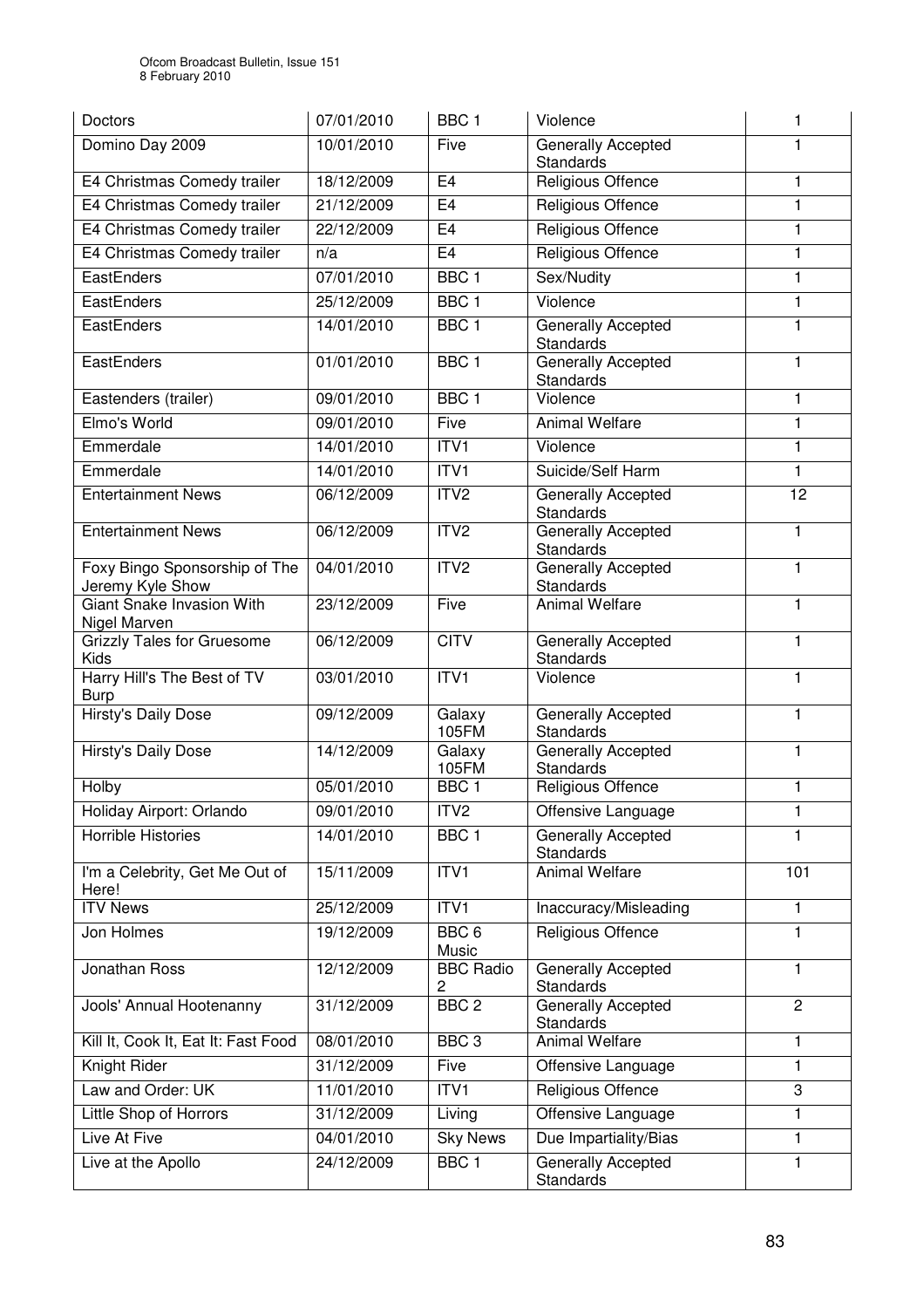| Live Debate                                     | 11/01/2010 | Sikh<br>Channel                    | Offensive Language                           |                |
|-------------------------------------------------|------------|------------------------------------|----------------------------------------------|----------------|
| Live from Studio Five                           | 19/10/2009 | Five                               | Generally Accepted<br>Standards              | 1              |
| Live from Studio Five                           | 04/01/2010 | Five                               | Generally Accepted<br><b>Standards</b>       | $\overline{2}$ |
| Live from Studio Five                           | 11/01/2010 | Five                               | Generally Accepted<br>Standards              | 1              |
| Livingit promotion                              | 09/12/2009 | Living $+1$                        | <b>Generally Accepted</b><br>Standards       | $\mathbf{1}$   |
| London Tonight                                  | 06/01/2010 | ITVI                               | Generally Accepted<br>Standards              | 1              |
| Loose Women                                     | 05/01/2010 | ITVI                               | Generally Accepted<br>Standards              | 1              |
| Loose Women                                     | 05/01/2010 | ITV1                               | Sex/Nudity                                   | $\mathbf 1$    |
| Loose Women                                     | 14/01/2010 | ITV1                               | Sex/Nudity                                   | 1              |
| Macleans sponsors Dancing on<br>Ice             | 10/01/2010 | ITVI                               | Generally Accepted<br>Standards              | 1              |
| Maltesers sponsorship of<br>Loose Women         | n/a        | ITVI                               | <b>Generally Accepted</b><br>Standards       | 1              |
| Mike Parry and Andy<br>Townsend                 | 22/12/2009 | Talksport                          | Due Impartiality/Bias                        | 1              |
| Miranda                                         | 09/11/2009 | BBC <sub>2</sub>                   | Sex/Nudity                                   | 1              |
| Most Haunted Live: Halloween<br>2009            | 28/10/2009 | Living                             | Offensive Language                           | 1              |
| Muslim Driving School                           | 12/01/2010 | BBC <sub>2</sub>                   | Generally Accepted<br>Standards              | 1              |
| My Big Fat Diet Show                            | 05/01/2010 | Channel 4                          | Harm/Food                                    | 3              |
| <b>National Space Security</b><br>Command promo | 22/12/2009 | Disney XD                          | Unconscious<br>influence/hypnosis/subliminal | 1              |
| New Year Live 2009                              | 31/12/2009 | BBC <sub>1</sub>                   | Generally Accepted<br>Standards              | 1              |
| <b>News</b>                                     | 04/01/2010 | <b>BBC Radio</b><br>$\overline{c}$ | <b>Religious Offence</b>                     | 1              |
| Newsround                                       | 08/01/2010 | BBC <sub>1</sub>                   | Violence                                     | 1              |
| Only Fools and Horses                           | 04/01/2010 | Gold                               | Sex/Nudity                                   | 1              |
| <b>Only Fools and Horses</b>                    | 11/01/2010 | Gold                               | Sex/Nudity                                   | 1              |
| Piers Morgan's Review of the<br>Year            | 01/01/2010 | ITV1                               | Crime (incite/encourage)                     | 1              |
| QI                                              | 24/12/2009 | BBC <sub>1</sub>                   | Generally Accepted<br>Standards              | 1              |
| QI                                              | 08/01/2010 | BBC <sub>1</sub>                   | Sex/Nudity                                   | 1              |
| QI                                              | 01/01/2010 | BBC <sub>1</sub>                   | Generally Accepted<br>Standards              | 1              |
| Regional News and Weather                       | 05/01/2010 | BBC <sub>1</sub>                   | Dangerous Behaviour                          | 1              |
| <b>River City</b>                               | 12/01/2010 | BBC <sub>1</sub><br>Scotland       | <b>Generally Accepted</b><br>Standards       | 1              |
| Romancing the Stone                             | 31/12/2009 | Channel 4                          | Sex/Nudity                                   | 1              |
| Ross King in LA                                 | 13/12/2009 | Forth One                          | Generally Accepted<br>Standards              | 1              |
| Royal Institution Christmas<br>Lectures         | 23/12/2009 | More 4                             | Animal Welfare                               | $\overline{c}$ |
| Rude Tube 2010                                  | 03/01/2010 | Channel 4                          | Generally Accepted<br>Standards              | 1              |
| <b>Russell Howard's Good News</b>               | 19/11/2009 | BBC <sub>3</sub>                   | Generally Accepted<br>Standards              | 1              |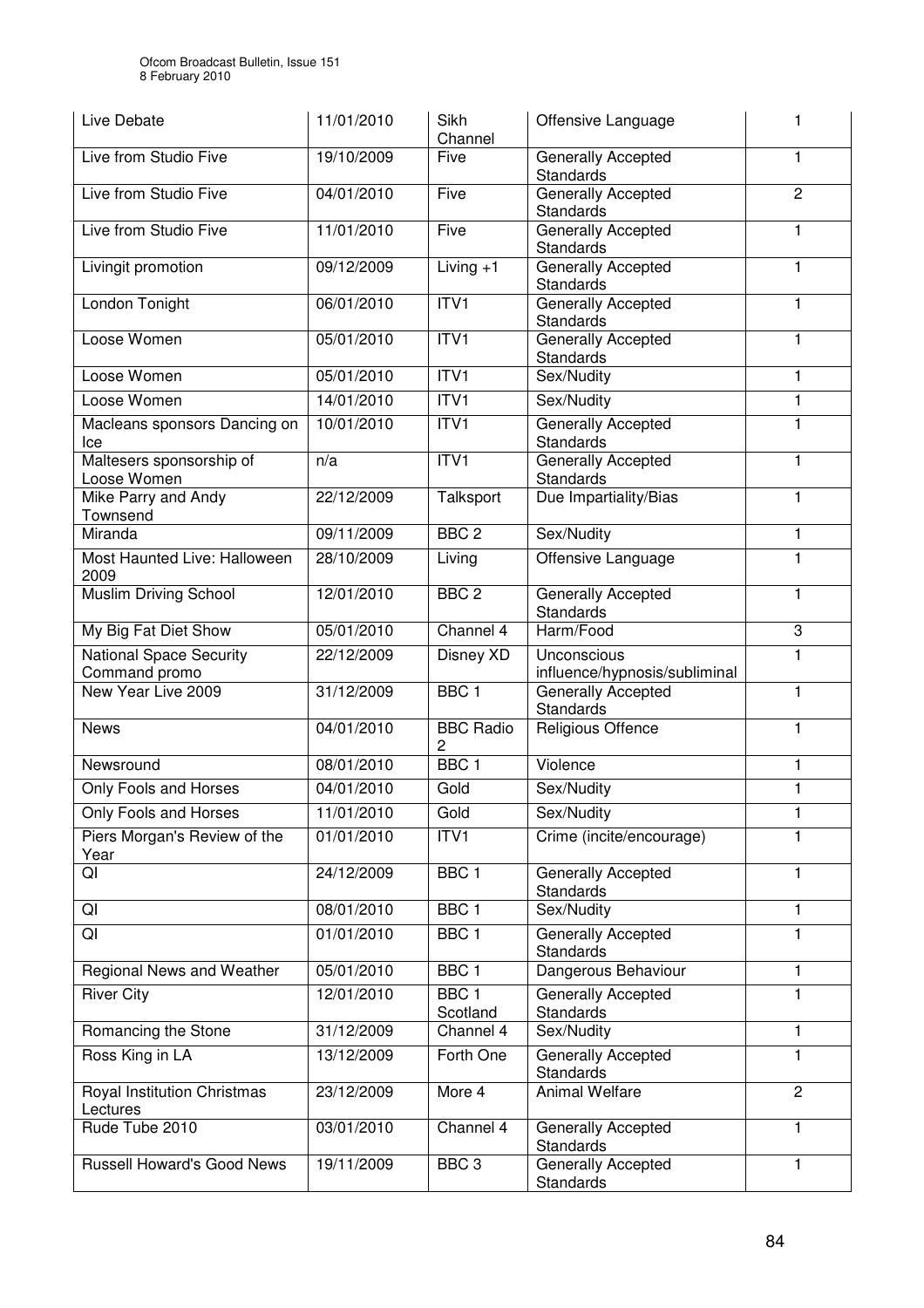| <b>Scott Mills</b>                                  | 22/12/2009 | <b>BBC Radio</b>         | Sex/Nudity                                   | $\overline{c}$ |
|-----------------------------------------------------|------------|--------------------------|----------------------------------------------|----------------|
| Scottish Premier League:<br>Hibernian v Rangers     | 27/12/2009 | <b>Sky Sports</b><br>3   | Offensive Language                           | 1              |
| <b>Sky News</b>                                     | 26/12/2009 | <b>Sky News</b>          | Advertising                                  | 1              |
| <b>Sky News</b>                                     | 31/12/2009 | <b>Sky News</b>          | Violence                                     | 1              |
| <b>Sky News</b>                                     | 04/12/2009 | <b>Sky News</b>          | Due Impartiality/Bias                        | $\mathbf{1}$   |
| Sleep with Me                                       | 31/12/2009 | ITVI                     | Sex/Nudity                                   | 1              |
| <b>Small Island</b>                                 | 06/12/2009 | BBC <sub>1</sub>         | Sex/Nudity                                   | 1              |
| So You Think You Can Dance                          | 09/01/2010 | BBC <sub>1</sub>         | Use of Premium Rate<br><b>Numbers</b>        | $\mathbf{1}$   |
| Spooks                                              | 09/12/2009 | BBC <sub>1</sub>         | Generally Accepted<br><b>Standards</b>       | 1              |
| SportxxxGirls                                       | 10/11/2009 | Northern<br>Girls        | Sex/Nudity                                   | $\mathbf{1}$   |
| <b>Steel Roots</b>                                  | 12/12/2009 | My<br>Channel            | Advertising                                  | 1              |
| Sunrise                                             | 30/12/2009 | <b>Sky News</b>          | Due Impartiality/Bias                        | 1              |
| Switch                                              | 20/12/2009 | <b>BBC Radio</b><br>1    | <b>Animal Welfare</b>                        | 1              |
| Take Me Out                                         | 09/01/2010 | ITVI                     | Generally Accepted<br><b>Standards</b>       | 1              |
| <b>Take Me Out</b>                                  | 09/01/2010 | ITV <sub>1</sub>         | Sex/Nudity                                   | 1              |
| Test Cricket: South Africa v<br>England             | 27/12/2009 | <b>Sky Sports</b><br>2   | Generally Accepted<br>Standards              | 3              |
| The Alan Titchmarsh Show                            | 11/01/2010 | ITVI                     | Offensive Language                           | $\overline{c}$ |
| The Alan Titchmarsh Show                            | 11/01/2010 | ITV1                     | Generally Accepted<br><b>Standards</b>       | 1              |
| The Big Fat Quiz of The Year<br>2009                | 01/01/2010 | Channel 4                | Generally Accepted<br><b>Standards</b>       | 6              |
| The Big Fat Quiz of The Year<br>2009                | 01/01/2010 | Channel 4                | Offensive Language                           | 4              |
| The Big Fat Quiz of The Year<br>2009                | 04/01/2010 | Channel 4                | Generally Accepted<br>Standards              | 1              |
| The Boudoir promo                                   | 18/12/2009 | Sport<br><b>XXXWives</b> | Sex/Nudity                                   | 1              |
| The Chronicles of Narnia                            | 24/12/2009 | BBC <sub>1</sub>         | Violence                                     | 1              |
| The Daily Show with Jon<br><b>Stewart</b>           | 06/01/2010 | More4                    | Information/Warnings                         | 1              |
| The Day of The Triffids                             | 29/12/2009 | BBC <sub>1</sub>         | Religious Offence                            | 1              |
| The F Word                                          | 06/01/2010 | Channel 4                | <b>Generally Accepted</b><br>Standards       | 1              |
| The Fattest Man in Britain                          | 20/12/2009 | ITVI                     | Offensive Language                           | 1              |
| The Graham Norton New<br>Year's Eve Show            | 31/12/2009 | BBC <sub>1</sub>         | Generally Accepted<br><b>Standards</b>       | $\overline{2}$ |
| The Killers Live at The Royal<br><b>Albert Hall</b> | 01/12/2009 | Channel 4                | Unconscious<br>influence/hypnosis/subliminal | $\overline{2}$ |
| The Late Show With Ian Collins                      | 06/01/2010 | Talksport                | Inaccuracy/Misleading                        | 1              |
| The Nutty Professor                                 | 02/01/2010 | ITV <sub>2</sub>         | Offensive Language                           | 1              |
| The Pad                                             | 13/11/2009 | Tease Me                 | Sex/Nudity                                   | 1              |
| The Pad                                             | 06/11/2009 | Tease Me 2               | Sex/Nudity                                   | 1              |
| The Pad                                             | 14/08/2009 | Tease Me                 | Sex/Nudity                                   | 1              |
| The Pad                                             | 18/08/2009 | Tease Me                 | Sex/Nudity                                   | 1              |